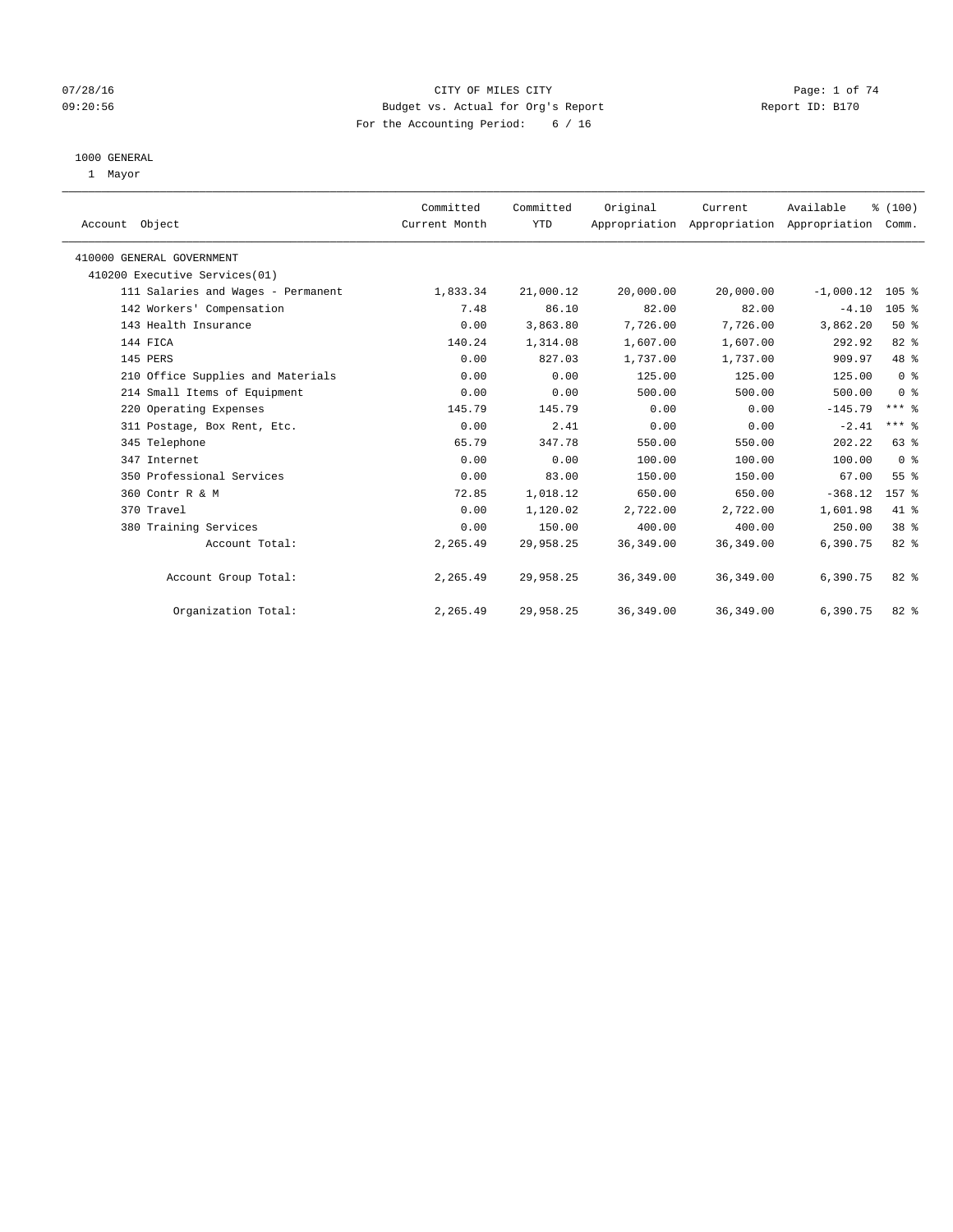## 07/28/16 Page: 2 of 74 09:20:56 Budget vs. Actual for Org's Report Report ID: B170 For the Accounting Period: 6 / 16

#### 1000 GENERAL

2 City Council

| Account<br>Object                        | Committed<br>Current Month | Committed<br><b>YTD</b> | Original  | Current<br>Appropriation Appropriation Appropriation Comm. | Available | % (100)         |
|------------------------------------------|----------------------------|-------------------------|-----------|------------------------------------------------------------|-----------|-----------------|
| 410000 GENERAL GOVERNMENT                |                            |                         |           |                                                            |           |                 |
| 410100 Legislative Services(02)          |                            |                         |           |                                                            |           |                 |
| 111 Salaries and Wages - Permanent       | 2,000.00                   | 23,250.00               | 24,000.00 | 24,000.00                                                  | 750.00    | 97 <sub>8</sub> |
| 141 Unemployment Insurance               | 0.76                       | 4.56                    | 0.00      | 0.00                                                       | $-4.56$   | $***$ 8         |
| 142 Workers' Compensation                | 19.04                      | 160.60                  | 95.00     | 95.00                                                      | $-65.60$  | $169$ %         |
| 144 FICA                                 | 152.96                     | 1,778.16                | 1,837.00  | 1,837.00                                                   | 58.84     | 97 <sub>8</sub> |
| 145 PERS                                 | 20.68                      | 372.23                  | 497.00    | 497.00                                                     | 124.77    | 75 %            |
| 220 Operating Expenses                   | 145.79                     | 235.19                  | 200.00    | 200.00                                                     | $-35.19$  | $118*$          |
| 350 Professional Services                | 750.00                     | 750.00                  | 500.00    | 500.00                                                     | $-250.00$ | $150*$          |
| 370 Travel                               | 0.00                       | 0.00                    | 500.00    | 500.00                                                     | 500.00    | 0 <sup>8</sup>  |
| 380 Training Services                    | 0.00                       | 0.00                    | 500.00    | 500.00                                                     | 500.00    | 0 <sup>8</sup>  |
| Account Total:                           | 3,089.23                   | 26,550.74               | 28,129.00 | 28,129.00                                                  | 1,578.26  | 94 %            |
| 410105 Safety Culture-Supplies           |                            |                         |           |                                                            |           |                 |
| 230 Repair and Maintenance Supplies      | 0.00                       | 0.00                    | 500.00    | 500.00                                                     | 500.00    | 0 <sup>8</sup>  |
| 330 Publicity, Subscriptions & Dues      | 0.00                       | 176.00                  | 0.00      | 0.00                                                       | $-176.00$ | $***$ %         |
| Account Total:                           | 0.00                       | 176.00                  | 500.00    | 500.00                                                     | 324.00    | 35 <sup>8</sup> |
| Account Group Total:                     | 3,089.23                   | 26,726.74               | 28,629.00 | 28,629.00                                                  | 1,902.26  | $93$ $%$        |
| 470000 Housing and Community Development |                            |                         |           |                                                            |           |                 |
| 470300 Ecomonic Development              |                            |                         |           |                                                            |           |                 |
| 350 Professional Services                | 0.00                       | 5,000.00                | 5,000.00  | 5,000.00                                                   | 0.00      | $100*$          |
| Account Total:                           | 0.00                       | 5,000.00                | 5,000.00  | 5,000.00                                                   | 0.00      | 100 %           |
| Account Group Total:                     | 0.00                       | 5,000.00                | 5,000.00  | 5,000.00                                                   | 0.00      | $100*$          |
| 520000 OTHER FINANCING USES              |                            |                         |           |                                                            |           |                 |
| 521000 Interfund Operating Transfers Out |                            |                         |           |                                                            |           |                 |
| 820 Transfers to Other Funds             | 0.00                       | 23,779.06               | 0.00      | 23,779.06                                                  | 0.00      | 100 %           |
| Account Total:                           | 0.00                       | 23,779.06               | 0.00      | 23,779.06                                                  | 0.00      | $100*$          |
| Account Group Total:                     | 0.00                       | 23,779.06               | 0.00      | 23,779.06                                                  | 0.00      | $100*$          |
| Organization Total:                      | 3,089.23                   | 55,505.80               | 33,629.00 | 57,408.06                                                  | 1,902.26  | 97 <sub>8</sub> |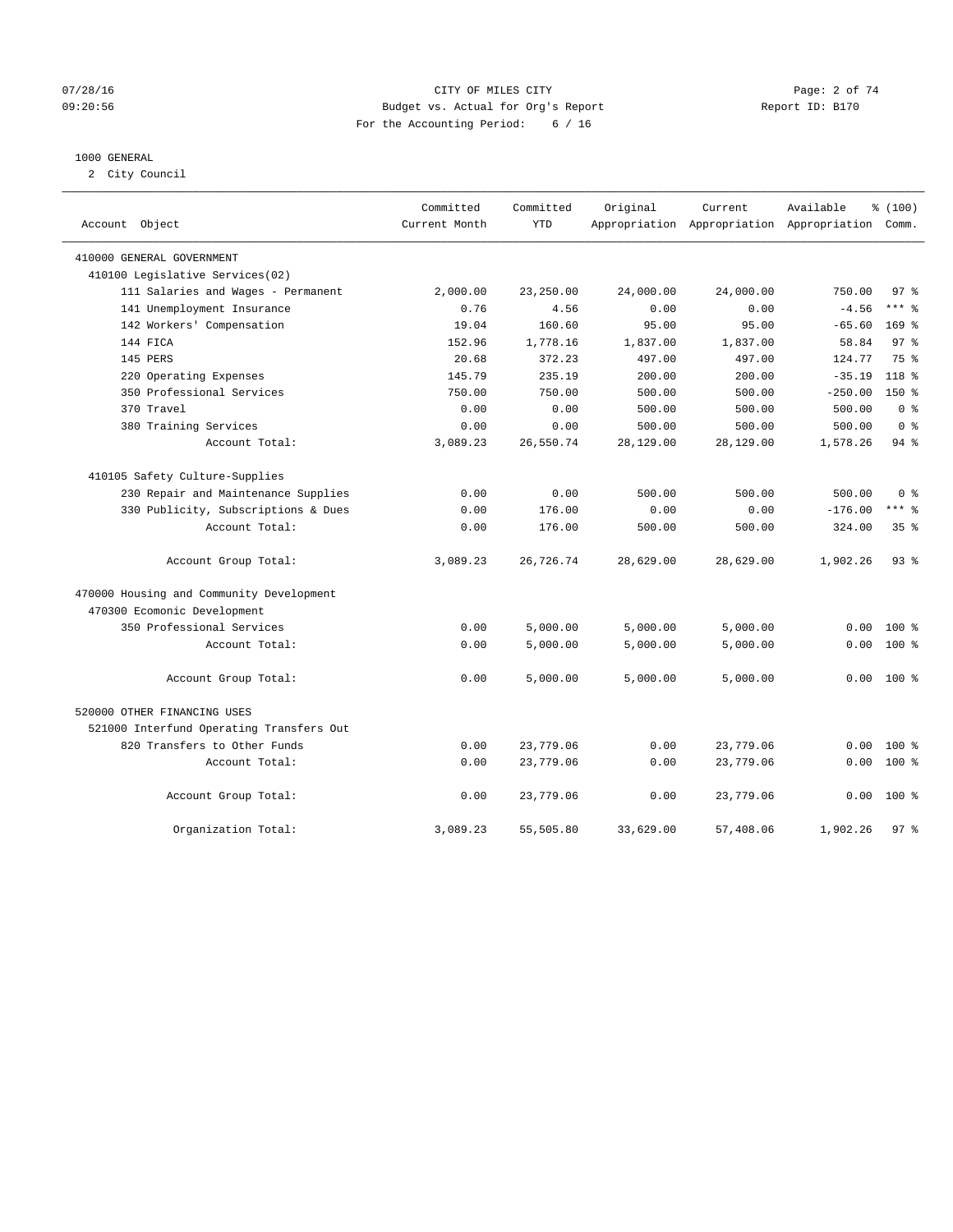#### 07/28/16 Page: 3 of 74 09:20:56 Budget vs. Actual for Org's Report Report ID: B170 For the Accounting Period: 6 / 16

## 1000 GENERAL

3 City Clerk

| Account Object                             | Committed<br>Current Month | Committed<br><b>YTD</b> | Original   | Current<br>Appropriation Appropriation Appropriation Comm. | Available    | % (100)         |
|--------------------------------------------|----------------------------|-------------------------|------------|------------------------------------------------------------|--------------|-----------------|
| 410000 GENERAL GOVERNMENT                  |                            |                         |            |                                                            |              |                 |
| 410500 Financial Services(03)              |                            |                         |            |                                                            |              |                 |
| 111 Salaries and Wages - Permanent         | 9,016.35                   | 103,603.02              | 110,973.00 | 110,973.00                                                 | 7,369.98     | 93%             |
| 131 VACATION                               | 442.78                     | 10,707.37               | 2,200.00   | 2,200.00                                                   | $-8,507.37$  | 487 %           |
| 132 SICK LEAVE                             | 2.92                       | 3,832.92                | 700.00     | 700.00                                                     | $-3, 132.92$ | 548 %           |
| 133 OTHER LEAVE PAY                        | 2,542.84                   | 3,338.27                | 9,855.00   | 9,855.00                                                   | 6,516.73     | $34$ $%$        |
| 141 Unemployment Insurance                 | 18.02                      | 183.10                  | 186.00     | 186.00                                                     | 2.90         | 98 %            |
| 142 Workers' Compensation                  | 144.40                     | 1,473.78                | 1,427.00   | 1,427.00                                                   | $-46.78$     | $103*$          |
| 143 Health Insurance                       | 2,068.05                   | 22,015.49               | 23,177.00  | 23,177.00                                                  | 1,161.51     | 95%             |
| 144 FICA                                   | 918.35                     | 9,316.21                | 9,465.00   | 9,465.00                                                   | 148.79       | 98 %            |
| 145 PERS                                   | 796.24                     | 9,585.03                | 10,232.00  | 10,232.00                                                  | 646.97       | 94%             |
| 196 CLOTHING ALLOTMENT                     | 0.00                       | 300.00                  | 450.00     | 450.00                                                     | 150.00       | 67 <sup>°</sup> |
| 210 Office Supplies and Materials          | 0.00                       | 1,568.77                | 3,000.00   | 3,000.00                                                   | 1,431.23     | 52.8            |
| 214 Small Items of Equipment               | 141.82                     | 459.14                  | 5,580.00   | 5,580.00                                                   | 5,120.86     | 8 %             |
| 220 Operating Expenses                     | 304.29                     | 2,309.20                | 2,600.00   | 2,600.00                                                   | 290.80       | 89 %            |
| 230 Repair and Maintenance Supplies        | 0.00                       | 0.00                    | 200.00     | 200.00                                                     | 200.00       | 0 <sup>8</sup>  |
| 311 Postage, Box Rent, Etc.                | $-426.79$                  | 1,019.65                | 3,600.00   | 3,600.00                                                   | 2,580.35     | 28 <sup>8</sup> |
| 320 Printing, Duplicating, Typing &        | 0.00                       | 145.66                  | 250.00     | 250.00                                                     | 104.34       | 58 %            |
| 330 Publicity, Subscriptions & Dues        | 99.00                      | 2,352.76                | 1,400.00   | 1,400.00                                                   | $-952.76$    | $168$ %         |
| 334 Memberships, Registrations & Dues      | 0.00                       | 2,907.86                | 3,400.00   | 3,400.00                                                   | 492.14       | 86 %            |
| 345 Telephone                              | 108.92                     | 728.98                  | 750.00     | 750.00                                                     | 21.02        | 97 <sub>8</sub> |
| 347 Internet                               | 39.00                      | 253.68                  | 250.00     | 250.00                                                     | $-3.68$      | $101$ %         |
| 350 Professional Services                  | 0.00                       | 23,990.68               | 22,000.00  | 22,000.00                                                  | $-1,990.68$  | 109 %           |
| 360 Contr R & M                            | 291.40                     | 10,478.45               | 15,732.00  | 15,732.00                                                  | 5,253.55     | 67 <sup>°</sup> |
| 370 Travel                                 | 167.89                     | 1,128.89                | 1,500.00   | 1,500.00                                                   | 371.11       | 75 %            |
| 380 Training Services                      | 0.00                       | 980.00                  | 1,000.00   | 1,000.00                                                   | 20.00        | 98 %            |
| 382 Books                                  | 0.00                       | 0.00                    | 200.00     | 200.00                                                     | 200.00       | 0 <sup>8</sup>  |
| 513 Liability                              | 0.00                       | 26,637.38               | 26,638.00  | 26,638.00                                                  | 0.62         | $100*$          |
| 521 Surety Bonds for Officials & Employees | 0.00                       | 750.00                  | 750.00     | 750.00                                                     | 0.00         | $100*$          |
| Account Total:                             | 16,675.48                  | 240,066.29              | 257,515.00 | 257,515.00                                                 | 17,448.71    | 93%             |
| 411101 Labor Negotiations                  |                            |                         |            |                                                            |              |                 |
| 350 Professional Services                  | 0.00                       | 18,394.34               | 11,000.00  | 18,400.00                                                  | 5.66         | $100$ %         |
| Account Total:                             | 0.00                       | 18,394.34               | 11,000.00  | 18,400.00                                                  |              | $5.66$ 100 %    |
| Account Group Total:                       | 16,675.48                  | 258,460.63              | 268,515.00 | 275,915.00                                                 | 17, 454.37   | $94$ $%$        |
| Organization Total:                        | 16,675.48                  | 258,460.63              | 268,515.00 | 275,915.00                                                 | 17, 454.37   | 94%             |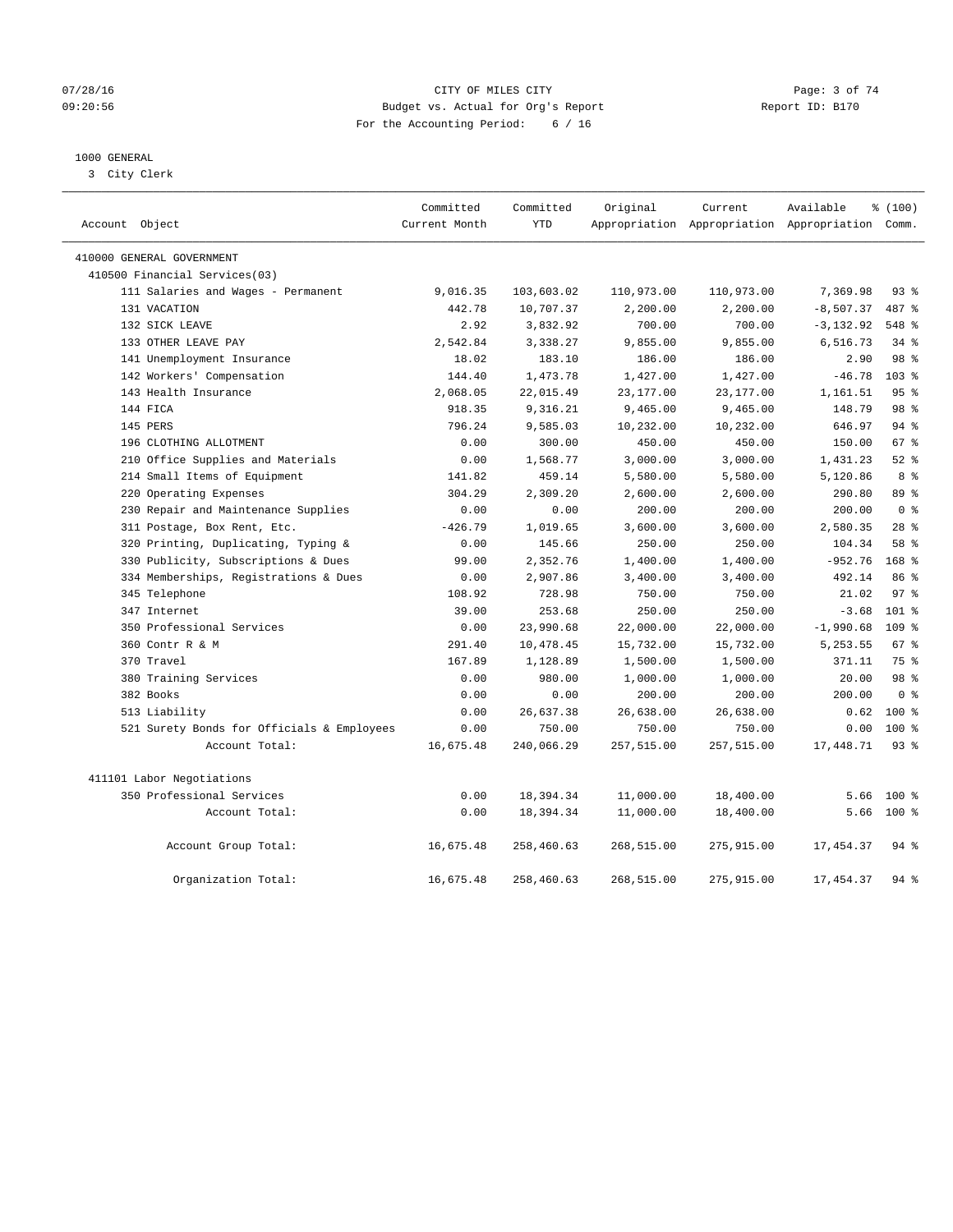## 07/28/16 Page: 4 of 74 09:20:56 Budget vs. Actual for Org's Report Report ID: B170 For the Accounting Period: 6 / 16

# 1000 GENERAL

4 Attorney

| Account Object                     | Committed<br>Current Month | Committed<br>YTD | Original   | Current<br>Appropriation Appropriation | Available<br>Appropriation | % (100)<br>Comm. |  |
|------------------------------------|----------------------------|------------------|------------|----------------------------------------|----------------------------|------------------|--|
| 410000 GENERAL GOVERNMENT          |                            |                  |            |                                        |                            |                  |  |
| 411100 Legal Services(04)          |                            |                  |            |                                        |                            |                  |  |
| 111 Salaries and Wages - Permanent | 7,776.56                   | 96, 961.25       | 97,975.00  | 97,975.00                              | 1,013.75                   | 99 <sub>8</sub>  |  |
| 131 VACATION                       | 0.00                       | 3,611.02         | 3,000.00   | 3,000.00                               | $-611.02$                  | $120*$           |  |
| 132 SICK LEAVE                     | 193.44                     | 1,013.01         | 1,500.00   | 1,500.00                               | 486.99                     | 68 %             |  |
| 141 Unemployment Insurance         | 11.96                      | 152.54           | 154.00     | 154.00                                 | 1.46                       | 99 <sup>°</sup>  |  |
| 142 Workers' Compensation          | 48.50                      | 591.44           | 564.00     | 564.00                                 | $-27.44$                   | 105%             |  |
| 144 FICA                           | 609.71                     | 7,777.04         | 7,839.00   | 7,839.00                               | 61.96                      | 99 <sub>8</sub>  |  |
| 145 PERS                           | 659.12                     | 8,401.09         | 8,475.00   | 8,475.00                               | 73.91                      | 99 <sup>°</sup>  |  |
| 196 CLOTHING ALLOTMENT             | 0.00                       | 75.00            | 100.00     | 100.00                                 | 25.00                      | 75 %             |  |
| 210 Office Supplies and Materials  | 0.00                       | 686.92           | 500.00     | 500.00                                 | $-186.92$                  | 137 %            |  |
| 214 Small Items of Equipment       | 0.00                       | 424.97           | 450.00     | 450.00                                 | 25.03                      | $94$ $%$         |  |
| 220 Operating Expenses             | 112.20                     | 1,858.95         | 1,500.00   | 1,500.00                               | $-358.95$                  | $124$ $%$        |  |
| 311 Postage, Box Rent, Etc.        | 25.63                      | 391.14           | 600.00     | 600.00                                 | 208.86                     | 65 %             |  |
| 345 Telephone                      | 13.14                      | 91.43            | 120.00     | 120.00                                 | 28.57                      | 76 %             |  |
| 350 Professional Services          | 292.50                     | 13,823.50        | 15,501.00  | 15,501.00                              | 1,677.50                   | 89 %             |  |
| 360 Contr R & M                    | 0.00                       | 0.00             | 100.00     | 100.00                                 | 100.00                     | 0 <sup>8</sup>   |  |
| 370 Travel                         | 0.00                       | 610.06           | 550.00     | 550.00                                 | $-60.06$                   | $111*$           |  |
| Account Total:                     | 9,742.76                   | 136,469.36       | 138,928.00 | 138,928.00                             | 2,458.64                   | 98 %             |  |
| Account Group Total:               | 9,742.76                   | 136,469.36       | 138,928.00 | 138,928.00                             | 2,458.64                   | 98 %             |  |
| Organization Total:                | 9,742.76                   | 136,469.36       | 138,928.00 | 138,928.00                             | 2,458.64                   | 98 %             |  |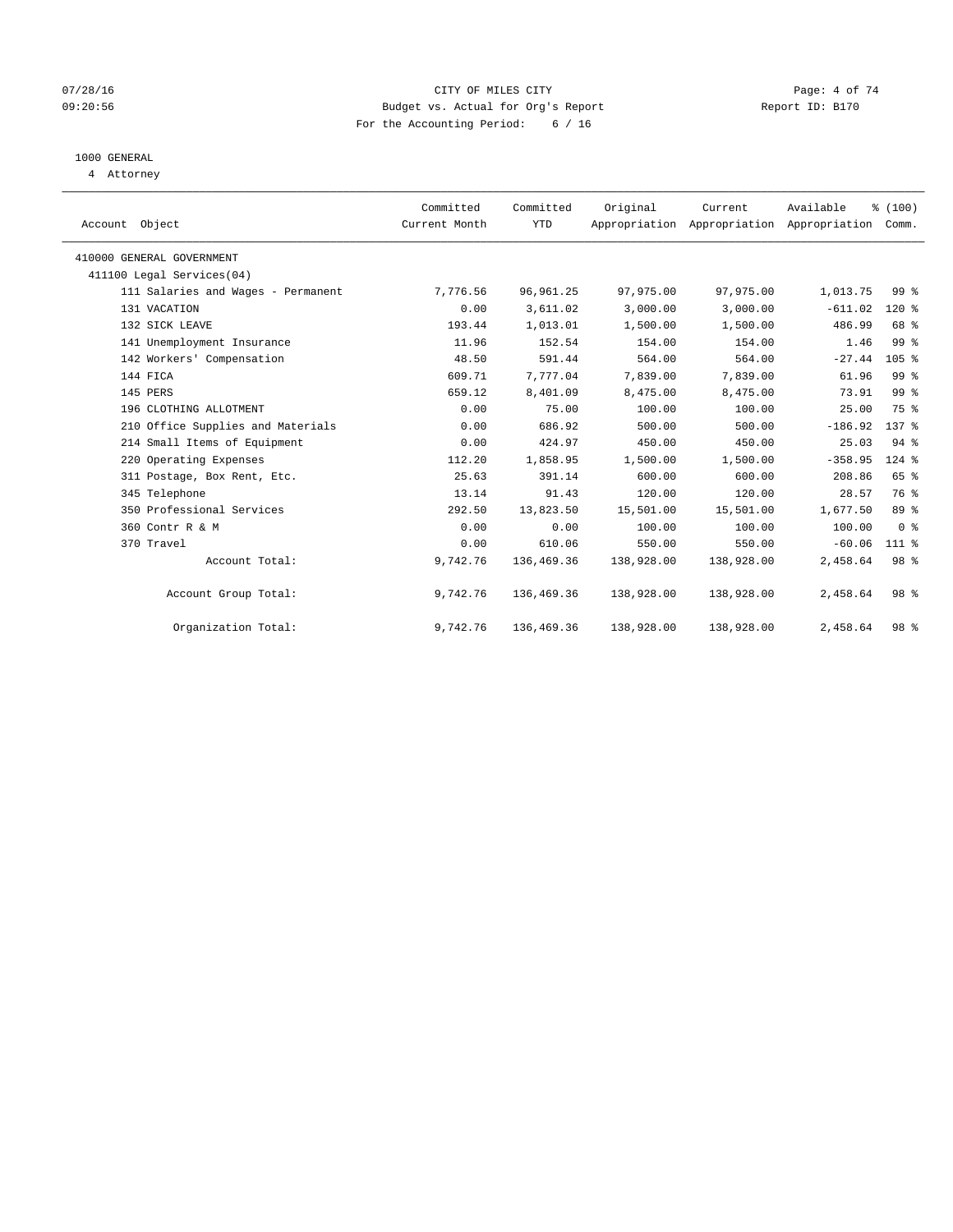#### 07/28/16 CITY OF MILES CITY Page: 5 of 74 09:20:56 Budget vs. Actual for Org's Report Report ID: B170 For the Accounting Period: 6 / 16

## 1000 GENERAL

5 Police

| Account Object                             | Committed<br>Current Month | Committed<br><b>YTD</b> | Original     | Current      | Available<br>Appropriation Appropriation Appropriation Comm. | % (100)         |
|--------------------------------------------|----------------------------|-------------------------|--------------|--------------|--------------------------------------------------------------|-----------------|
| 420000 PUBLIC SAFETY                       |                            |                         |              |              |                                                              |                 |
| 420140 Crime Control and Investigation(05) |                            |                         |              |              |                                                              |                 |
| 111 Salaries and Wages - Permanent         | 46,194.56                  | 642,151.69              | 706,732.00   | 706,732.00   | 64,580.31                                                    | 91 %            |
| 121 OVERTIME-PERMANENT                     | 4,518.21                   | 61,582.81               | 21,500.00    | 41,500.00    | $-20,082.81$                                                 | 148 %           |
| 131 VACATION                               | 9,876.13                   | 45, 253. 23             | 30,000.00    | 30,000.00    | $-15, 253.23$                                                | 151 %           |
| 132 STCK LEAVE                             | 2,505.19                   | 11,292.24               | 7,500.00     | 7,500.00     | $-3,792.24$                                                  | 151 %           |
| 133 OTHER LEAVE PAY                        | 29,916.64                  | 35,637.14               | 8,004.00     | 8,004.00     | $-27,633.14$                                                 | 445 %           |
| 134 HOLIDAY PAY                            | 2,648.00                   | 34,386.55               | 21,500.00    | 21,500.00    | $-12,886.55$                                                 | $160*$          |
| 141 Unemployment Insurance                 | 143.50                     | 1,263.00                | 1,218.00     | 1,218.00     | $-45.00$                                                     | $104$ %         |
| 142 Workers' Compensation                  | 4,480.55                   | 40,221.14               | 34,709.00    | 34,709.00    | $-5,512.14$ 116 %                                            |                 |
| 143 Health Insurance                       | 8,280.14                   | 102,426.17              | 107,304.00   | 107,304.00   | 4,877.83                                                     | 95 <sup>°</sup> |
| 144 FICA                                   | 1,375.41                   | 12,218.23               | 10,974.00    | 10,974.00    | $-1, 244.23$                                                 | 111 %           |
| 146 Police Pension                         | 8,168.44                   | 94,590.55               | 109,054.00   | 110,569.00   | 15,978.45                                                    | 86 %            |
| 196 CLOTHING ALLOTMENT                     | 0.00                       | 11,370.00               | 12,960.00    | 12,960.00    | 1,590.00                                                     | 88 %            |
| 210 Office Supplies and Materials          | 201.20                     | 7,901.21                | 6,000.00     | 6,000.00     | $-1,901.21$                                                  | $132*$          |
| 214 Small Items of Equipment               | 0.00                       | 12,492.91               | 11,500.00    | 14,000.00    | 1,507.09                                                     | 89 %            |
| 220 Operating Expenses                     | 1,039.42                   | 20, 217.08              | 13,125.00    | 16,125.00    | $-4,092.08$                                                  | $125$ %         |
| 226 Clothing and Uniforms                  | 236.30                     | 317.41                  | 500.00       | 500.00       | 182.59                                                       | $63$ $%$        |
| 227 Firearm Supplies                       | 0.00                       | 6,349.90                | 4,800.00     | 4,800.00     | $-1,549.90$                                                  | 132 %           |
| 230 Repair and Maintenance Supplies        | 1,759.23                   | 12,444.50               | 9,000.00     | 9,000.00     | $-3,444.50$                                                  | 138 %           |
| 231 Gas, Oil, Diesel Fuel, Grease, etc.    | 3,254.93                   | 19,717.38               | 38,000.00    | 38,000.00    | 18,282.62                                                    | $52$ $%$        |
| 311 Postage, Box Rent, Etc.                | 233.27                     | 1,028.42                | 1,000.00     | 1,000.00     | $-28.42$                                                     | $103*$          |
| 320 Printing, Duplicating, Typing &        | 0.00                       | 27.64                   | 0.00         | 0.00         | $-27.64$                                                     | $***$ $%$       |
| 330 Publicity, Subscriptions & Dues        | 0.00                       | 554.00                  | 300.00       | 300.00       | $-254.00$                                                    | 185 %           |
| 334 Memberships, Registrations & Dues      | 300.00                     | 1,762.00                | 2,708.00     | 2,708.00     | 946.00                                                       | 65 %            |
| 345 Telephone                              | 630.08                     | 3,996.31                | 4,500.00     | 4,500.00     | 503.69                                                       | 89 %            |
| 346 Garbage Service                        | 0.00                       | $-58.77$                | 0.00         | 0.00         | 58.77                                                        | $***$ %         |
| 347 Internet                               | 131.38                     | 853.25                  | 800.00       | 800.00       | $-53.25$                                                     | 107 %           |
| 350 Professional Services                  | 2,386.26                   | 25, 239.06              | 19,000.00    | 19,000.00    | $-6, 239.06$                                                 | $133$ %         |
| 360 Contr R & M                            | 0.00                       | 794.08                  | 204.00       | 204.00       | $-590.08$                                                    | 389 %           |
| 366 R&M Vehicles - Police/Animal Control   | 3,429.50                   | 17,389.61               | 18,000.00    | 18,000.00    | 610.39                                                       | 97 <sub>8</sub> |
| 370 Travel                                 | 220.56                     | 4,385.16                | 4,500.00     | 4,500.00     | 114.84                                                       | 97%             |
| 380 Training Services                      | 0.00                       | 6,959.00                | 7,000.00     | 7,000.00     | 41.00                                                        | 99 %            |
| 512 Insurance on Vehicles & Equipment      | 0.00                       | 1,346.31                | 1,347.00     | 1,347.00     | 0.69                                                         | 100 %           |
| 700 Grants, Contributions & Indemnities    | 0.00                       | 4,000.00                | 15,970.00    | 15,970.00    | 11,970.00                                                    | 25%             |
| 791 Shop With A Cop                        | 0.00                       | 4,689.10                | 5,000.00     | 5,000.00     | 310.90                                                       | $94$ %          |
| Account Total:                             | 131,928.90                 | 1,244,798.31            | 1,234,709.00 | 1,261,724.00 | 16,925.69                                                    | 99 <sub>8</sub> |
|                                            |                            |                         |              |              |                                                              |                 |
| 420144 School Resource Officer             |                            |                         |              |              |                                                              |                 |
| 111 Salaries and Wages - Permanent         | 4,027.36                   | 51,580.15               | 35,359.00    | 35, 359.00   | $-16,221.15$ 146 %                                           |                 |
| 121 OVERTIME-PERMANENT                     | 786.15                     | 1,538.05                | 1,500.00     | 1,500.00     | $-38.05$                                                     | $103$ %         |
| 131 VACATION                               | 0.00                       | 766.72                  | 1,500.00     | 1,500.00     | 733.28                                                       | $51$ %          |
| 132 SICK LEAVE                             | 0.00                       | 47.92                   | 1,300.00     | 1,300.00     | 1,252.08                                                     | 4%              |
| 133 OTHER LEAVE PAY                        | 248.70                     | 1,159.18                | 1,000.00     | 1,000.00     | $-159.18$ 116 %                                              |                 |
| 134 HOLIDAY PAY                            | 599.00                     | 1,557.40                | 500.00       | 500.00       | $-1,057.40$                                                  | $311$ $%$       |
| 141 Unemployment Insurance                 | 8.49                       | 84.96                   | 136.00       | 136.00       | 51.04                                                        | 62 %            |
| 142 Workers' Compensation                  | 257.94                     | 2,594.71                | 1,889.00     | 1,889.00     | $-705.71$ 137 %                                              |                 |
| 143 Health Insurance                       | 689.70                     | 7,747.49                | 5,794.00     | 5,794.00     | $-1,953.49$ 134 %                                            |                 |
| 144 FICA                                   | 81.53                      | 814.83                  | 597.00       | 597.00       | $-217.83$ 136 %                                              |                 |
| 146 Police Pension                         | 573.14                     | 6,873.30                | 5,931.00     | 5,931.00     | $-942.30$ 116 %                                              |                 |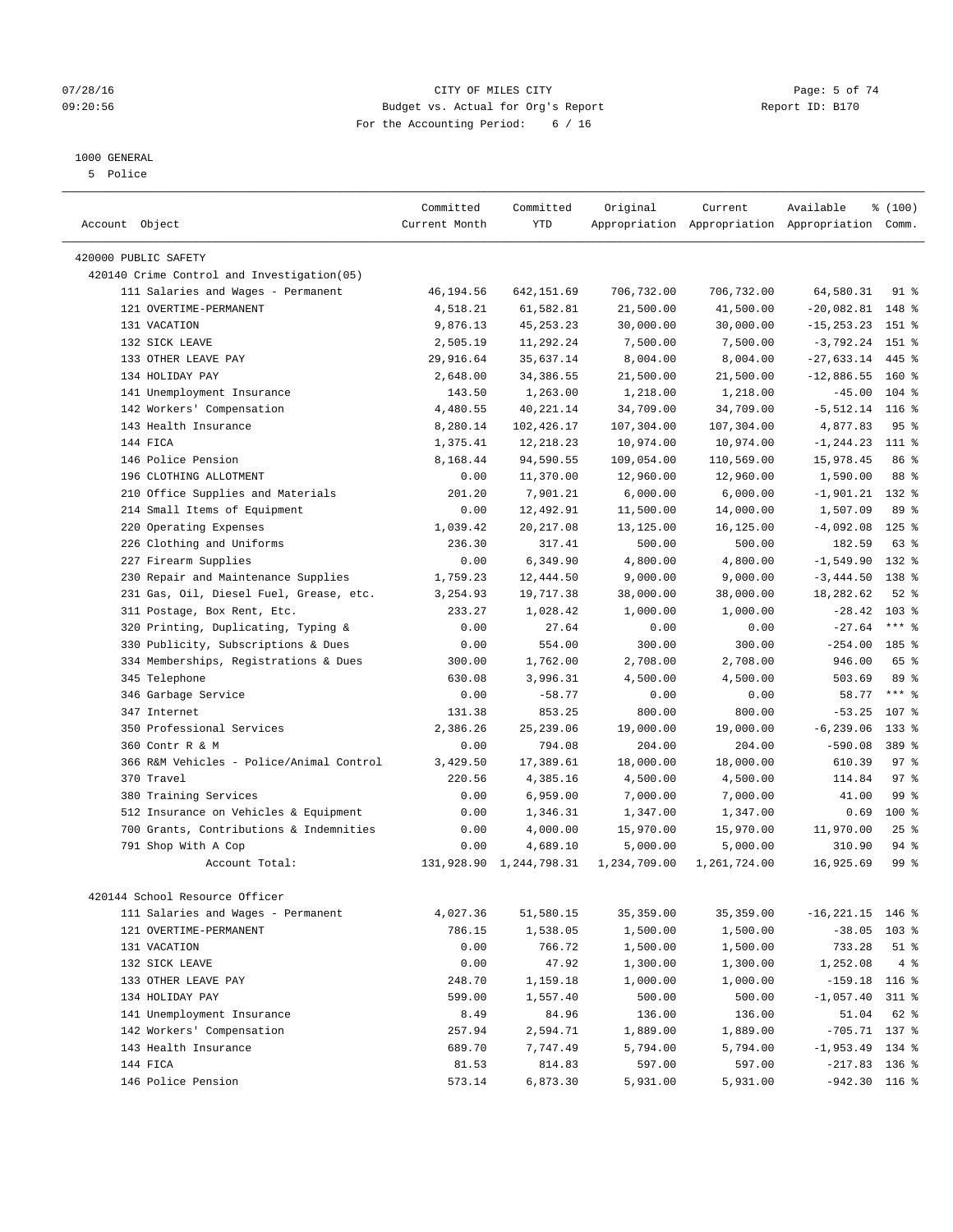## 07/28/16 CITY OF MILES CITY Page: 6 of 74 09:20:56 Budget vs. Actual for Org's Report Report ID: B170 For the Accounting Period: 6 / 16

## 1000 GENERAL

5 Police

| Account Object                          | Committed<br>Current Month | Committed<br><b>YTD</b> | Original     | Current      | Available<br>Appropriation Appropriation Appropriation Comm. | % (100)        |  |
|-----------------------------------------|----------------------------|-------------------------|--------------|--------------|--------------------------------------------------------------|----------------|--|
| Account Total:                          | 7,272.01                   | 74,764.71               | 55,506.00    | 55,506.00    | $-19, 258.71$ 135 %                                          |                |  |
| 420160 Communications-Dispatch          |                            |                         |              |              |                                                              |                |  |
| 111 Salaries and Wages - Permanent      | 18,603.07                  | 240,196.51              | 218,126.00   | 235,735.00   | $-4,461.51$                                                  | $102$ %        |  |
| 121 OVERTIME-PERMANENT                  | 600.86                     | 11,216.83               | 7,000.00     | 7,000.00     | $-4, 216.83$                                                 | $160*$         |  |
| 131 VACATION                            | 1,809.44                   | 19,768.56               | 12,000.00    | 12,000.00    | $-7,768.56$                                                  | $165$ %        |  |
| 132 SICK LEAVE                          | 635.28                     | 12,809.36               | 4,500.00     | 4,500.00     | $-8, 309.36$                                                 | $285$ %        |  |
| 133 OTHER LEAVE PAY                     | 5,595.54                   | 10, 414.49              | 3,000.00     | 3,000.00     | $-7, 414.49$                                                 | $347$ $%$      |  |
| 134 HOLIDAY PAY                         | 1,631.90                   | 12,139.92               | 12,620.00    | 12,620.00    | 480.08                                                       | 96%            |  |
| 141 Unemployment Insurance              | 43.32                      | 462.77                  | 392.00       | 392.00       | $-70.77$                                                     | 118 %          |  |
| 142 Workers' Compensation               | 1,370.99                   | 14,301.25               | 11,776.00    | 11,776.00    | $-2,525.25$                                                  | $121$ %        |  |
| 143 Health Insurance                    | 2,715.64                   | 38, 336.59              | 46, 354.00   | 46, 354.00   | 8,017.41                                                     | 83 %           |  |
| 144 FICA                                | 2,198.78                   | 23,518.12               | 19,981.00    | 19,981.00    | $-3,537.12$                                                  | 118 %          |  |
| 145 PERS                                | 1,742.30                   | 22,603.65               | 20,626.00    | 20,626.00    | $-1,977.65$                                                  | 110 %          |  |
| 196 CLOTHING ALLOTMENT                  | 0.00                       | 1,956.26                | 2,000.00     | 2,000.00     | 43.74                                                        | 98 %           |  |
| 210 Office Supplies and Materials       | 244.82                     | 1,216.85                | 3,500.00     | 3,500.00     | 2,283.15                                                     | 35%            |  |
| 214 Small Items of Equipment            | 0.00                       | 561.18                  | 4,500.00     | 4,500.00     | 3,938.82                                                     | $12*$          |  |
| 220 Operating Expenses                  | 0.00                       | 1,533.06                | 2,000.00     | 2,000.00     | 466.94                                                       | 77.8           |  |
| 231 Gas, Oil, Diesel Fuel, Grease, etc. | 0.00                       | 1,454.05                | 600.00       | 600.00       | $-854.05$                                                    | $242$ %        |  |
| 311 Postage, Box Rent, Etc.             | 0.00                       | 22.21                   | 75.00        | 75.00        | 52.79                                                        | $30*$          |  |
| 320 Printing, Duplicating, Typing &     | 0.00                       | 0.00                    | 300.00       | 300.00       | 300.00                                                       | 0 <sup>8</sup> |  |
| 330 Publicity, Subscriptions & Dues     | 0.00                       | 0.00                    | 100.00       | 100.00       | 100.00                                                       | 0 <sup>8</sup> |  |
| 334 Memberships, Registrations & Dues   | 0.00                       | 371.00                  | 400.00       | 400.00       | 29.00                                                        | 93%            |  |
| 345 Telephone                           | 626.28                     | 4,060.54                | 5,100.00     | 5,100.00     | 1,039.46                                                     | 80 %           |  |
| 350 Professional Services               | 610.00                     | 8,460.09                | 18,825.00    | 18,825.00    | 10,364.91                                                    | 45 %           |  |
| 360 Contr R & M                         | 0.00                       | 0.00                    | 400.00       | 400.00       | 400.00                                                       | 0 <sup>8</sup> |  |
| 370 Travel                              | 0.00                       | 226.87                  | 1,000.00     | 1,000.00     | 773.13                                                       | $23$ %         |  |
| 380 Training Services                   | 0.00                       | 883.00                  | 1,200.00     | 1,200.00     | 317.00                                                       | 74 %           |  |
| Account Total:                          | 38,428.22                  | 426, 513.16             | 396, 375.00  | 413,984.00   | $-12,529.16$                                                 | $103$ %        |  |
| Account Group Total:                    |                            | 177,629.13 1,746,076.18 | 1,686,590.00 | 1,731,214.00 | $-14,862.18$ 101 %                                           |                |  |
| Organization Total:                     |                            | 177,629.13 1,746,076.18 | 1,686,590.00 | 1,731,214.00 | $-14,862.18$ 101 %                                           |                |  |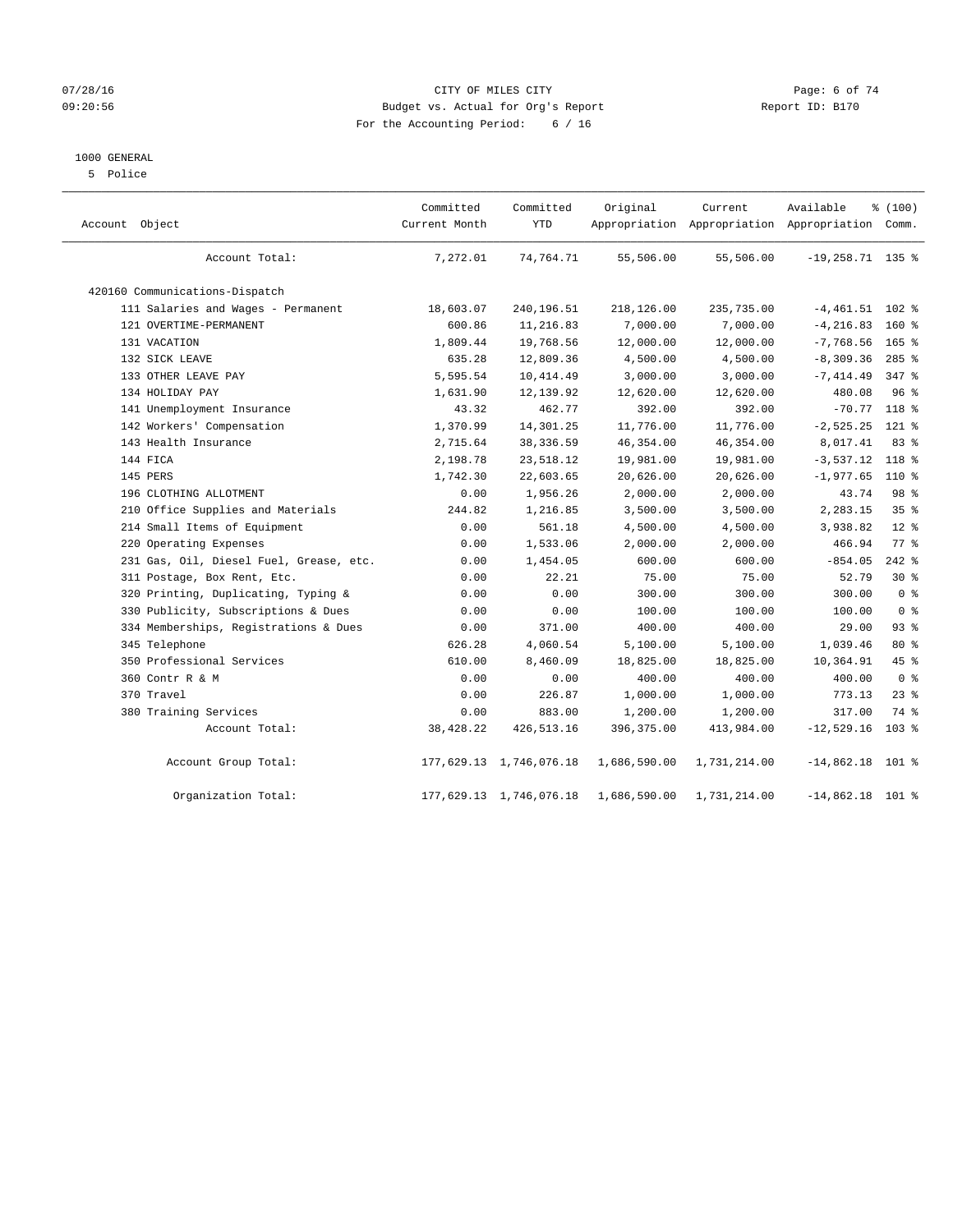## 07/28/16 Page: 7 of 74 09:20:56 Budget vs. Actual for Org's Report Report ID: B170 For the Accounting Period: 6 / 16

#### 1000 GENERAL

6 Police Judge

| Account Object                        | Committed<br>Current Month | Committed<br><b>YTD</b> | Original   | Current<br>Appropriation Appropriation Appropriation Comm. | Available   | % (100)          |
|---------------------------------------|----------------------------|-------------------------|------------|------------------------------------------------------------|-------------|------------------|
| 410000 GENERAL GOVERNMENT             |                            |                         |            |                                                            |             |                  |
| 410300 Judicial Services(06)          |                            |                         |            |                                                            |             |                  |
| 111 Salaries and Wages - Permanent    | 7,308.58                   | 80,777.17               | 85,481.00  | 85,481.00                                                  | 4,703.83    | $94$ %           |
| 121 OVERTIME-PERMANENT                | 0.00                       | 0.00                    | 1,000.00   | 1,000.00                                                   | 1,000.00    | 0 <sup>8</sup>   |
| 131 VACATION                          | 0.00                       | 5,096.48                | 5,000.00   | 5,000.00                                                   | $-96.48$    | $102$ %          |
| 132 SICK LEAVE                        | 96.12                      | 5,081.08                | 3,000.00   | 3,000.00                                                   | $-2,081.08$ | 169 <sup>8</sup> |
| 141 Unemployment Insurance            | 8.36                       | 105.46                  | 110.00     | 110.00                                                     | 4.54        | 96 <sup>°</sup>  |
| 142 Workers' Compensation             | 74.50                      | 936.00                  | 929.00     | 929.00                                                     | $-7.00$     | 101 %            |
| 143 Health Insurance                  | 1,378.70                   | 15,534.60               | 15,451.00  | 15,451.00                                                  | $-83.60$    | $101$ %          |
| 144 FICA                              | 561.58                     | 6,924.35                | 7,228.00   | 7,228.00                                                   | 303.65      | 96%              |
| 145 PERS                              | 460.76                     | 5,538.23                | 7,537.00   | 7,537.00                                                   | 1,998.77    | 73.8             |
| 196 CLOTHING ALLOTMENT                | 0.00                       | 325.00                  | 300.00     | 300.00                                                     | $-25.00$    | 108 <sup>8</sup> |
| 210 Office Supplies and Materials     | 110.30                     | 864.54                  | 1,600.00   | 1,600.00                                                   | 735.46      | 54 %             |
| 214 Small Items of Equipment          | 0.00                       | 653.47                  | 1,000.00   | 1,000.00                                                   | 346.53      | 65 %             |
| 220 Operating Expenses                | 405.74                     | 15.52                   | 900.00     | 900.00                                                     | 884.48      | 2 <sup>°</sup>   |
| 230 Repair and Maintenance Supplies   | 0.00                       | 76.00                   | 300.00     | 300.00                                                     | 224.00      | 25%              |
| 311 Postage, Box Rent, Etc.           | 261.87                     | 1,116.60                | 1,500.00   | 1,500.00                                                   | 383.40      | 74 %             |
| 330 Publicity, Subscriptions & Dues   | 0.00                       | 0.00                    | 300.00     | 300.00                                                     | 300.00      | 0 <sup>8</sup>   |
| 334 Memberships, Registrations & Dues | 160.00                     | 1,210.00                | 1,000.00   | 1,000.00                                                   | $-210.00$   | $121$ %          |
| 345 Telephone                         | 202.00                     | 1,332.39                | 2,000.00   | 2,000.00                                                   | 667.61      | $67$ %           |
| 347 Internet                          | 236.20                     | 1,181.00                | 1,500.00   | 1,500.00                                                   | 319.00      | 79 %             |
| 350 Professional Services             | 0.00                       | 500.00                  | 1,000.00   | 1,000.00                                                   | 500.00      | 50%              |
| 360 Contr R & M                       | 0.00                       | 354.30                  | 2,000.00   | 2,000.00                                                   | 1,645.70    | 18 <sup>8</sup>  |
| 370 Travel                            | 0.00                       | 2,119.62                | 3,500.00   | 3,500.00                                                   | 1,380.38    | 61 %             |
| 380 Training Services                 | 0.00                       | 0.00                    | 200.00     | 200.00                                                     | 200.00      | 0 <sup>8</sup>   |
| 382 Books                             | 0.00                       | 543.00                  | 600.00     | 600.00                                                     | 57.00       | $91$ %           |
| 394 Jury and Witness Fees             | $-350.00$                  | $-182.00$               | 0.00       | 0.00                                                       | 182.00      | $***$ $_{8}$     |
| 533 Machinery and Equipment Rental    | 0.00                       | 0.00                    | 500.00     | 500.00                                                     | 500.00      | 0 <sup>8</sup>   |
| Account Total:                        | 10,914.71                  | 130,102.81              | 143,936.00 | 143,936.00                                                 | 13,833.19   | $90*$            |
| Account Group Total:                  | 10,914.71                  | 130,102.81              | 143,936.00 | 143,936.00                                                 | 13,833.19   | $90*$            |
| Organization Total:                   | 10,914.71                  | 130,102.81              | 143,936.00 | 143,936.00                                                 | 13,833.19   | 90%              |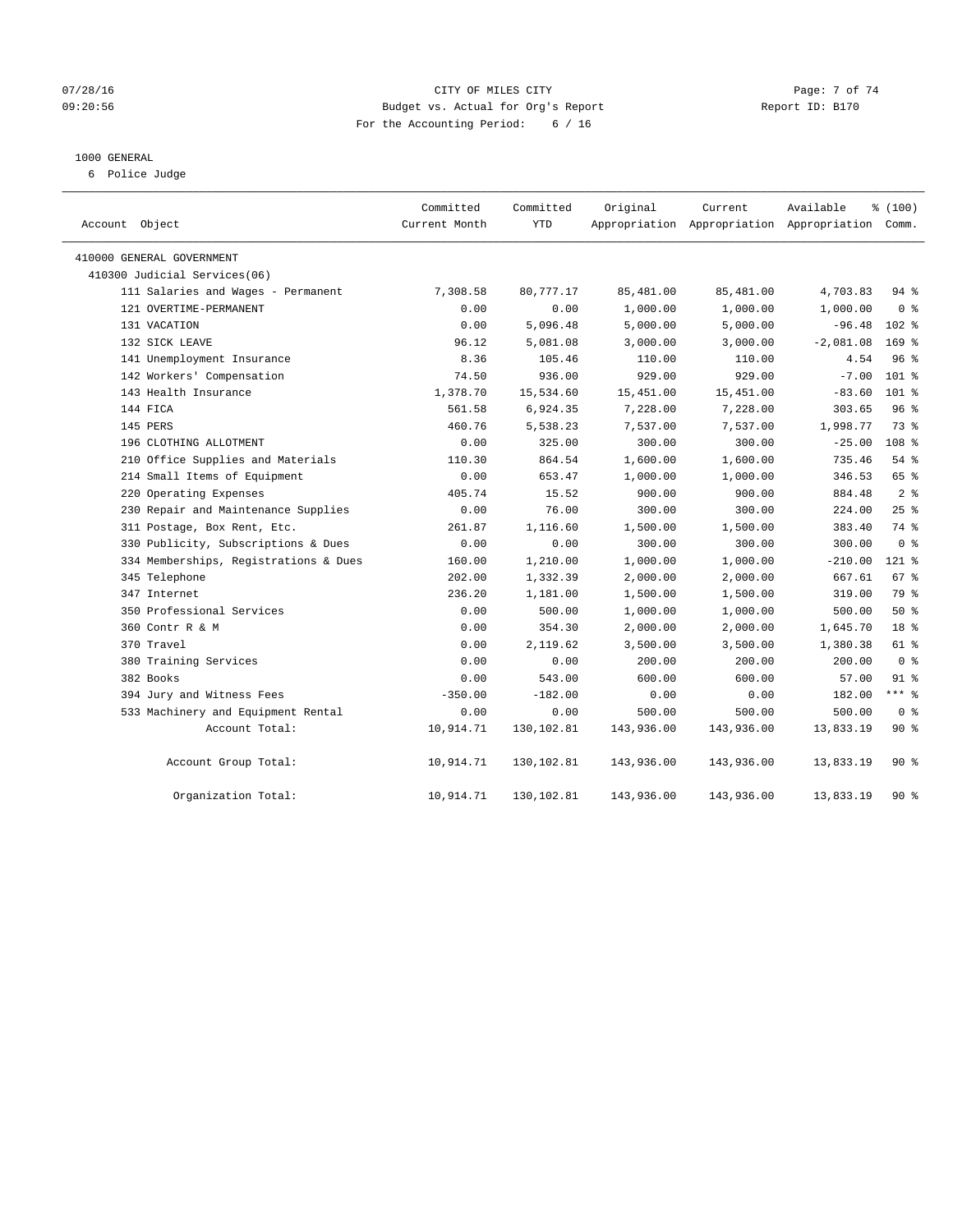## 07/28/16 CITY OF MILES CITY Page: 8 of 74 09:20:56 Budget vs. Actual for Org's Report Report ID: B170 For the Accounting Period: 6 / 16

#### 1000 GENERAL

7 Fire

| Account Object                                                           | Committed<br>Current Month | Committed<br>YTD       | Original               | Current                | Available<br>Appropriation Appropriation Appropriation Comm. | \$(100)                         |
|--------------------------------------------------------------------------|----------------------------|------------------------|------------------------|------------------------|--------------------------------------------------------------|---------------------------------|
| 420000 PUBLIC SAFETY                                                     |                            |                        |                        |                        |                                                              |                                 |
| 420460 Fire Suppression(07)                                              |                            |                        |                        |                        |                                                              |                                 |
|                                                                          |                            | 429,220.46             |                        |                        |                                                              | 98 %                            |
| 111 Salaries and Wages - Permanent<br>112 SALARIES AND WAGES - PART PAID | 36,239.59<br>864.00        | 25,449.94              | 437,780.00<br>4,000.00 | 437,780.00<br>4,000.00 | 8,559.54                                                     | 636 %                           |
| 121 OVERTIME-PERMANENT                                                   | 4,868.83                   | 54,406.33              |                        |                        | $-21,449.94$<br>$-29,406.33$                                 | $218$ %                         |
| 131 VACATION                                                             |                            | 39, 381. 76            | 25,000.00<br>16,000.00 | 25,000.00<br>16,000.00 | $-23, 381.76$                                                | $246$ %                         |
| 132 SICK LEAVE                                                           | 2,915.12<br>0.00           | 20,658.24              | 15,000.00              | 15,000.00              | $-5,658.24$ 138 %                                            |                                 |
| 133 OTHER LEAVE PAY                                                      | 3,354.95                   | 5,635.95               | 4,000.00               | 4,000.00               | $-1,635.95$ 141 %                                            |                                 |
| 134 HOLIDAY PAY                                                          | 969.01                     | 8,973.29               | 11,500.00              | 11,500.00              | 2,526.71                                                     | 78 %                            |
| 141 Unemployment Insurance                                               | 73.77                      | 875.48                 | 763.00                 | 763.00                 | $-112.48$                                                    | 115 %                           |
| 142 Workers' Compensation                                                | 1,828.15                   | 21,258.92              | 16,479.00              | 16,479.00              | $-4,779.92$                                                  | $129$ %                         |
| 143 Health Insurance                                                     | 5,990.89                   | 74,449.51              | 77,874.00              | 77,874.00              | 3,424.49                                                     | 96 <sup>°</sup>                 |
| 144 FICA                                                                 |                            |                        |                        |                        |                                                              |                                 |
| 147 Firemen's Pension                                                    | 765.21<br>4,849.53         | 8,687.67<br>63, 246.39 | 7,369.00<br>72,981.00  | 7,369.00               | $-1,318.67$ 118 %<br>9,734.61                                | 87%                             |
| 210 Office Supplies and Materials                                        | 189.99                     |                        |                        | 72,981.00              | $-307.81$ 124 %                                              |                                 |
|                                                                          |                            | 1,607.81               | 1,300.00               | 1,300.00               |                                                              | 99 <sub>8</sub>                 |
| 211 Clothing Allotment                                                   | 0.00                       | 7,918.48               | 8,000.00               | 8,000.00<br>9,500.00   | 81.52                                                        | $91$ %                          |
| 214 Small Items of Equipment                                             | 8.99                       | 8,680.67               | 9,500.00               |                        | 819.33                                                       |                                 |
| 220 Operating Expenses                                                   | $-3,859.30$                | 709.90                 | 4,000.00               | 4,000.00               | 3,290.10                                                     | 18 <sup>°</sup><br>$***$ $_{8}$ |
| 222 Chemicals, Lab & Med Supplies                                        | 0.00                       | 36.00                  | 0.00                   | 0.00                   | $-36.00$                                                     |                                 |
| 226 Clothing and Uniforms                                                | 17.74                      | 5,644.70               | 8,000.00               | 8,000.00               | 2,355.30                                                     | 71 %                            |
| 230 Repair and Maintenance Supplies                                      | 944.22                     | 5,788.74               | 6,000.00               | 6,000.00               | 211.26                                                       | 96%                             |
| 231 Gas, Oil, Diesel Fuel, Grease, etc.                                  | 1,787.28                   | 6,173.65               | 8,000.00               | 8,000.00               | 1,826.35                                                     | $77$ $%$                        |
| 241 Consumable Tools                                                     | 0.00                       | 528.19                 | 2,000.00               | 2,000.00               | 1,471.81                                                     | 26%                             |
| 311 Postage, Box Rent, Etc.                                              | 0.00                       | 4.77                   | 100.00                 | 100.00                 | 95.23                                                        | 5 <sup>°</sup>                  |
| 320 Printing, Duplicating, Typing &                                      | 0.00                       | 20.88                  | 100.00                 | 100.00                 | 79.12                                                        | $21$ %                          |
| 330 Publicity, Subscriptions & Dues                                      | 0.00                       | 284.92                 | 200.00                 | 200.00                 | $-84.92$                                                     | 142 %                           |
| 334 Memberships, Registrations & Dues                                    | 185.00                     | 1,385.00               | 2,500.00               | 2,500.00               | 1,115.00                                                     | 55%                             |
| 341 Electric Utility Services                                            | 248.99                     | 3,085.83               | 4,759.00               | 4,759.00               | 1,673.17                                                     | 65 %                            |
| 342 Water Utility Services                                               | 30.53                      | 386.32                 | 450.00                 | 450.00                 | 63.68                                                        | 86 %                            |
| 343 Sewer Utility Services                                               | 36.50                      | 276.27                 | 300.00                 | 300.00                 | 23.73                                                        | 92%                             |
| 344 Gas Utility Service                                                  | 0.00                       | 1,275.50               | 2,430.00               | 2,430.00               | 1,154.50                                                     | $52$ $%$                        |
| 345 Telephone                                                            | 514.46                     | 3,224.79               | 3,200.00               | 3,200.00               | $-24.79$                                                     | $101$ %                         |
| 346 Garbage Service                                                      | 0.00                       | 815.43                 | 770.00                 | 770.00                 | $-45.43$                                                     | $106$ %                         |
| 347 Internet                                                             | 271.20                     | 1,675.88               | 2,000.00               | 2,000.00               | 324.12                                                       | 84 %                            |
| 350 Professional Services                                                | 0.00                       | 3,937.54               | 5,500.00               | 5,500.00               | 1,562.46                                                     | 72 %                            |
| 360 Contr R & M                                                          | 385.00                     | $-19,318.96$           | 3,000.00               | 3,000.00               | 22,318.96                                                    | $***$ $-$                       |
| 364 R&M Vehicles - Fire/Amb                                              | 20,891.23                  | 29,509.57              | 8,000.00               | 8,000.00               | $-21,509.57$                                                 | $369$ $%$                       |
| 370 Travel                                                               | 1,440.50                   | 4,079.55               | 3,000.00               | 3,000.00               | $-1,079.55$ 136 %                                            |                                 |
| 380 Training Services                                                    | 1,408.04                   | 18,797.96              | 19,545.00              | 19,545.00              | 747.04                                                       | 96 %                            |
| 382 Books                                                                | 309.02                     | 2,111.00               | 1,800.00               | 1,800.00               | $-311.00$ 117 %                                              |                                 |
| 400 BUILDING MATERIALS                                                   | 90.45                      | 1,911.88               | 1,000.00               | 1,000.00               | $-911.88$                                                    | 191 %                           |
| 511 Insurance on Buildings                                               | 0.00                       | 1,525.82               | 1,526.00               | 1,526.00               |                                                              | $0.18$ 100 %                    |
| 512 Insurance on Vehicles & Equipment                                    | 0.00                       | 4,598.57               | 4,599.00               | 4,599.00               |                                                              | $0.43$ 100 %                    |
| Account Total:                                                           | 87,618.89                  | 848,920.60             | 800,325.00             | 800,325.00             | $-48,595.60$ 106 %                                           |                                 |
| Account Group Total:                                                     | 87,618.89                  | 848,920.60             | 800,325.00             | 800,325.00             | $-48,595.60$ 106 %                                           |                                 |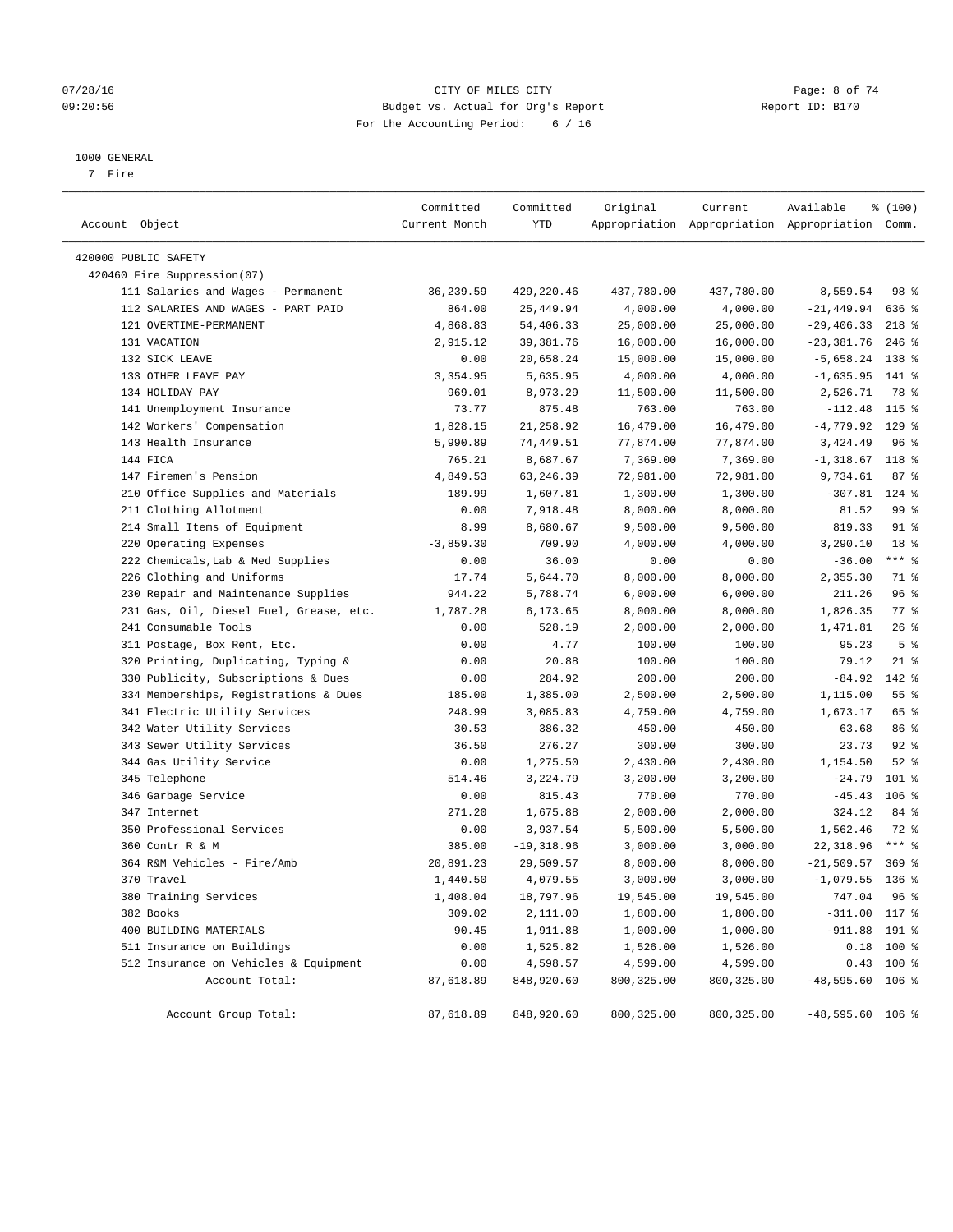## 07/28/16 Page: 9 of 74 09:20:56 Budget vs. Actual for Org's Report Report ID: B170 For the Accounting Period: 6 / 16

#### 1000 GENERAL

7 Fire

| Account Object      | Committed<br>Current Month | Committed<br><b>YTD</b> | Original   | Current<br>Appropriation Appropriation Appropriation Comm. | Available          | ៖ (100) |
|---------------------|----------------------------|-------------------------|------------|------------------------------------------------------------|--------------------|---------|
| Organization Total: | 87,618.89                  | 848,920.60              | 800,325.00 | 800,325.00                                                 | $-48,595.60$ 106 % |         |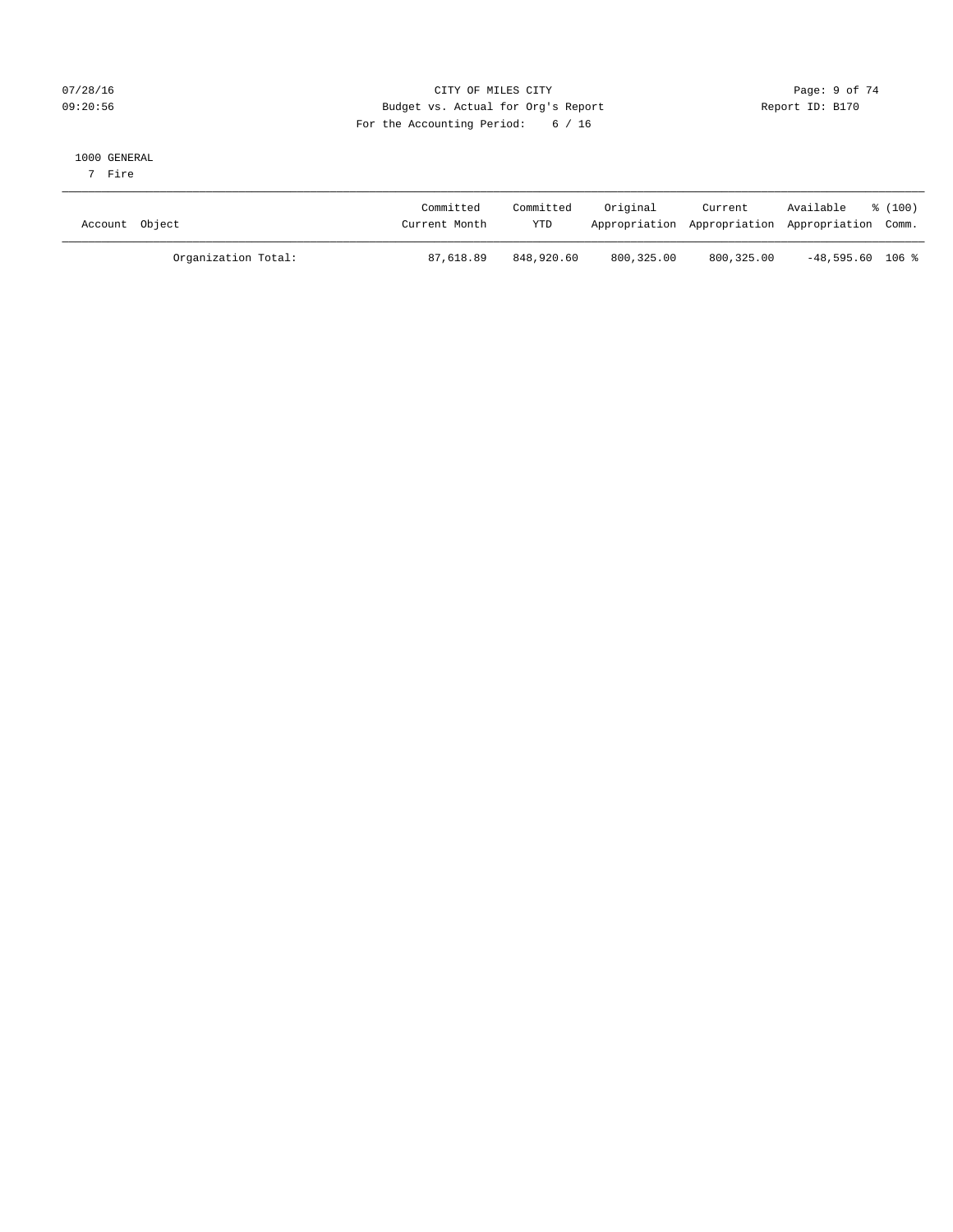## $07/28/16$  Page: 10 of 74 09:20:56 Budget vs. Actual for Org's Report Report ID: B170 For the Accounting Period: 6 / 16

#### 1000 GENERAL

8 City Hall Maintenance

| Account Object                      | Committed<br>Current Month | Committed<br>YTD | Original  | Current<br>Appropriation Appropriation Appropriation Comm. | Available | % (100)         |  |
|-------------------------------------|----------------------------|------------------|-----------|------------------------------------------------------------|-----------|-----------------|--|
| 410000 GENERAL GOVERNMENT           |                            |                  |           |                                                            |           |                 |  |
| 411230 City Hall                    |                            |                  |           |                                                            |           |                 |  |
| 214 Small Items of Equipment        | 0.00                       | 0.00             | 400.00    | 400.00                                                     | 400.00    | 0 <sup>8</sup>  |  |
| 220 Operating Expenses              | 407.06                     | 2,713.39         | 2,500.00  | 2,500.00                                                   | $-213.39$ | $109$ %         |  |
| 230 Repair and Maintenance Supplies | 52.30                      | 190.54           | 1,500.00  | 1,500.00                                                   | 1,309.46  | $13*$           |  |
| 341 Electric Utility Services       | $-1,442.63$                | 4,871.99         | 5,000.00  | 5,000.00                                                   | 128.01    | 97 <sup>8</sup> |  |
| 342 Water Utility Services          | 53.56                      | 642.66           | 750.00    | 750.00                                                     | 107.34    | 86 %            |  |
| 343 Sewer Utility Services          | 64.03                      | 453.06           | 370.00    | 370.00                                                     | $-83.06$  | $122$ %         |  |
| 344 Gas Utility Service             | 2,044.13                   | 2,372.76         | 3,750.00  | 3,750.00                                                   | 1,377.24  | 63 %            |  |
| 346 Garbage Service                 | 0.00                       | 142.23           | 200.00    | 200.00                                                     | 57.77     | 71.8            |  |
| 360 Contr R & M                     | 919.00                     | 11,461.37        | 0.00      | 12,000.00                                                  | 538.63    | 96 <sup>8</sup> |  |
| 400 BUILDING MATERIALS              | 0.00                       | 2,221.79         | 2,000.00  | 2,000.00                                                   | $-221.79$ | 111 %           |  |
| 511 Insurance on Buildings          | 0.00                       | 2,272.93         | 2,273.00  | 2,273.00                                                   | 0.07      | $100$ %         |  |
| Account Total:                      | 2,097.45                   | 27, 342. 72      | 18,743.00 | 30,743.00                                                  | 3,400.28  | 89 %            |  |
| Account Group Total:                | 2,097.45                   | 27,342.72        | 18,743.00 | 30,743.00                                                  | 3,400.28  | 89 %            |  |
| Organization Total:                 | 2,097.45                   | 27,342.72        | 18,743.00 | 30,743.00                                                  | 3,400.28  | 89 %            |  |
|                                     |                            |                  |           |                                                            |           |                 |  |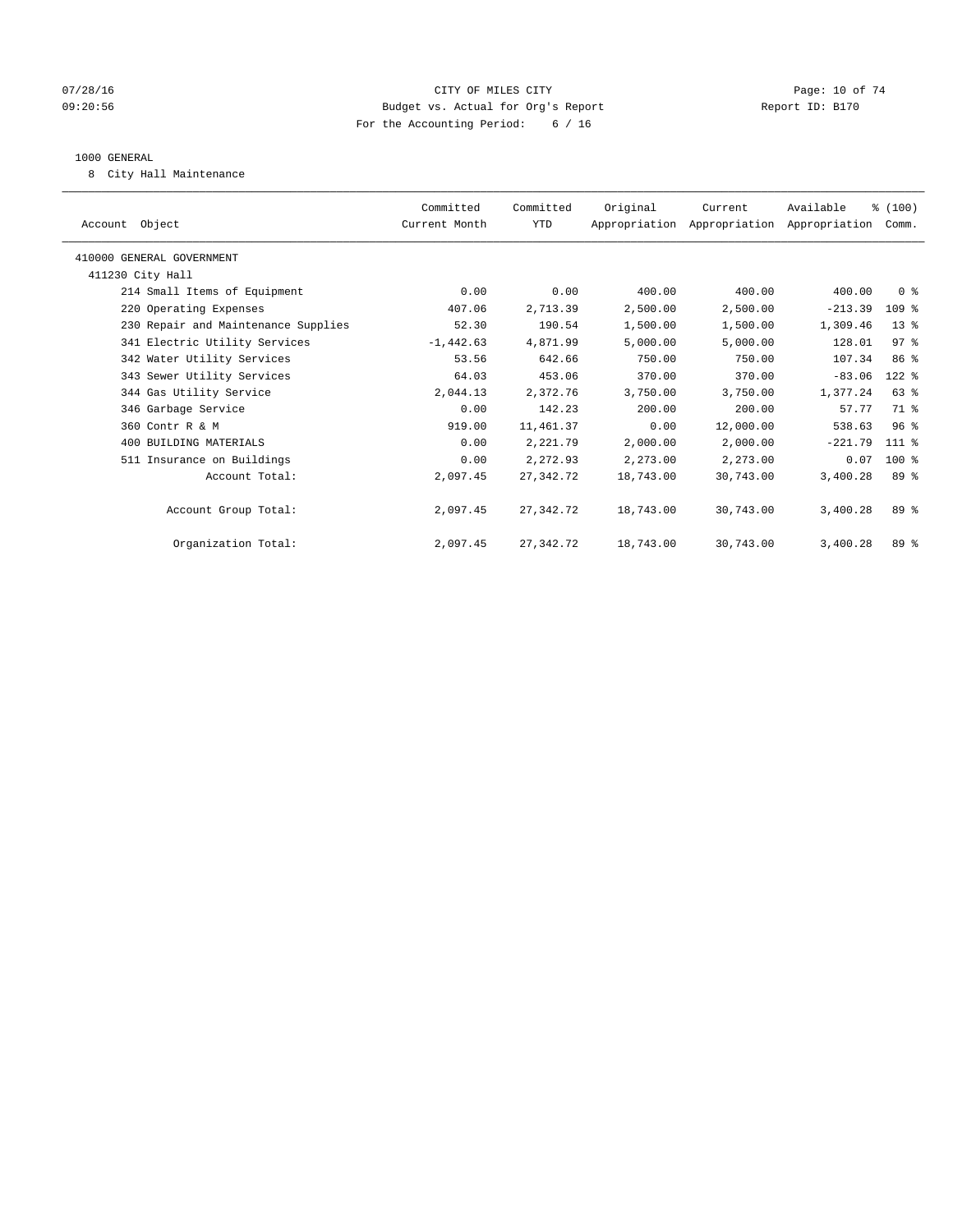## $07/28/16$  Page: 11 of 74 09:20:56 Budget vs. Actual for Org's Report Report ID: B170 For the Accounting Period: 6 / 16

# 1000 GENERAL

9 Treasurer

| Object<br>Account                  | Committed<br>Current Month | Committed<br><b>YTD</b> | Original  | Current<br>Appropriation Appropriation | Available<br>Appropriation | % (100)<br>Comm. |  |
|------------------------------------|----------------------------|-------------------------|-----------|----------------------------------------|----------------------------|------------------|--|
|                                    |                            |                         |           |                                        |                            |                  |  |
| 410000 GENERAL GOVERNMENT          |                            |                         |           |                                        |                            |                  |  |
| 410540 City Treasurer(09)          |                            |                         |           |                                        |                            |                  |  |
| 111 Salaries and Wages - Permanent | 1,833.34                   | 21,000.11               | 20,000.00 | 22,000.00                              | 999.89                     | 95 <sup>8</sup>  |  |
| 142 Workers' Compensation          | 7.48                       | 86.10                   | 83.00     | 83.00                                  | $-3.10$                    | $104$ %          |  |
| 144 FICA                           | 140.24                     | 1,606.44                | 1,607.00  | 1,607.00                               | 0.56                       | $100$ %          |  |
| 145 PERS                           | 151.62                     | 1,736.76                | 1,737.00  | 1,737.00                               | 0.24                       | $100$ %          |  |
| 214 Small Items of Equipment       | 0.00                       | 0.00                    | 900.00    | 900.00                                 | 900.00                     | 0 <sup>8</sup>   |  |
| 345 Telephone                      | 13.30                      | 91.68                   | 0.00      | 0.00                                   | $-91.68$                   | $***$ $-$        |  |
| 350 Professional Services          | 0.00                       | 83.00                   | 100.00    | 100.00                                 | 17.00                      | 83 %             |  |
| 360 Contr R & M                    | 73.94                      | 2,287.08                | 1,000.00  | 1,000.00                               | $-1, 287.08$               | $229$ %          |  |
| Account Total:                     | 2,219.92                   | 26,891.17               | 25,427.00 | 27,427.00                              | 535.83                     | 98 <sup>8</sup>  |  |
|                                    |                            |                         |           |                                        |                            |                  |  |
| Account Group Total:               | 2,219.92                   | 26,891.17               | 25,427.00 | 27,427.00                              | 535.83                     | 98 <sup>8</sup>  |  |
|                                    |                            |                         |           |                                        |                            |                  |  |
| Organization Total:                | 2,219.92                   | 26,891.17               | 25,427.00 | 27,427.00                              | 535.83                     | 98 %             |  |
|                                    |                            |                         |           |                                        |                            |                  |  |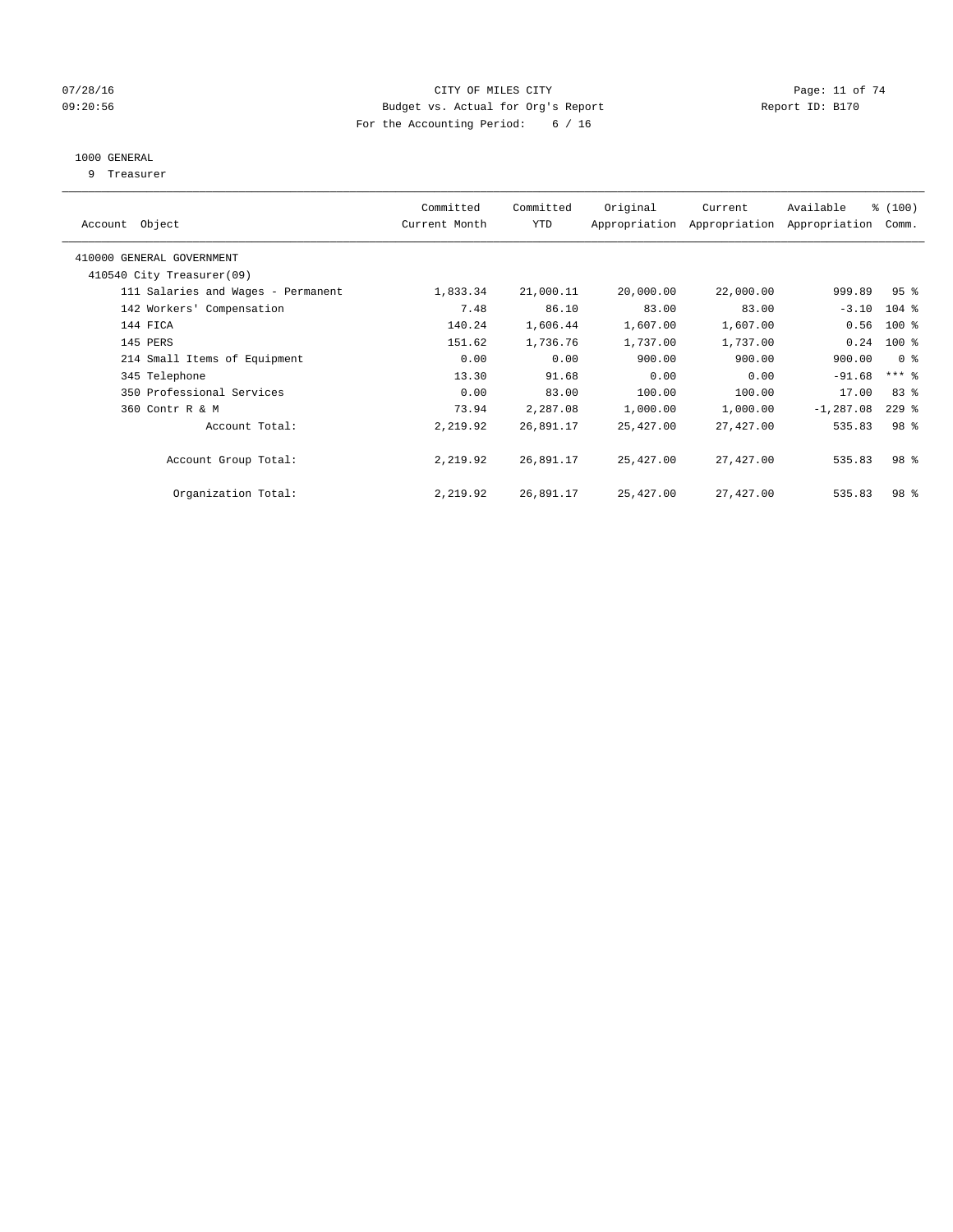## $O7/28/16$  Page: 12 of 74 09:20:56 Budget vs. Actual for Org's Report Report ID: B170 For the Accounting Period: 6 / 16

#### 1000 GENERAL

11 Historic Preservation

| Account Object                           | Committed<br>Current Month | Committed<br><b>YTD</b> | Original  | Current   | Available<br>Appropriation Appropriation Appropriation Comm. | % (100)         |
|------------------------------------------|----------------------------|-------------------------|-----------|-----------|--------------------------------------------------------------|-----------------|
| 410000 GENERAL GOVERNMENT                |                            |                         |           |           |                                                              |                 |
| 411840 Program Assistant                 |                            |                         |           |           |                                                              |                 |
| 111 Salaries and Wages - Permanent       | 1,687.12                   | 30,608.69               | 32,615.00 | 32,615.00 | 2,006.31                                                     | $94$ %          |
| 131 VACATION                             | 835.19                     | 835.19                  | 468.00    | 468.00    | $-367.19$                                                    | $178$ %         |
| 132 SICK LEAVE                           | 93.92                      | 93.92                   | 468.00    | 468.00    | 374.08                                                       | $20*$           |
| 133 OTHER LEAVE PAY                      | 399.91                     | 399.91                  | 2,715.00  | 2,715.00  | 2,315.09                                                     | 15 <sup>°</sup> |
| 141 Unemployment Insurance               | 4.53                       | 47.92                   | 55.00     | 55.00     | 7.08                                                         | 87 <sup>°</sup> |
| 142 Workers' Compensation                | 36.28                      | 386.18                  | 418.00    | 418.00    | 31.82                                                        | 92%             |
| 143 Health Insurance                     | 692.24                     | 7,767.30                | 7,726.00  | 7,726.00  | $-41.30$                                                     | $101$ %         |
| 144 FICA                                 | 230.73                     | 2,443.30                | 2,774.00  | 2,774.00  | 330.70                                                       | 88 %            |
| 145 PERS                                 | 216.36                     | 2,595.77                | 2,999.00  | 2,999.00  | 403.23                                                       | 87%             |
| 210 Office Supplies and Materials        | 0.00                       | 16.93                   | 0.00      | 0.00      | $-16.93$                                                     | $***$ 8         |
| 220 Operating Expenses                   | 210.75                     | 210.75                  | 374.00    | 374.00    | 163.25                                                       | 56%             |
| 350 Professional Services                | 237.82                     | 877.29                  | 2,169.00  | 2,169.00  | 1,291.71                                                     | $40*$           |
| 360 Contr R & M                          | 72.85                      | 1,018.12                | 0.00      | 0.00      | $-1,018.12$                                                  | $***$ $-$       |
| Account Total:                           | 4,717.70                   | 47,301.27               | 52,781.00 | 52,781.00 | 5,479.73                                                     | $90*$           |
| Account Group Total:                     | 4,717.70                   | 47,301.27               | 52,781.00 | 52,781.00 | 5,479.73                                                     | $90*$           |
| 520000 OTHER FINANCING USES              |                            |                         |           |           |                                                              |                 |
| 521000 Interfund Operating Transfers Out |                            |                         |           |           |                                                              |                 |
| 820 Transfers to Other Funds             | 0.00                       | 3,457.00                | 3,457.00  | 3,457.00  | 0.00                                                         | $100*$          |
| Account Total:                           | 0.00                       | 3,457.00                | 3,457.00  | 3,457.00  | 0.00                                                         | $100*$          |
| Account Group Total:                     | 0.00                       | 3,457.00                | 3,457.00  | 3,457.00  |                                                              | $0.00 100$ %    |
| Organization Total:                      | 4,717.70                   | 50,758.27               | 56,238.00 | 56,238.00 | 5,479.73                                                     | $90*$           |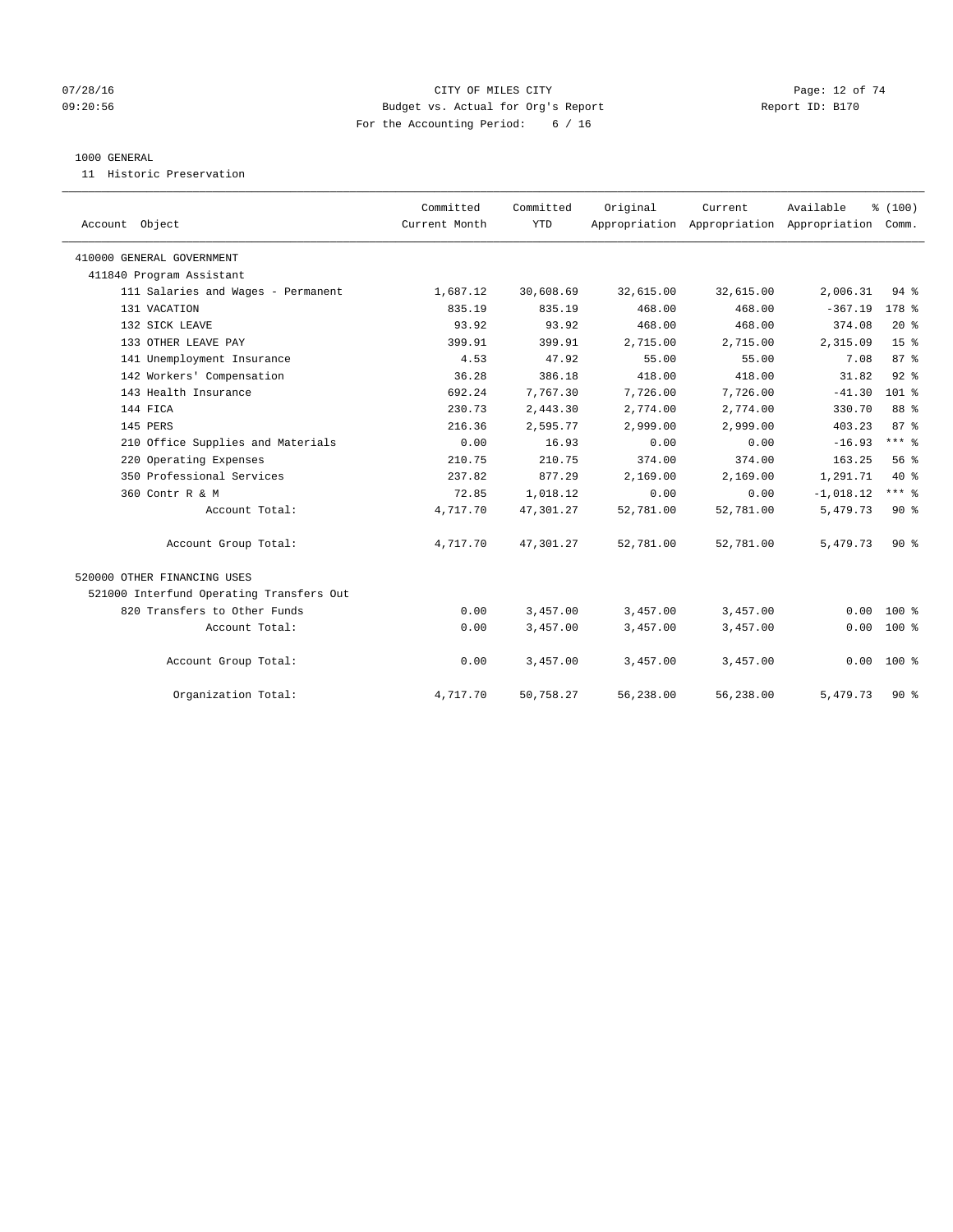## $07/28/16$  Page: 13 of 74 09:20:56 Budget vs. Actual for Org's Report Report ID: B170 For the Accounting Period: 6 / 16

————————————————————————————————————————————————————————————————————————————————————————————————————————————————————————————————————

#### 1000 GENERAL

13 Park

|                                         | Committed     | Committed  | Original   | Current    | Available                                       | % (100)         |  |
|-----------------------------------------|---------------|------------|------------|------------|-------------------------------------------------|-----------------|--|
| Account Object                          | Current Month | YTD        |            |            | Appropriation Appropriation Appropriation Comm. |                 |  |
| 460000 CULTURE AND RECREATION           |               |            |            |            |                                                 |                 |  |
| 460432 Lion Shelter                     |               |            |            |            |                                                 |                 |  |
| 230 Repair and Maintenance Supplies     | 0.00          | 1,944.00   | 5,000.00   | 5,000.00   | 3,056.00                                        | 39 %            |  |
| Account Total:                          | 0.00          | 1,944.00   | 5,000.00   | 5,000.00   | 3,056.00                                        | 39%             |  |
| 460433 Park Operations(13)              |               |            |            |            |                                                 |                 |  |
| 111 Salaries and Wages - Permanent      | 15,093.56     | 141,829.34 | 157,760.00 | 157,760.00 | 15,930.66                                       | 90 %            |  |
| 121 OVERTIME-PERMANENT                  | 1,765.47      | 8,023.25   | 7,600.00   | 7,600.00   | $-423.25$                                       | $106$ %         |  |
| 131 VACATION                            | 490.83        | 8,816.02   | 10,000.00  | 10,000.00  | 1,183.98                                        | 88 %            |  |
| 132 SICK LEAVE                          | 50.05         | 5,729.00   | 5,000.00   | 5,000.00   | $-729.00$                                       | $115$ %         |  |
| 133 OTHER LEAVE PAY                     | 750.66        | 750.66     | 1,052.00   | 1,052.00   | 301.34                                          | 71 %            |  |
| 134 HOLIDAY PAY                         | 797.48        | 4,572.08   | 3,800.00   | 3,800.00   | $-772.08$                                       | $120*$          |  |
| 141 Unemployment Insurance              | 28.44         | 255.41     | 225.00     | 225.00     | $-30.41$                                        | $114$ %         |  |
| 142 Workers' Compensation               | 981.14        | 9,076.61   | 9,868.00   | 9,868.00   | 791.39                                          | $92$ $%$        |  |
| 143 Health Insurance                    | 2,234.61      | 25, 181.83 | 25,031.00  | 25,031.00  | $-150.83$                                       | 101 %           |  |
| 144 FICA                                | 1,395.06      | 12,402.48  | 11,287.00  | 11,287.00  | $-1, 115.48$                                    | 110 %           |  |
| 145 PERS                                | 1,211.44      | 13,140.61  | 12,358.00  | 12,358.00  | $-782.61$                                       | $106$ %         |  |
| 196 CLOTHING ALLOTMENT                  | 0.00          | 486.00     | 500.00     | 500.00     | 14.00                                           | 97 <sub>8</sub> |  |
| 210 Office Supplies and Materials       | 22.28         | 185.74     | 150.00     | 150.00     | $-35.74$ 124 %                                  |                 |  |
| 214 Small Items of Equipment            | 126.98        | 6,995.76   | 7,500.00   | 7,500.00   | 504.24                                          | 93%             |  |
| 220 Operating Expenses                  | 117.38        | 1,133.82   | 2,500.00   | 2,500.00   | 1,366.18                                        | 45 %            |  |
| 222 Chemicals, Lab & Med Supplies       | 3,668.70      | 7,583.61   | 9,000.00   | 9,000.00   | 1,416.39                                        | 84 %            |  |
| 226 Clothing and Uniforms               | 114.99        | 396.23     | 500.00     | 500.00     | 103.77                                          | 79 %            |  |
| 230 Repair and Maintenance Supplies     | 5,041.31      | 15,645.55  | 13,000.00  | 13,000.00  | $-2,645.55$                                     | $120$ %         |  |
| 231 Gas, Oil, Diesel Fuel, Grease, etc. | 1,195.70      | 5,651.32   | 8,000.00   | 8,000.00   | 2,348.68                                        | 71 %            |  |
| 330 Publicity, Subscriptions & Dues     | 0.00          | 144.00     | 0.00       | 0.00       | $-144.00$                                       | $***$ $-$       |  |
| 334 Memberships, Registrations & Dues   | 0.00          | 145.00     | 500.00     | 500.00     | 355.00                                          | 29%             |  |
| 341 Electric Utility Services           | 652.59        | 10,896.02  | 8,212.00   | 8,212.00   | $-2,684.02$ 133 %                               |                 |  |
| 342 Water Utility Services              | 1,600.61      | 20,045.65  | 22,000.00  | 22,000.00  | 1,954.35                                        | $91$ %          |  |
| 343 Sewer Utility Services              | 162.88        | 940.49     | 1,000.00   | 1,000.00   | 59.51                                           | 94%             |  |
| 344 Gas Utility Service                 | 20.40         | 986.85     | 3,175.00   | 3,175.00   | 2,188.15                                        | $31$ %          |  |
| 345 Telephone                           | 85.46         | 560.51     | 500.00     | 500.00     | $-60.51$                                        | 112 %           |  |
| 346 Garbage Service                     | 0.00          | 721.68     | 500.00     | 500.00     | $-221.68$                                       | 144 %           |  |
| 347 Internet                            | 75.20         | 488.80     | 450.00     | 450.00     | $-38.80$                                        | $109$ %         |  |
| 350 Professional Services               | 2,373.90      | 19, 154.82 | 19,300.00  | 19,300.00  | 145.18                                          | 99 <sub>8</sub> |  |
| 360 Contr R & M                         | 1,776.00      | 9,250.20   | 9,000.00   | 9,000.00   | $-250.20$                                       | $103*$          |  |
| 363 R&M Vehicles/Equip/Labor-PW         | 1,152.40      | 11,352.88  | 17,300.00  | 17,300.00  | 5,947.12                                        | 66 %            |  |
| 370 Travel                              | 0.00          | 0.00       | 600.00     | 600.00     | 600.00                                          | 0 <sup>8</sup>  |  |
| 380 Training Services                   | 0.00          | 0.00       | 800.00     | 800.00     | 800.00                                          | 0 <sup>8</sup>  |  |
| 511 Insurance on Buildings              | 0.00          | 2,956.93   | 2,957.00   | 2,957.00   |                                                 | $0.07$ 100 %    |  |
| 512 Insurance on Vehicles & Equipment   | 0.00          | 820.39     | 821.00     | 821.00     |                                                 | $0.61$ 100 %    |  |
| 514 Other Insurance (Boilers)           | 0.00          | 0.00       | 800.00     | 800.00     | 800.00                                          | 0 <sup>8</sup>  |  |
| 533 Machinery and Equipment Rental      | 0.00          | 21.50      | 0.00       | 0.00       | $-21.50$                                        | $***$ $_{8}$    |  |
| 930 Improvements Other than Buildings   | 997.32        | 8,958.32   | 9,900.00   | 9,900.00   | 941.68                                          | 90%             |  |
| 940 Machinery & Equipment               | 787.40        | 3,456.40   | 5,000.00   | 5,000.00   | 1,543.60                                        | 69 %            |  |
| Account Total:                          | 44,770.24     | 358,755.76 | 387,946.00 | 387,946.00 | 29,190.24                                       | $92$ $%$        |  |
| 460434 Fish, Wildlife Trailways         |               |            |            |            |                                                 |                 |  |
| 210 Office Supplies and Materials       | 0.00          | $-649.89$  | 0.00       | 0.00       | 649.89                                          | $***$ $-$       |  |
| 214 Small Items of Equipment            | $-126.98$     | 0.00       | 0.00       | 0.00       | 0.00                                            | 0 %             |  |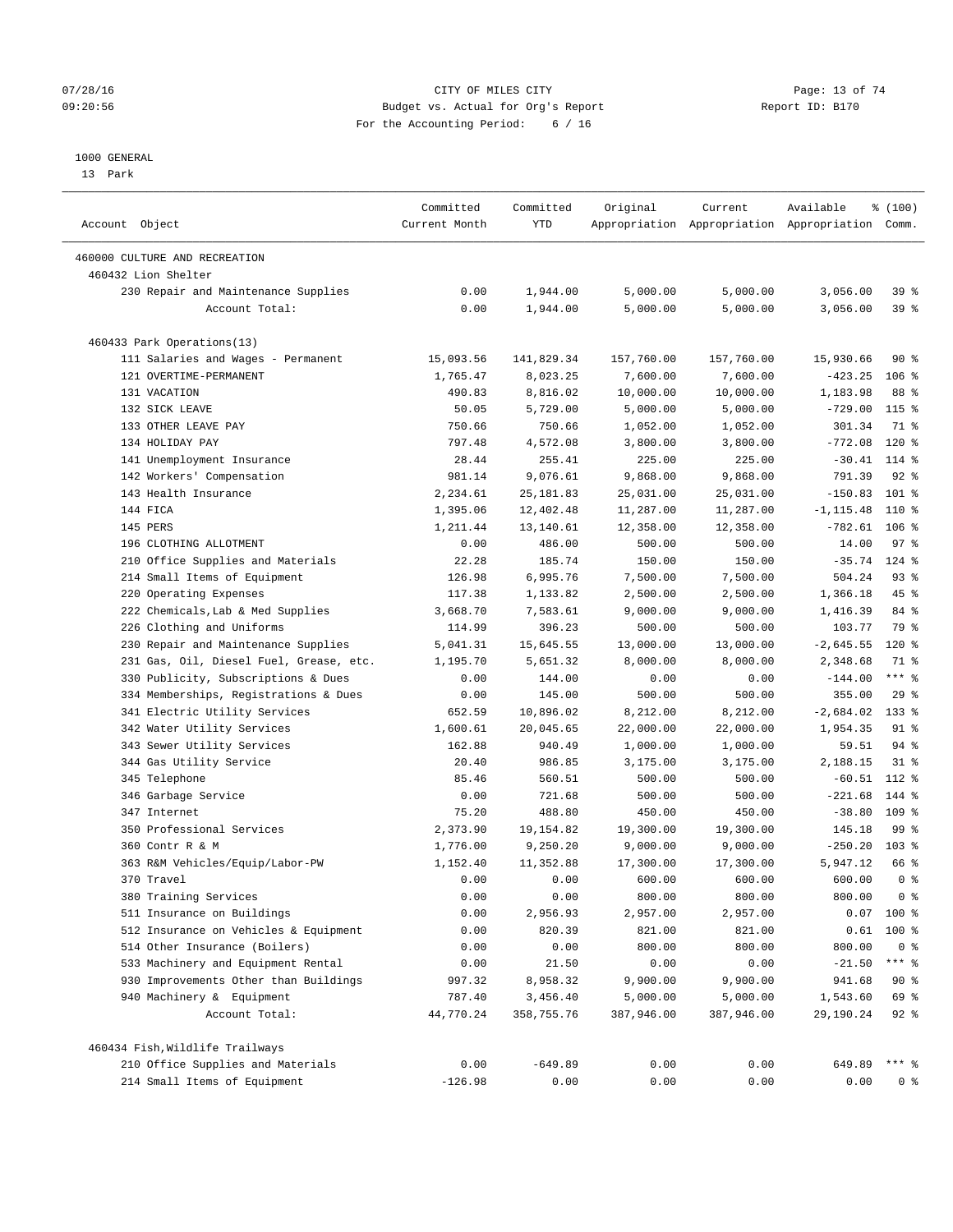## $O7/28/16$  Page: 14 of 74 09:20:56 Budget vs. Actual for Org's Report Report ID: B170 For the Accounting Period: 6 / 16

#### 1000 GENERAL

13 Park

|                                            | Committed     | Committed  | Original   | Current                                   | Available   | % (100)        |  |
|--------------------------------------------|---------------|------------|------------|-------------------------------------------|-------------|----------------|--|
| Account Object                             | Current Month | <b>YTD</b> |            | Appropriation Appropriation Appropriation |             | Comm.          |  |
| 220 Operating Expenses                     | $-15.49$      | 0.00       | 0.00       | 0.00                                      | 0.00        | 0 <sup>8</sup> |  |
| 230 Repair and Maintenance Supplies        | $-806.45$     | 0.00       | 0.00       | 0.00                                      | 0.00        | 0 <sup>8</sup> |  |
| 363 R&M Vehicles/Equip/Labor-PW            | $-78.26$      | 0.00       | 0.00       | 0.00                                      | 0.00        | 0 <sup>8</sup> |  |
| Account Total:                             | $-1,027.18$   | $-649.89$  | 0.00       | 0.00                                      | 649.89      | $***$ $%$      |  |
| 460435 Florence Stacy Fountain             |               |            |            |                                           |             |                |  |
| 210 Office Supplies and Materials          | 1,076.10      | 1,076.10   | 0.00       | 0.00                                      | $-1,076.10$ | $***$ $%$      |  |
| 350 Professional Services                  | 4,675.42      | 4,675.42   | 0.00       | 0.00                                      | $-4,675.42$ | $***$ 2        |  |
| Account Total:                             | 5,751.52      | 5,751.52   | 0.00       | 0.00                                      | $-5.751.52$ | $***$ 2        |  |
| 460439 Riverside Park Tennis Court Project |               |            |            |                                           |             |                |  |
| 230 Repair and Maintenance Supplies        | 0.00          | 0.00       | 300.00     | 300.00                                    | 300.00      | 0 <sup>8</sup> |  |
| 350 Professional Services                  | 0.00          | 0.00       | 200.00     | 200.00                                    | 200.00      | 0 <sup>8</sup> |  |
| Account Total:                             | 0.00          | 0.00       | 500.00     | 500.00                                    | 500.00      | 0 <sup>8</sup> |  |
| Account Group Total:                       | 49,494.58     | 365,801.39 | 393,446.00 | 393,446.00                                | 27,644.61   | $93$ $%$       |  |
| Organization Total:                        | 49, 494.58    | 365,801.39 | 393,446.00 | 393,446.00                                | 27,644.61   | 93%            |  |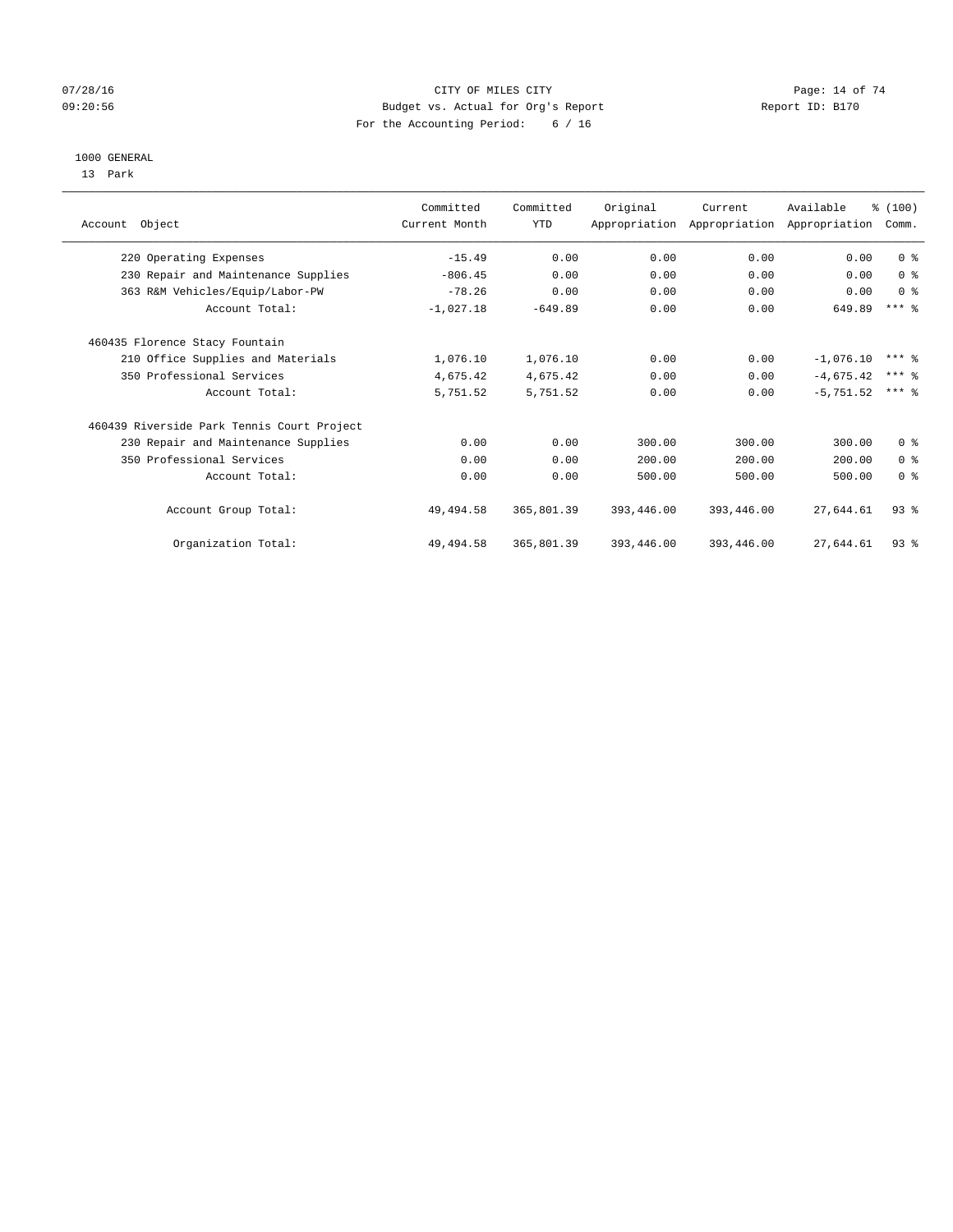## $07/28/16$  Page: 15 of 74 09:20:56 Budget vs. Actual for Org's Report Report ID: B170 For the Accounting Period: 6 / 16

# 1000 GENERAL

14 Swim Pool

|                                     | Committed     | Committed  | Original  |                                                            | Available          | % (100)         |
|-------------------------------------|---------------|------------|-----------|------------------------------------------------------------|--------------------|-----------------|
| Account Object                      | Current Month | <b>YTD</b> |           | Current<br>Appropriation Appropriation Appropriation Comm. |                    |                 |
|                                     |               |            |           |                                                            |                    |                 |
| 460000 CULTURE AND RECREATION       |               |            |           |                                                            |                    |                 |
| 460445 Swimming Pool                |               |            |           |                                                            |                    |                 |
| 111 Salaries and Wages - Permanent  | 15,386.97     | 42,527.82  | 45,226.00 | 45,226.00                                                  | 2,698.18           | $94$ $%$        |
| 141 Unemployment Insurance          | 23.09         | 63.83      | 68.00     | 68.00                                                      | 4.17               | $94$ %          |
| 142 Workers' Compensation           | 840.30        | 2,353.10   | 2,368.00  | 2,368.00                                                   | 14.90              | 99 <sup>°</sup> |
| 144 FICA                            | 1,177.13      | 3,253.36   | 3,460.00  | 3,460.00                                                   | 206.64             | 94%             |
| 145 PERS                            | 231.51        | 625.56     | 456.00    | 456.00                                                     | $-169.56$          | $137*$          |
| 214 Small Items of Equipment        | 0.00          | 0.00       | 300.00    | 300.00                                                     | 300.00             | 0 <sup>8</sup>  |
| 220 Operating Expenses              | 155.29        | 480.02     | 1,000.00  | 1,000.00                                                   | 519.98             | 48 %            |
| 222 Chemicals, Lab & Med Supplies   | 236.52        | 3,132.57   | 3,500.00  | 3,500.00                                                   | 367.43             | 90%             |
| 226 Clothing and Uniforms           | 0.00          | 400.75     | 500.00    | 500.00                                                     | 99.25              | $80*$           |
| 230 Repair and Maintenance Supplies | 385.97        | 1,030.46   | 1,000.00  | 1,000.00                                                   | $-30.46$           | 103%            |
| 341 Electric Utility Services       | 286.37        | 1,773.29   | 1,375.00  | 1,375.00                                                   | $-398.29$          | $129$ $%$       |
| 342 Water Utility Services          | 0.00          | 278.82     | 300.00    | 300.00                                                     | 21.18              | 93%             |
| 343 Sewer Utility Services          | 0.00          | 85.32      | 100.00    | 100.00                                                     | 14.68              | 85 %            |
| 345 Telephone                       | 85.98         | 410.18     | 150.00    | 150.00                                                     | $-260.18$          | $273$ $%$       |
| 350 Professional Services           | 0.00          | 0.00       | 250.00    | 250.00                                                     | 250.00             | 0 <sup>8</sup>  |
| 360 Contr R & M                     | 0.00          | 18,550.00  | 500.00    | 500.00                                                     | $-18,050.00$       | $***$ 8         |
| 363 R&M Vehicles/Equip/Labor-PW     | 3,870.00      | 5,715.00   | 1,000.00  | 1,000.00                                                   | $-4,715.00$        | $572$ $%$       |
| 380 Training Services               | 940.00        | 940.00     | 1,200.00  | 1,200.00                                                   | 260.00             | 78 %            |
| 540 Special Assessments             | 0.00          | 562.50     | 700.00    | 700.00                                                     | 137.50             | $80*$           |
| Account Total:                      | 23,619.13     | 82,182.58  | 63,453.00 | 63,453.00                                                  | $-18,729.58$       | $130*$          |
| Account Group Total:                | 23,619.13     | 82,182.58  | 63,453.00 | 63,453.00                                                  | $-18,729.58$ 130 % |                 |
| Organization Total:                 | 23,619.13     | 82,182.58  | 63,453.00 | 63, 453.00                                                 | $-18,729.58$ 130 % |                 |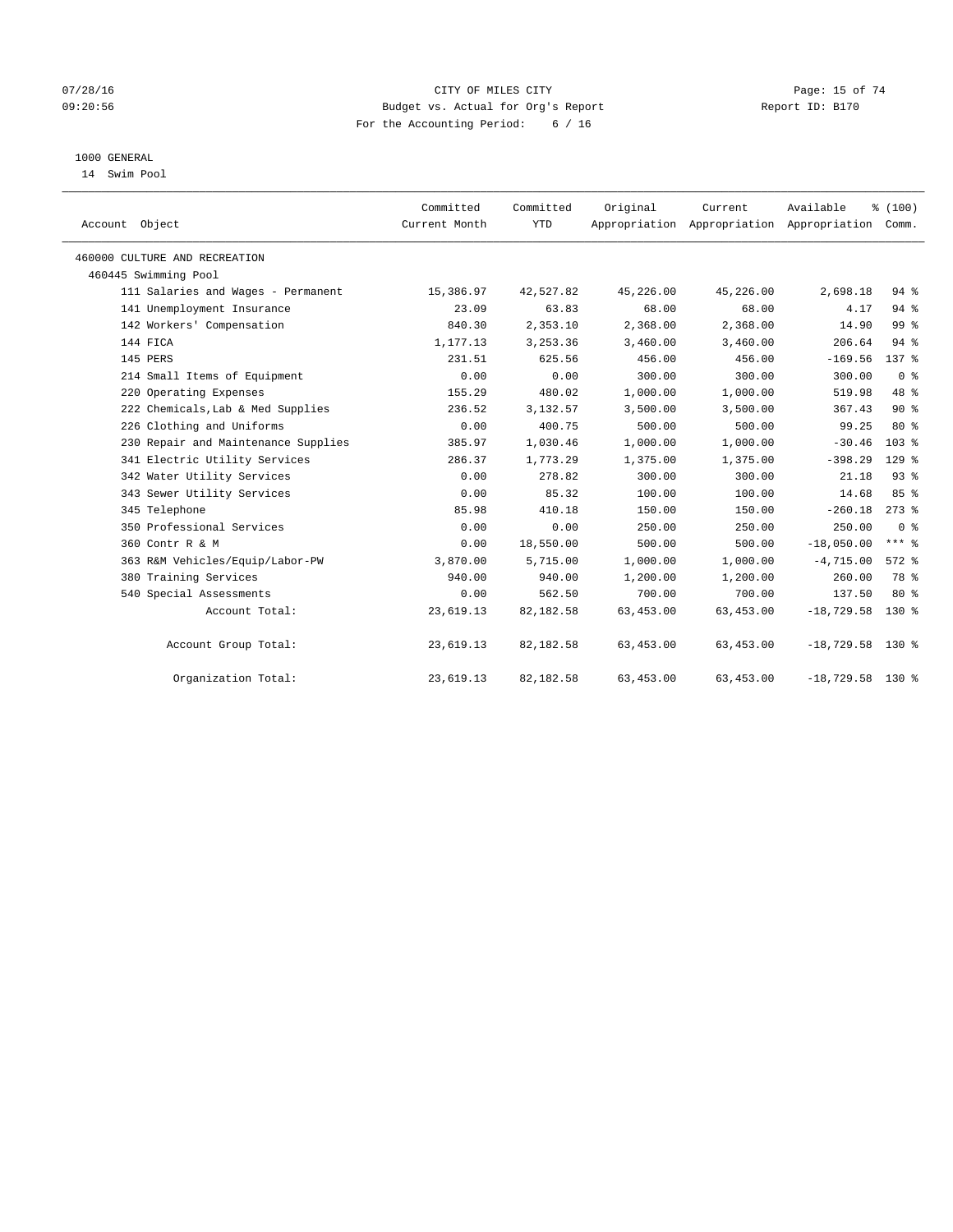## $07/28/16$  Page: 16 of 74 09:20:56 Budget vs. Actual for Org's Report Report ID: B170 For the Accounting Period: 6 / 16

# 1000 GENERAL

16 Library

| Object<br>Account                                                       | Committed<br>Current Month | Committed<br>YTD | Original<br>Appropriation | Current<br>Appropriation | Available<br>Appropriation | % (100)<br>Comm. |  |
|-------------------------------------------------------------------------|----------------------------|------------------|---------------------------|--------------------------|----------------------------|------------------|--|
| 520000 OTHER FINANCING USES<br>521000 Interfund Operating Transfers Out |                            |                  |                           |                          |                            |                  |  |
| 820 Transfers to Other Funds                                            | 24, 144, 92                | 289,572.37       | 289,739.00                | 289,739.00               | 166.63                     | $100*$           |  |
| Account Total:                                                          | 24, 144, 92                | 289,572.37       | 289,739.00                | 289,739.00               | 166.63                     | $100*$           |  |
| Account Group Total:                                                    | 24, 144, 92                | 289,572.37       | 289,739.00                | 289,739.00               | 166.63                     | $100$ %          |  |
| Organization Total:                                                     | 24, 144, 92                | 289,572.37       | 289,739.00                | 289,739.00               | 166.63                     | 100 %            |  |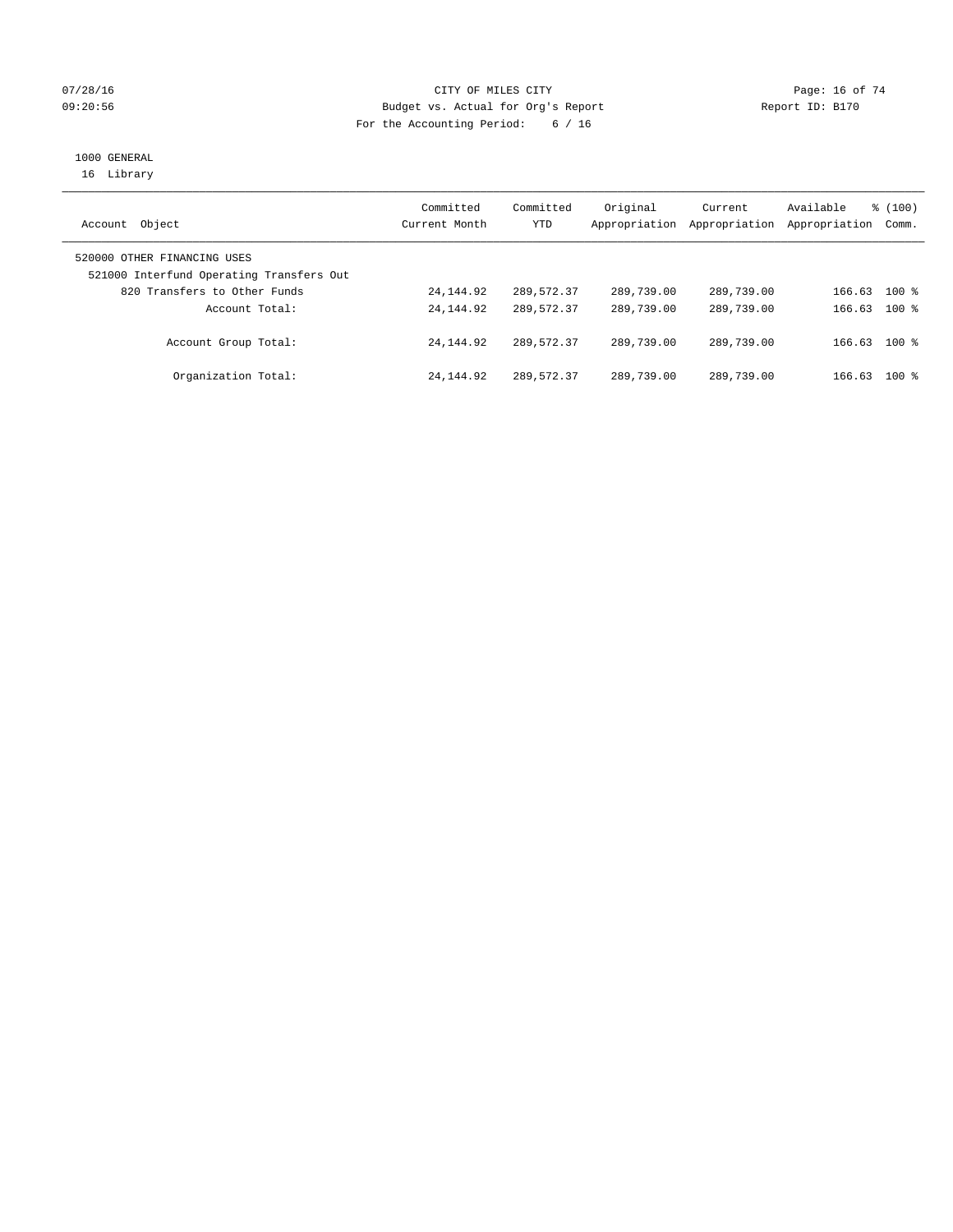## $07/28/16$  Page: 17 of 74 09:20:56 Budget vs. Actual for Org's Report Report ID: B170 For the Accounting Period: 6 / 16

#### 1000 GENERAL

21 Animal Control

| Account Object |                                          | Committed<br>Current Month | Committed<br><b>YTD</b> | Original  | Current   | Available<br>Appropriation Appropriation Appropriation Comm. | % (100)          |  |
|----------------|------------------------------------------|----------------------------|-------------------------|-----------|-----------|--------------------------------------------------------------|------------------|--|
|                | 440000 PUBLIC HEALTH                     |                            |                         |           |           |                                                              |                  |  |
|                | 440600 Animal Control Services (21)      |                            |                         |           |           |                                                              |                  |  |
|                | 111 Salaries and Wages - Permanent       | 3,215.90                   | 40,532.01               | 43,562.00 | 43,562.00 | 3,029.99                                                     | $93$ $%$         |  |
|                | 121 OVERTIME-PERMANENT                   | 0.00                       | 0.00                    | 500.00    | 500.00    | 500.00                                                       | 0 <sup>8</sup>   |  |
|                | 131 VACATION                             | 872.00                     | 5,076.54                | 1,500.00  | 1,500.00  | $-3,576.54$                                                  | 338 %            |  |
|                | 132 SICK LEAVE                           | 0.00                       | 731.55                  | 700.00    | 700.00    | $-31.55$                                                     | 105 <sub>8</sub> |  |
|                | 133 OTHER LEAVE PAY                      | 1,013.70                   | 1,013.70                | 500.00    | 500.00    | $-513.70$                                                    | $203$ %          |  |
|                | 134 HOLIDAY PAY                          | 0.00                       | 322.32                  | 300.00    | 300.00    | $-22.32$                                                     | 107 %            |  |
|                | 141 Unemployment Insurance               | 7.66                       | 71.59                   | 212.00    | 212.00    | 140.41                                                       | 34.8             |  |
|                | 142 Workers' Compensation                | 278.61                     | 2,610.16                | 2,464.00  | 2,464.00  | $-146.16$                                                    | $106$ %          |  |
|                | 143 Health Insurance                     | 689.70                     | 7,483.50                | 7,726.00  | 7,726.00  | 242.50                                                       | 97 <sub>8</sub>  |  |
|                | 144 FICA                                 | 390.28                     | 3,647.23                | 3,600.00  | 3,600.00  | $-47.23$                                                     | $101$ %          |  |
|                | 145 PERS                                 | 317.30                     | 3,657.39                | 3,666.00  | 3,666.00  | 8.61                                                         | $100*$           |  |
|                | 196 CLOTHING ALLOTMENT                   | 0.00                       | 360.00                  | 720.00    | 720.00    | 360.00                                                       | 50%              |  |
|                | 210 Office Supplies and Materials        | 83.38                      | 180.99                  | 150.00    | 150.00    | $-30.99$                                                     | $121$ %          |  |
|                | 211 Clothing Allotment                   | 0.00                       | 0.00                    | 150.00    | 150.00    | 150.00                                                       | 0 <sup>8</sup>   |  |
|                | 214 Small Items of Equipment             | 0.00                       | 0.00                    | 400.00    | 400.00    | 400.00                                                       | 0 <sup>8</sup>   |  |
|                | 220 Operating Expenses                   | 42.69                      | 603.83                  | 1,200.00  | 1,200.00  | 596.17                                                       | 50%              |  |
|                | 230 Repair and Maintenance Supplies      | 0.00                       | 3.91                    | 250.00    | 250.00    | 246.09                                                       | 2 <sup>8</sup>   |  |
|                | 231 Gas, Oil, Diesel Fuel, Grease, etc.  | 140.31                     | 880.54                  | 1,400.00  | 1,400.00  | 519.46                                                       | 63 %             |  |
|                | 311 Postage, Box Rent, Etc.              | 0.00                       | 0.00                    | 20.00     | 20.00     | 20.00                                                        | 0 <sup>8</sup>   |  |
|                | 320 Printing, Duplicating, Typing &      | 0.00                       | 0.00                    | 25.00     | 25.00     | 25.00                                                        | 0 <sup>8</sup>   |  |
|                | 330 Publicity, Subscriptions & Dues      | 0.00                       | 0.00                    | 25.00     | 25.00     | 25.00                                                        | 0 <sup>8</sup>   |  |
|                | 341 Electric Utility Services            | $-171.32$                  | 528.70                  | 529.00    | 529.00    | 0.30                                                         | 100 %            |  |
|                | 342 Water Utility Services               | 21.75                      | 262.18                  | 350.00    | 350.00    | 87.82                                                        | 75 %             |  |
|                | 343 Sewer Utility Services               | 25.51                      | 180.52                  | 150.00    | 150.00    | $-30.52$                                                     | $120*$           |  |
|                | 344 Gas Utility Service                  | 249.32                     | 470.24                  | 635.00    | 635.00    | 164.76                                                       | 74 %             |  |
|                | 345 Telephone                            | 80.06                      | 520.39                  | 500.00    | 500.00    | $-20.39$                                                     | $104$ %          |  |
|                | 347 Internet                             | 0.00                       | 0.00                    | 20.00     | 20.00     | 20.00                                                        | 0 <sup>8</sup>   |  |
|                | 350 Professional Services                | 745.95                     | 3,405.45                | 3,000.00  | 3,000.00  | $-405.45$                                                    | $114$ %          |  |
|                | 366 R&M Vehicles - Police/Animal Control | 0.00                       | 0.00                    | 100.00    | 100.00    | 100.00                                                       | 0 <sup>8</sup>   |  |
|                | 370 Travel                               | 0.00                       | 0.00                    | 200.00    | 200.00    | 200.00                                                       | 0 <sup>8</sup>   |  |
|                | 380 Training Services                    | 0.00                       | 0.00                    | 100.00    | 100.00    | 100.00                                                       | 0 <sup>8</sup>   |  |
|                | 511 Insurance on Buildings               | 0.00                       | 70.38                   | 71.00     | 71.00     | 0.62                                                         | 99 <sup>8</sup>  |  |
|                | Account Total:                           | 8,002.80                   | 72,613.12               | 74,725.00 | 74,725.00 | 2,111.88                                                     | 97%              |  |
|                | Account Group Total:                     | 8,002.80                   | 72,613.12               | 74,725.00 | 74,725.00 | 2,111.88                                                     | 97%              |  |
|                | Organization Total:                      | 8,002.80                   | 72,613.12               | 74,725.00 | 74,725.00 | 2,111.88                                                     | 97%              |  |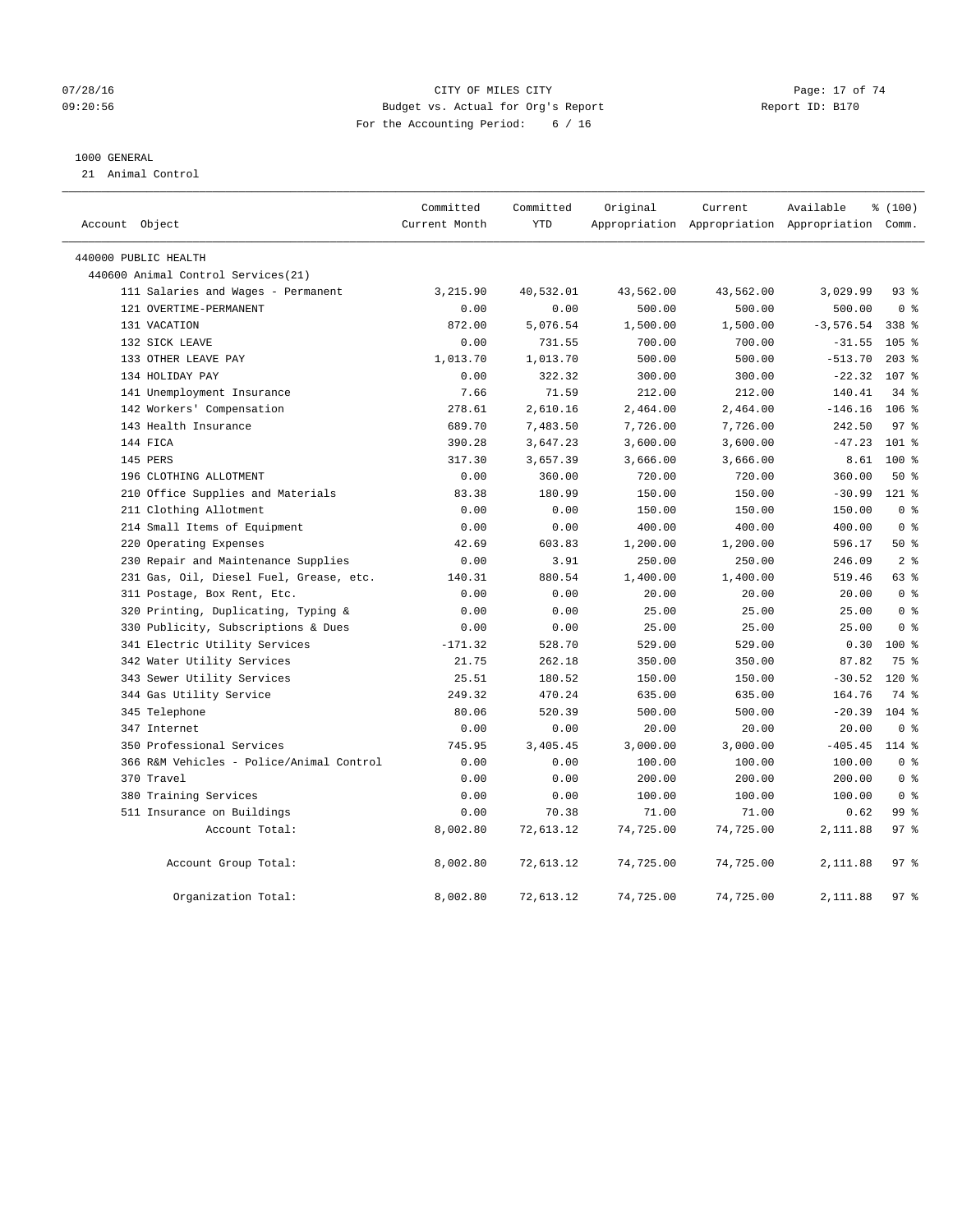## $07/28/16$  Page: 18 of 74 09:20:56 Budget vs. Actual for Org's Report Report ID: B170 For the Accounting Period: 6 / 16

#### 1000 GENERAL

36 Planning & Community Services

| Account Object                            | Committed<br>Current Month | Committed<br><b>YTD</b> | Original   | Current    | Available<br>Appropriation Appropriation Appropriation Comm. | % (100)         |
|-------------------------------------------|----------------------------|-------------------------|------------|------------|--------------------------------------------------------------|-----------------|
| 410000 GENERAL GOVERNMENT                 |                            |                         |            |            |                                                              |                 |
| 411020 Community Services & Planning      |                            |                         |            |            |                                                              |                 |
| 111 Salaries and Wages - Permanent        | 3,258.07                   | 35,522.48               | 33,924.00  | 33,924.00  | $-1,598.48$                                                  | $105$ %         |
| 121 OVERTIME-PERMANENT                    | 4.95                       | 210.43                  | 500.00     | 500.00     | 289.57                                                       | $42$ %          |
| 131 VACATION                              | 29.50                      | 2,941.98                | 4,000.00   | 4,000.00   | 1,058.02                                                     | 74 %            |
| 132 SICK LEAVE                            | 43.71                      | 1,023.90                | 2,000.00   | 2,000.00   | 976.10                                                       | $51$ %          |
| 133 OTHER LEAVE PAY                       | 859.46                     | 1,272.42                | 3,159.00   | 3,159.00   | 1,886.58                                                     | 40 %            |
| 141 Unemployment Insurance                | 6.27                       | 61.68                   | 66.00      | 66.00      | 4.32                                                         | 93%             |
| 142 Workers' Compensation                 | 19.45                      | 196.32                  | 200.00     | 200.00     | 3.68                                                         | 98 <sup>8</sup> |
| 143 Health Insurance                      | 751.48                     | 8,467.01                | 8,421.00   | 8,421.00   | $-46.01$                                                     | $101$ %         |
| 144 FICA                                  | 320.91                     | 3,146.31                | 3,334.00   | 3,334.00   | 187.69                                                       | 94%             |
| 145 PERS                                  | 275.87                     | 3, 317. 31              | 3,605.00   | 3,605.00   | 287.69                                                       | $92$ $%$        |
| 196 CLOTHING ALLOTMENT                    | 0.00                       | 163.50                  | 314.00     | 314.00     | 150.50                                                       | $52$ $%$        |
| 210 Office Supplies and Materials         | 514.98                     | 1,065.98                | 800.00     | 800.00     | $-265.98$                                                    | $133$ $%$       |
| 214 Small Items of Equipment              | 0.00                       | 349.00                  | 800.00     | 800.00     | 451.00                                                       | 44 %            |
| 220 Operating Expenses                    | 0.00                       | 210.75                  | 100.00     | 100.00     | $-110.75$                                                    | $211$ %         |
| 311 Postage, Box Rent, Etc.               | 86.81                      | 156.31                  | 250.00     | 250.00     | 93.69                                                        | 63 %            |
| 320 Printing, Duplicating, Typing &       | 0.00                       | 218.38                  | 500.00     | 500.00     | 281.62                                                       | 44 %            |
| 327 Map Printing                          | 0.00                       | 0.00                    | 100.00     | 100.00     | 100.00                                                       | 0 <sup>8</sup>  |
| 330 Publicity, Subscriptions & Dues       | 0.00                       | 459.50                  | 775.00     | 775.00     | 315.50                                                       | 59 %            |
| 331 Publication of Formal & Legal Notices | 0.00                       | 162.00                  | 300.00     | 300.00     | 138.00                                                       | 54 %            |
| 334 Memberships, Registrations & Dues     | 0.00                       | 70.00                   | 200.00     | 200.00     | 130.00                                                       | 35 <sup>8</sup> |
| 345 Telephone                             | 159.00                     | 1,002.24                | 900.00     | 900.00     | $-102.24$                                                    | $111*$          |
| 347 Internet                              | 0.00                       | 0.00                    | 100.00     | 100.00     | 100.00                                                       | 0 <sup>8</sup>  |
| 350 Professional Services                 | 18,062.20                  | 130,500.99              | 195,000.00 | 195,000.00 | 64,499.01                                                    | 67 %            |
| 360 Contr R & M                           | 72.85                      | 1,018.12                | 1,500.00   | 1,500.00   | 481.88                                                       | 68 %            |
| 370 Travel                                | 238.26                     | 1,276.45                | 1,200.00   | 1,200.00   | $-76.45$                                                     | $106$ %         |
| 380 Training Services                     | 295.00                     | 575.00                  | 1,000.00   | 1,000.00   | 425.00                                                       | 58 %            |
| 382 Books                                 | 0.00                       | 23.00                   | 150.00     | 150.00     | 127.00                                                       | 15 <sup>°</sup> |
| Account Total:                            | 24,998.77                  | 193, 411.06             | 263,198.00 | 263,198.00 | 69,786.94                                                    | 73 %            |
| Account Group Total:                      | 24,998.77                  | 193, 411.06             | 263,198.00 | 263,198.00 | 69,786.94                                                    | 73 %            |
| Organization Total:                       | 24,998.77                  | 193, 411.06             | 263,198.00 | 263,198.00 | 69,786.94                                                    | 73 %            |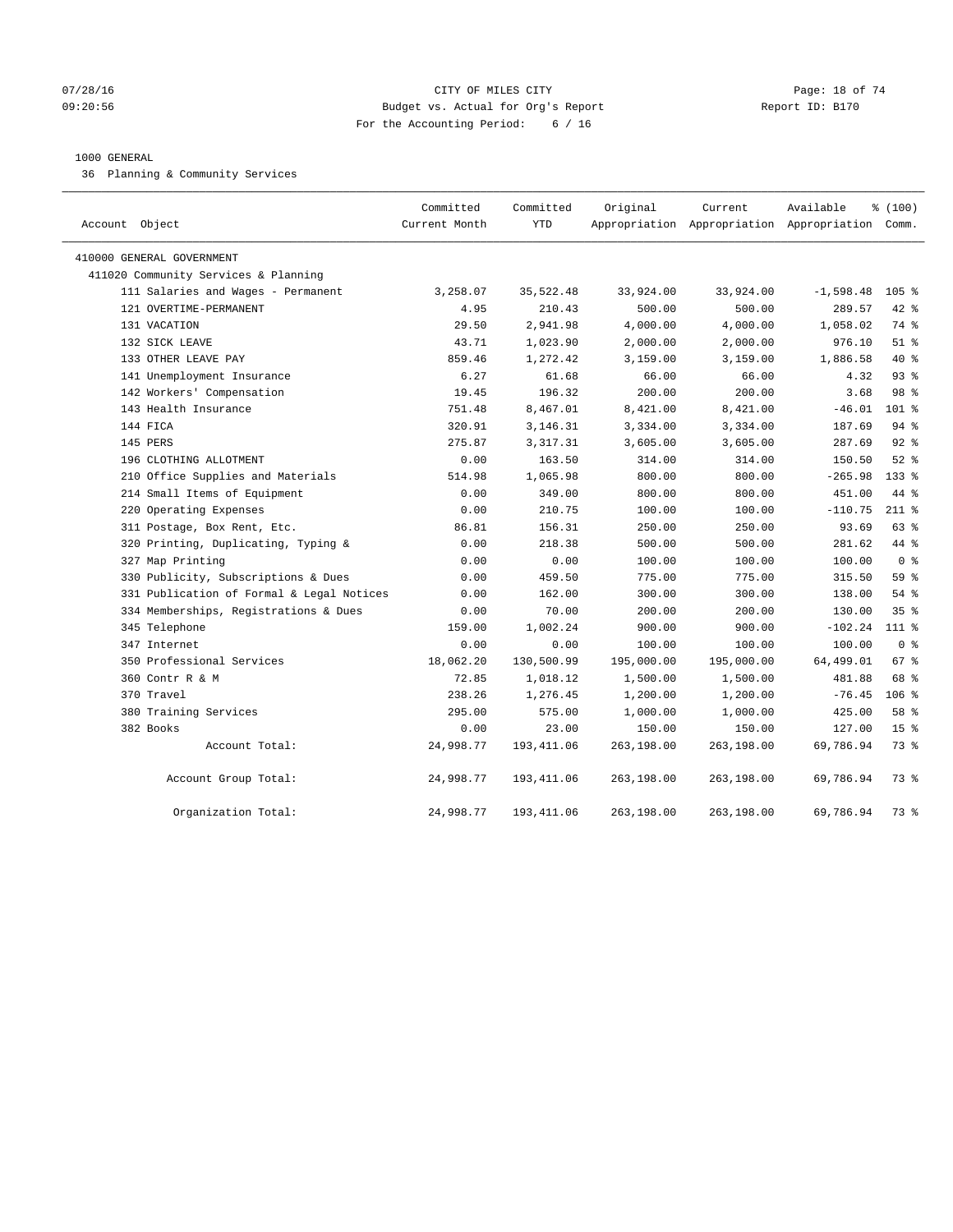## $O7/28/16$  Page: 19 of 74 09:20:56 Budget vs. Actual for Org's Report Report ID: B170 For the Accounting Period: 6 / 16

# 1000 GENERAL

37 CITY HEALTH

| Object<br>Account                                                       | Committed<br>Current Month | Committed<br><b>YTD</b> | Original<br>Appropriation | Current<br>Appropriation | Available<br>Appropriation | % (100)<br>Comm. |
|-------------------------------------------------------------------------|----------------------------|-------------------------|---------------------------|--------------------------|----------------------------|------------------|
| 520000 OTHER FINANCING USES<br>521000 Interfund Operating Transfers Out |                            |                         |                           |                          |                            |                  |
| 820 Transfers to Other Funds                                            | 0.00                       | 16,500.00               | 16,500.00                 | 16,500.00                | 0.00                       | $100$ %          |
| Account Total:                                                          | 0.00                       | 16,500.00               | 16,500.00                 | 16,500.00                | 0.00                       | $100$ %          |
| Account Group Total:                                                    | 0.00                       | 16,500.00               | 16,500.00                 | 16,500.00                |                            | $0.00$ 100 %     |
| Organization Total:                                                     | 0.00                       | 16,500.00               | 16,500.00                 | 16,500.00                | 0.00                       | $100$ %          |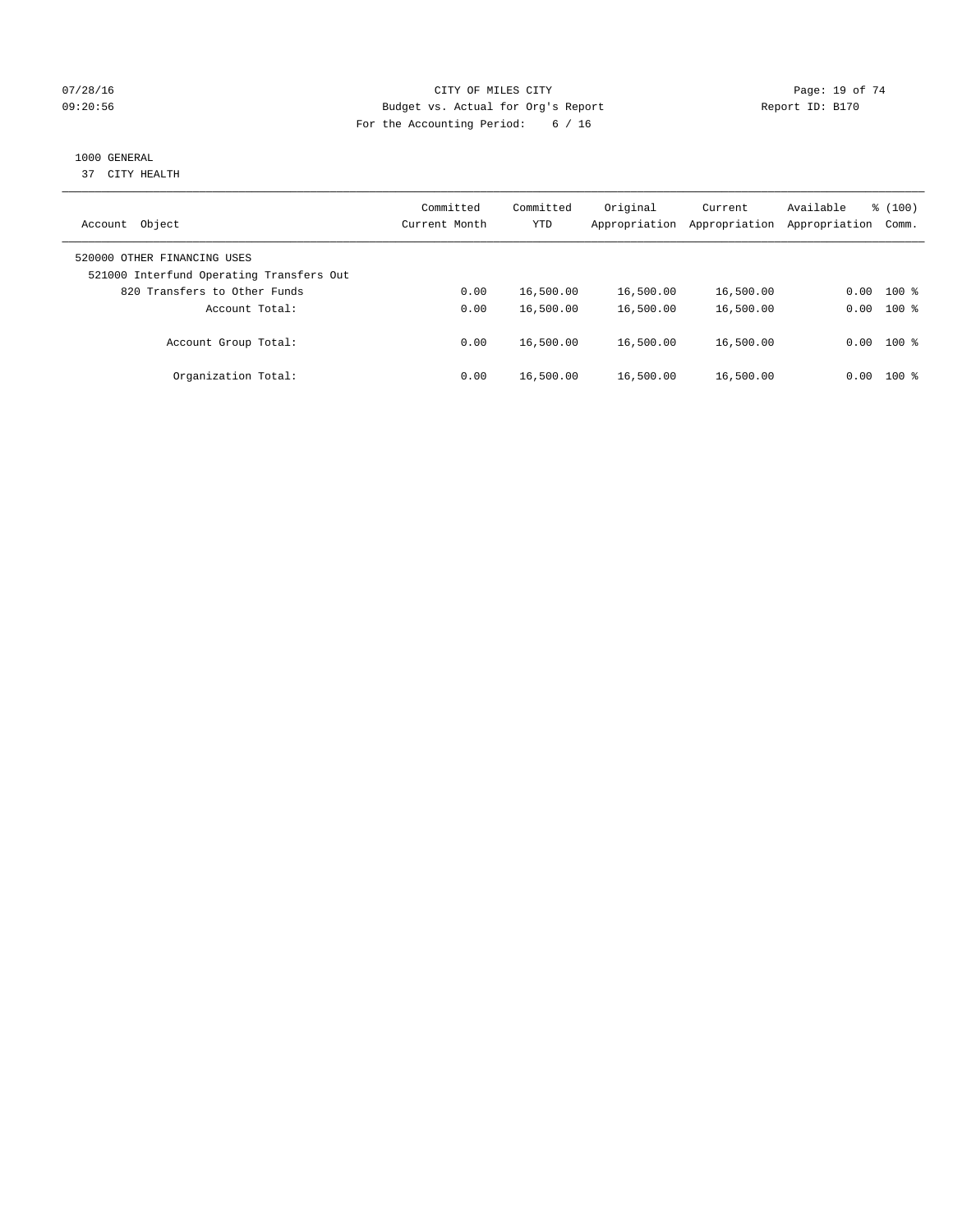## $O7/28/16$  Page: 20 of 74 09:20:56 Budget vs. Actual for Org's Report Report ID: B170 For the Accounting Period: 6 / 16

## 1000 GENERAL

201 Flood Prevention

| Account Object                            | Committed<br>Current Month | Committed<br><b>YTD</b> | Original  | Current<br>Appropriation Appropriation Appropriation Comm. | Available   | % (100)            |
|-------------------------------------------|----------------------------|-------------------------|-----------|------------------------------------------------------------|-------------|--------------------|
| 430000 Public Works                       |                            |                         |           |                                                            |             |                    |
| 431200 Flood Control                      |                            |                         |           |                                                            |             |                    |
| 111 Salaries and Wages - Permanent        | 1,276.76                   | 14, 126.35              | 10,597.00 | 10,597.00                                                  | $-3,529.35$ | $133$ $%$          |
| 131 VACATION                              | 22.74                      | 1,048.14                | 2,200.00  | 2,200.00                                                   | 1,151.86    | 48 %               |
| 132 SICK LEAVE                            | 18.93                      | 540.51                  | 700.00    | 700.00                                                     | 159.49      | 77.8               |
| 133 OTHER LEAVE PAY                       | 0.00                       | 0.00                    | 1,168.00  | 1,168.00                                                   | 1,168.00    | 0 <sup>8</sup>     |
| 141 Unemployment Insurance                | 1.99                       | 23.62                   | 22.00     | 22.00                                                      |             | $-1.62$ 107 %      |
| 142 Workers' Compensation                 | 71.94                      | 865.84                  | 756.00    | 756.00                                                     | $-109.84$   | $115$ %            |
| 143 Health Insurance                      | 275.92                     | 3,108.77                | 2,704.00  | 2,704.00                                                   | $-404.77$   | $115$ %            |
| 144 FICA                                  | 99.73                      | 1,205.87                | 1,122.00  | 1,122.00                                                   | $-83.87$    | 107 %              |
| 145 PERS                                  | 109.09                     | 1,299.56                | 1,212.00  | 1,212.00                                                   | $-87.56$    | 107 %              |
| 196 CLOTHING ALLOTMENT                    | 0.00                       | 60.00                   | 60.00     | 60.00                                                      | 0.00        | 100 %              |
| 210 Office Supplies and Materials         | 10.00                      | 121.06                  | 300.00    | 300.00                                                     | 178.94      | 40 %               |
| 214 Small Items of Equipment              | 804.41                     | 804.41                  | 5,000.00  | 5,000.00                                                   | 4,195.59    | 16 <sup>8</sup>    |
| 220 Operating Expenses                    | 21.25                      | 1,008.82                | 1,000.00  | 1,000.00                                                   | $-8.82$     | $101$ %            |
| 231 Gas, Oil, Diesel Fuel, Grease, etc.   | 0.00                       | 0.00                    | 350.00    | 350.00                                                     | 350.00      | 0 <sup>8</sup>     |
| 311 Postage, Box Rent, Etc.               | $-20.25$                   | 2,520.60                | 5,000.00  | 5,000.00                                                   | 2,479.40    | 50%                |
| 327 Map Printing                          | 0.00                       | 0.00                    | 100.00    | 100.00                                                     | 100.00      | 0 <sup>8</sup>     |
| 330 Publicity, Subscriptions & Dues       | 0.00                       | 0.00                    | 100.00    | 100.00                                                     | 100.00      | 0 <sup>8</sup>     |
| 331 Publication of Formal & Legal Notices | 564.00                     | 2,538.00                | 3,000.00  | 3,000.00                                                   | 462.00      | 85%                |
| 334 Memberships, Registrations & Dues     | 0.00                       | 140.00                  | 250.00    | 250.00                                                     | 110.00      | 56%                |
| 345 Telephone                             | 0.00                       | 0.00                    | 100.00    | 100.00                                                     | 100.00      | 0 <sup>8</sup>     |
| 350 Professional Services                 | 14,814.06                  | 32,003.12               | 28,000.00 | 43,000.00                                                  | 10,996.88   | 74 %               |
| 370 Travel                                | 351.00                     | 1,171.23                | 1,200.00  | 1,200.00                                                   | 28.77       | 98 %               |
| 380 Training Services                     | 0.00                       | 0.00                    | 500.00    | 500.00                                                     | 500.00      | 0 <sup>8</sup>     |
| 382 Books                                 | 0.00                       | 23.00                   | 100.00    | 100.00                                                     | 77.00       | $23$ $%$           |
| 533 Machinery and Equipment Rental        | 0.00                       | 0.00                    | 100.00    | 100.00                                                     | 100.00      | 0 <sup>8</sup>     |
| 540 Special Assessments                   | 0.00                       | 0.00                    | 500.00    | 500.00                                                     | 500.00      | 0 <sup>8</sup>     |
| Account Total:                            | 18,421.57                  | 62,608.90               | 66,141.00 | 81,141.00                                                  | 18,532.10   | $77$ $\frac{6}{9}$ |
| Account Group Total:                      | 18,421.57                  | 62,608.90               | 66,141.00 | 81,141.00                                                  | 18,532.10   | 77.8               |
| Organization Total:                       | 18, 421.57                 | 62,608.90               | 66,141.00 | 81,141.00                                                  | 18,532.10   | 77.8               |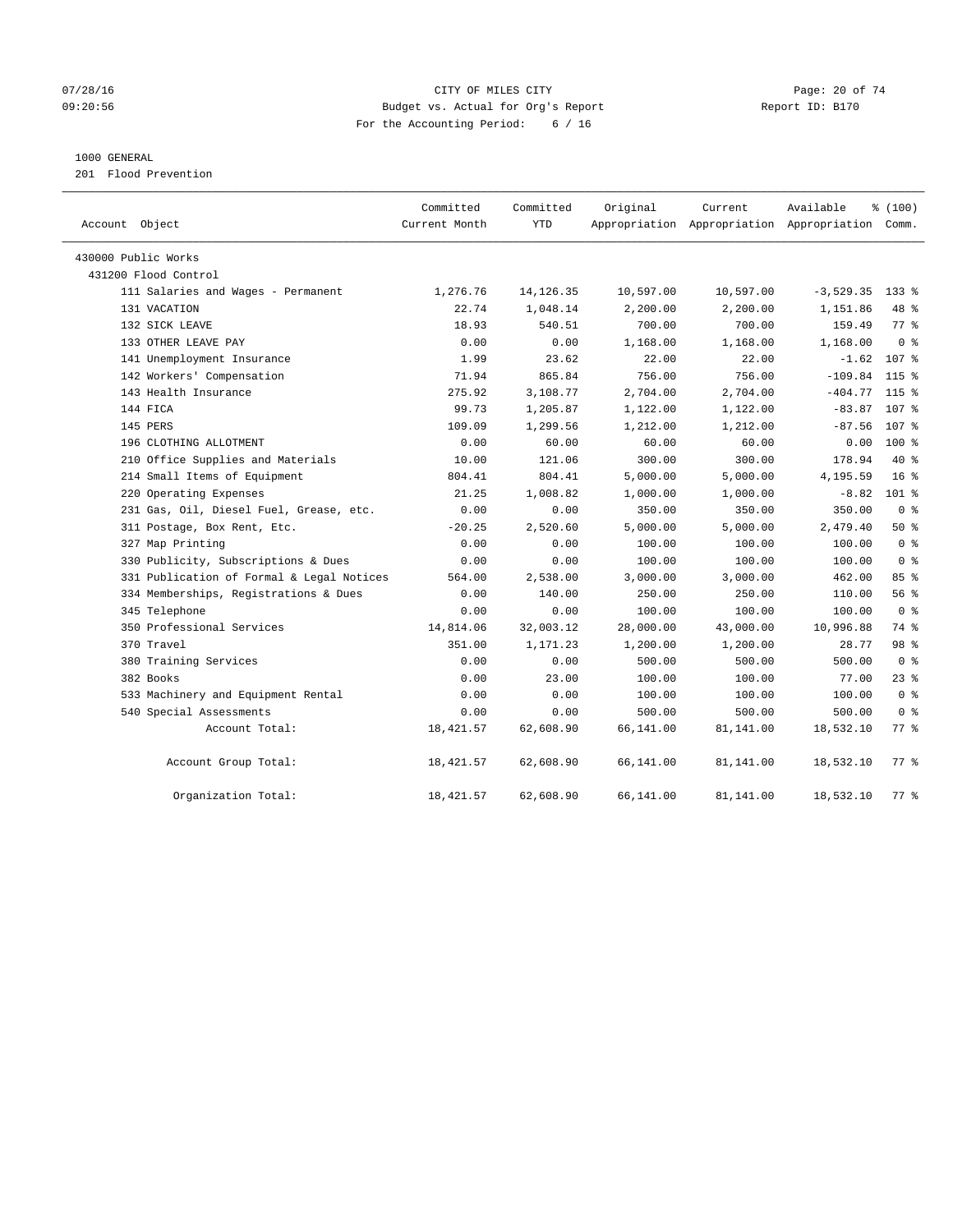#### 07/28/16 Page: 21 of 74 09:20:56 Budget vs. Actual for Org's Report Report ID: B170 For the Accounting Period: 6 / 16

# 1000 GENERAL

301 Elections

| Object<br>Account                             | Committed<br>Current Month | Committed<br><b>YTD</b> | Original<br>Appropriation | Current<br>Appropriation | Available<br>Appropriation | % (100)<br>Comm. |
|-----------------------------------------------|----------------------------|-------------------------|---------------------------|--------------------------|----------------------------|------------------|
| 410000 GENERAL GOVERNMENT<br>410600 Elections |                            |                         |                           |                          |                            |                  |
| 300 PURCHASED SERVICES                        | 0.00                       | 5,361.32                | 4,500.00                  | 5,362.00                 |                            | $0.68$ 100 %     |
| Account Total:                                | 0.00                       | 5,361.32                | 4,500.00                  | 5,362.00                 | 0.68                       | $100$ %          |
| Account Group Total:                          | 0.00                       | 5,361.32                | 4,500.00                  | 5,362.00                 | 0.68                       | $100$ %          |
| Organization Total:                           | 0.00                       | 5,361.32                | 4,500.00                  | 5,362.00                 | 0.68                       | $100*$           |

Fund Total: 465,652.53 4,398,536.53 4,380,382.00 4,486,047.06 87,510.53 98 %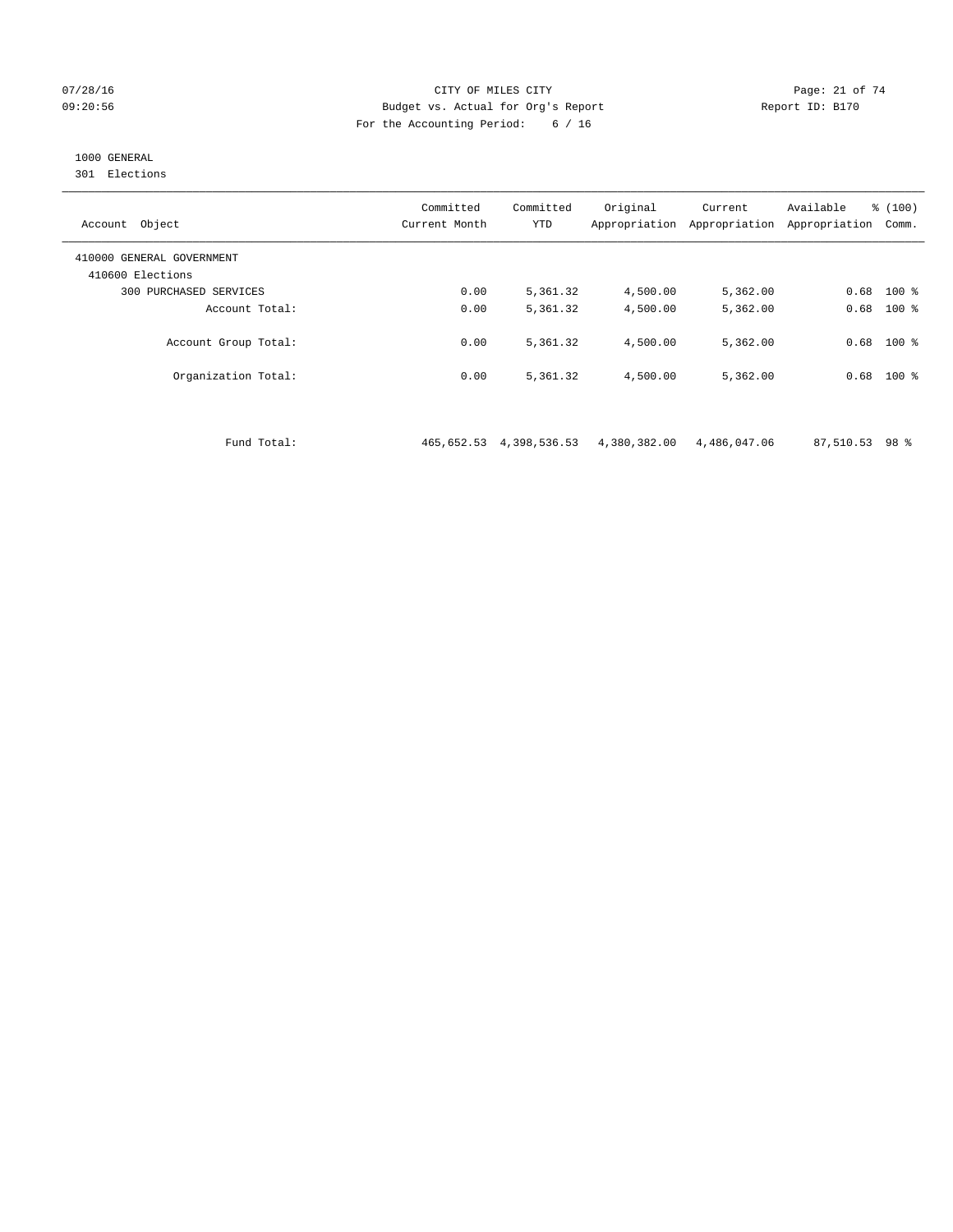## $O7/28/16$  Page: 22 of 74 09:20:56 Budget vs. Actual for Org's Report Report ID: B170 For the Accounting Period: 6 / 16

# 2220 LIBRARY

16 Library

| Account Object                           | Committed<br>Current Month | Committed<br><b>YTD</b> | Original   | Current    | Available<br>Appropriation Appropriation Appropriation Comm. | % (100)          |  |
|------------------------------------------|----------------------------|-------------------------|------------|------------|--------------------------------------------------------------|------------------|--|
| 460000 CULTURE AND RECREATION            |                            |                         |            |            |                                                              |                  |  |
| 460100 Library Services(16)              |                            |                         |            |            |                                                              |                  |  |
| 111 Salaries and Wages - Permanent       | 15, 345.08                 | 172,046.30              | 176,765.00 | 176,765.00 | 4,718.70                                                     | 97%              |  |
| 121 OVERTIME-PERMANENT                   | 0.00                       | 0.00                    | 600.00     | 600.00     | 600.00                                                       | 0 <sup>8</sup>   |  |
| 131 VACATION                             | 687.04                     | 16,641.07               | 12,000.00  | 12,000.00  | $-4,641.07$                                                  | 139 %            |  |
| 132 STCK LEAVE                           | 164.31                     | 3,351.57                | 4,000.00   | 4,000.00   | 648.43                                                       | 84 %             |  |
| 133 OTHER LEAVE PAY                      | 0.00                       | 975.82                  | 3,847.00   | 3,847.00   | 2,871.18                                                     | 25%              |  |
| 141 Unemployment Insurance               | 24.30                      | 290.65                  | 296.00     | 296.00     | 5.35                                                         | 98 %             |  |
| 142 Workers' Compensation                | 66.00                      | 793.66                  | 770.00     | 770.00     | $-23.66$                                                     | $103$ %          |  |
| 143 Health Insurance                     | 3,447.80                   | 38,851.10               | 38,628.00  | 38,628.00  | $-223.10$                                                    | $101$ %          |  |
| 144 FICA                                 | 1,227.18                   | 14,682.84               | 15,103.00  | 15,103.00  | 420.16                                                       | 97 <sub>8</sub>  |  |
| 145 PERS                                 | 1,339.46                   | 15,962.22               | 16,327.00  | 16,327.00  | 364.78                                                       | 98 %             |  |
| 196 CLOTHING ALLOTMENT                   | 0.00                       | 750.00                  | 750.00     | 750.00     | 0.00                                                         | 100 %            |  |
| 210 Office Supplies and Materials        | 165.26                     | 733.04                  | 1,500.00   | 1,500.00   | 766.96                                                       | 49 %             |  |
| 214 Small Items of Equipment             | 0.00                       | 69.98                   | 3,500.00   | 3,500.00   | 3,430.02                                                     | 2 <sup>8</sup>   |  |
| 220 Operating Expenses                   | 0.00                       | 118.83                  | 1,000.00   | 1,000.00   | 881.17                                                       | $12*$            |  |
| 224 Janitorial Supplies                  | 114.14                     | 440.33                  | 700.00     | 700.00     | 259.67                                                       | 63%              |  |
| 311 Postage, Box Rent, Etc.              | 260.93                     | 1,106.91                | 2,000.00   | 2,000.00   | 893.09                                                       | 55%              |  |
| 320 Printing, Duplicating, Typing &      | 0.00                       | 980.95                  | 1,500.00   | 1,500.00   | 519.05                                                       | 65 %             |  |
| 334 Memberships, Registrations & Dues    | 0.00                       | 0.00                    | 500.00     | 500.00     | 500.00                                                       | 0 <sup>8</sup>   |  |
| 341 Electric Utility Services            | $-12,928.86$               | 5,990.33                | 7,000.00   | 7,000.00   | 1,009.67                                                     | 86 %             |  |
| 342 Water Utility Services               | 43.27                      | 515.15                  | 500.00     | 500.00     | $-15.15$                                                     | 103 <sub>8</sub> |  |
| 343 Sewer Utility Services               | 44.37                      | 234.23                  | 300.00     | 300.00     | 65.77                                                        | 78 %             |  |
| 344 Gas Utility Service                  | 34.14                      | 1,090.99                | 4,000.00   | 4,000.00   | 2,909.01                                                     | 27%              |  |
| 345 Telephone                            | 221.86                     | 1,075.46                | 1,500.00   | 1,500.00   | 424.54                                                       | 72 %             |  |
| 346 Garbage Service                      | 240.00                     | 240.00                  | 500.00     | 500.00     | 260.00                                                       | 48 %             |  |
| 347 Internet                             | 222.86                     | 1,361.26                | 1,500.00   | 1,500.00   | 138.74                                                       | 91 %             |  |
| 350 Professional Services                | 0.00                       | 7,006.94                | 8,000.00   | 8,000.00   | 993.06                                                       | 88 %             |  |
| 360 Contr R & M                          | 437.21                     | 5,329.19                | 10,000.00  | 10,000.00  | 4,670.81                                                     | 53%              |  |
| 370 Travel                               | 146.40                     | 725.99                  | 2,000.00   | 2,000.00   | 1,274.01                                                     | 36%              |  |
| 380 Training Services                    | 0.00                       | 831.60                  | 1,500.00   | 1,500.00   | 668.40                                                       | 55 <sup>8</sup>  |  |
| 382 Books                                | 2,513.02                   | 8,224.54                | 15,000.00  | 15,000.00  | 6,775.46                                                     | $55$ $%$         |  |
| 511 Insurance on Buildings               | 0.00                       | 2,881.29                | 2,882.00   | 2,882.00   | 0.71                                                         | 100 %            |  |
| 513 Liability                            | 0.00                       | 2,167.45                | 2,168.00   | 2,168.00   | 0.55                                                         | 100 %            |  |
| Account Total:                           | 13,815.77                  | 305,469.69              | 336,636.00 | 336,636.00 | 31,166.31                                                    | $91$ %           |  |
| Account Group Total:                     | 13,815.77                  | 305,469.69              | 336,636.00 | 336,636.00 | 31, 166. 31                                                  | $91$ %           |  |
| 520000 OTHER FINANCING USES              |                            |                         |            |            |                                                              |                  |  |
| 521000 Interfund Operating Transfers Out |                            |                         |            |            |                                                              |                  |  |
| 820 Transfers to Other Funds             | 3,599.88                   | 21,599.28               | 21,598.00  | 21,598.00  |                                                              | $-1.28$ 100 %    |  |
| Account Total:                           | 3,599.88                   | 21,599.28               | 21,598.00  | 21,598.00  |                                                              | $-1.28$ 100 %    |  |
| Account Group Total:                     | 3,599.88                   | 21,599.28               | 21,598.00  | 21,598.00  | $-1.28$ 100 %                                                |                  |  |
| Organization Total:                      | 17,415.65                  | 327,068.97              | 358,234.00 | 358,234.00 | 31,165.03                                                    | 91 %             |  |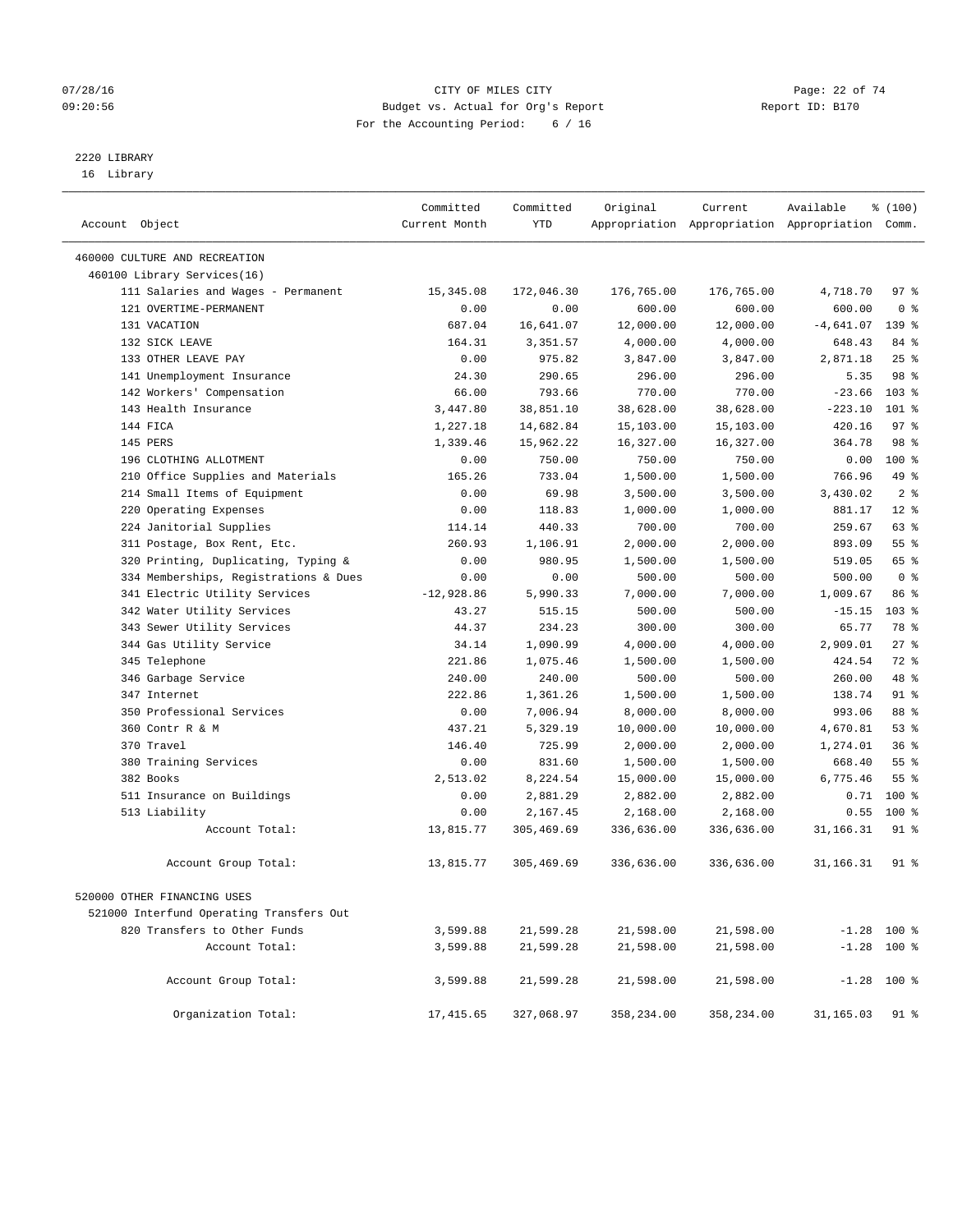## 07/28/16 Page: 23 of 74 09:20:56 Budget vs. Actual for Org's Report Report ID: B170 For the Accounting Period: 6 / 16

# 2220 LIBRARY

16 Library

| Account Object |             | Committed<br>Current Month | Committed<br><b>YTD</b> | Original   | Current<br>Appropriation Appropriation Appropriation Comm. | Available      | % (100) |
|----------------|-------------|----------------------------|-------------------------|------------|------------------------------------------------------------|----------------|---------|
|                | Fund Total: | 17,415.65                  | 327,068.97              | 358,234.00 | 358,234.00                                                 | 31,165.03 91 % |         |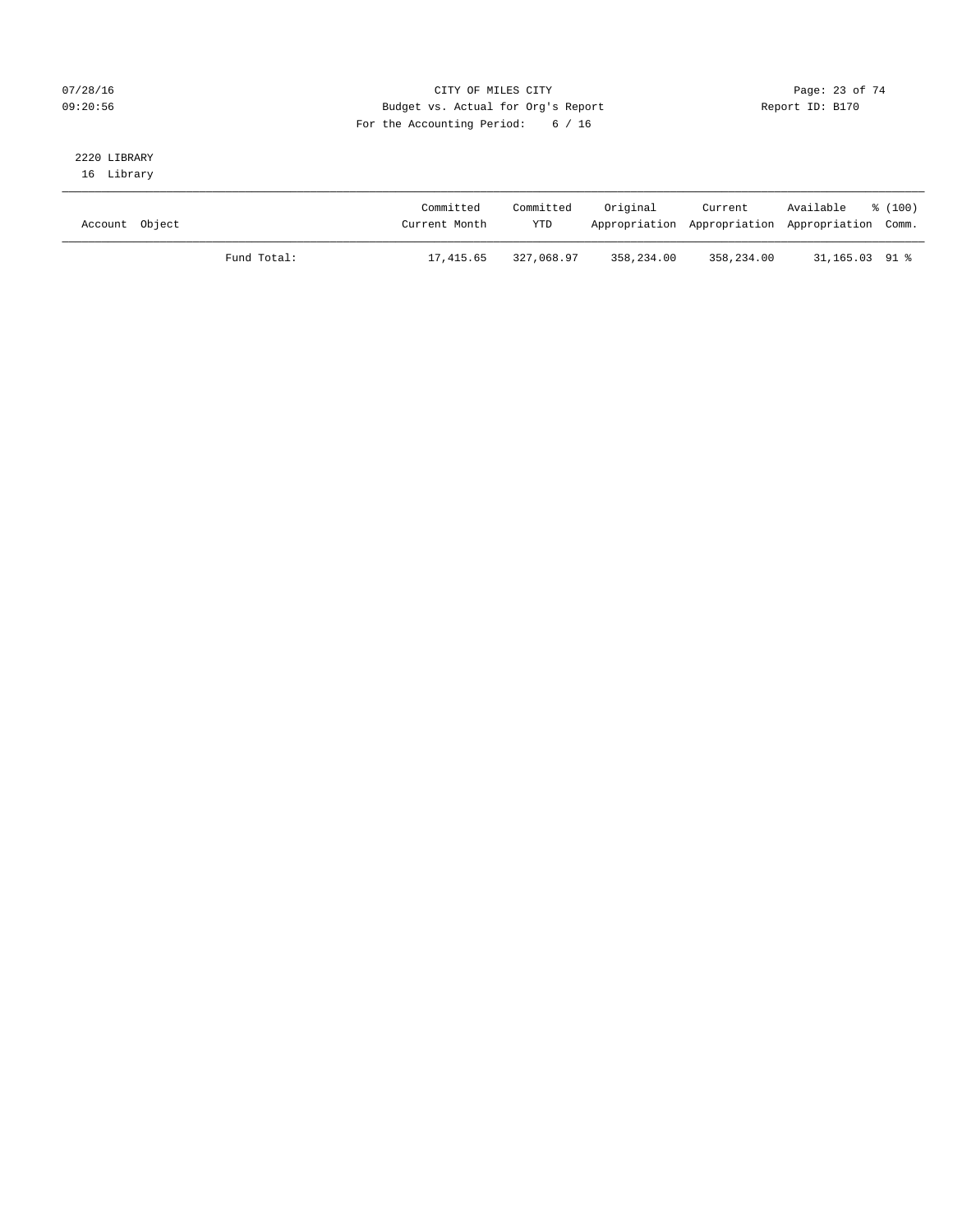## $O7/28/16$  Page: 24 of 74 09:20:56 Budget vs. Actual for Org's Report Report ID: B170 For the Accounting Period: 6 / 16

#### 2270 Health 37 CITY HEALTH

| Account Object                     | Committed<br>Current Month | Committed<br><b>YTD</b> | Original  | Current<br>Appropriation Appropriation | Available<br>Appropriation | % (100)<br>Comm. |
|------------------------------------|----------------------------|-------------------------|-----------|----------------------------------------|----------------------------|------------------|
| 440000 PUBLIC HEALTH               |                            |                         |           |                                        |                            |                  |
| 440140 Registration and Inspection |                            |                         |           |                                        |                            |                  |
| 311 Postage, Box Rent, Etc.        | 0.00                       | 7.44                    | 200.00    | 200.00                                 | 192.56                     | 4%               |
| 350 Professional Services          | 15,600.00                  | 32,100.00               | 33,000.00 | 33,000.00                              | 900.00                     | 97 <sup>8</sup>  |
| Account Total:                     | 15,600.00                  | 32,107.44               | 33,200.00 | 33,200.00                              | 1,092.56                   | 97.8             |
| Account Group Total:               | 15,600.00                  | 32,107.44               | 33,200.00 | 33,200.00                              | 1,092.56                   | 97.8             |
| Organization Total:                | 15,600.00                  | 32,107.44               | 33,200.00 | 33,200.00                              | 1,092.56                   | 97 <sub>8</sub>  |
|                                    |                            |                         |           |                                        |                            |                  |
| Fund Total:                        | 15,600.00                  | 32,107.44               | 33,200.00 | 33,200.00                              | 1,092.56 97 %              |                  |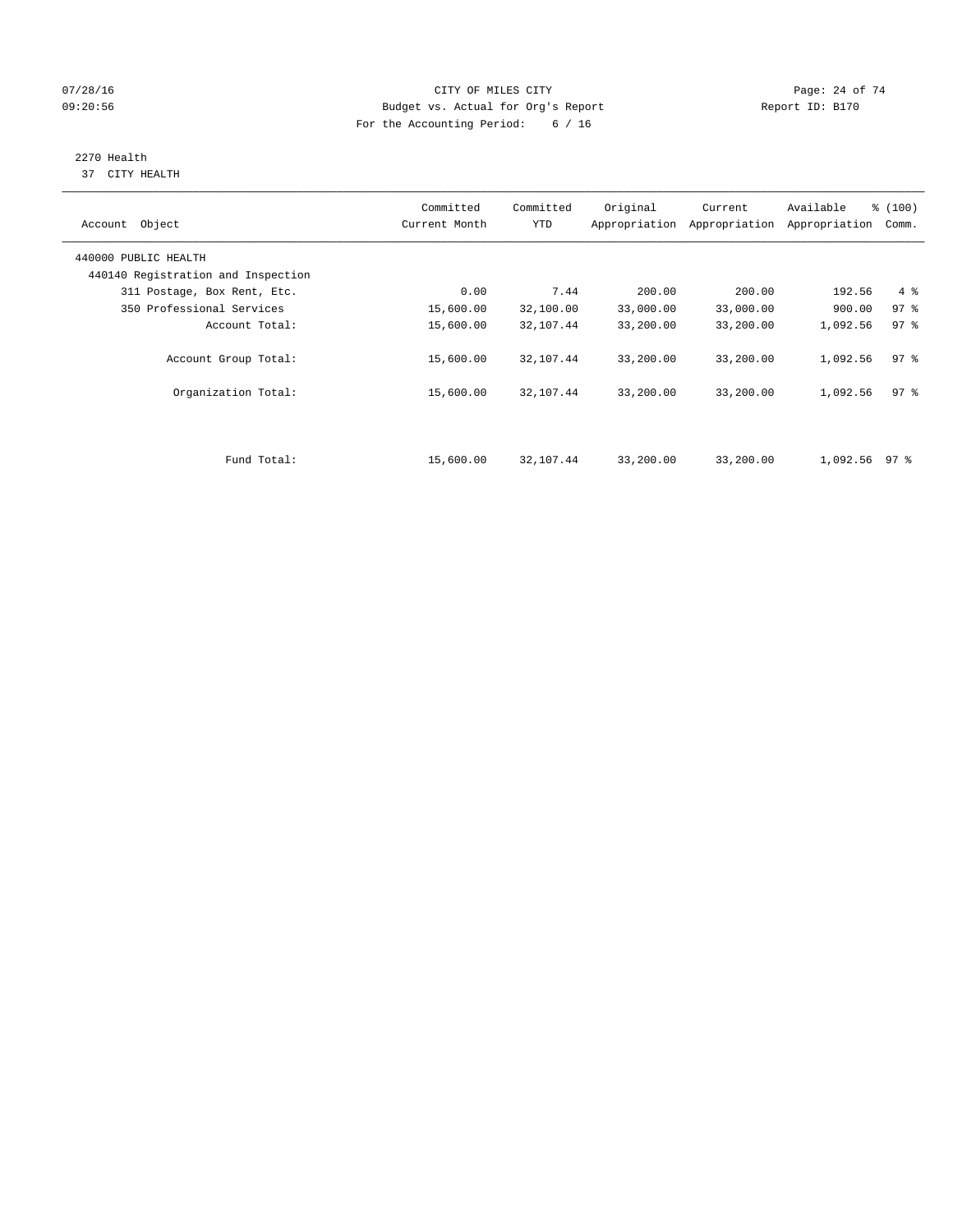## $O7/28/16$  Page: 25 of 74 09:20:56 Budget vs. Actual for Org's Report Report ID: B170 For the Accounting Period: 6 / 16

#### 2310 TIFD-Downtown

11 Historic Preservation

|                                     | Committed     | Committed  | Original | Current | Available                                       | % (100)         |  |
|-------------------------------------|---------------|------------|----------|---------|-------------------------------------------------|-----------------|--|
| Account Object                      | Current Month | <b>YTD</b> |          |         | Appropriation Appropriation Appropriation Comm. |                 |  |
| 460000 CULTURE AND RECREATION       |               |            |          |         |                                                 |                 |  |
| 460462 Urban Renewal District       |               |            |          |         |                                                 |                 |  |
| 111 Salaries and Wages - Permanent  | 0.00          | 0.00       | 0.00     | 1.00    | 1.00                                            | 0 <sup>8</sup>  |  |
| 131 VACATION                        | 0.00          | 0.00       | 0.00     | 1.00    | 1.00                                            | 0 <sup>8</sup>  |  |
| 132 SICK LEAVE                      | 0.00          | 0.00       | 0.00     | 1.00    | 1.00                                            | 0 <sup>8</sup>  |  |
| 133 OTHER LEAVE PAY                 | 0.00          | 0.00       | 0.00     | 1.00    | 1.00                                            | 0 <sup>8</sup>  |  |
| 141 Unemployment Insurance          | 0.00          | 0.00       | 0.00     | 1.00    | 1.00                                            | 0 <sup>8</sup>  |  |
| 142 Workers' Compensation           | 0.00          | 0.00       | 0.00     | 1.00    | 1.00                                            | 0 <sup>8</sup>  |  |
| 143 Health Insurance                | 0.00          | 0.00       | 0.00     | 1.00    | 1.00                                            | 0 <sup>8</sup>  |  |
| 144 FICA                            | 0.00          | 0.00       | 0.00     | 1.00    | 1.00                                            | 0 <sup>8</sup>  |  |
| 145 PERS                            | 0.00          | 0.00       | 0.00     | 1.00    | 1.00                                            | 0 <sup>8</sup>  |  |
| 210 Office Supplies and Materials   | 0.00          | 0.00       | 0.00     | 1.00    | 1.00                                            | 0 <sup>8</sup>  |  |
| 220 Operating Expenses              | $-73.72$      | 0.00       | 0.00     | 1.00    | 1.00                                            | 0 <sup>8</sup>  |  |
| 320 Printing, Duplicating, Typing & | 0.00          | 0.00       | 0.00     | 1.00    | 1.00                                            | 0 <sup>8</sup>  |  |
| 330 Publicity, Subscriptions & Dues | 0.00          | 0.00       | 0.00     | 1.00    | 1.00                                            | 0 <sup>8</sup>  |  |
| 345 Telephone                       | 0.00          | 0.00       | 0.00     | 1.00    | 1.00                                            | 0 <sup>8</sup>  |  |
| 347 Internet                        | 0.00          | 0.00       | 0.00     | 1.00    | 1.00                                            | 0 <sup>8</sup>  |  |
| 350 Professional Services           | 0.00          | 750.00     | 0.00     | 751.00  | 1.00                                            | $100*$          |  |
| 360 Contr R & M                     | 0.00          | 0.00       | 0.00     | 1.00    | 1.00                                            | 0 <sup>8</sup>  |  |
| 370 Travel                          | 0.00          | 0.00       | 0.00     | 1.00    | 1.00                                            | 0 <sup>8</sup>  |  |
| Account Total:                      | $-73.72$      | 750.00     | 0.00     | 768.00  | 18.00                                           | 98 %            |  |
| Account Group Total:                | $-73.72$      | 750.00     | 0.00     | 768.00  | 18.00                                           | 98 %            |  |
| Organization Total:                 | $-73.72$      | 750.00     | 0.00     | 768.00  | 18.00                                           | 98 <sup>8</sup> |  |
|                                     |               |            |          |         |                                                 |                 |  |
| Fund Total:                         | $-73.72$      | 750.00     | 0.00     | 768.00  | 18.00                                           | 98 <sup>8</sup> |  |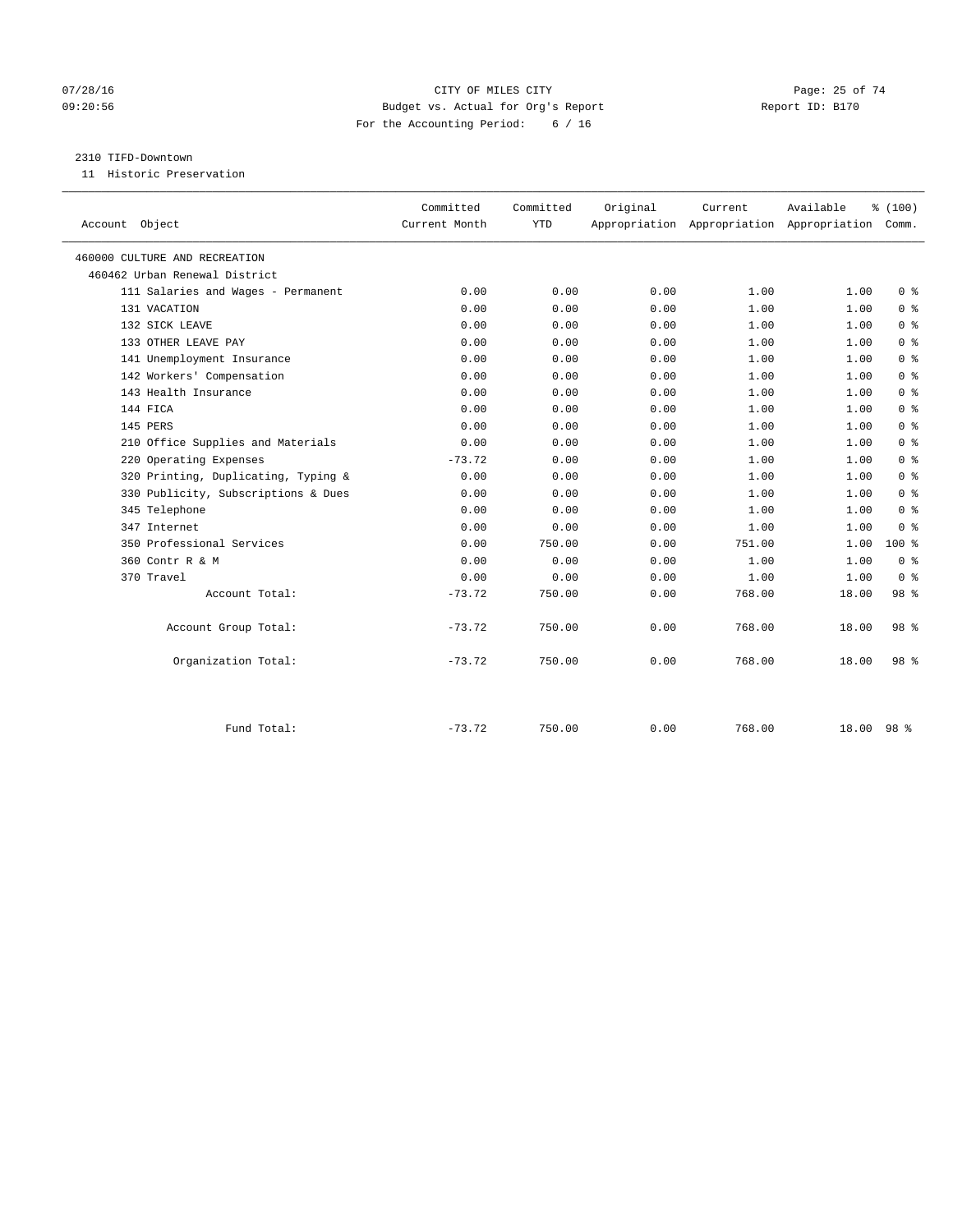#### $O7/28/16$  Page: 26 of 74 09:20:56 Budget vs. Actual for Org's Report Report ID: B170 For the Accounting Period: 6 / 16

# 2350 Local Government/Study Commission

302 Local Government/Study Commission

| Account Object                       | Committed<br>Current Month | Committed<br>YTD | Original  | Current   | Available<br>Appropriation Appropriation Appropriation | % (100)<br>Comm. |
|--------------------------------------|----------------------------|------------------|-----------|-----------|--------------------------------------------------------|------------------|
| 410000 GENERAL GOVERNMENT            |                            |                  |           |           |                                                        |                  |
| 410130 Committees and Special Bodies |                            |                  |           |           |                                                        |                  |
| 210 Office Supplies and Materials    | 0.00                       | 0.00             | 500.00    | 500.00    | 500.00                                                 | 0 <sup>8</sup>   |
| 220 Operating Expenses               | 0.00                       | 57.19            | 325.00    | 325.00    | 267.81                                                 | 18 %             |
| 311 Postage, Box Rent, Etc.          | 0.00                       | 0.00             | 1,000.00  | 1,000.00  | 1,000.00                                               | 0 <sup>8</sup>   |
| 320 Printing, Duplicating, Typing &  | 0.00                       | 0.00             | 500.00    | 500.00    | 500.00                                                 | 0 <sup>8</sup>   |
| 350 Professional Services            | 0.00                       | 0.00             | 8,142.00  | 8,142.00  | 8,142.00                                               | 0 <sup>8</sup>   |
| 370 Travel                           | 0.00                       | 466.24           | 1,272.00  | 1,272.00  | 805.76                                                 | 37%              |
| Account Total:                       | 0.00                       | 523.43           | 11,739.00 | 11,739.00 | 11,215.57                                              | $4\degree$       |
| Account Group Total:                 | 0.00                       | 523.43           | 11,739.00 | 11,739.00 | 11,215.57                                              | $4\degree$       |
| Organization Total:                  | 0.00                       | 523.43           | 11,739.00 | 11,739.00 | 11,215.57                                              | $4 \text{ }$     |
|                                      |                            |                  |           |           |                                                        |                  |
| Fund Total:                          | 0.00                       | 523.43           | 11,739.00 | 11,739.00 | 11, 215.57                                             | $4\degree$       |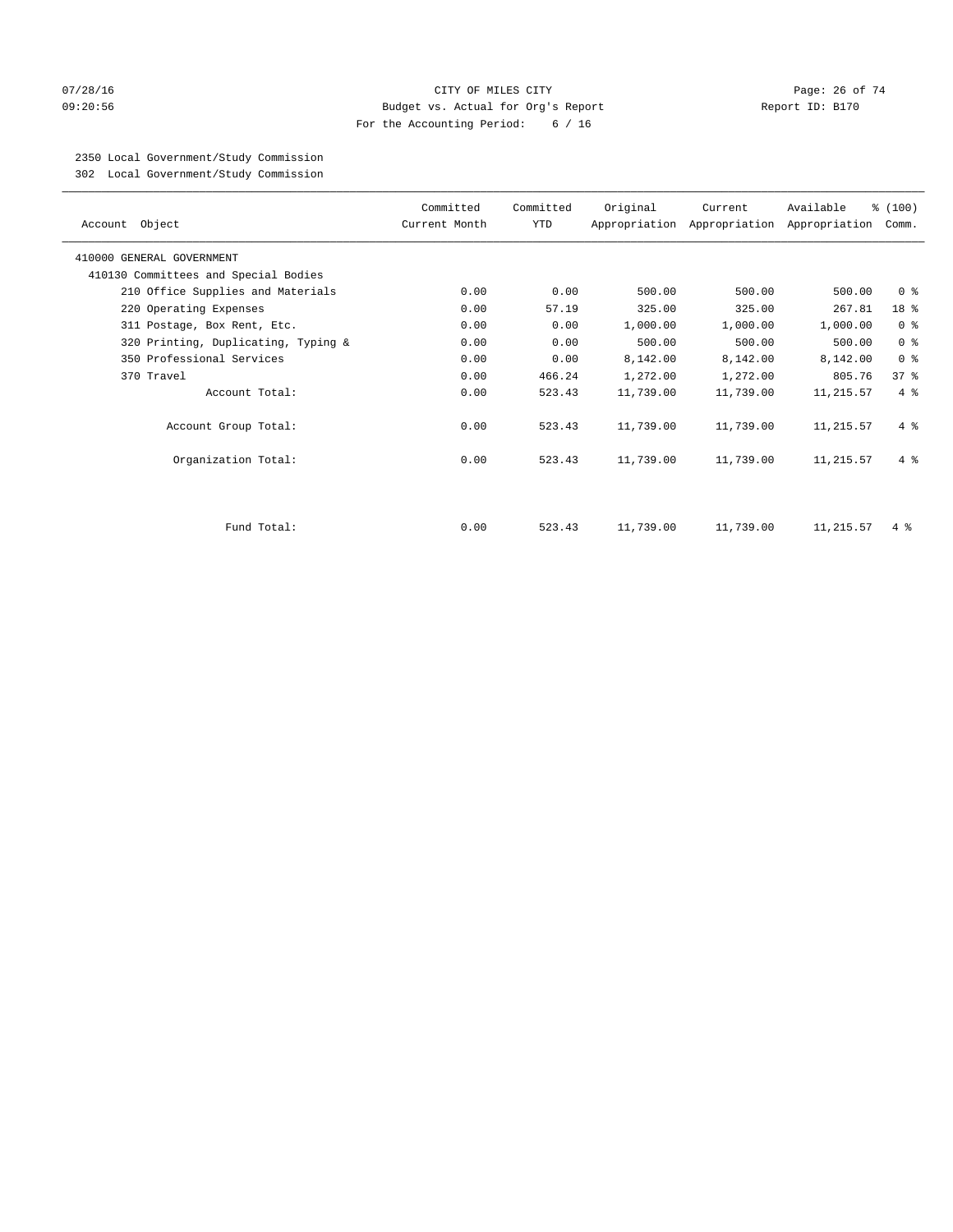## 07/28/16 Page: 27 of 74 09:20:56 Budget vs. Actual for Org's Report Report ID: B170 For the Accounting Period: 6 / 16

# 2372 Permissive Medical Levy

20 Permissive Medical Levy

| Account Object                                                          | Committed<br>Current Month | Committed<br><b>YTD</b> | Original<br>Appropriation | Current<br>Appropriation | % (100)<br>Available<br>Appropriation<br>Comm. |  |
|-------------------------------------------------------------------------|----------------------------|-------------------------|---------------------------|--------------------------|------------------------------------------------|--|
| 520000 OTHER FINANCING USES<br>521000 Interfund Operating Transfers Out |                            |                         |                           |                          |                                                |  |
| 820 Transfers to Other Funds                                            | 82,984.89                  | 166,389.89              | 166,810.00                | 166,810.00               | 420.11 100 %                                   |  |
| Account Total:                                                          | 82,984.89                  | 166,389.89              | 166,810.00                | 166,810.00               | 420.11 100 %                                   |  |
| Account Group Total:                                                    | 82,984.89                  | 166,389.89              | 166,810.00                | 166,810.00               | 420.11 100 %                                   |  |
| Organization Total:                                                     | 82,984.89                  | 166,389.89              | 166,810.00                | 166,810.00               | 420.11 100 %                                   |  |
|                                                                         |                            |                         |                           |                          |                                                |  |
| Fund Total:                                                             | 82,984.89                  | 166,389.89              | 166,810.00                | 166,810.00               | 420.11 100 %                                   |  |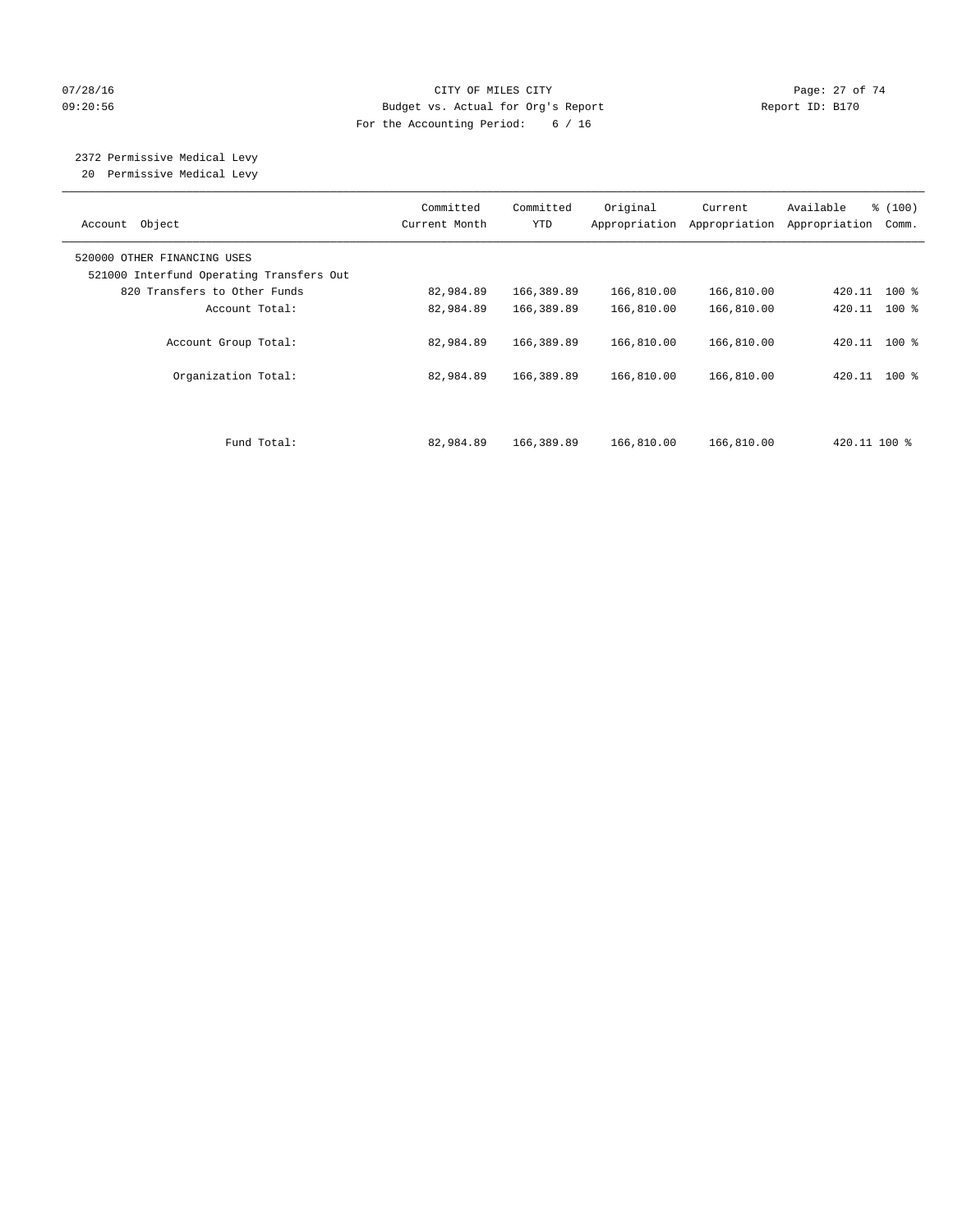#### $O7/28/16$  Page: 28 of 74 09:20:56 Budget vs. Actual for Org's Report Report ID: B170 For the Accounting Period: 6 / 16

————————————————————————————————————————————————————————————————————————————————————————————————————————————————————————————————————

## 2394 BUILDING CODE ENFORCEMENT

18 BUILDING INSPECTION

|                                           | Committed     | Committed  | Original   | Current    | Available                                       | % (100)            |  |
|-------------------------------------------|---------------|------------|------------|------------|-------------------------------------------------|--------------------|--|
| Account Object                            | Current Month | <b>YTD</b> |            |            | Appropriation Appropriation Appropriation Comm. |                    |  |
| 420000 PUBLIC SAFETY                      |               |            |            |            |                                                 |                    |  |
| 420531 Building Inspection                |               |            |            |            |                                                 |                    |  |
| 111 Salaries and Wages - Permanent        | 588.95        | 6,667.51   | 8,700.00   | 8,700.00   | 2,032.49                                        | $77$ $\frac{6}{9}$ |  |
| 121 OVERTIME-PERMANENT                    | 5.49          | 131.46     | 150.00     | 150.00     | 18.54                                           | 88 %               |  |
| 131 VACATION                              | 9.33          | 588.56     | 500.00     | 500.00     | $-88.56$                                        | $118*$             |  |
| 132 SICK LEAVE                            | 53.20         | 497.32     | 300.00     | 300.00     | $-197.32$                                       | $166$ %            |  |
| 133 OTHER LEAVE PAY                       | 0.00          | 0.00       | 493.00     | 493.00     | 493.00                                          | 0 <sup>8</sup>     |  |
| 141 Unemployment Insurance                | 0.98          | 11.92      | 15.00      | 15.00      | 3.08                                            | 79 %               |  |
| 142 Workers' Compensation                 | 21.93         | 263.96     | 383.00     | 383.00     | 119.04                                          | 69 %               |  |
| 143 Health Insurance                      | 137.93        | 1,554.33   | 1,931.00   | 1,931.00   | 376.67                                          | $80*$              |  |
| 144 FICA                                  | 49.90         | 604.73     | 776.00     | 776.00     | 171.27                                          | 78 %               |  |
| 145 PERS                                  | 54.31         | 652.05     | 839.00     | 839.00     | 186.95                                          | 78 %               |  |
| 196 CLOTHING ALLOTMENT                    | 0.00          | 30.00      | 30.00      | 30.00      | 0.00                                            | $100*$             |  |
| 210 Office Supplies and Materials         | 139.99        | 451.11     | 4,000.00   | 4,000.00   | 3,548.89                                        | $11$ %             |  |
| 214 Small Items of Equipment              | 0.00          | 1,871.45   | 15,000.00  | 15,000.00  | 13,128.55                                       | $12*$              |  |
| 220 Operating Expenses                    | 0.00          | 584.19     | 0.00       | 0.00       | $-584.19$                                       | *** 응              |  |
| 311 Postage, Box Rent, Etc.               | 64.80         | 261.10     | 300.00     | 300.00     | 38.90                                           | 87%                |  |
| 320 Printing, Duplicating, Typing &       | 0.00          | 201.88     | 350.00     | 350.00     | 148.12                                          | 58 %               |  |
| 330 Publicity, Subscriptions & Dues       | 0.00          | 24.00      | 500.00     | 500.00     | 476.00                                          | 5 <sup>°</sup>     |  |
| 331 Publication of Formal & Legal Notices | 1,059.56      | 1,059.56   | 0.00       | 0.00       | $-1,059.56$                                     | $***$ $-$          |  |
| 334 Memberships, Registrations & Dues     | 0.00          | 185.00     | 300.00     | 300.00     | 115.00                                          | 62 %               |  |
| 345 Telephone                             | 52.72         | 342.68     | 400.00     | 400.00     | 57.32                                           | 86 %               |  |
| 347 Internet                              | 0.00          | 0.00       | 200.00     | 200.00     | 200.00                                          | 0 <sup>8</sup>     |  |
| 350 Professional Services                 | 8,596.00      | 86,077.88  | 80,000.00  | 80,000.00  | $-6,077.88$                                     | 108 <sup>8</sup>   |  |
| 360 Contr R & M                           | 152.25        | 1,478.23   | 0.00       | 0.00       | $-1,478.23$                                     | *** %              |  |
| 380 Training Services                     | 579.24        | 654.24     | 1,500.00   | 1,500.00   | 845.76                                          | 44 %               |  |
| 382 Books                                 | 630.24        | 873.24     | 2,000.00   | 2,000.00   | 1,126.76                                        | 44 %               |  |
| 540 Special Assessments                   | 0.00          | 326.00     | 800.00     | 800.00     | 474.00                                          | 41 %               |  |
| 930 Improvements Other than Buildings     | 10,588.00     | 10,588.00  | 0.00       | 0.00       | $-10,588.00$                                    | $***$ $%$          |  |
| Account Total:                            | 22,784.82     | 115,980.40 | 119,467.00 | 119,467.00 | 3,486.60                                        | 97 <sub>8</sub>    |  |
| Account Group Total:                      | 22,784.82     | 115,980.40 | 119,467.00 | 119,467.00 | 3,486.60                                        | 97%                |  |
| 510000 MISCELLANEOUS                      |               |            |            |            |                                                 |                    |  |
| 510330 Comprehensive Liability Insurance  |               |            |            |            |                                                 |                    |  |
| 513 Liability                             | 0.00          | 88.33      | 89.00      | 89.00      | 0.67                                            | 99 %               |  |
| Account Total:                            | 0.00          | 88.33      | 89.00      | 89.00      | 0.67                                            | 99 %               |  |
| Account Group Total:                      | 0.00          | 88.33      | 89.00      | 89.00      | 0.67                                            | 99 %               |  |
| 520000 OTHER FINANCING USES               |               |            |            |            |                                                 |                    |  |
| 521000 Interfund Operating Transfers Out  |               |            |            |            |                                                 |                    |  |
| 820 Transfers to Other Funds              | 1,118.22      | 6,709.32   | 6,710.00   | 6,710.00   |                                                 | $0.68$ 100 %       |  |
| Account Total:                            | 1,118.22      | 6,709.32   | 6,710.00   | 6,710.00   |                                                 | $0.68$ 100 %       |  |
| Account Group Total:                      | 1,118.22      | 6,709.32   | 6,710.00   | 6,710.00   |                                                 | $0.68$ 100 %       |  |
|                                           |               |            |            |            |                                                 |                    |  |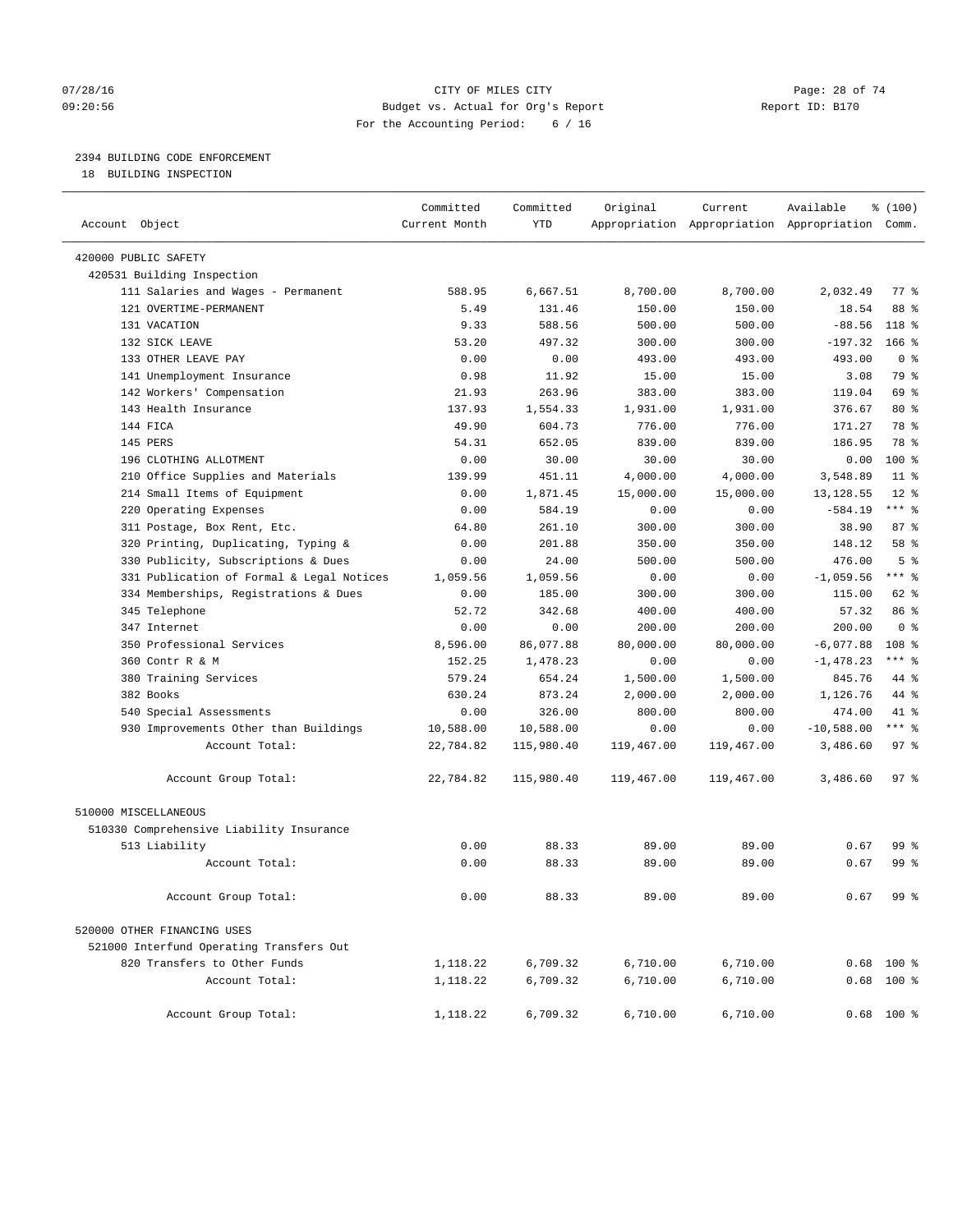#### $O7/28/16$  Page: 29 of 74 09:20:56 Budget vs. Actual for Org's Report Report ID: B170 For the Accounting Period: 6 / 16

## 2394 BUILDING CODE ENFORCEMENT

18 BUILDING INSPECTION

| Account Object      | Committed<br>Current Month | Committed<br>YTD | Original   | Current    | Available<br>Appropriation Appropriation Appropriation Comm. | % (100) |
|---------------------|----------------------------|------------------|------------|------------|--------------------------------------------------------------|---------|
| Organization Total: | 23,903.04                  | 122,778.05       | 126,266.00 | 126,266.00 | 3,487.95                                                     | $97$ %  |
| Fund Total:         | 23,903.04                  | 122,778.05       | 126,266.00 | 126,266.00 | $3,487.95$ 97 %                                              |         |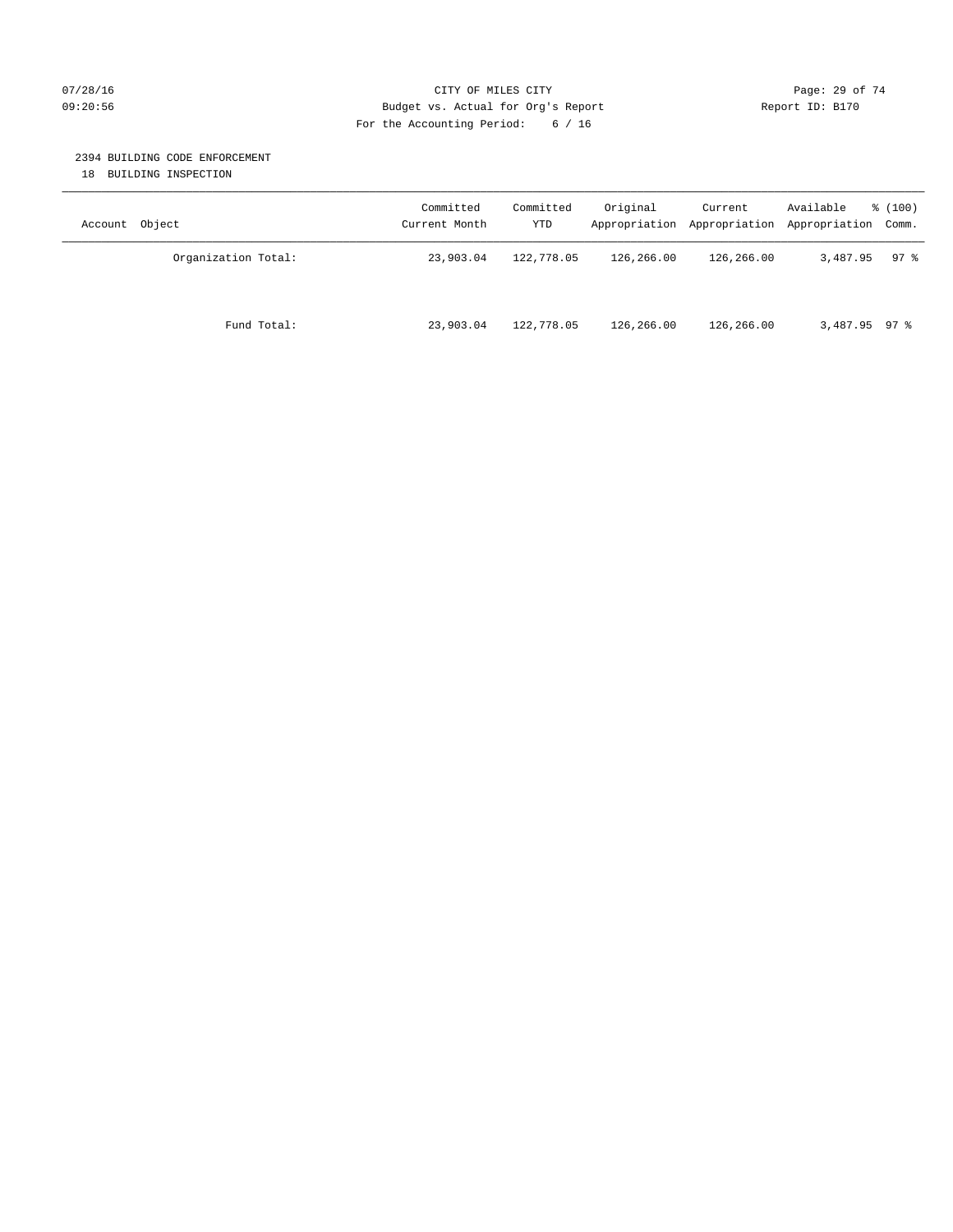## $O7/28/16$  Page: 30 of 74 09:20:56 Budget vs. Actual for Org's Report Report ID: B170 For the Accounting Period: 6 / 16

#### 2400 LTG M D#165-(Gen City) 46 SID #165

| Account Object                           | Committed<br>Current Month | Committed<br><b>YTD</b> | Original   | Current    | Available<br>Appropriation Appropriation Appropriation | % (100)<br>Comm. |
|------------------------------------------|----------------------------|-------------------------|------------|------------|--------------------------------------------------------|------------------|
| 430000 Public Works                      |                            |                         |            |            |                                                        |                  |
| 430263 STREET LIGHTING                   |                            |                         |            |            |                                                        |                  |
| 341 Electric Utility Services            | $-9,920.78$                | 115, 193. 22            | 117,500.00 | 117,500.00 | 2,306.78                                               | 98 %             |
| 533 Machinery and Equipment Rental       | 39, 117.91                 | 58,102.01               | 47,000.00  | 47,000.00  | $-11, 102.01$                                          | $124$ %          |
| Account Total:                           | 29, 197. 13                | 173, 295. 23            | 164,500.00 | 164,500.00 | $-8,795.23$ 105 %                                      |                  |
| Account Group Total:                     | 29, 197. 13                | 173,295.23              | 164,500.00 | 164,500.00 | $-8,795.23$ 105 %                                      |                  |
| 520000 OTHER FINANCING USES              |                            |                         |            |            |                                                        |                  |
| 521000 Interfund Operating Transfers Out |                            |                         |            |            |                                                        |                  |
| 820 Transfers to Other Funds             | 0.00                       | 1,000.00                | 1,000.00   | 1,000.00   | 0.00                                                   | $100*$           |
| Account Total:                           | 0.00                       | 1,000.00                | 1,000.00   | 1,000.00   | 0.00                                                   | 100 %            |
| Account Group Total:                     | 0.00                       | 1,000.00                | 1,000.00   | 1,000.00   |                                                        | $0.00$ 100 %     |
| Organization Total:                      | 29, 197. 13                | 174,295.23              | 165,500.00 | 165,500.00 | $-8,795.23$ 105 %                                      |                  |
|                                          |                            |                         |            |            |                                                        |                  |
| Fund Total:                              | 29, 197. 13                | 174, 295. 23            | 165,500.00 | 165,500.00 | $-8,795.23$ 105 %                                      |                  |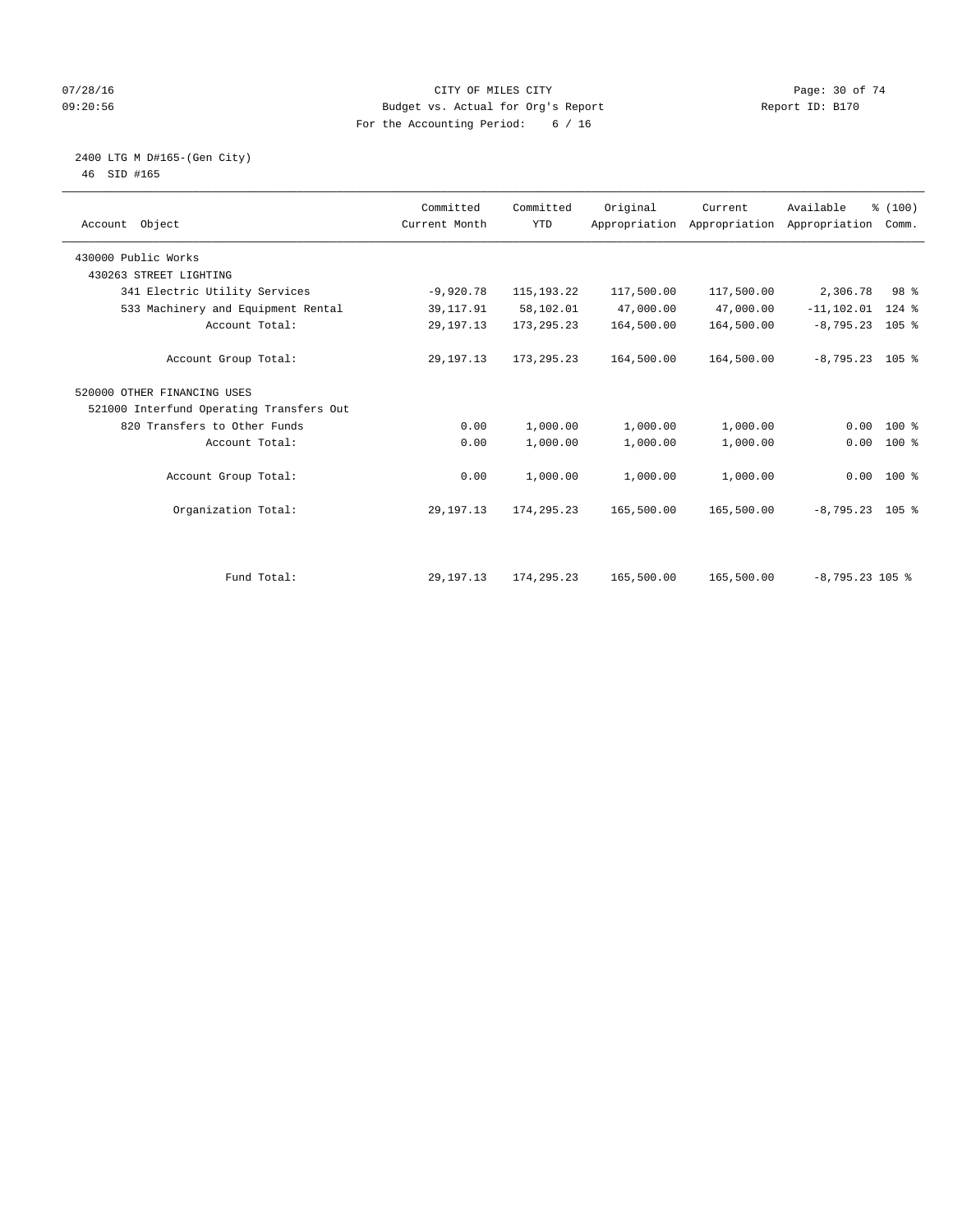## $O7/28/16$  Page: 31 of 74 09:20:56 Budget vs. Actual for Org's Report Report ID: B170 For the Accounting Period: 6 / 16

# 2420 LTG M D#167-(MilesAddn Etc)

48 SID #167

| Account Object                           | Committed<br>Current Month | Committed<br><b>YTD</b> | Original  | Current   | Available<br>Appropriation Appropriation Appropriation Comm. | % (100)             |
|------------------------------------------|----------------------------|-------------------------|-----------|-----------|--------------------------------------------------------------|---------------------|
|                                          |                            |                         |           |           |                                                              |                     |
| 430000 Public Works                      |                            |                         |           |           |                                                              |                     |
| 430263 STREET LIGHTING                   |                            |                         |           |           |                                                              |                     |
| 341 Electric Utility Services            | $-2,655.44$                | 21,280.30               | 23,280.00 | 23,280.00 | 1,999.70                                                     | $91$ %              |
| 360 Contr R & M                          | 0.00                       | 0.00                    | 9,000.00  | 9,000.00  | 9,000.00                                                     | 0 <sup>8</sup>      |
| 533 Machinery and Equipment Rental       | 5,295.18                   | 8,004.18                | 0.00      | 0.00      | $-8,004.18$                                                  | $***$ $\frac{6}{5}$ |
| Account Total:                           | 2,639.74                   | 29, 284.48              | 32,280.00 | 32,280.00 | 2,995.52                                                     | $91$ %              |
| Account Group Total:                     | 2,639.74                   | 29, 284.48              | 32,280.00 | 32,280.00 | 2,995.52                                                     | 91 <sup>°</sup>     |
| 520000 OTHER FINANCING USES              |                            |                         |           |           |                                                              |                     |
| 521000 Interfund Operating Transfers Out |                            |                         |           |           |                                                              |                     |
| 820 Transfers to Other Funds             | 0.00                       | 1,000.00                | 1,000.00  | 1,000.00  | 0.00                                                         | 100 %               |
| Account Total:                           | 0.00                       | 1,000.00                | 1,000.00  | 1,000.00  | 0.00                                                         | 100 %               |
| Account Group Total:                     | 0.00                       | 1,000.00                | 1,000.00  | 1,000.00  |                                                              | $0.00$ 100 %        |
| Organization Total:                      | 2,639.74                   | 30,284.48               | 33,280.00 | 33,280.00 | 2,995.52                                                     | 91 <sup>°</sup>     |
|                                          |                            |                         |           |           |                                                              |                     |
| Fund Total:                              | 2,639.74                   | 30,284.48               | 33,280.00 | 33,280.00 | 2,995.52 91 %                                                |                     |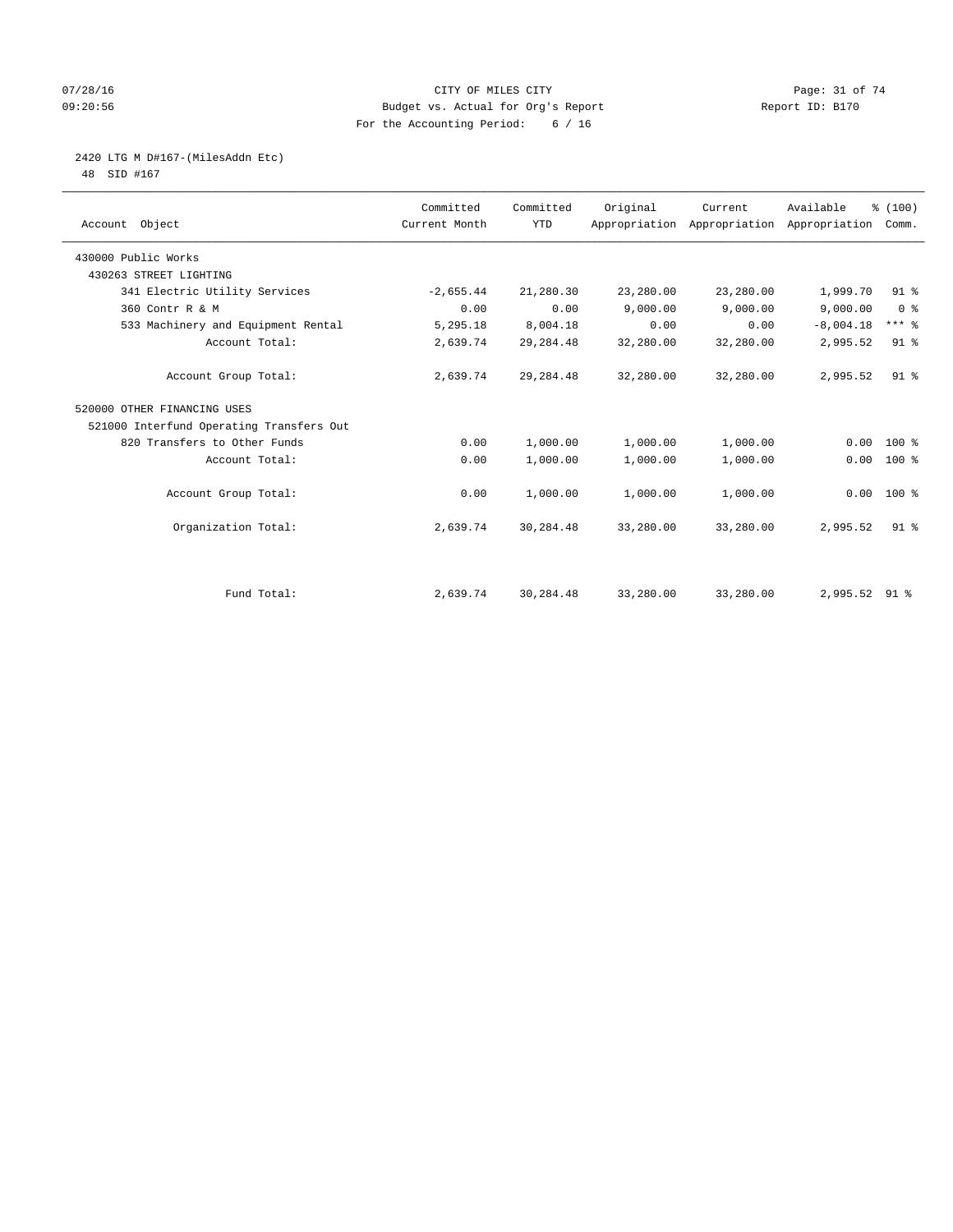## $O7/28/16$  Page: 32 of 74 09:20:56 Budget vs. Actual for Org's Report Report ID: B170 For the Accounting Period: 6 / 16

#### 2430 LTG M D#171-(Balsam Est) 49 SID #171

| Account Object                           | Committed<br>Current Month | Committed<br><b>YTD</b> | Original | Current<br>Appropriation Appropriation | Available<br>Appropriation | % (100)<br>Comm. |
|------------------------------------------|----------------------------|-------------------------|----------|----------------------------------------|----------------------------|------------------|
| 430000 Public Works                      |                            |                         |          |                                        |                            |                  |
| 430263 STREET LIGHTING                   |                            |                         |          |                                        |                            |                  |
| 230 Repair and Maintenance Supplies      | 0.00                       | 670.64                  | 600.00   | 600.00                                 | $-70.64$                   | $112*$           |
| 341 Electric Utility Services            | 139.44                     | 1,642.27                | 1,801.00 | 1,801.00                               | 158.73                     | $91$ %           |
| 360 Contr R & M                          | 129.00                     | 1,438.00                | 1,100.00 | 1,600.00                               | 162.00                     | $90*$            |
| Account Total:                           | 268.44                     | 3,750.91                | 3,501.00 | 4,001.00                               | 250.09                     | 94%              |
| Account Group Total:                     | 268.44                     | 3,750.91                | 3,501.00 | 4,001.00                               | 250.09                     | $94$ $%$         |
| 520000 OTHER FINANCING USES              |                            |                         |          |                                        |                            |                  |
| 521000 Interfund Operating Transfers Out |                            |                         |          |                                        |                            |                  |
| 820 Transfers to Other Funds             | 0.00                       | 1,000.00                | 1,000.00 | 1,000.00                               | 0.00                       | $100$ %          |
| Account Total:                           | 0.00                       | 1,000.00                | 1,000.00 | 1,000.00                               | 0.00                       | $100*$           |
| Account Group Total:                     | 0.00                       | 1,000.00                | 1,000.00 | 1,000.00                               | 0.00                       | $100*$           |
| Organization Total:                      | 268.44                     | 4,750.91                | 4,501.00 | 5,001.00                               | 250.09                     | 95 <sup>8</sup>  |
|                                          |                            |                         |          |                                        |                            |                  |
| Fund Total:                              | 268.44                     | 4,750.91                | 4,501.00 | 5,001.00                               | 250.09 95 %                |                  |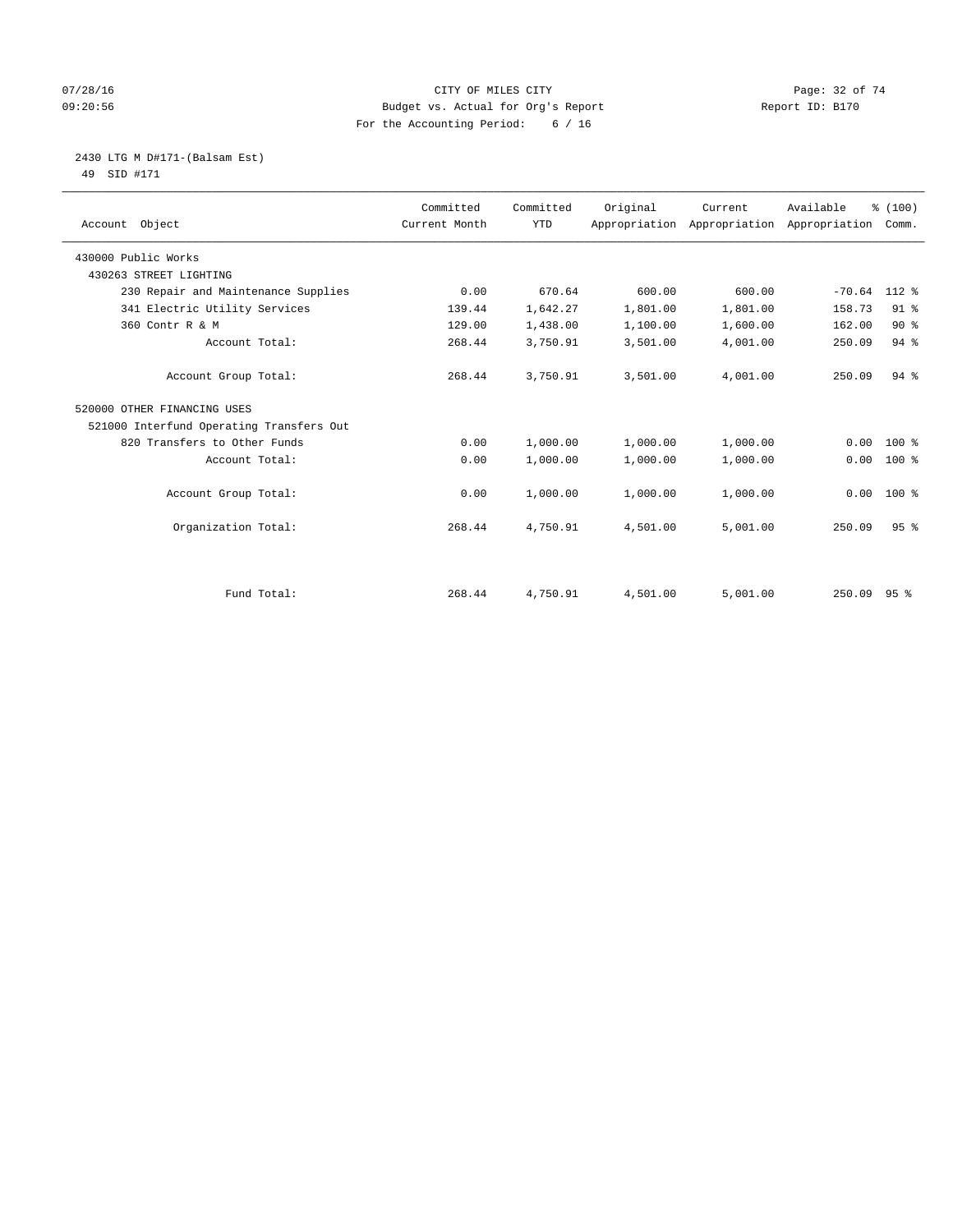## 07/28/16 Page: 33 of 74 09:20:56 Budget vs. Actual for Org's Report Report ID: B170 For the Accounting Period: 6 / 16

#### 2440 LTG M D#172-(Main Str) 50 SID #172

| Account Object                           | Committed<br>Current Month | Committed<br><b>YTD</b> | Original  | Current<br>Appropriation Appropriation Appropriation | Available     | % (100)<br>Comm. |
|------------------------------------------|----------------------------|-------------------------|-----------|------------------------------------------------------|---------------|------------------|
| 430000 Public Works                      |                            |                         |           |                                                      |               |                  |
| 430263 STREET LIGHTING                   |                            |                         |           |                                                      |               |                  |
| 230 Repair and Maintenance Supplies      | 0.00                       | 895.59                  | 3,000.00  | 3,000.00                                             | 2,104.41      | $30*$            |
| 341 Electric Utility Services            | 1,259.58                   | 13,894.13               | 14,890.00 | 14,890.00                                            | 995.87        | 93%              |
| 360 Contr R & M                          | 39.50                      | 702.50                  | 1,700.00  | 1,700.00                                             | 997.50        | 41.8             |
| Account Total:                           | 1,299.08                   | 15,492.22               | 19,590.00 | 19,590.00                                            | 4,097.78      | 79 %             |
| Account Group Total:                     | 1,299.08                   | 15,492.22               | 19,590.00 | 19,590.00                                            | 4,097.78      | 79 %             |
| 520000 OTHER FINANCING USES              |                            |                         |           |                                                      |               |                  |
| 521000 Interfund Operating Transfers Out |                            |                         |           |                                                      |               |                  |
| 820 Transfers to Other Funds             | 0.00                       | 1,000.00                | 1,000.00  | 1,000.00                                             | 0.00          | 100 %            |
| Account Total:                           | 0.00                       | 1,000.00                | 1,000.00  | 1,000.00                                             | 0.00          | 100 %            |
| Account Group Total:                     | 0.00                       | 1,000.00                | 1,000.00  | 1,000.00                                             | 0.00          | 100 %            |
| Organization Total:                      | 1,299.08                   | 16,492.22               | 20,590.00 | 20,590.00                                            | 4,097.78      | $80*$            |
|                                          |                            |                         |           |                                                      |               |                  |
| Fund Total:                              | 1,299.08                   | 16,492.22               | 20,590.00 | 20,590.00                                            | 4,097.78 80 % |                  |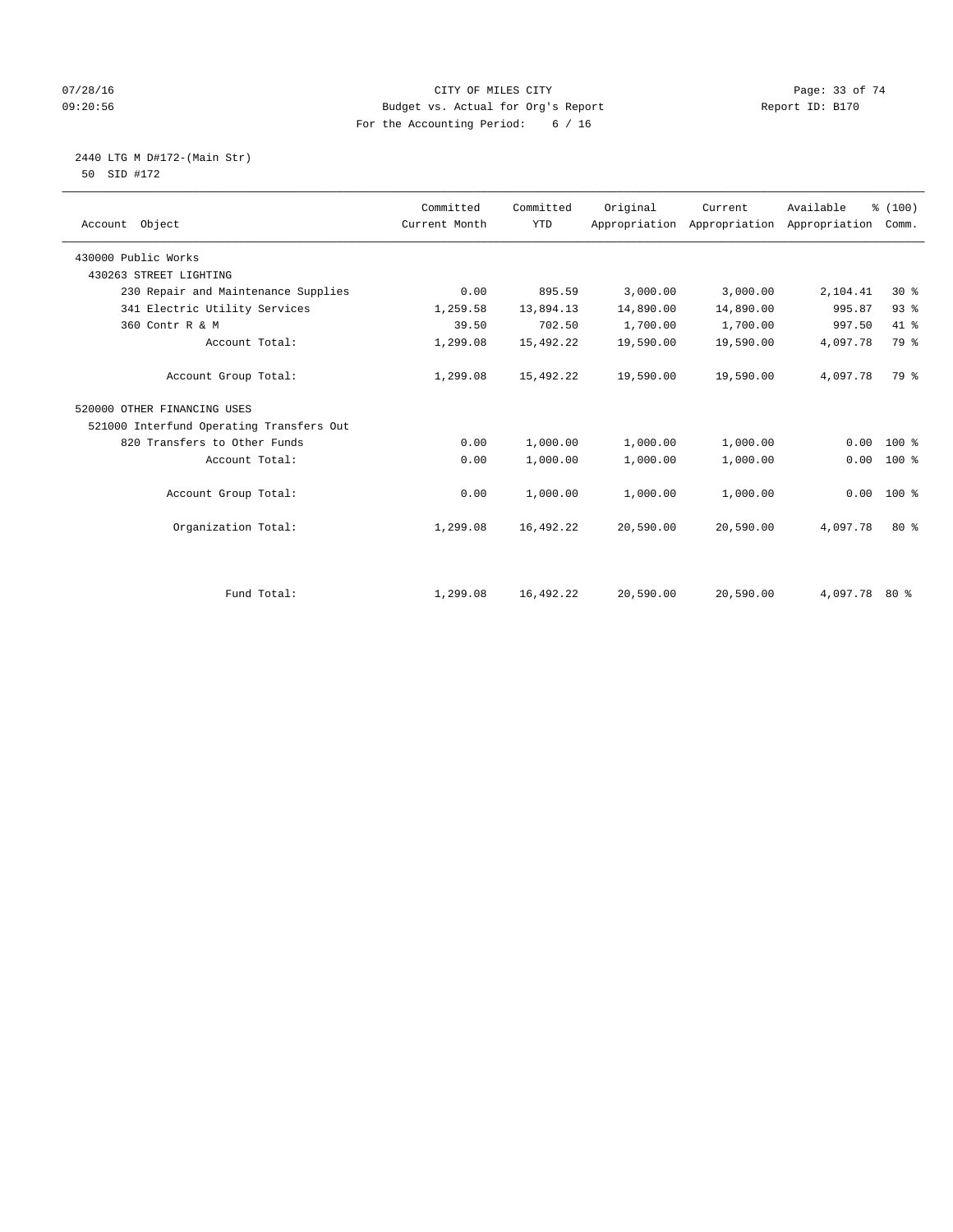## $O7/28/16$  Page: 34 of 74 09:20:56 Budget vs. Actual for Org's Report Report ID: B170 For the Accounting Period: 6 / 16

# 2450 LTG M D#195-(SG-Trico)

51 SID #195

|                                          | Committed     | Committed  | Original | Current                                   | Available     | % (100) |  |
|------------------------------------------|---------------|------------|----------|-------------------------------------------|---------------|---------|--|
| Account Object                           | Current Month | <b>YTD</b> |          | Appropriation Appropriation Appropriation |               | Comm.   |  |
|                                          |               |            |          |                                           |               |         |  |
| 430000 Public Works                      |               |            |          |                                           |               |         |  |
| 430263 STREET LIGHTING                   |               |            |          |                                           |               |         |  |
| 341 Electric Utility Services            | 401.84        | 4,865.98   | 5,505.00 | 5,505.00                                  | 639.02        | 88 %    |  |
| Account Total:                           | 401.84        | 4,865.98   | 5,505.00 | 5,505.00                                  | 639.02        | 88 %    |  |
| Account Group Total:                     | 401.84        | 4,865.98   | 5,505.00 | 5,505.00                                  | 639.02        | 88 %    |  |
| 520000 OTHER FINANCING USES              |               |            |          |                                           |               |         |  |
| 521000 Interfund Operating Transfers Out |               |            |          |                                           |               |         |  |
| 820 Transfers to Other Funds             | 0.00          | 1,000.00   | 1,000.00 | 1,000.00                                  | 0.00          | $100*$  |  |
| Account Total:                           | 0.00          | 1,000.00   | 1,000.00 | 1,000.00                                  | 0.00          | $100*$  |  |
| Account Group Total:                     | 0.00          | 1,000.00   | 1,000.00 | 1,000.00                                  | 0.00          | $100*$  |  |
| Organization Total:                      | 401.84        | 5,865.98   | 6,505.00 | 6,505.00                                  | 639.02        | 90%     |  |
|                                          |               |            |          |                                           |               |         |  |
|                                          |               |            |          |                                           |               |         |  |
| Fund Total:                              | 401.84        | 5,865.98   | 6,505.00 | 6,505.00                                  | $639.02$ 90 % |         |  |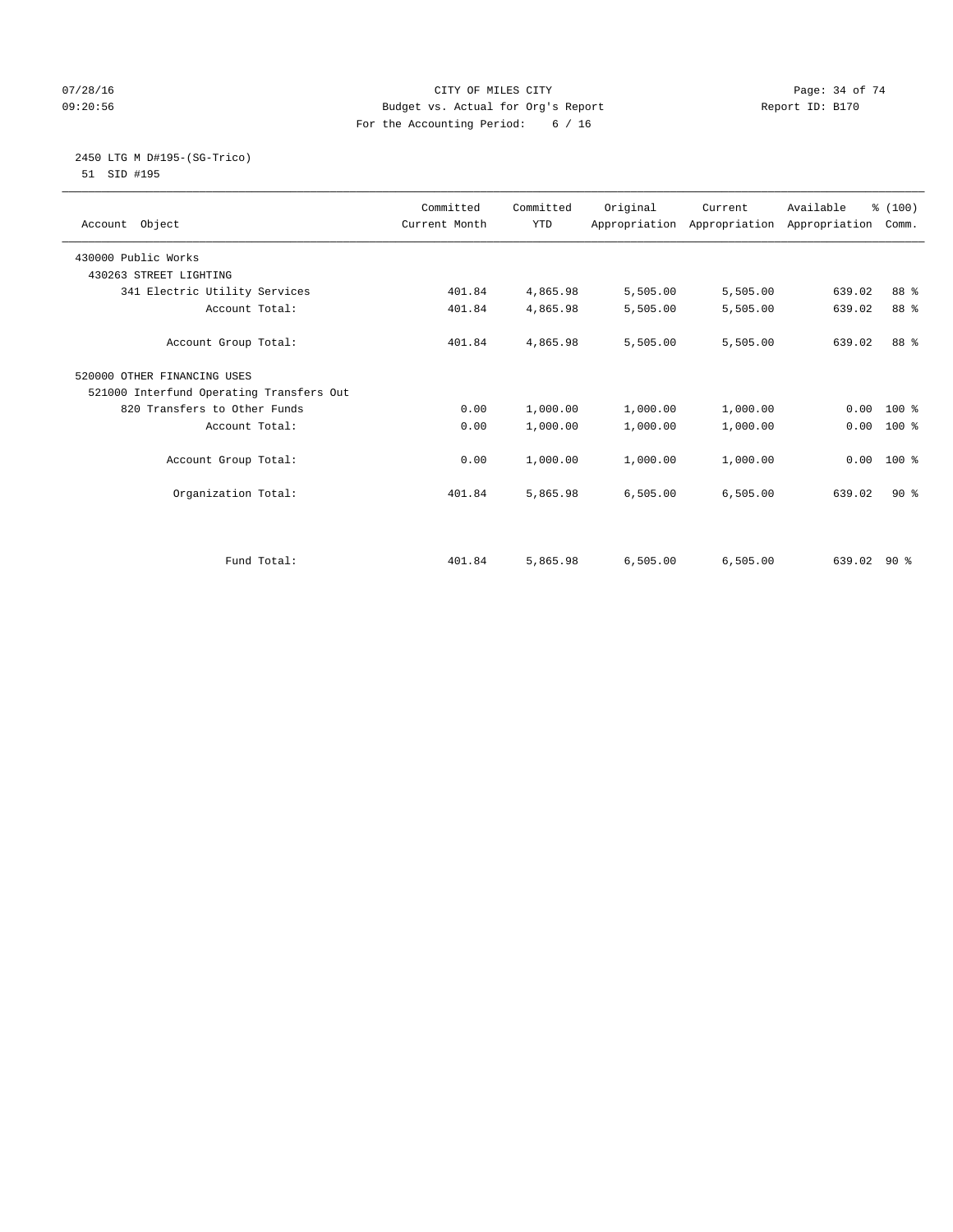## $O7/28/16$  Page: 35 of 74 09:20:56 Budget vs. Actual for Org's Report Report ID: B170 For the Accounting Period: 6 / 16

# 2470 LTG M D#202-(SG-MDU&NV)

72 SID #202

| Account Object                           | Committed<br>Current Month | Committed<br><b>YTD</b> | Original | Current<br>Appropriation Appropriation Appropriation | Available   | % (100)<br>Comm. |  |
|------------------------------------------|----------------------------|-------------------------|----------|------------------------------------------------------|-------------|------------------|--|
| 430000 Public Works                      |                            |                         |          |                                                      |             |                  |  |
| 430263 STREET LIGHTING                   |                            |                         |          |                                                      |             |                  |  |
| 341 Electric Utility Services            | $-1,828.04$                | 3,405.76                | 3,809.00 | 3,809.00                                             | 403.24      | 89 %             |  |
| 533 Machinery and Equipment Rental       | 2,432.96                   | 3,345.32                | 3,200.00 | 3,200.00                                             | $-145.32$   | $105$ %          |  |
| Account Total:                           | 604.92                     | 6,751.08                | 7,009.00 | 7,009.00                                             | 257.92      | 96 <sup>8</sup>  |  |
| Account Group Total:                     | 604.92                     | 6,751.08                | 7,009.00 | 7,009.00                                             | 257.92      | 96 <sup>°</sup>  |  |
| 520000 OTHER FINANCING USES              |                            |                         |          |                                                      |             |                  |  |
| 521000 Interfund Operating Transfers Out |                            |                         |          |                                                      |             |                  |  |
| 820 Transfers to Other Funds             | 0.00                       | 1,000.00                | 1,000.00 | 1,000.00                                             | 0.00        | $100*$           |  |
| Account Total:                           | 0.00                       | 1,000.00                | 1,000.00 | 1,000.00                                             | 0.00        | $100$ %          |  |
| Account Group Total:                     | 0.00                       | 1,000.00                | 1,000.00 | 1,000.00                                             | 0.00        | $100*$           |  |
| Organization Total:                      | 604.92                     | 7,751.08                | 8,009.00 | 8,009.00                                             | 257.92      | 97 <sup>8</sup>  |  |
|                                          |                            |                         |          |                                                      |             |                  |  |
| Fund Total:                              | 604.92                     | 7,751.08                | 8,009.00 | 8,009.00                                             | 257.92 97 % |                  |  |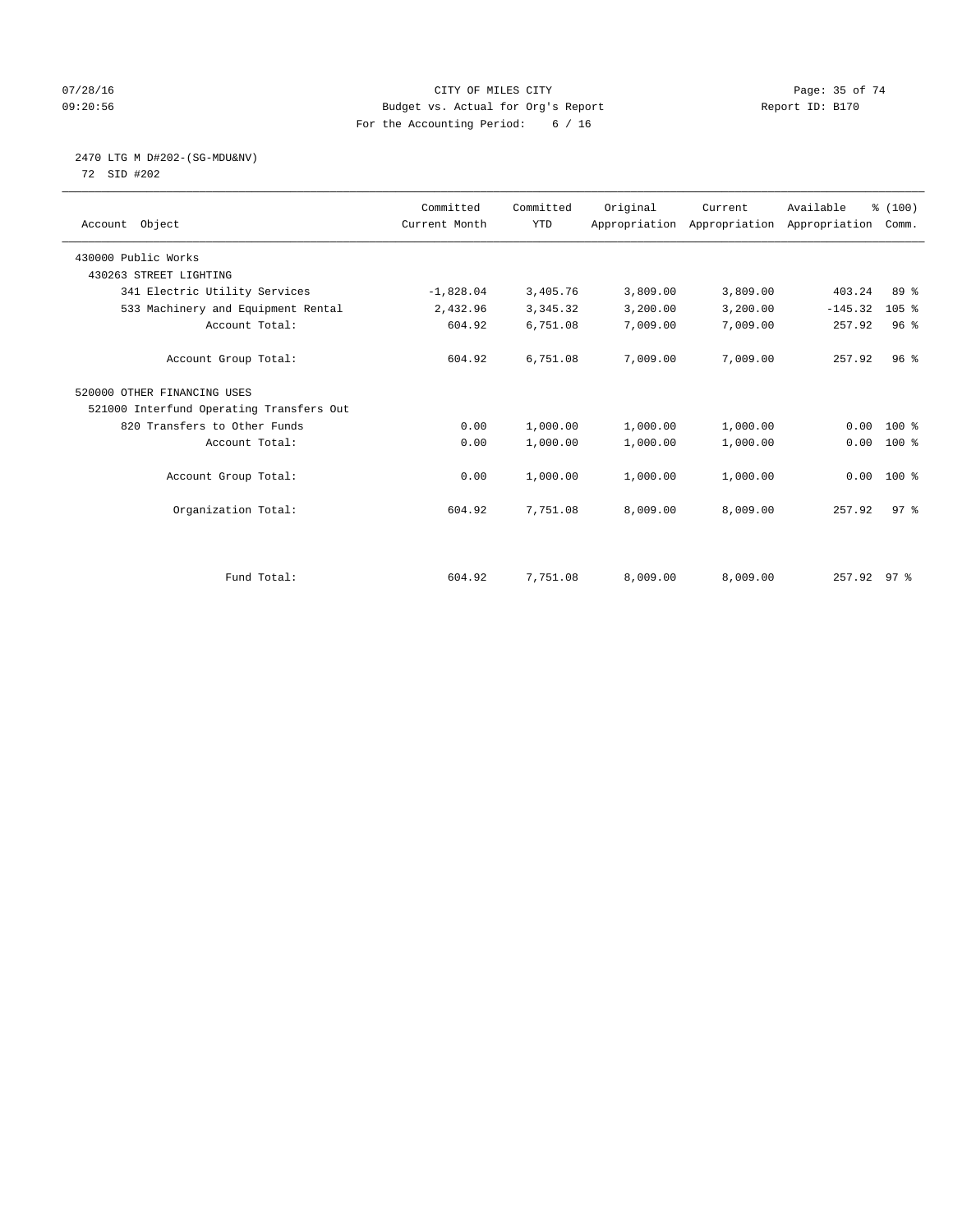#### $O7/28/16$  Page: 36 of 74 09:20:56 Budget vs. Actual for Org's Report Report ID: B170 For the Accounting Period: 6 / 16

# 2480 LTG M M#173-(Milestown Estates)

47 SID #173(Ltg-Milestown)

| Account Object                           | Committed<br>Current Month | Committed<br><b>YTD</b> | Original | Current<br>Appropriation Appropriation Appropriation Comm. | Available   | % (100)         |
|------------------------------------------|----------------------------|-------------------------|----------|------------------------------------------------------------|-------------|-----------------|
| 430000 Public Works                      |                            |                         |          |                                                            |             |                 |
| 430263 STREET LIGHTING                   |                            |                         |          |                                                            |             |                 |
| 230 Repair and Maintenance Supplies      | 0.00                       | 34.62                   | 460.00   | 460.00                                                     | 425.38      | 8 <sup>°</sup>  |
| 341 Electric Utility Services            | 115.57                     | 1,279.97                | 1,400.00 | 1,400.00                                                   | 120.03      | 91 %            |
| 360 Contr R & M                          | 0.00                       | 0.00                    | 100.00   | 100.00                                                     | 100.00      | 0 <sup>8</sup>  |
| Account Total:                           | 115.57                     | 1,314.59                | 1,960.00 | 1,960.00                                                   | 645.41      | 67 %            |
| Account Group Total:                     | 115.57                     | 1,314.59                | 1,960.00 | 1,960.00                                                   | 645.41      | 67 <sup>8</sup> |
| 520000 OTHER FINANCING USES              |                            |                         |          |                                                            |             |                 |
| 521000 Interfund Operating Transfers Out |                            |                         |          |                                                            |             |                 |
| 820 Transfers to Other Funds             | 0.00                       | 250.00                  | 250.00   | 250.00                                                     | 0.00        | $100*$          |
| Account Total:                           | 0.00                       | 250.00                  | 250.00   | 250.00                                                     | 0.00        | 100 %           |
| Account Group Total:                     | 0.00                       | 250.00                  | 250.00   | 250.00                                                     | 0.00        | $100*$          |
| Organization Total:                      | 115.57                     | 1,564.59                | 2,210.00 | 2,210.00                                                   | 645.41      | $71*$           |
|                                          |                            |                         |          |                                                            |             |                 |
| Fund Total:                              | 115.57                     | 1,564.59                | 2,210.00 | 2.210.00                                                   | 645.41 71 % |                 |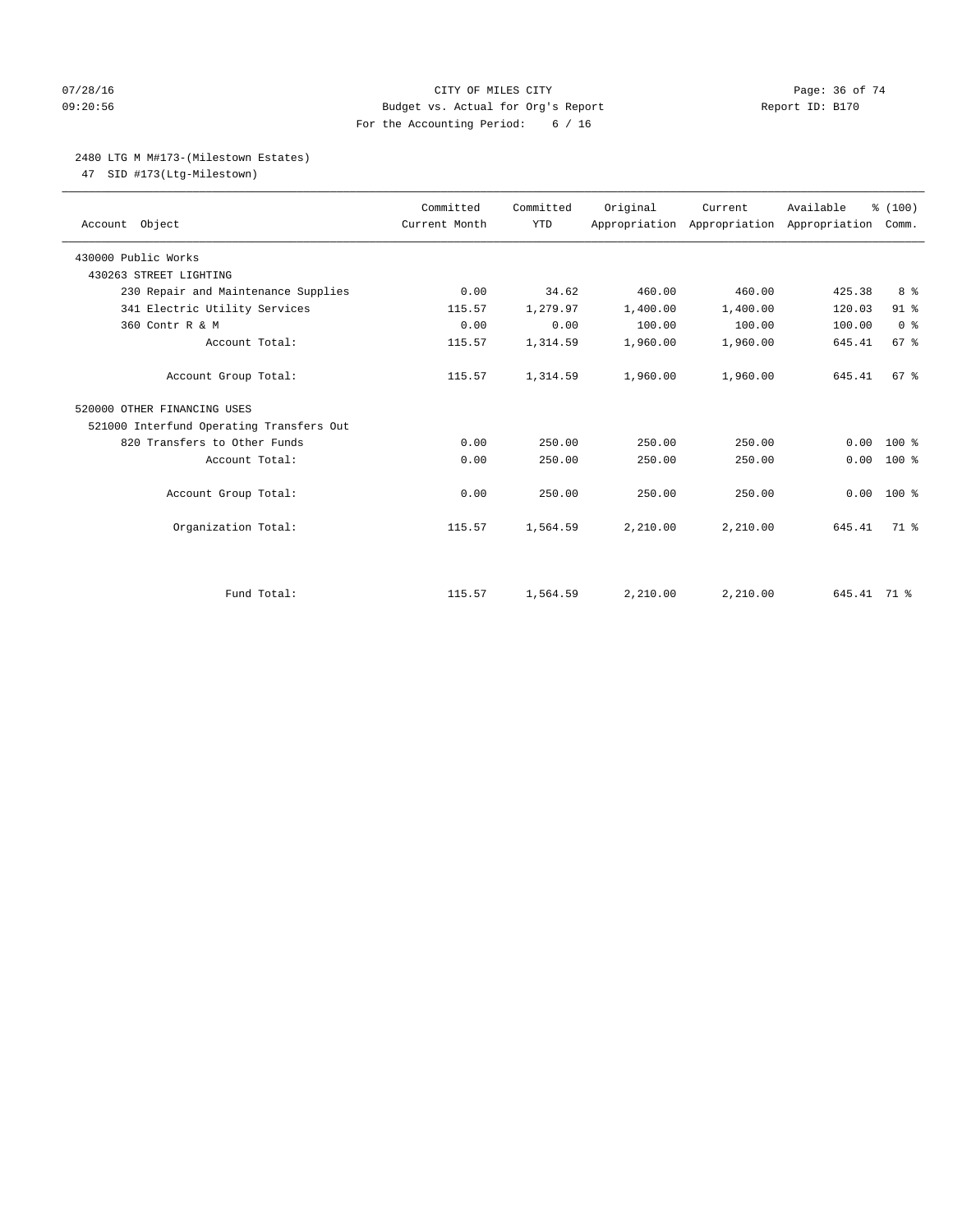#### 07/28/16 Page: 37 of 74 09:20:56 Budget vs. Actual for Org's Report Report ID: B170 For the Accounting Period: 6 / 16

————————————————————————————————————————————————————————————————————————————————————————————————————————————————————————————————————

# 2510 STR MAINT DIST #204

107 Paved St. Maint. Dist.#204

|                                           | Committed     | Committed  | Original   | Current    | Available                                       | \$(100)          |  |
|-------------------------------------------|---------------|------------|------------|------------|-------------------------------------------------|------------------|--|
| Account Object                            | Current Month | YTD        |            |            | Appropriation Appropriation Appropriation Comm. |                  |  |
| 430000 Public Works                       |               |            |            |            |                                                 |                  |  |
| 430220 Operations                         |               |            |            |            |                                                 |                  |  |
| 111 Salaries and Wages - Permanent        | 16,858.65     | 200,041.47 | 230,608.00 | 230,608.00 | 30,566.53                                       | 87%              |  |
| 121 OVERTIME-PERMANENT                    | 1,404.66      | 4,284.48   | 6,800.00   | 6,800.00   | 2,515.52                                        | 63 %             |  |
| 131 VACATION                              | 1,498.04      | 13,334.21  | 10,000.00  | 10,000.00  | $-3,334.21$                                     | $133$ %          |  |
| 132 SICK LEAVE                            | 476.58        | 14,089.16  | 5,000.00   | 5,000.00   | $-9,089.16$                                     | $282$ %          |  |
| 133 OTHER LEAVE PAY                       | 2,291.50      | 2,291.50   | 4,000.00   | 4,000.00   | 1,708.50                                        | 57%              |  |
| 134 HOLIDAY PAY                           | 0.00          | 407.22     | 1,200.00   | 1,200.00   | 792.78                                          | $34$ %           |  |
| 141 Unemployment Insurance                | 33.82         | 353.13     | 390.00     | 390.00     | 36.87                                           | 91 %             |  |
| 142 Workers' Compensation                 | 1,236.89      | 13,191.69  | 12,880.00  | 12,880.00  | $-311.69$                                       | 102 <sub>8</sub> |  |
| 143 Health Insurance                      | 3,531.28      | 39,790.36  | 42,645.00  | 42,645.00  | 2,854.64                                        | $93$ $%$         |  |
| 144 FICA                                  | 1,657.95      | 17,262.64  | 19,850.00  | 19,850.00  | 2,587.36                                        | 87%              |  |
| 145 PERS                                  | 1,697.23      | 19,222.93  | 21,459.00  | 21,459.00  | 2,236.07                                        | 90%              |  |
| 196 CLOTHING ALLOTMENT                    | 0.00          | 768.00     | 800.00     | 800.00     | 32.00                                           | 96%              |  |
| 210 Office Supplies and Materials         | 31.76         | 339.78     | 500.00     | 500.00     | 160.22                                          | 68 %             |  |
| 214 Small Items of Equipment              | 719.99        | 6,039.00   | 7,000.00   | 7,000.00   | 961.00                                          | 86 %             |  |
| 220 Operating Expenses                    | 28.81         | 10,060.18  | 15,000.00  | 15,000.00  | 4,939.82                                        | 67 %             |  |
| 222 Chemicals, Lab & Med Supplies         | 0.00          | 0.00       | 600.00     | 600.00     | 600.00                                          | 0 <sup>8</sup>   |  |
| 226 Clothing and Uniforms                 | 17.00         | 389.97     | 700.00     | 700.00     | 310.03                                          | 56 %             |  |
| 230 Repair and Maintenance Supplies       | 2,003.35      | 7,637.14   | 18,000.00  | 18,000.00  | 10,362.86                                       | 42 %             |  |
| 231 Gas, Oil, Diesel Fuel, Grease, etc.   | 3,431.21      | 23,648.32  | 36,000.00  | 36,000.00  | 12,351.68                                       | 66 %             |  |
| 241 Consumable Tools                      | 0.00          | 0.00       | 50.00      | 50.00      | 50.00                                           | 0 <sup>8</sup>   |  |
| 242 Sign Parts and Supplies               | 0.00          | 7,245.98   | 7,000.00   | 7,000.00   | $-245.98$                                       | $104$ %          |  |
| 311 Postage, Box Rent, Etc.               | 0.00          | 19.52      | 75.00      | 75.00      | 55.48                                           | $26$ %           |  |
| 320 Printing, Duplicating, Typing &       | 0.00          | 0.00       | 100.00     | 100.00     | 100.00                                          | 0 <sup>8</sup>   |  |
| 330 Publicity, Subscriptions & Dues       | 0.00          | 175.26     | 700.00     | 700.00     | 524.74                                          | $25$ %           |  |
| 331 Publication of Formal & Legal Notices | 0.00          | 290.40     | 0.00       | 0.00       | $-290.40$                                       | $***$ $%$        |  |
| 334 Memberships, Registrations & Dues     | 0.00          | 151.20     | 250.00     | 250.00     | 98.80                                           | 60 %             |  |
| 341 Electric Utility Services             | 73.07         | 5,389.85   | 1,060.00   | 1,060.00   | $-4, 329.85$                                    | 508 %            |  |
| 344 Gas Utility Service                   | 54.85         | 1,845.64   | 1,050.00   | 1,050.00   | $-795.64$                                       | $176$ %          |  |
| 345 Telephone                             | 187.22        | 1,535.31   | 2,000.00   | 2,000.00   | 464.69                                          | 77.8             |  |
| 346 Garbage Service                       | 0.00          | 0.00       | 175.00     | 175.00     | 175.00                                          | 0 <sup>8</sup>   |  |
| 347 Internet                              | 0.00          | 0.00       | 200.00     | 200.00     | 200.00                                          | 0 <sup>8</sup>   |  |
| 350 Professional Services                 | 0.00          | 2,368.98   | 5,000.00   | 5,000.00   | 2,631.02                                        | 47 %             |  |
| 360 Contr R & M                           | 103.45        | 5,214.54   | 10,000.00  | 10,000.00  | 4,785.46                                        | $52$ $%$         |  |
| 363 R&M Vehicles/Equip/Labor-PW           | 13, 216.03    | 89,045.98  | 80,000.00  | 80,000.00  | $-9,045.98$                                     | 111 %            |  |
| 370 Travel                                | 0.00          | 196.07     | 1,000.00   | 1,000.00   | 803.93                                          | $20*$            |  |
| 380 Training Services                     | 0.00          | 660.00     | 700.00     | 700.00     | 40.00                                           | 94 %             |  |
| 382 Books                                 | 0.00          | 23.00      | 200.00     | 200.00     | 177.00                                          | $12$ %           |  |
| 511 Insurance on Buildings                | 0.00          | 769.48     | 770.00     | 770.00     |                                                 | $0.52$ 100 %     |  |
| 512 Insurance on Vehicles & Equipment     | 0.00          | 2,693.77   | 2,694.00   | 2,694.00   | 0.23                                            | 100 %            |  |
| 513 Liability                             | 0.00          | 3,035.65   | 3,036.00   | 3,036.00   | 0.35                                            | $100*$           |  |
| 531 Building & Office Rental              | 350.00        | 4,200.00   | 4,200.00   | 4,200.00   | 0.00                                            | 100 %            |  |
| 532 Land Rental                           | 0.00          | 5,174.09   | 8,100.00   | 8,100.00   | 2,925.91                                        | 64 %             |  |
| Account Total:                            | 50,903.34     | 503,185.90 | 561,792.00 | 561,792.00 | 58,606.10                                       | 90%              |  |
| 430233 Roadway/Re-surfacing               |               |            |            |            |                                                 |                  |  |
| 350 Professional Services                 | 189,681.44    | 258,914.79 | 300,000.00 | 300,000.00 | 41,085.21                                       | 86 %             |  |
| Account Total:                            | 189,681.44    | 258,914.79 | 300,000.00 | 300,000.00 | 41,085.21                                       | 86 %             |  |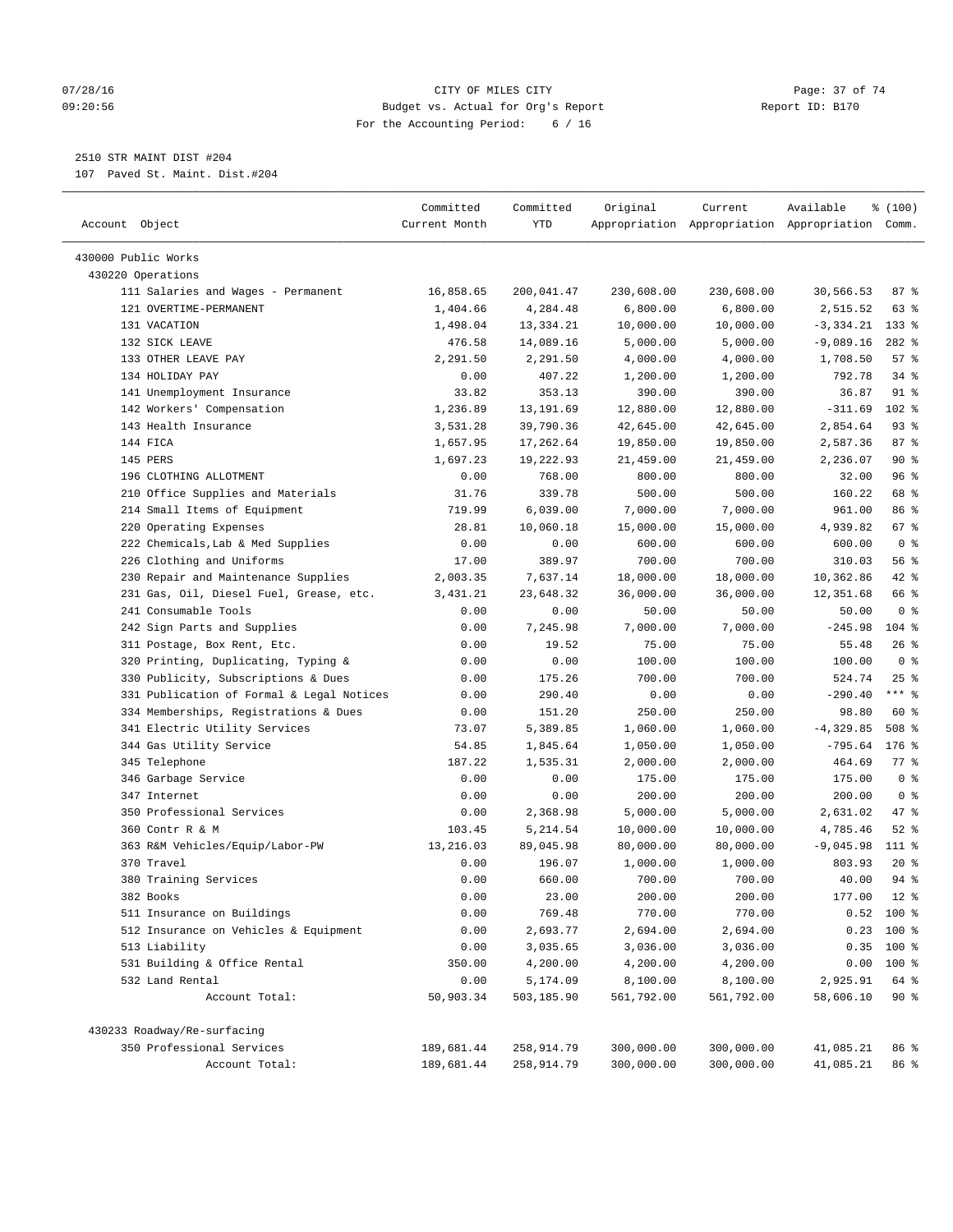#### 07/28/16 Page: 38 of 74 09:20:56 Budget vs. Actual for Org's Report Report ID: B170 For the Accounting Period: 6 / 16

# 2510 STR MAINT DIST #204

107 Paved St. Maint. Dist.#204

|                                          | Committed     | Committed               | Original     | Current                                   | Available          | % (100)         |  |
|------------------------------------------|---------------|-------------------------|--------------|-------------------------------------------|--------------------|-----------------|--|
| Account Object                           | Current Month | <b>YTD</b>              |              | Appropriation Appropriation Appropriation |                    | Comm.           |  |
| 430234 CURB AND GUTTER                   |               |                         |              |                                           |                    |                 |  |
| 350 Professional Services                | 59,402.25     | 120,898.06              | 120,000.00   | 120,000.00                                | $-898.06$ 101 %    |                 |  |
| Account Total:                           | 59,402.25     | 120,898.06              | 120,000.00   | 120,000.00                                | $-898.06$ 101 %    |                 |  |
| 430235 Storm Drain & Culvert Maintenance |               |                         |              |                                           |                    |                 |  |
| 220 Operating Expenses                   | 0.00          | 307.62                  | 0.00         | 0.00                                      | $-307.62$          | $***$ $%$       |  |
| 230 Repair and Maintenance Supplies      | 12,451.04     | 54,894.92               | 50,000.00    | 50,000.00                                 | $-4,894.92$        | $110*$          |  |
| 350 Professional Services                | 0.00          | 4,875.03                | 0.00         | 0.00                                      | $-4,875.03$        | $***$ 8         |  |
| Account Total:                           | 12,451.04     | 60,077.57               | 50,000.00    | 50,000.00                                 | $-10,077.57$ 120 % |                 |  |
| Account Group Total:                     | 312,438.07    | 943,076.32              | 1,031,792.00 | 1,031,792.00                              | 88,715.68          | $91$ %          |  |
| 520000 OTHER FINANCING USES              |               |                         |              |                                           |                    |                 |  |
| 521000 Interfund Operating Transfers Out |               |                         |              |                                           |                    |                 |  |
| 820 Transfers to Other Funds             | 12,424.46     | 237,598.76              | 241,071.00   | 241,071.00                                | 3,472.24           | 99 %            |  |
| Account Total:                           | 12,424.46     | 237,598.76              | 241,071.00   | 241,071.00                                | 3,472.24           | 99 <sup>°</sup> |  |
| Account Group Total:                     | 12,424.46     | 237,598.76              | 241,071.00   | 241,071.00                                | 3,472.24           | 99 <sup>8</sup> |  |
| Organization Total:                      |               | 324,862.53 1,180,675.08 | 1,272,863.00 | 1,272,863.00                              | 92,187.92          | $93$ $%$        |  |
|                                          |               |                         |              |                                           |                    |                 |  |
| Fund Total:                              |               | 324,862.53 1,180,675.08 | 1,272,863.00 | 1,272,863.00                              | 92,187.92 93 %     |                 |  |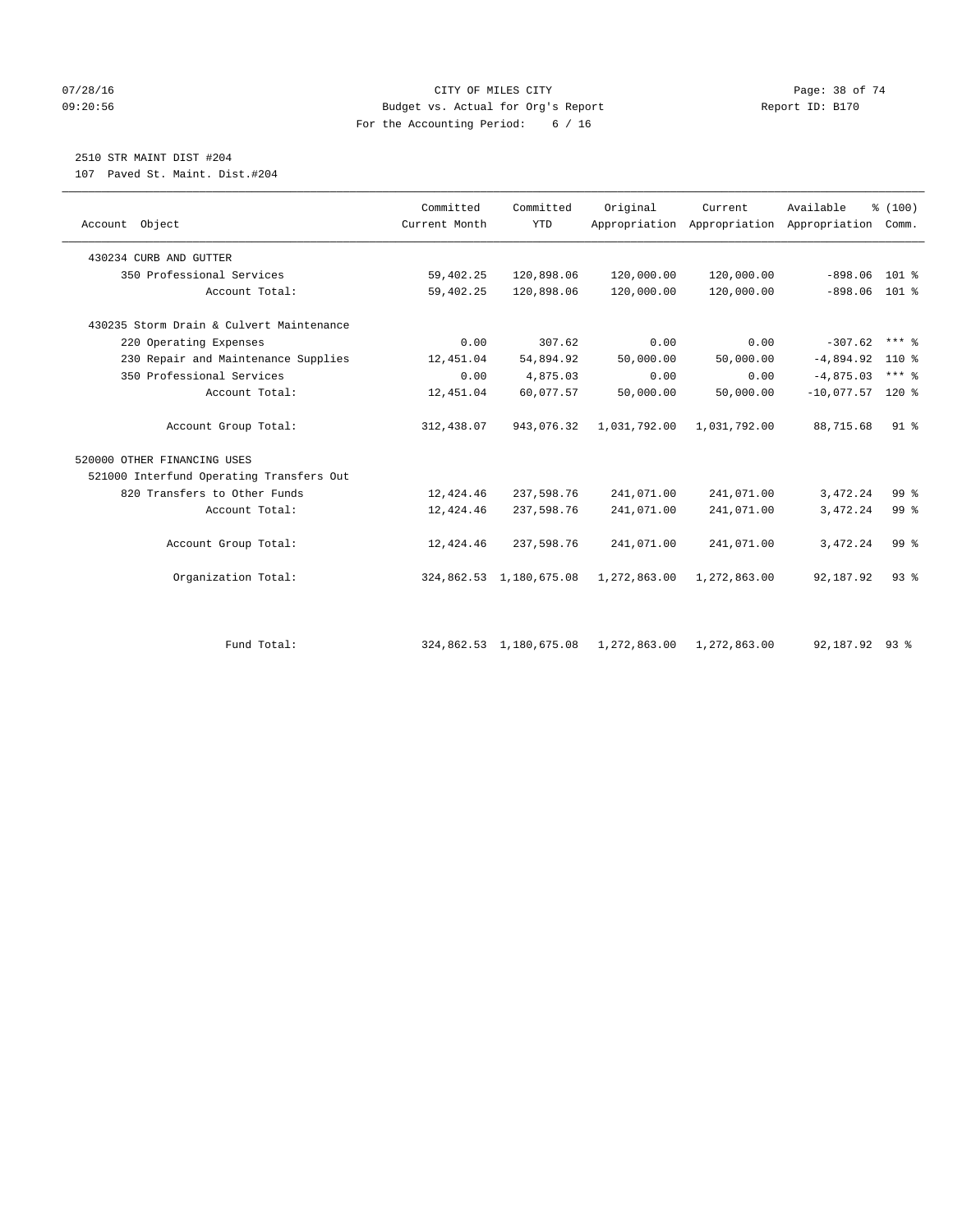#### $O7/28/16$  Page: 39 of 74 09:20:56 Budget vs. Actual for Org's Report Report ID: B170 For the Accounting Period: 6 / 16

————————————————————————————————————————————————————————————————————————————————————————————————————————————————————————————————————

# 2520 STR MAINT DIST #205

108 Unpaved Street Maintenance

| Account Object                                               | Committed<br>Current Month | Committed<br>YTD      | Original              | Current               | Available<br>Appropriation Appropriation Appropriation Comm. | % (100)         |
|--------------------------------------------------------------|----------------------------|-----------------------|-----------------------|-----------------------|--------------------------------------------------------------|-----------------|
|                                                              |                            |                       |                       |                       |                                                              |                 |
| 430000 Public Works                                          |                            |                       |                       |                       |                                                              |                 |
| 430220 Operations                                            |                            |                       |                       |                       |                                                              |                 |
| 111 Salaries and Wages - Permanent<br>121 OVERTIME-PERMANENT | 5,005.29<br>365.17         | 60,001.66<br>1,285.80 | 59,070.00             | 59,070.00             | $-931.66$<br>1,614.20                                        | $102$ %<br>44 % |
| 131 VACATION                                                 | 392.01                     | 3,876.51              | 2,900.00<br>10,000.00 | 2,900.00<br>10,000.00 | 6,123.49                                                     | 39%             |
| 132 SICK LEAVE                                               | 211.14                     | 4,127.18              | 5,000.00              | 5,000.00              | 872.82                                                       | 83 %            |
| 133 OTHER LEAVE PAY                                          | 869.19                     | 869.19                | 1,415.00              | 1,415.00              | 545.81                                                       | 61 %            |
| 134 HOLIDAY PAY                                              | 0.00                       | 103.61                | 400.00                | 400.00                | 296.39                                                       | 26%             |
| 141 Unemployment Insurance                                   | 10.29                      | 105.69                | 124.00                | 124.00                | 18.31                                                        | 85%             |
| 142 Workers' Compensation                                    | 354.50                     | 3,685.94              | 3,734.00              | 3,734.00              | 48.06                                                        | 99 %            |
| 143 Health Insurance                                         | 1,048.33                   | 11,812.67             | 12,515.00             | 12,515.00             | 702.33                                                       | 94 %            |
| 144 FICA                                                     | 503.65                     | 5,170.78              | 6, 277.00             | 6,277.00              | 1,106.22                                                     | 82 %            |
| 145 PERS                                                     | 502.93                     | 5,747.83              | 6,786.00              | 6,786.00              | 1,038.17                                                     | 85%             |
| 196 CLOTHING ALLOTMENT                                       | 0.00                       | 228.00                | 250.00                | 250.00                | 22.00                                                        | 91 %            |
| 210 Office Supplies and Materials                            | 7.93                       | 127.62                | 200.00                | 200.00                | 72.38                                                        | 64 %            |
| 214 Small Items of Equipment                                 | 179.99                     | 1,509.75              | 3,000.00              | 3,000.00              | 1,490.25                                                     | 50%             |
| 220 Operating Expenses                                       | 6.86                       | 2,421.35              | 3,500.00              | 3,500.00              | 1,078.65                                                     | 69 %            |
| 222 Chemicals, Lab & Med Supplies                            | 0.00                       | 0.00                  | 500.00                | 500.00                | 500.00                                                       | 0 <sup>8</sup>  |
| 226 Clothing and Uniforms                                    | 4.60                       | 97.85                 | 200.00                | 200.00                | 102.15                                                       | 49 %            |
| 230 Repair and Maintenance Supplies                          | 500.06                     | 1,987.54              | 5,000.00              | 5,000.00              | 3,012.46                                                     | 40 %            |
| 231 Gas, Oil, Diesel Fuel, Grease, etc.                      | 857.80                     | 5,697.53              | 10,000.00             | 10,000.00             | 4,302.47                                                     | 57%             |
| 242 Sign Parts and Supplies                                  | 0.00                       | 1,811.49              | 2,600.00              | 2,600.00              | 788.51                                                       | 70 %            |
| 311 Postage, Box Rent, Etc.                                  | 0.00                       | 8.21                  | 40.00                 | 40.00                 | 31.79                                                        | $21$ %          |
| 330 Publicity, Subscriptions & Dues                          | 0.00                       | 83.41                 | 150.00                | 150.00                | 66.59                                                        | 56%             |
| 334 Memberships, Registrations & Dues                        | 0.00                       | 37.80                 | 50.00                 | 50.00                 | 12.20                                                        | 76 %            |
| 341 Electric Utility Services                                | 0.00                       | 38.01                 | 150.00                | 150.00                | 111.99                                                       | 25%             |
| 344 Gas Utility Service                                      | 0.00                       | 19.46                 | 200.00                | 200.00                | 180.54                                                       | 10 <sup>8</sup> |
| 345 Telephone                                                | 81.56                      | 614.26                | 750.00                | 750.00                | 135.74                                                       | 82 %            |
| 350 Professional Services                                    | 0.00                       | 477.25                | 1,000.00              | 1,000.00              | 522.75                                                       | 48 %            |
| 360 Contr R & M                                              | 55.37                      | 841.26                | 1,000.00              | 1,000.00              | 158.74                                                       | 84 %            |
| 363 R&M Vehicles/Equip/Labor-PW                              | 4,559.49                   | 31,847.31             | 35,000.00             | 35,000.00             | 3,152.69                                                     | 91 %            |
| 370 Travel                                                   | 0.00                       | 108.04                | 250.00                | 250.00                | 141.96                                                       | $43$ %          |
| 380 Training Services                                        | 0.00                       | 165.00                | 150.00                | 150.00                | $-15.00$                                                     | 110 %           |
| 382 Books                                                    | 0.00                       | 12.00                 | 100.00                | 100.00                | 88.00                                                        | $12*$           |
| 511 Insurance on Buildings                                   | 0.00                       | 192.37                | 193.00                | 193.00                | 0.63                                                         | $100*$          |
| 512 Insurance on Vehicles & Equipment                        | 0.00                       | 673.44                | 674.00                | 674.00                | 0.56                                                         | $100*$          |
| 513 Liability                                                | 0.00                       | 760.84                | 761.00                | 761.00                | 0.16                                                         | 100 %           |
| 531 Building & Office Rental                                 | 166.66                     | 1,999.92              | 2,000.00              | 2,000.00              | 0.08                                                         | 100 %           |
| 532 Land Rental                                              | 0.00                       | 0.00                  | 1,500.00              | 1,500.00              | 1,500.00                                                     | 0 <sup>8</sup>  |
| Account Total:                                               | 15,682.82                  | 148,546.57            | 177,439.00            | 177,439.00            | 28,892.43                                                    | 84 %            |
| 430233 Roadway/Re-surfacing                                  |                            |                       |                       |                       |                                                              |                 |
| 350 Professional Services                                    | 111,505.15                 | 405,148.80            | 425,000.00            | 425,000.00            | 19,851.20                                                    | 95%             |
| Account Total:                                               | 111,505.15                 | 405,148.80            | 425,000.00            | 425,000.00            | 19,851.20                                                    | 95 %            |
| 430235 Storm Drain & Culvert Maintenance                     |                            |                       |                       |                       |                                                              |                 |
| 230 Repair and Maintenance Supplies                          | 0.00                       | 2,766.40              | 20,000.00             | 20,000.00             | 17,233.60                                                    | $14*$           |
| Account Total:                                               | 0.00                       | 2,766.40              | 20,000.00             | 20,000.00             | 17,233.60                                                    | $14$ %          |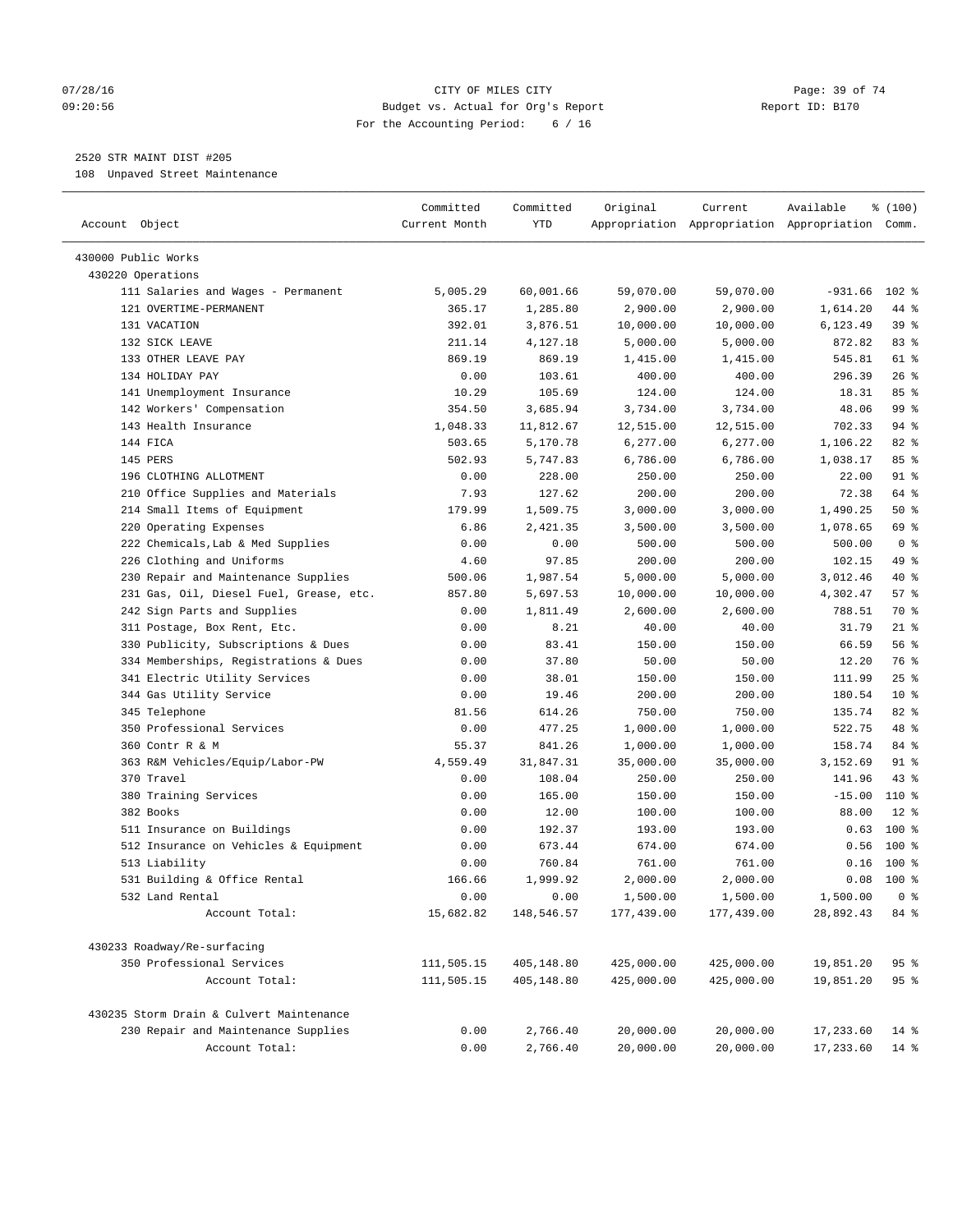#### $O7/28/16$  Page: 40 of 74 09:20:56 Budget vs. Actual for Org's Report Report ID: B170 For the Accounting Period: 6 / 16

# 2520 STR MAINT DIST #205

108 Unpaved Street Maintenance

| Object<br>Account                                                       | Committed<br>Current Month | Committed<br><b>YTD</b> | Original<br>Appropriation | Current<br>Appropriation | Available<br>Appropriation | % (100)<br>Comm. |
|-------------------------------------------------------------------------|----------------------------|-------------------------|---------------------------|--------------------------|----------------------------|------------------|
| Account Group Total:                                                    | 127,187.97                 | 556,461.77              | 622,439.00                | 622,439.00               | 65,977.23                  | 89 %             |
| 520000 OTHER FINANCING USES<br>521000 Interfund Operating Transfers Out |                            |                         |                           |                          |                            |                  |
| 820 Transfers to Other Funds                                            | 4,309.16                   | 66,618.96               | 66,619.00                 | 66,619.00                | 0.04                       | $100$ %          |
| Account Total:                                                          | 4,309.16                   | 66,618.96               | 66,619.00                 | 66,619.00                | 0.04                       | $100*$           |
| Account Group Total:                                                    | 4,309.16                   | 66,618.96               | 66,619.00                 | 66,619.00                |                            | $0.04$ 100 %     |
| Organization Total:                                                     | 131, 497. 13               | 623,080.73              | 689,058.00                | 689,058.00               | 65,977.27                  | $90*$            |
|                                                                         |                            |                         |                           |                          |                            |                  |
| Fund Total:                                                             | 131,497.13                 | 623,080.73              | 689,058.00                | 689,058.00               | 65,977.27                  | 90 ៖             |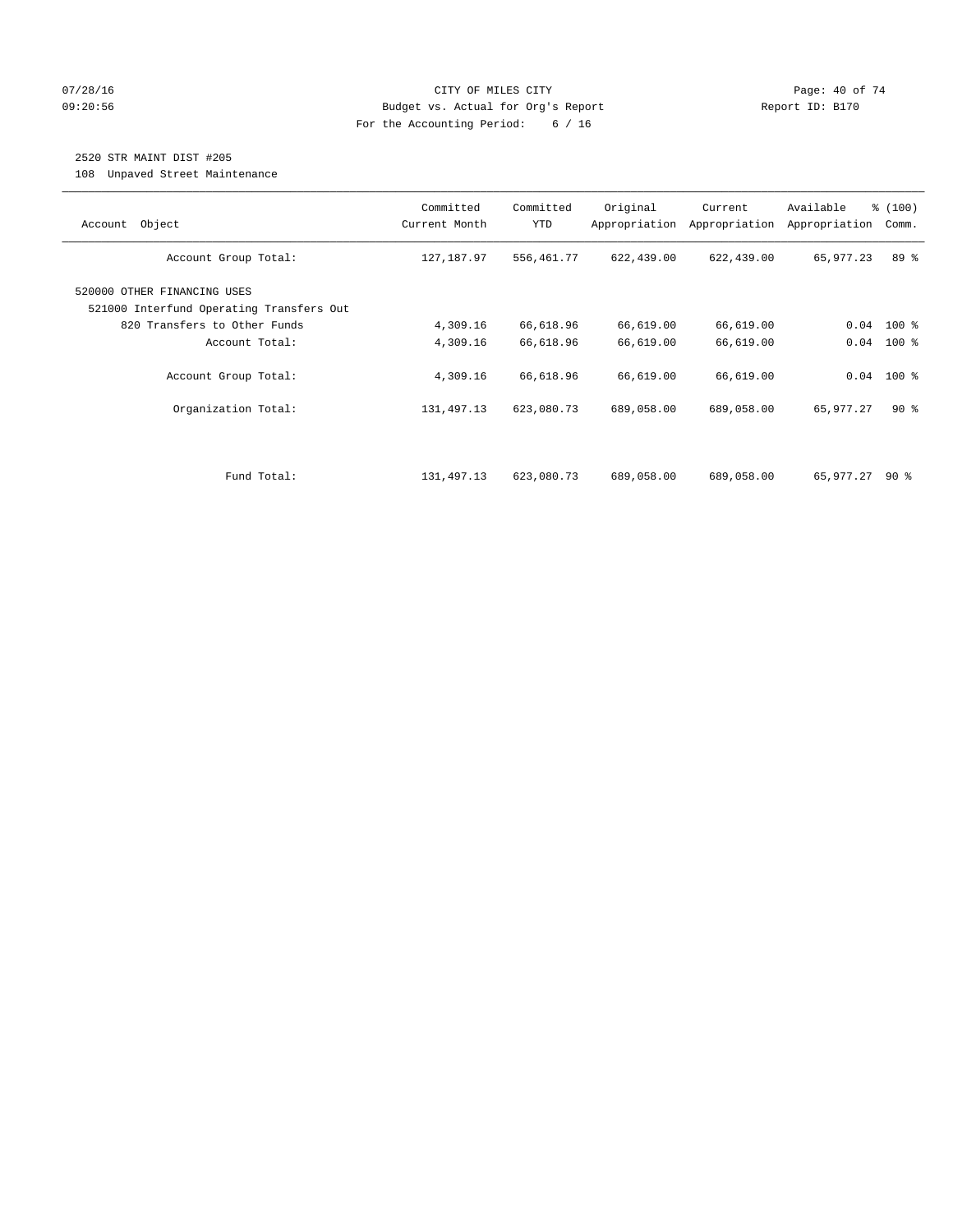#### $O7/28/16$  Page: 41 of 74 09:20:56 Budget vs. Actual for Org's Report Report ID: B170 For the Accounting Period: 6 / 16

#### 2540 STR MAINT DIST#207-(MILESTOWN ESTATES)

109 Milestown Estates Maintenance Dist.

| Account Object                           | Committed<br>Current Month | Committed<br><b>YTD</b> | Original  | Current<br>Appropriation Appropriation Appropriation Comm. | Available   | % (100)          |
|------------------------------------------|----------------------------|-------------------------|-----------|------------------------------------------------------------|-------------|------------------|
| 430000 Public Works                      |                            |                         |           |                                                            |             |                  |
| 430220 Operations                        |                            |                         |           |                                                            |             |                  |
| 111 Salaries and Wages - Permanent       | 264.38                     | 3,162.89                | 3,178.00  | 3,178.00                                                   | 15.11       | $100*$           |
| 121 OVERTIME-PERMANENT                   | 22.70                      | 79.62                   | 100.00    | 100.00                                                     | 20.38       | 80 %             |
| 131 VACATION                             | 21.79                      | 218.37                  | 300.00    | 300.00                                                     | 81.63       | 73.8             |
| 132 SICK LEAVE                           | 11.06                      | 211.51                  | 100.00    | 100.00                                                     | $-111.51$   | $212$ %          |
| 133 OTHER LEAVE PAY                      | 39.51                      | 39.51                   | 55.00     | 55.00                                                      | 15.49       | $72$ $%$         |
| 134 HOLIDAY PAY                          | 0.00                       | 7.21                    | 20.00     | 20.00                                                      | 12.79       | 36%              |
| 141 Unemployment Insurance               | 0.49                       | 5.16                    | 6.00      | 6.00                                                       | 0.84        | 86%              |
| 142 Workers' Compensation                | 18.56                      | 195.31                  | 183.00    | 183.00                                                     | $-12.31$    | 107 <sub>8</sub> |
| 143 Health Insurance                     | 55.18                      | 621.89                  | 618.00    | 618.00                                                     | $-3.89$     | $101$ %          |
| 144 FICA                                 | 26.56                      | 274.79                  | 322.00    | 322.00                                                     | 47.21       | 85%              |
| 145 PERS                                 | 26.85                      | 304.66                  | 318.00    | 318.00                                                     | 13.34       | 96%              |
| 196 CLOTHING ALLOTMENT                   | 0.00                       | 12.00                   | 20.00     | 20.00                                                      | 8.00        | 60 %             |
| 350 Professional Services                | 0.00                       | 148.96                  | 1,000.00  | 1,000.00                                                   | 851.04      | 15 <sup>°</sup>  |
| Account Total:                           | 487.08                     | 5,281.88                | 6,220.00  | 6,220.00                                                   | 938.12      | 85%              |
| Account Group Total:                     | 487.08                     | 5,281.88                | 6,220.00  | 6,220.00                                                   | 938.12      | 85%              |
| 510000 MISCELLANEOUS                     |                            |                         |           |                                                            |             |                  |
| 510330 Comprehensive Liability Insurance |                            |                         |           |                                                            |             |                  |
| 513 Liability                            | 0.00                       | 39.69                   | 40.00     | 40.00                                                      | 0.31        | 99 <sub>8</sub>  |
| Account Total:                           | 0.00                       | 39.69                   | 40.00     | 40.00                                                      | 0.31        | 99 <sub>8</sub>  |
| Account Group Total:                     | 0.00                       | 39.69                   | 40.00     | 40.00                                                      | 0.31        | 99 <sub>8</sub>  |
| Organization Total:                      | 487.08                     | 5,321.57                | 6, 260.00 | 6, 260.00                                                  | 938.43      | 85%              |
| Fund Total:                              | 487.08                     | 5,321.57                | 6,260.00  | 6,260.00                                                   | 938.43 85 % |                  |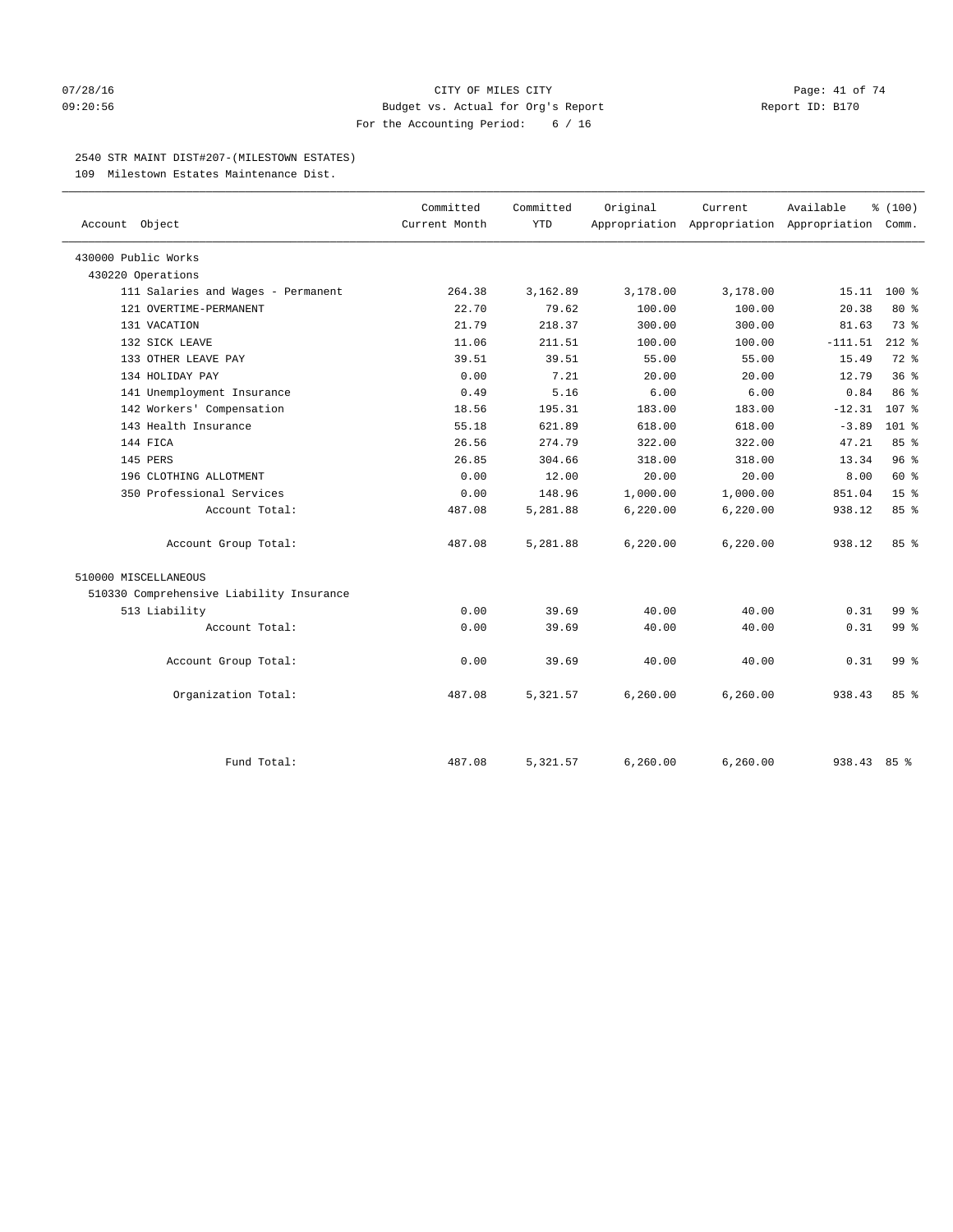## $O7/28/16$  Page: 42 of 74 09:20:56 Budget vs. Actual for Org's Report Report ID: B170 For the Accounting Period: 6 / 16

 2820 GAS TAX 34 Gas Tax

| Account Object               |                                          | Committed<br>Current Month | Committed<br><b>YTD</b> | Original   | Current<br>Appropriation Appropriation Appropriation | Available     | % (100)<br>Comm. |  |
|------------------------------|------------------------------------------|----------------------------|-------------------------|------------|------------------------------------------------------|---------------|------------------|--|
| 520000 OTHER FINANCING USES  |                                          |                            |                         |            |                                                      |               |                  |  |
|                              | 521000 Interfund Operating Transfers Out |                            |                         |            |                                                      |               |                  |  |
| 820 Transfers to Other Funds |                                          | 1,064.54                   | 6,387.24                | 6,387.00   | 6,387.00                                             | $-0.24$ 100 % |                  |  |
|                              | Account Total:                           | 1,064.54                   | 6,387.24                | 6,387.00   | 6,387.00                                             | $-0.24$ 100 % |                  |  |
| 521204 TRANSFER:             | SID 204                                  |                            |                         |            |                                                      |               |                  |  |
| 820 Transfers to Other Funds |                                          | 87,133.00                  | 87,133.00               | 87,134.00  | 87,134.00                                            | 1.00          | $100*$           |  |
|                              | Account Total:                           | 87,133.00                  | 87,133.00               | 87,134.00  | 87,134.00                                            |               | $1.00$ 100 %     |  |
| 521205 TRANSFER:             | SID 205                                  |                            |                         |            |                                                      |               |                  |  |
| 820 Transfers to Other Funds |                                          | 87,133.00                  | 87,133.00               | 87,133.00  | 87,133.00                                            | 0.00          | 100 %            |  |
|                              | Account Total:                           | 87,133.00                  | 87,133.00               | 87,133.00  | 87,133.00                                            | 0.00          | $100*$           |  |
|                              | Account Group Total:                     | 175,330.54                 | 180,653.24              | 180,654.00 | 180,654.00                                           |               | $0.76$ 100 %     |  |
|                              | Organization Total:                      | 175,330.54                 | 180,653.24              | 180,654.00 | 180,654.00                                           |               | $0.76$ 100 %     |  |
|                              |                                          |                            |                         |            |                                                      |               |                  |  |
|                              | Fund Total:                              | 175,330.54                 | 180,653.24              | 180,654.00 | 180,654.00                                           |               | $0.76$ 100 %     |  |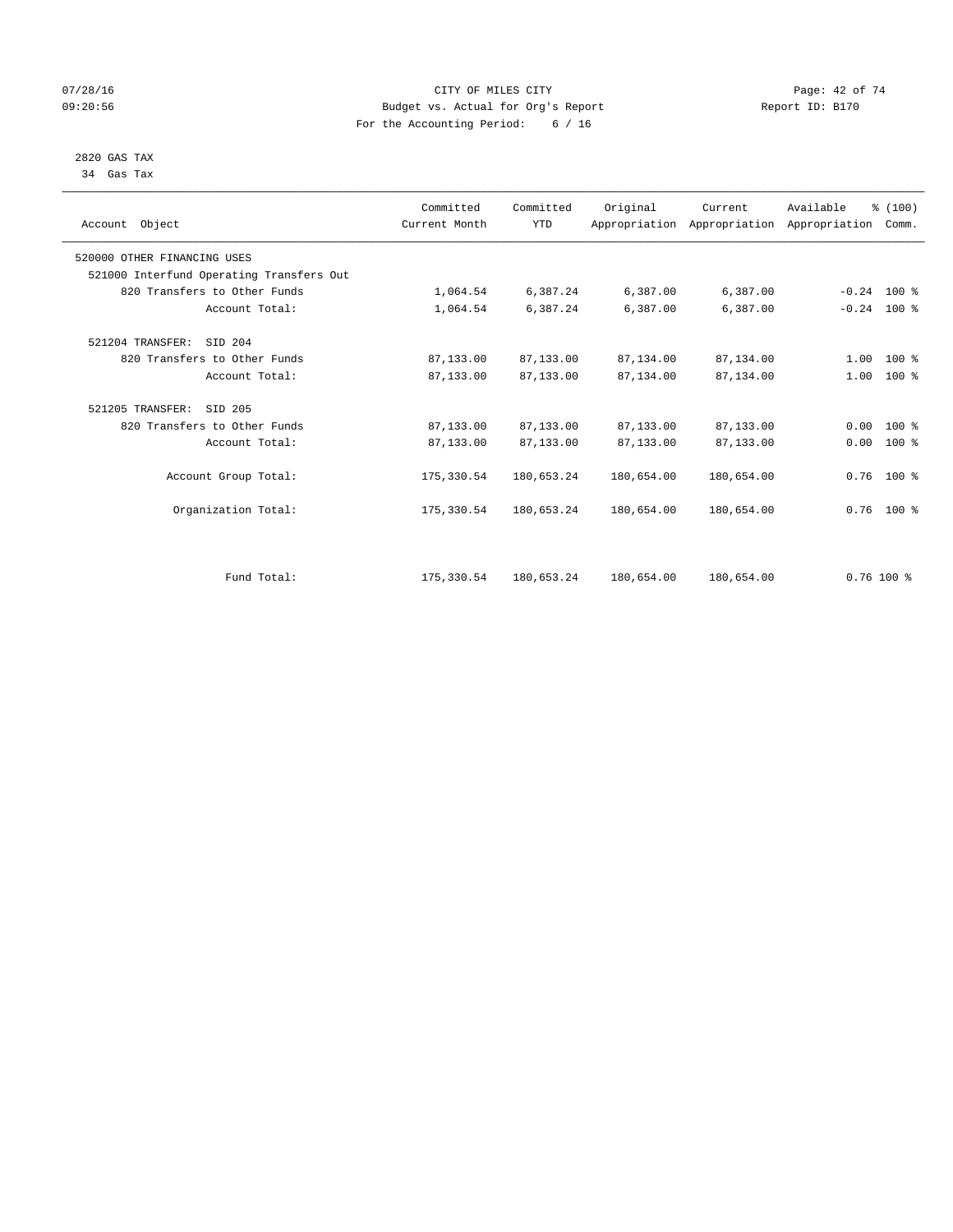## $O7/28/16$  Page: 43 of 74 09:20:56 Budget vs. Actual for Org's Report Report ID: B170 For the Accounting Period: 6 / 16

# 2850 911 EMERGENCY

105 Enhanced 911

| Account Object                             | Committed<br>Current Month | Committed<br><b>YTD</b> | Original   | Current    | Available<br>Appropriation Appropriation Appropriation Comm. | % (100)        |  |
|--------------------------------------------|----------------------------|-------------------------|------------|------------|--------------------------------------------------------------|----------------|--|
|                                            |                            |                         |            |            |                                                              |                |  |
| 420000 PUBLIC SAFETY                       |                            |                         |            |            |                                                              |                |  |
| 420140 Crime Control and Investigation(05) |                            |                         |            |            |                                                              |                |  |
| 210 Office Supplies and Materials          | 29.36                      | 262.89                  | 1,000.00   | 1,000.00   | 737.11                                                       | $26$ %<br>3%   |  |
| 214 Small Items of Equipment               | 67.90                      | 67.90                   | 2,000.00   | 2,000.00   | 1,932.10                                                     | 48 %           |  |
| 220 Operating Expenses                     | 19.47                      | 959.85                  | 2,000.00   | 2,000.00   | 1,040.15                                                     |                |  |
| 311 Postage, Box Rent, Etc.                | 0.00                       | 0.00                    | 100.00     | 100.00     | 100.00                                                       | 0 <sup>8</sup> |  |
| 320 Printing, Duplicating, Typing &        | 0.00                       | 0.00                    | 100.00     | 100.00     | 100.00                                                       | 0 <sup>8</sup> |  |
| 334 Memberships, Registrations & Dues      | 0.00                       | 0.00                    | 100.00     | 100.00     | 100.00                                                       | 0 <sup>8</sup> |  |
| 341 Electric Utility Services              | 45.01                      | 495.32                  | 600.00     | 600.00     | 104.68                                                       | 83%            |  |
| 345 Telephone                              | 2,565.99                   | 29,943.44               | 25,250.00  | 25,250.00  | $-4,693.44$                                                  | $119*$         |  |
| 350 Professional Services                  | 3,235.40                   | 43,396.36               | 60,000.00  | 60,000.00  | 16,603.64                                                    | 72 %           |  |
| 370 Travel                                 | 0.00                       | 0.00                    | 500.00     | 500.00     | 500.00                                                       | 0 <sup>8</sup> |  |
| 380 Training Services                      | 0.00                       | 0.00                    | 2,000.00   | 2,000.00   | 2,000.00                                                     | 0 <sup>8</sup> |  |
| 512 Insurance on Vehicles & Equipment      | 0.00                       | 139.70                  | 140.00     | 140.00     | 0.30                                                         | $100*$         |  |
| 940 Machinery & Equipment                  | 0.00                       | 0.00                    | 10,000.00  | 10,000.00  | 10,000.00                                                    | 0 <sup>8</sup> |  |
| 941 911 Eq & Software (2/01)               | 0.00                       | 0.00                    | 26,000.00  | 26,000.00  | 26,000.00                                                    | 0 <sup>8</sup> |  |
| Account Total:                             | 5,963.13                   | 75, 265.46              | 129,790.00 | 129,790.00 | 54, 524. 54                                                  | 58 %           |  |
| 420160 Communications-Dispatch             |                            |                         |            |            |                                                              |                |  |
| 350 Professional Services                  | $-959.47$                  | 0.00                    | 0.00       | 0.00       | 0.00                                                         | 0 <sup>8</sup> |  |
| Account Total:                             | $-959.47$                  | 0.00                    | 0.00       | 0.00       | 0.00                                                         | 0 <sup>8</sup> |  |
| Account Group Total:                       | 5,003.66                   | 75, 265.46              | 129,790.00 | 129,790.00 | 54, 524. 54                                                  | 58 %           |  |
| 520000 OTHER FINANCING USES                |                            |                         |            |            |                                                              |                |  |
| 521000 Interfund Operating Transfers Out   |                            |                         |            |            |                                                              |                |  |
| 820 Transfers to Other Funds               | 23,538.65                  | 112,000.00              | 112,000.00 | 112,000.00 | 0.00                                                         | $100*$         |  |
| Account Total:                             | 23,538.65                  | 112,000.00              | 112,000.00 | 112,000.00 | 0.00                                                         | $100*$         |  |
| Account Group Total:                       | 23,538.65                  | 112,000.00              | 112,000.00 | 112,000.00 | 0.00                                                         | $100*$         |  |
| Organization Total:                        | 28,542.31                  | 187, 265.46             | 241,790.00 | 241,790.00 | 54, 524. 54                                                  | 77.8           |  |
| Fund Total:                                | 28,542.31                  | 187, 265.46             | 241,790.00 | 241,790.00 | 54,524.54 77 %                                               |                |  |
|                                            |                            |                         |            |            |                                                              |                |  |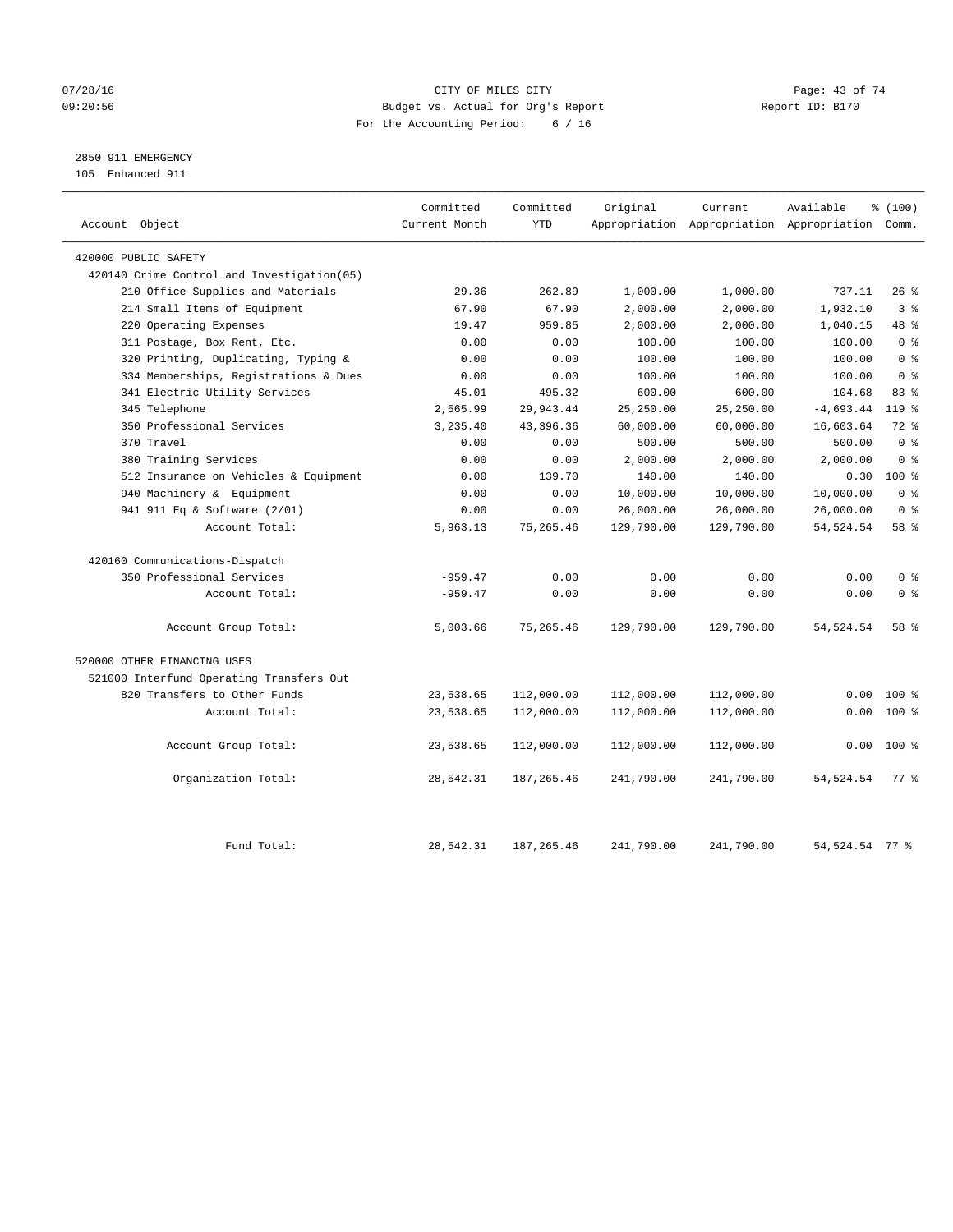## 07/28/16 Page: 44 of 74 09:20:56 Budget vs. Actual for Org's Report Report ID: B170 For the Accounting Period: 6 / 16

# 2880 LIBRARY GRANTS

39 Partners Program

| Account Object                                               | Committed<br>Current Month | Committed<br>YTD | Original<br>Appropriation | Current<br>Appropriation | Available<br>Appropriation | % (100)<br>Comm. |
|--------------------------------------------------------------|----------------------------|------------------|---------------------------|--------------------------|----------------------------|------------------|
| 460000 CULTURE AND RECREATION<br>460100 Library Services(16) |                            |                  |                           |                          |                            |                  |
| 311 Postage, Box Rent, Etc.                                  | 224.00                     | 2,898.00         | 6.900.00                  | 6,900.00                 | 4,002.00                   | $42$ %           |
| 382 Books                                                    | 0.00                       | 0.00             | 100.00                    | 100.00                   | 100.00                     | 0 <sup>8</sup>   |
| Account Total:                                               | 224.00                     | 2,898.00         | 7,000.00                  | 7,000.00                 | 4,102.00                   | $41*$            |
| Account Group Total:                                         | 224.00                     | 2,898.00         | 7,000.00                  | 7,000.00                 | 4,102.00                   | $41$ %           |
| Organization Total:                                          | 224.00                     | 2,898.00         | 7,000.00                  | 7,000.00                 | 4,102.00                   | $41*$            |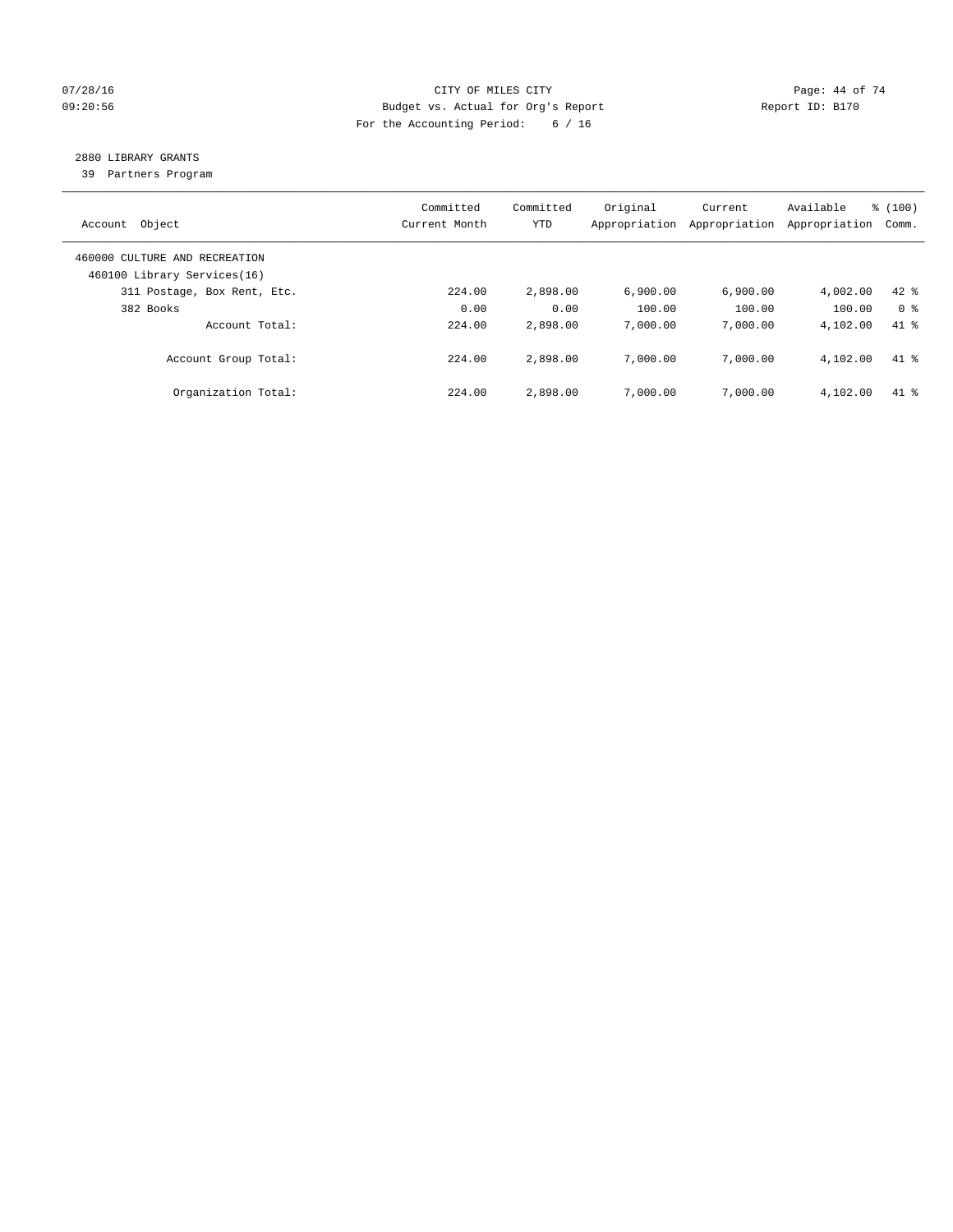#### $O7/28/16$  Page: 45 of 74 09:20:56 Budget vs. Actual for Org's Report Report ID: B170 For the Accounting Period: 6 / 16

### 2880 LIBRARY GRANTS

41 Sagebrush Fed/Coal Sev Tax

| Account Object                                               | Committed<br>Current Month | Committed<br><b>YTD</b> | Original<br>Appropriation | Current<br>Appropriation | Available<br>Appropriation | \$(100)<br>Comm.   |
|--------------------------------------------------------------|----------------------------|-------------------------|---------------------------|--------------------------|----------------------------|--------------------|
| 460000 CULTURE AND RECREATION<br>460100 Library Services(16) |                            |                         |                           |                          |                            |                    |
| 210 Office Supplies and Materials                            | 0.00                       | 0.00                    | 351.00                    | 351.00                   | 351.00                     | 0 <sup>8</sup>     |
| 350 Professional Services                                    | 0.00                       | 1,572.00                | 2,932.00                  | 2,932.00                 | 1,360.00                   | $54$ $%$           |
| 370 Travel                                                   | 548.00                     | 548.00                  | 1,010.00                  | 1,010.00                 | 462.00                     | $54$ $%$           |
| 380 Training Services                                        | 0.00                       | 489.06                  | 500.00                    | 500.00                   | 10.94                      | 98 <sup>8</sup>    |
| Account Total:                                               | 548.00                     | 2,609.06                | 4,793.00                  | 4,793.00                 | 2,183.94                   | $54$ $%$           |
| Account Group Total:                                         | 548.00                     | 2,609.06                | 4,793.00                  | 4,793.00                 | 2,183.94                   | $54$ $\frac{6}{3}$ |
| Organization Total:                                          | 548.00                     | 2,609.06                | 4,793.00                  | 4,793.00                 | 2,183.94                   | $54$ $%$           |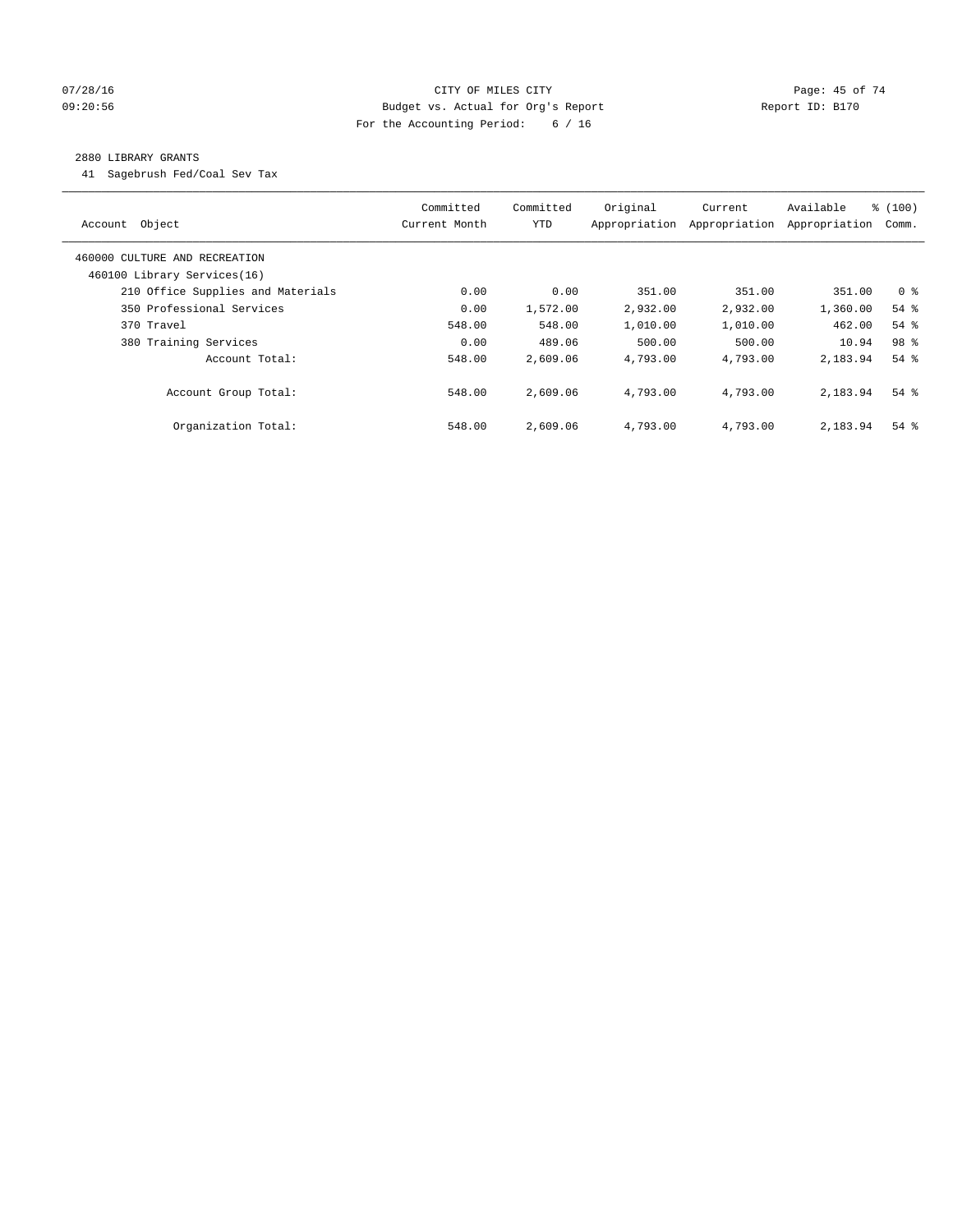## $07/28/16$  Page: 46 of 74 09:20:56 Budget vs. Actual for Org's Report Report ID: B170 For the Accounting Period: 6 / 16

#### 2880 LIBRARY GRANTS

43 State Aid Per Capita-Tech Serv

| Account Object                | Committed<br>Current Month | Committed<br><b>YTD</b> | Original  | Current<br>Appropriation Appropriation | Available<br>Appropriation | % (100)<br>Comm. |
|-------------------------------|----------------------------|-------------------------|-----------|----------------------------------------|----------------------------|------------------|
| 460000 CULTURE AND RECREATION |                            |                         |           |                                        |                            |                  |
| 460100 Library Services(16)   |                            |                         |           |                                        |                            |                  |
| 214 Small Items of Equipment  | 0.00                       | 412.80                  | 5,000.00  | 5,000.00                               | 4,587.20                   | 8 %              |
| 350 Professional Services     | 0.00                       | 0.00                    | 5,399.00  | 5,399.00                               | 5,399.00                   | 0 <sup>8</sup>   |
| Account Total:                | 0.00                       | 412.80                  | 10,399.00 | 10,399.00                              | 9,986.20                   | 4%               |
| Account Group Total:          | 0.00                       | 412.80                  | 10,399.00 | 10,399.00                              | 9,986.20                   | $4\degree$       |
| Organization Total:           | 0.00                       | 412.80                  | 10,399.00 | 10,399.00                              | 9,986.20                   | $4\degree$       |
|                               |                            |                         |           |                                        |                            |                  |
| Fund Total:                   | 772.00                     | 5,919.86                | 22,192.00 | 22,192.00                              | 16,272.14                  | $27$ %           |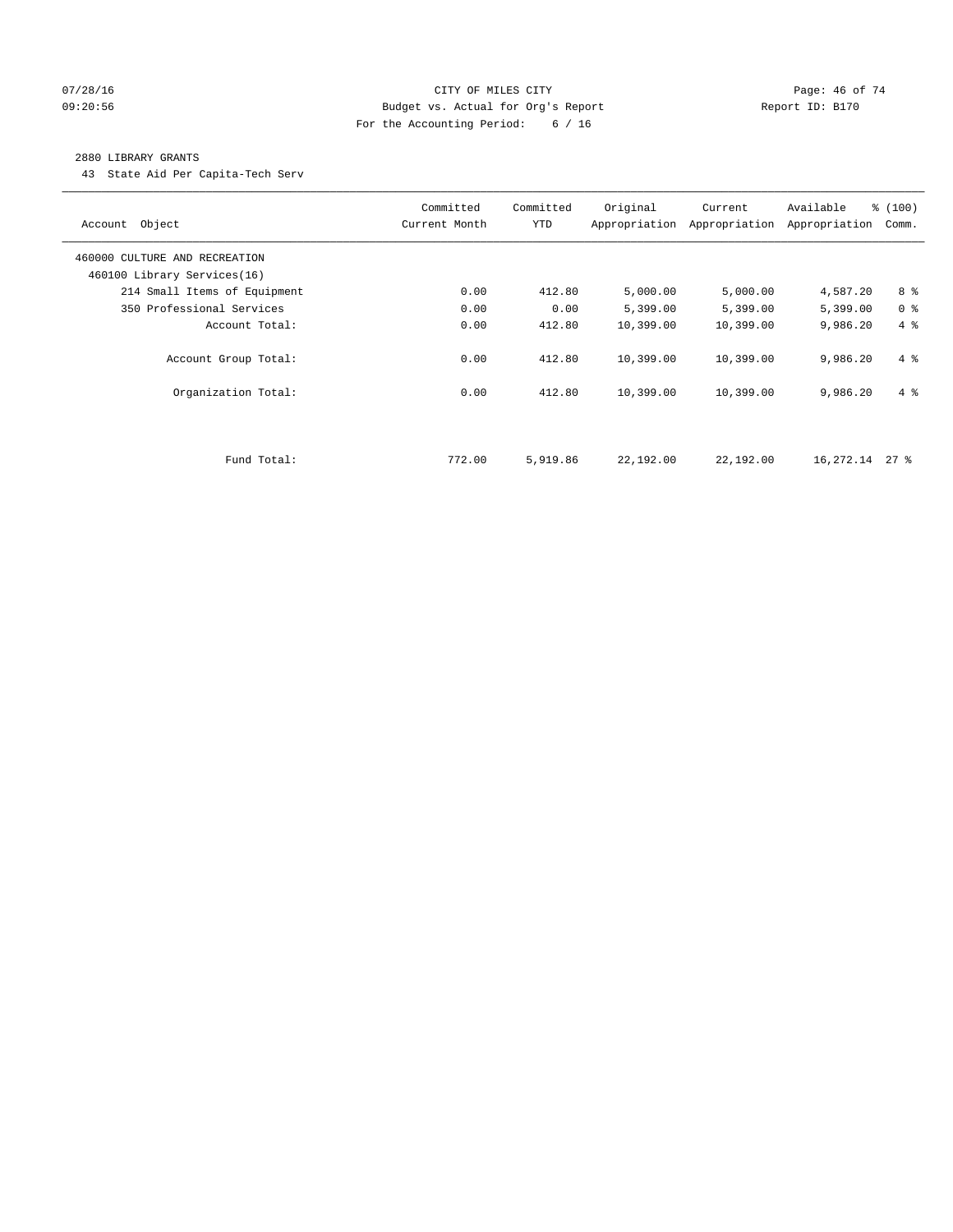## 07/28/16 Page: 47 of 74 09:20:56 Budget vs. Actual for Org's Report Report ID: B170 For the Accounting Period: 6 / 16

2935 Historic Preservation

11 Historic Preservation

| Account Object |                                                          | Committed<br>Current Month | Committed<br><b>YTD</b> | Original | Current   | Available<br>Appropriation Appropriation Appropriation Comm. | % (100)         |
|----------------|----------------------------------------------------------|----------------------------|-------------------------|----------|-----------|--------------------------------------------------------------|-----------------|
|                |                                                          |                            |                         |          |           |                                                              |                 |
|                | 460000 CULTURE AND RECREATION                            |                            |                         |          |           |                                                              |                 |
|                | 460461 Historic Preservation-Administration              |                            |                         |          |           |                                                              |                 |
|                | 111 Salaries and Wages - Permanent                       | 117.28                     | 2,115.65                | 2,099.00 | 2,099.00  | $-16.65$                                                     | $101$ %         |
|                | 131 VACATION                                             | 58.06                      | 58.06                   | 33.00    | 33.00     | $-25.06$                                                     | $176$ %         |
|                | 132 SICK LEAVE                                           | 6.59                       | 6.59                    | 33.00    | 33.00     | 26.41                                                        | $20*$           |
|                | 133 OTHER LEAVE PAY                                      | 27.80                      | 27.80                   | 187.00   | 187.00    | 159.20                                                       | 15 <sup>°</sup> |
|                | 141 Unemployment Insurance                               | 0.31                       | 3.29                    | 4.00     | 4.00      | 0.71                                                         | 82%             |
|                | 142 Workers' Compensation                                | 2.52                       | 26.69                   | 27.00    | 27.00     | 0.31                                                         | 99 %            |
|                | 143 Health Insurance                                     | $-2.89$                    | 0.00                    | 0.00     | 0.00      | 0.00                                                         | 0 <sup>8</sup>  |
|                | 144 FICA                                                 | 16.05                      | 168.95                  | 180.00   | 180.00    | 11.05                                                        | $94$ $%$        |
|                | 145 PERS                                                 | 15.04                      | 180.30                  | 195.00   | 195.00    | 14.70                                                        | 92.8            |
|                | 210 Office Supplies and Materials                        | 0.00                       | 472.56                  | 2,544.00 | 2,544.00  | 2,071.44                                                     | 19 <sup>°</sup> |
|                | 220 Operating Expenses                                   | $-374.85$                  | 255.87                  | 1,252.00 | 1,252.00  | 996.13                                                       | $20*$           |
|                | 311 Postage, Box Rent, Etc.                              | $-359.79$                  | 51.01                   | 0.00     | 0.00      | $-51.01$                                                     | $***$ 8         |
|                | 350 Professional Services                                | 0.00                       | 309.50                  | 1,151.00 | 1,151.00  | 841.50                                                       | 27%             |
|                | 370 Travel                                               | 274.10                     | 1,466.45                | 295.00   | 295.00    | $-1, 171.45$                                                 | 497 %           |
|                | Account Total:                                           | $-219.78$                  | 5,142.72                | 8,000.00 | 8,000.00  | 2,857.28                                                     | 64 %            |
|                |                                                          |                            |                         |          |           |                                                              |                 |
|                | 460467 Historic Preservation- Sandra Anderson Charitable |                            |                         |          |           |                                                              |                 |
|                | 370 Travel                                               | 0.00                       | 238.50                  | 0.00     | 0.00      | $-238.50$                                                    | $***$ 2         |
|                | Account Total:                                           | 0.00                       | 238.50                  | 0.00     | 0.00      | $-238.50$                                                    | $***$ $_{8}$    |
|                | 460468 Historic Preservation- CCHS                       |                            |                         |          |           |                                                              |                 |
|                | 370 Travel                                               | 535.00                     | 535.00                  | 0.00     | 0.00      | $-535.00$                                                    | $***$ $_{8}$    |
|                | Account Total:                                           | 535.00                     | 535.00                  | 0.00     | 0.00      | $-535.00$                                                    | $***$ $%$       |
|                | Account Group Total:                                     | 315.22                     | 5,916.22                | 8,000.00 | 8,000.00  | 2,083.78                                                     | 74 %            |
|                | 520000 OTHER FINANCING USES                              |                            |                         |          |           |                                                              |                 |
|                | 521000 Interfund Operating Transfers Out                 |                            |                         |          |           |                                                              |                 |
|                | 820 Transfers to Other Funds                             | 0.00                       | 2,000.00                | 0.00     | 2,000.00  | 0.00                                                         | 100 %           |
|                | Account Total:                                           | 0.00                       | 2,000.00                | 0.00     | 2,000.00  | 0.00                                                         | 100 %           |
|                |                                                          |                            |                         |          |           |                                                              |                 |
|                | Account Group Total:                                     | 0.00                       | 2,000.00                | 0.00     | 2,000.00  | 0.00                                                         | $100*$          |
|                | Organization Total:                                      | 315.22                     | 7,916.22                | 8,000.00 | 10,000.00 | 2,083.78                                                     | 79 %            |
|                | Fund Total:                                              | 315.22                     | 7,916.22                | 8,000.00 | 10,000.00 | 2,083.78 79 %                                                |                 |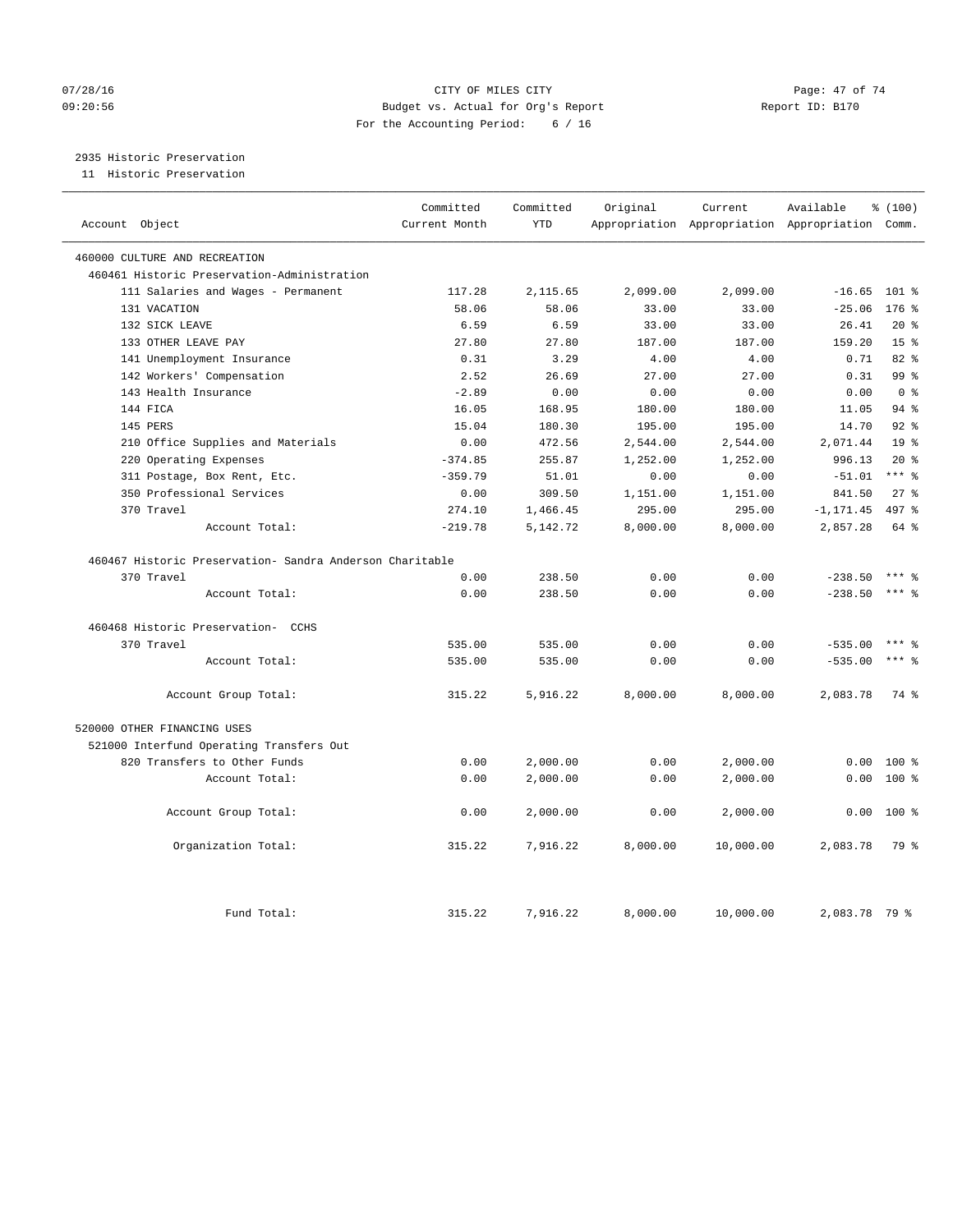#### $O7/28/16$  Page: 48 of 74 09:20:56 Budget vs. Actual for Org's Report Report ID: B170 For the Accounting Period: 6 / 16

————————————————————————————————————————————————————————————————————————————————————————————————————————————————————————————————————

## 2985 RETIRED SENIOR VOLUNTEER PROG (RSVP)

15 Retired Senior Volunteer Program

|                                          | Committed     | Committed | Original  | Current   | Available                                       | \$(100)             |  |
|------------------------------------------|---------------|-----------|-----------|-----------|-------------------------------------------------|---------------------|--|
| Account Object                           | Current Month | YTD       |           |           | Appropriation Appropriation Appropriation Comm. |                     |  |
| 450000 Social and Economic Services      |               |           |           |           |                                                 |                     |  |
| 450300 RSVP-FEDERAL GRANT- CUSTER        |               |           |           |           |                                                 |                     |  |
| 111 Salaries and Wages - Permanent       | 0.00          | 9,096.87  | 36,000.00 | 12,000.00 | 2,903.13                                        | 76 %                |  |
| 131 VACATION                             | 0.00          | 1,051.14  | 0.00      | 1,051.00  | $-0.14$                                         | $100$ %             |  |
| 132 SICK LEAVE                           | 0.00          | 80.20     | 0.00      | 80.00     | $-0.20$ 100 %                                   |                     |  |
| 133 OTHER LEAVE PAY                      | 0.00          | 91.95     | 0.00      | 92.00     |                                                 | $0.05$ 100 %        |  |
| 141 Unemployment Insurance               | 0.00          | 15.47     | 176.00    | 15.00     | $-0.47$                                         | $103$ %             |  |
| 142 Workers' Compensation                | 0.00          | 126.68    | 428.00    | 127.00    | 0.32                                            | $100*$              |  |
| 143 Health Insurance                     | 0.00          | 1,677.34  | 5,794.00  | 1,677.00  | $-0.34$                                         | $100*$              |  |
| 144 FICA                                 | 0.00          | 805.58    | 2,992.00  | 806.00    |                                                 | $0.42$ 100 %        |  |
| 145 PERS                                 | 0.00          | 853.48    | 3,196.00  | 853.00    | $-0.48$                                         | 100 %               |  |
| 210 Office Supplies and Materials        | 0.00          | 255.50    | 1,000.00  | 256.00    | 0.50                                            | 100 %               |  |
| 220 Operating Expenses                   | 0.00          | 0.00      | 2,213.00  | 2,213.00  | 2,213.00                                        | 0 <sup>8</sup>      |  |
| 311 Postage, Box Rent, Etc.              | 0.00          | 3.54      | 775.00    | 775.00    | 771.46                                          | 0 <sup>8</sup>      |  |
| 330 Publicity, Subscriptions & Dues      | 0.00          | 146.80    | 140.00    | 147.00    |                                                 | $0.20$ 100 %        |  |
| 334 Memberships, Registrations & Dues    | 0.00          | 50.00     | 200.00    | 50.00     | 0.00                                            | 100 %               |  |
| 345 Telephone                            | 0.00          | 287.81    | 1,252.00  | 288.00    | 0.19                                            | $100*$              |  |
| 360 Contr R & M                          | 0.00          | 0.00      | 0.00      | 288.00    | 288.00                                          | 0 <sup>8</sup>      |  |
| 370 Travel                               | 0.00          | 2,105.83  | 3,912.00  | 2,106.00  | 0.17                                            | $100*$              |  |
| 530 Rent                                 | 0.00          | 787.50    | 3,150.00  | 788.00    | 0.50                                            | $100*$              |  |
| Account Total:                           | 0.00          | 17,435.69 | 61,228.00 | 23,612.00 | 6,176.31                                        | 74 %                |  |
| 450330 RSVP Non-Federal                  |               |           |           |           |                                                 |                     |  |
| 210 Office Supplies and Materials        | 0.00          | 123.19    | 1,535.00  | 2,000.00  | 1,876.81                                        | 6 %                 |  |
| 220 Operating Expenses                   | $-1,005.40$   | 6,588.35  | 4,918.00  | 5,070.00  | $-1,518.35$ 130 %                               |                     |  |
| 311 Postage, Box Rent, Etc.              | 0.00          | 656.53    | 0.00      | 672.00    | 15.47                                           | 98 %                |  |
| 334 Memberships, Registrations & Dues    | 0.00          | 0.00      | 0.00      | 50.00     | 50.00                                           | 0 <sup>8</sup>      |  |
| 345 Telephone                            | 758.50        | 1,354.64  | 0.00      | 0.00      | $-1, 354.64$                                    | $***$ $%$           |  |
| 370 Travel                               | 0.00          | 48.07     | 0.00      | 300.00    | 251.93                                          | 16 <sup>8</sup>     |  |
| 379 Other Travel                         | 112.50        | 521.00    | 1,014.00  | 878.00    | 357.00                                          | 59%                 |  |
| 512 Insurance on Vehicles & Equipment    | 0.00          | 647.32    | 600.00    | 600.00    | $-47.32$                                        | 108 %               |  |
| 513 Liability                            | 0.00          | 499.64    | 600.00    | 600.00    | 100.36                                          | 83%                 |  |
| Account Total:                           | $-134.40$     | 10,438.74 | 8,667.00  | 10,170.00 | $-268.74$ 103 %                                 |                     |  |
| 450340 RSVP FEDERAL GRANT- FALLON/CUSTER |               |           |           |           |                                                 |                     |  |
| 111 Salaries and Wages - Permanent       | 2,459.76      | 31,957.41 | 12,000.00 | 36,000.00 | 4,042.59                                        | 89 %                |  |
| 131 VACATION                             | 691.74        | 2,874.97  | 0.00      | 0.00      | $-2,874.97$                                     | $***$ $\frac{6}{5}$ |  |
| 132 SICK LEAVE                           | 99.26         | 1,582.01  | 0.00      | 0.00      | $-1,582.01$ *** %                               |                     |  |
| 133 OTHER LEAVE PAY                      | 0.00          | 504.46    | 0.00      | 0.00      | $-504.46$ *** %                                 |                     |  |
| 141 Unemployment Insurance               | 8.14          | 58.67     | 59.00     | 162.00    | 103.33                                          | 36%                 |  |
| 142 Workers' Compensation                | 65.26         | 470.84    | 142.00    | 446.00    | $-24.84$ 106 %                                  |                     |  |
| 143 Health Insurance                     | 689.35        | 6,012.94  | 1,931.00  | 5,795.00  | $-217.94$ 104 %                                 |                     |  |
| 144 FICA                                 | 415.03        | 2,975.45  | 998.00    | 2,754.00  | $-221.45$ 108 %                                 |                     |  |
| 145 PERS                                 | 330.80        | 3,116.12  | 1,065.00  | 2,484.00  | $-632.12$ 125 %                                 |                     |  |
| 210 Office Supplies and Materials        | 0.00          | 0.00      | 1,450.00  | 0.00      | 0.00                                            | 0 <sup>8</sup>      |  |
| 220 Operating Expenses                   | 542.55        | 1,243.33  | 737.00    | 100.00    | $-1, 143.33$                                    | $***$ $_{8}$        |  |
| 311 Postage, Box Rent, Etc.              | 1.88          | 1.88      | 0.00      | 22.00     | 20.12                                           | 9 %                 |  |
| 330 Publicity, Subscriptions & Dues      | 0.00          | 83.00     | 0.00      | 83.00     | 0.00                                            | $100$ %             |  |
| 334 Memberships, Registrations & Dues    | 0.00          | 200.00    | 0.00      | 100.00    | $-100.00$                                       | $200*$              |  |
| 345 Telephone                            | 0.62          | 626.34    | 428.00    | 1,260.00  | 633.66                                          | 50 %                |  |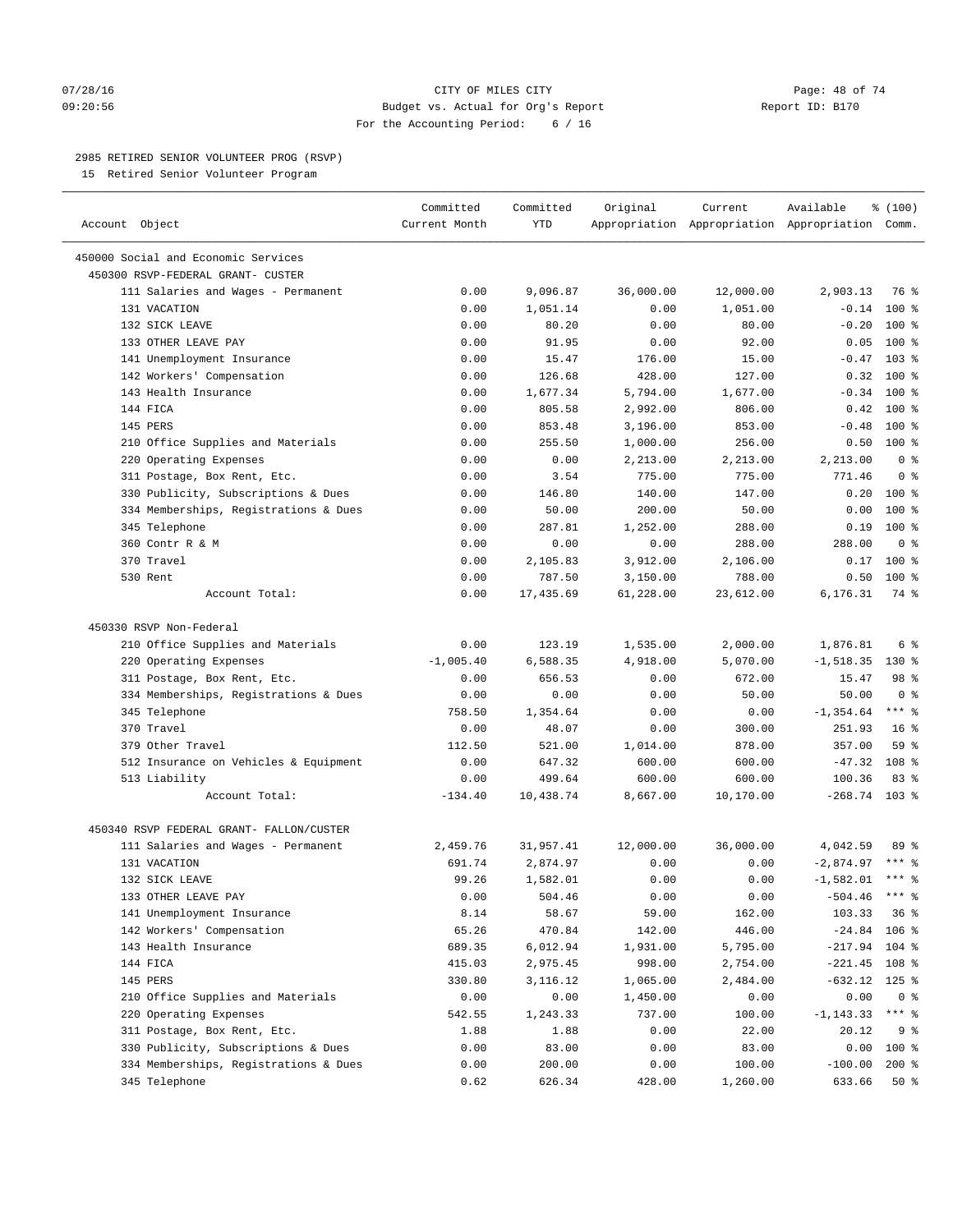#### $O7/28/16$  Page: 49 of 74 09:20:56 Budget vs. Actual for Org's Report Report ID: B170 For the Accounting Period: 6 / 16

## 2985 RETIRED SENIOR VOLUNTEER PROG (RSVP)

15 Retired Senior Volunteer Program

| Account Object                        | Committed<br>Current Month | Committed<br><b>YTD</b> | Original  | Current   | Available<br>Appropriation Appropriation Appropriation Comm. | % (100)          |
|---------------------------------------|----------------------------|-------------------------|-----------|-----------|--------------------------------------------------------------|------------------|
| 370 Travel                            | 0.00                       | 1,689.78                | 2,595.00  | 2,620.00  | 930.22                                                       | 64 %             |
| 530 Rent                              | 0.00                       | 3,412.50                | 1,050.00  | 3,499.00  | 86.50                                                        | 98 <sup>8</sup>  |
| Account Total:                        | 5,304.39                   | 56,809.70               | 22,455.00 | 55,325.00 | $-1,484.70$                                                  | $103$ %          |
| 450350 RSVP-Non federal grant- Fallon |                            |                         |           |           |                                                              |                  |
| 210 Office Supplies and Materials     | 0.00                       | 0.00                    | 512.00    | 0.00      | 0.00                                                         | 0 <sup>8</sup>   |
| 220 Operating Expenses                | 0.00                       | 0.00                    | 1,639.00  | 0.00      | 0.00                                                         | 0 <sup>8</sup>   |
| Account Total:                        | 0.00                       | 0.00                    | 2,151.00  | 0.00      | 0.00                                                         | 0 <sup>8</sup>   |
| 450351 RSVP-Excess                    |                            |                         |           |           |                                                              |                  |
| 111 Salaries and Wages - Permanent    | 2,066.79                   | 2,066.79                | 1,920.00  | 1,920.00  | $-146.79$                                                    | 108 <sup>8</sup> |
| 132 SICK LEAVE                        | 107.64                     | 119.39                  | 0.00      | 0.00      | $-119.39$                                                    | $***$ $%$        |
| 141 Unemployment Insurance            | 0.00                       | 0.00                    | 10.00     | 10.00     | 10.00                                                        | 0 <sup>8</sup>   |
| 142 Workers' Compensation             | 0.00                       | 0.00                    | 23.00     | 23.00     | 23.00                                                        | 0 <sup>8</sup>   |
| 143 Health Insurance                  | 0.00                       | 77.02                   | 0.00      | 0.00      | $-77.02$                                                     | $***$ $_{8}$     |
| 144 FICA                              | 0.00                       | 0.00                    | 160.00    | 160.00    | 160.00                                                       | 0 <sup>8</sup>   |
| 145 PERS                              | 0.00                       | 0.00                    | 171.00    | 171.00    | 171.00                                                       | 0 <sup>8</sup>   |
| Account Total:                        | 2,174.43                   | 2,263.20                | 2,284.00  | 2,284.00  | 20.80                                                        | 99 %             |
| Account Group Total:                  | 7,344.42                   | 86,947.33               | 96,785.00 | 91,391.00 | 4,443.67                                                     | 95 <sup>8</sup>  |
| Organization Total:                   | 7,344.42                   | 86,947.33               | 96,785.00 | 91,391.00 | 4,443.67                                                     | 95 <sup>8</sup>  |
| Fund Total:                           | 7,344.42                   | 86,947.33               | 96,785.00 | 91,391.00 | 4,443.67                                                     | 95%              |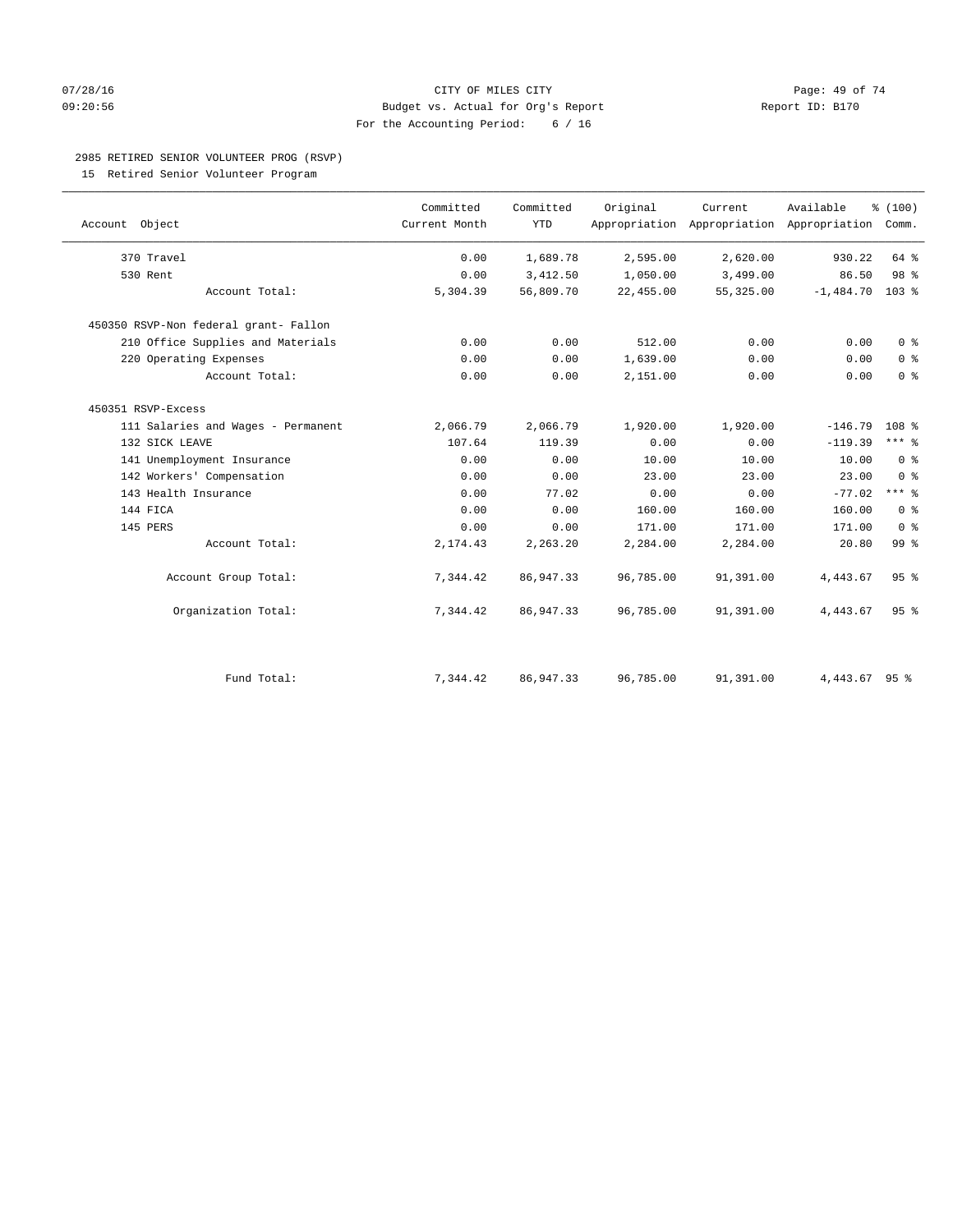## $O7/28/16$  Page: 50 of 74 09:20:56 Budget vs. Actual for Org's Report Report ID: B170 For the Accounting Period: 6 / 16

#### 3670 SID 211 110 SID # 211

| Account Object                     | Committed<br>Current Month | Committed<br><b>YTD</b> | Original | Current<br>Appropriation Appropriation | Available<br>Appropriation | % (100)<br>Comm. |
|------------------------------------|----------------------------|-------------------------|----------|----------------------------------------|----------------------------|------------------|
| 490000 DEBT SERVICE                |                            |                         |          |                                        |                            |                  |
| 490500 Other Debt Service Payments |                            |                         |          |                                        |                            |                  |
| 643 Principal- SID 211             | 0.00                       | 1,882.00                | 3,980.00 | 3,980.00                               | 2,098.00                   | 47.8             |
| 644 Interest- SID 211              | 0.00                       | 278.07                  | 1,576.00 | 1,576.00                               | 1,297.93                   | 18 <sup>°</sup>  |
| Account Total:                     | 0.00                       | 2,160.07                | 5,556.00 | 5,556.00                               | 3,395.93                   | 39 <sup>8</sup>  |
| Account Group Total:               | 0.00                       | 2,160.07                | 5,556.00 | 5,556.00                               | 3,395.93                   | 39 <sup>8</sup>  |
| Organization Total:                | 0.00                       | 2,160.07                | 5,556.00 | 5,556.00                               | 3,395.93                   | 39 <sup>8</sup>  |
|                                    |                            |                         |          |                                        |                            |                  |
| Fund Total:                        | 0.00                       | 2,160.07                | 5,556.00 | 5,556.00                               | 3,395.93                   | 39 %             |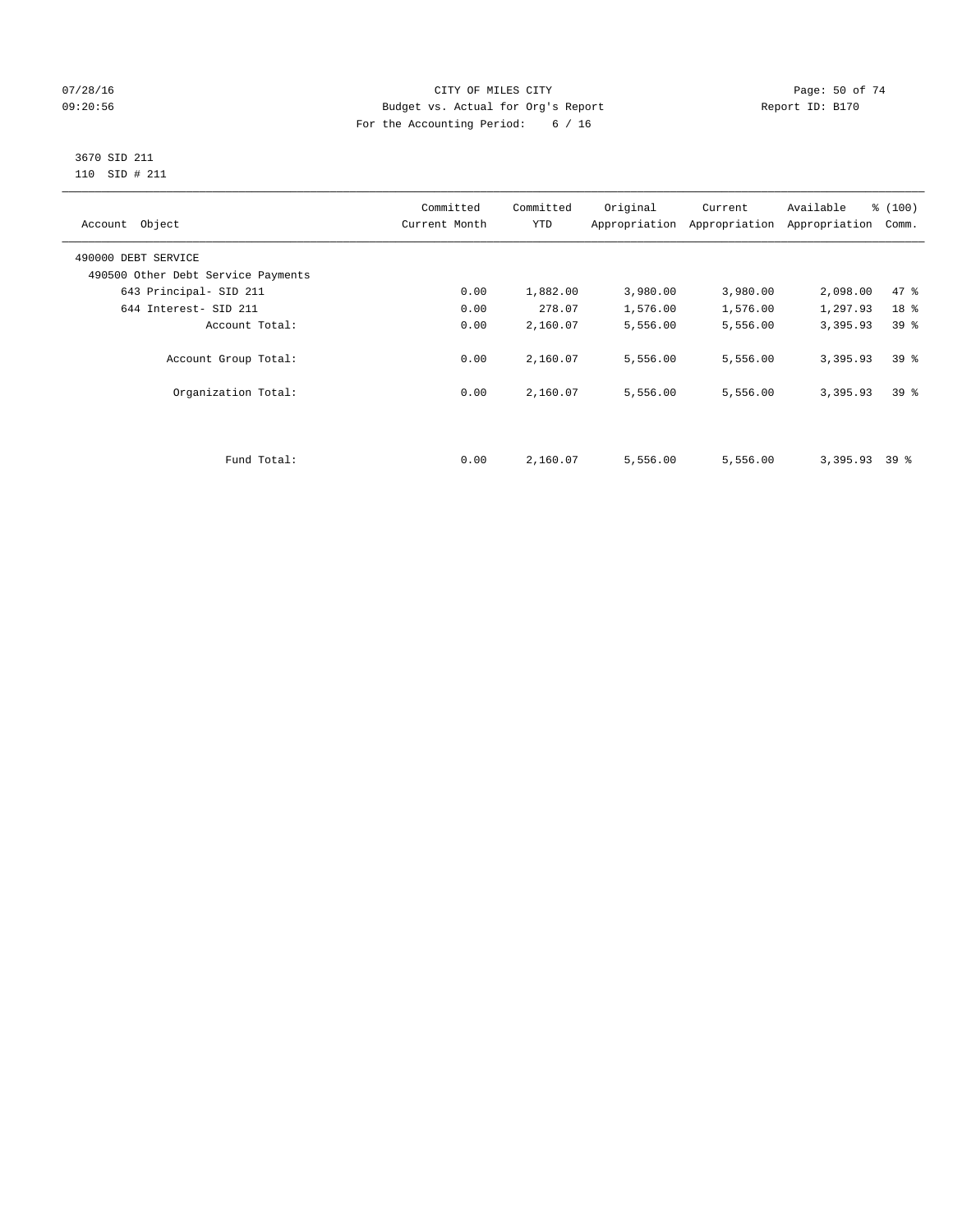## 07/28/16 Page: 51 of 74 09:20:56 Budget vs. Actual for Org's Report Report ID: B170 For the Accounting Period: 6 / 16

## 4000 General Fund Capitol Improvement Fund

501 Capital Purchases

| Account Object                                               | Committed<br>Current Month | Committed<br><b>YTD</b> | Original<br>Appropriation | Current<br>Appropriation | Available<br>Appropriation | % (100)<br>Comm. |
|--------------------------------------------------------------|----------------------------|-------------------------|---------------------------|--------------------------|----------------------------|------------------|
| 410000 GENERAL GOVERNMENT<br>410100 Legislative Services(02) |                            |                         |                           |                          |                            |                  |
| 940 Machinery & Equipment                                    | 14,764.46                  | 70,897.54               | 105,000.00                | 105,000.00               | 34,102.46                  | 68 %             |
| Account Total:                                               | 14,764.46                  | 70,897.54               | 105,000.00                | 105,000.00               | 34,102.46                  | 68 %             |
| Account Group Total:                                         | 14,764.46                  | 70,897.54               | 105,000.00                | 105,000.00               | 34,102.46                  | 68 %             |
| Organization Total:                                          | 14,764.46                  | 70,897.54               | 105,000.00                | 105,000.00               | 34,102.46                  | 68 %             |
|                                                              |                            |                         |                           |                          |                            |                  |
| Fund Total:                                                  | 14,764.46                  | 70,897.54               | 105,000.00                | 105,000.00               | 34,102.46                  | 68 දි            |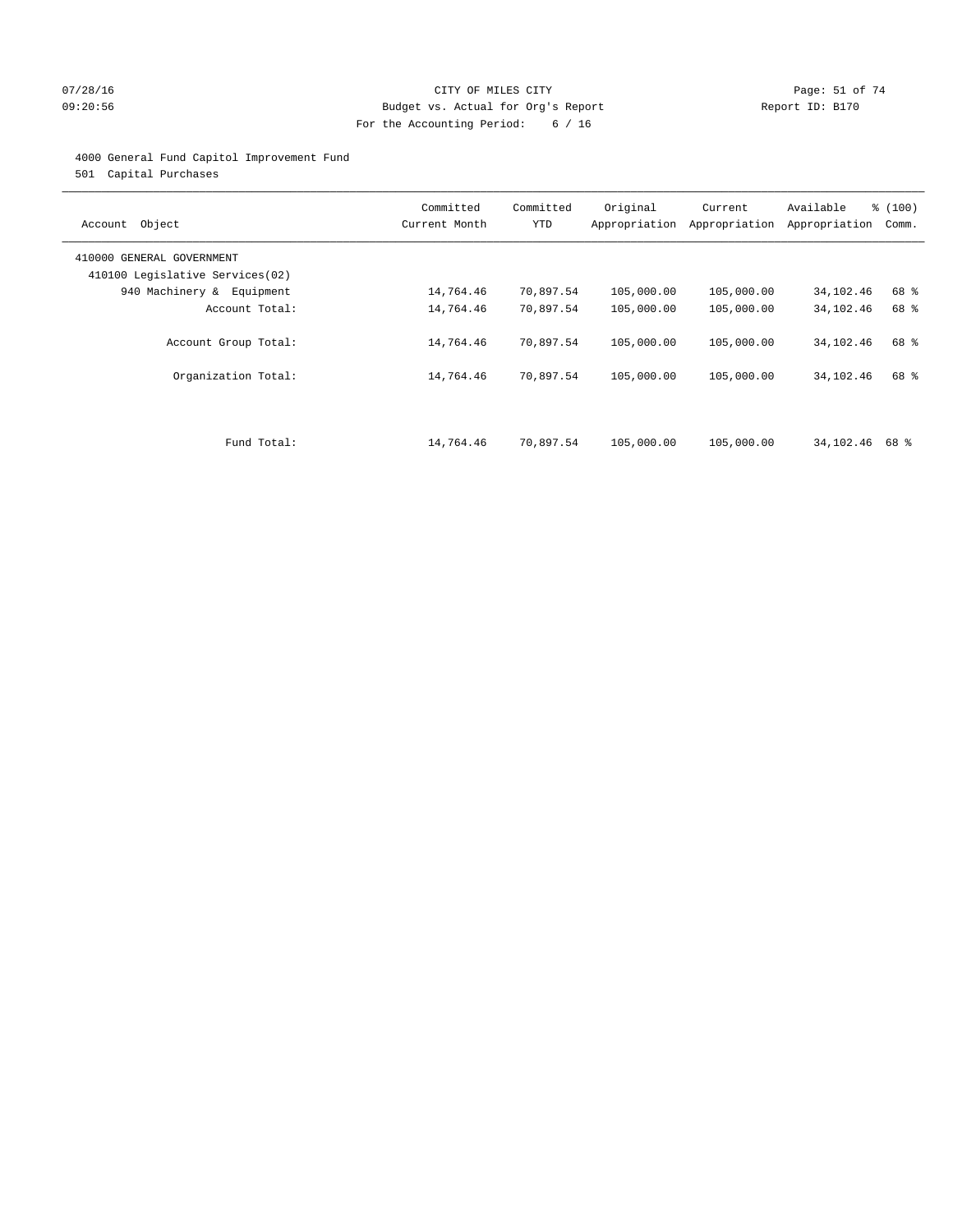## 07/28/16 Page: 52 of 74 09:20:56 Budget vs. Actual for Org's Report Report ID: B170 For the Accounting Period: 6 / 16

4056 Airport- Capital Improvement Plan

87 Airport

| Account Object                            | Committed<br>Current Month | Committed<br><b>YTD</b> | Original | Current<br>Appropriation Appropriation | Available<br>Appropriation | % (100)<br>Comm. |
|-------------------------------------------|----------------------------|-------------------------|----------|----------------------------------------|----------------------------|------------------|
| 430000 Public Works<br>430300 Airport(87) |                            |                         |          |                                        |                            |                  |
| 230 Repair and Maintenance Supplies       | $-750.00$                  | 0.00                    | 0.00     | 1,250.00                               | 1,250.00                   | 0 <sup>8</sup>   |
| 360 Contr R & M                           | 0.00                       | 5,813.00                | 0.00     | 5,813.00                               | 0.00                       | $100$ %          |
| 940 Machinery &<br>Equipment              | 0.00                       | 10,621.00               | 0.00     | 17,184.00                              | 6,563.00                   | $62$ $%$         |
| Account Total:                            | $-750.00$                  | 16,434.00               | 0.00     | 24, 247.00                             | 7,813.00                   | 68 %             |
| Account Group Total:                      | $-750.00$                  | 16,434.00               | 0.00     | 24, 247.00                             | 7,813.00                   | 68 %             |
| Organization Total:                       | $-750.00$                  | 16,434.00               | 0.00     | 24, 247.00                             | 7,813.00                   | 68 %             |
|                                           |                            |                         |          |                                        |                            |                  |
| Fund Total:                               | $-750.00$                  | 16,434.00               | 0.00     | 24, 247.00                             | 7,813.00                   | 68 %             |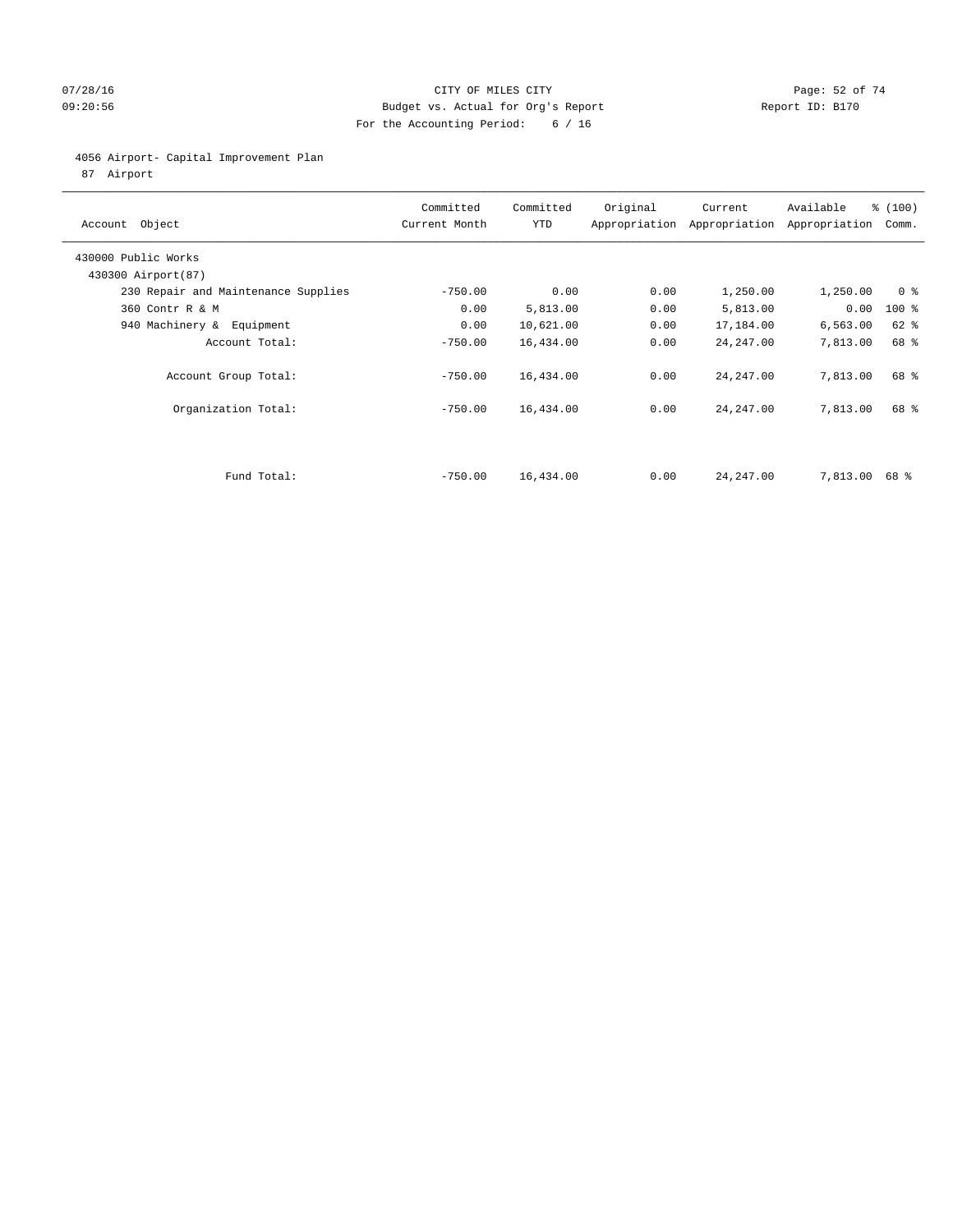## 07/28/16 Page: 53 of 74 09:20:56 Budget vs. Actual for Org's Report Report ID: B170 For the Accounting Period: 6 / 16

#### 4060 CAPITAL IMPROV-PUBLIC WORKS

911 Public Works Operations

| Object<br>Account                                  | Committed<br>Current Month | Committed<br><b>YTD</b> | Original<br>Appropriation | Current<br>Appropriation | Available<br>Appropriation | % (100)<br>Comm. |
|----------------------------------------------------|----------------------------|-------------------------|---------------------------|--------------------------|----------------------------|------------------|
| 430000 Public Works<br>430233 Roadway/Re-surfacing |                            |                         |                           |                          |                            |                  |
| 940 Machinery &<br>Equipment                       | 0.00                       | 176,260.82              | 244,000.00                | 244,000.00               | 67,739.18                  | $72$ $%$         |
| Account Total:                                     | 0.00                       | 176,260.82              | 244,000.00                | 244,000.00               | 67,739.18                  | $72$ $%$         |
| Account Group Total:                               | 0.00                       | 176,260.82              | 244,000.00                | 244,000.00               | 67,739.18                  | $72$ $%$         |
| Organization Total:                                | 0.00                       | 176,260.82              | 244,000.00                | 244,000.00               | 67,739.18                  | 72 %             |
| Fund Total:                                        | 0.00                       | 176,260.82              | 244,000.00                | 244,000.00               | 67,739.18                  | 72 %             |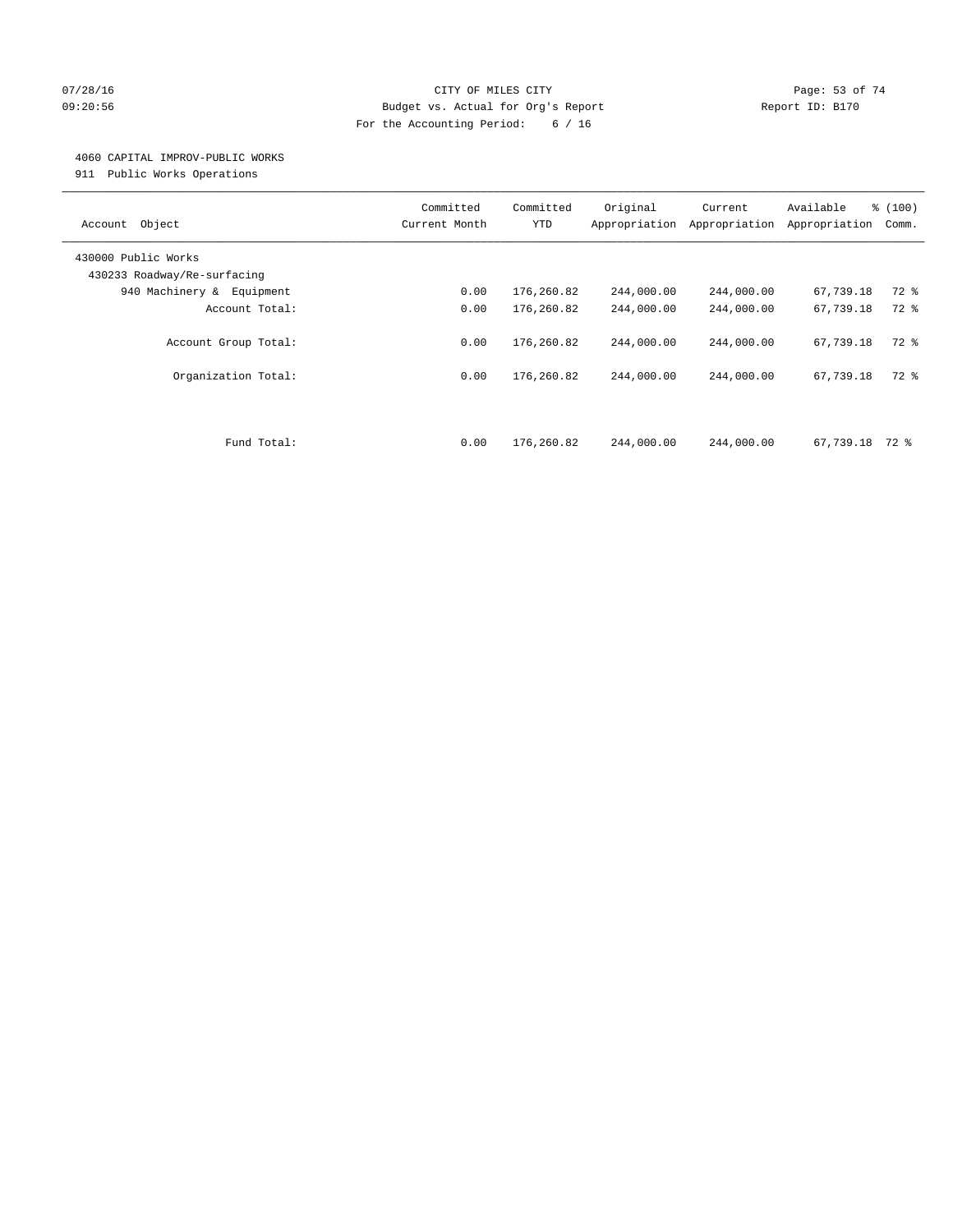## $O7/28/16$  Page: 54 of 74 09:20:56 Budget vs. Actual for Org's Report Report ID: B170 For the Accounting Period: 6 / 16

## 5210 WATER UTILITY

22 Water Plant

| Account Object                                | Committed<br>Current Month | Committed<br>YTD | Original   | Current    | Available<br>Appropriation Appropriation Appropriation Comm. | % (100)        |
|-----------------------------------------------|----------------------------|------------------|------------|------------|--------------------------------------------------------------|----------------|
| 430000 Public Works                           |                            |                  |            |            |                                                              |                |
| 430530 Water Source of Supply and Pumping(22) |                            |                  |            |            |                                                              |                |
| 111 Salaries and Wages - Permanent            | 19,451.01                  | 225, 344.80      | 234,119.00 | 234,119.00 | 8,774.20                                                     | 96 %           |
| 121 OVERTIME-PERMANENT                        | 639.77                     | 9,823.45         | 16,709.00  | 16,709.00  | 6,885.55                                                     | 59 %           |
| 131 VACATION                                  | 1,658.17                   | 17,575.45        | 15,773.00  | 15,773.00  | $-1,802.45$                                                  | $111$ %        |
| 132 SICK LEAVE                                | 330.08                     | 8,818.99         | 7,093.00   | 7,093.00   | $-1,725.99$                                                  | $124$ %        |
| 133 OTHER LEAVE PAY                           | 2,339.06                   | 3,227.14         | 3,968.00   | 3,968.00   | 740.86                                                       | 81 %           |
| 134 HOLIDAY PAY                               | 548.68                     | 4,446.72         | 5,002.00   | 5,002.00   | 555.28                                                       | 89 %           |
| 141 Unemployment Insurance                    | 37.49                      | 405.42           | 422.00     | 422.00     | 16.58                                                        | 96%            |
| 142 Workers' Compensation                     | 1,488.36                   | 16,437.08        | 14,800.00  | 14,800.00  | $-1,637.08$                                                  | 111 %          |
| 143 Health Insurance                          | 3,862.10                   | 43,523.37        | 43,263.00  | 43,263.00  | $-260.37$                                                    | $101$ %        |
| 144 FICA                                      | 1,823.86                   | 19,680.37        | 21,507.00  | 21,507.00  | 1,826.63                                                     | $92$ $%$       |
| 145 PERS                                      | 1,855.79                   | 21,930.50        | 23, 251.00 | 23, 251.00 | 1,320.50                                                     | $94$ %         |
| 196 CLOTHING ALLOTMENT                        | 0.00                       | 840.00           | 840.00     | 840.00     | 0.00                                                         | 100%           |
| 210 Office Supplies and Materials             | 87.03                      | 220.15           | 250.00     | 250.00     | 29.85                                                        | 88 %           |
| 214 Small Items of Equipment                  | 171.05                     | 1,538.59         | 0.00       | 3,000.00   | 1,461.41                                                     | $51$ %         |
| 220 Operating Expenses                        | 210.19                     | 879.35           | 2,000.00   | 2,000.00   | 1,120.65                                                     | 44 %           |
| 222 Chemicals, Lab & Med Supplies             | 0.00                       | 46.78            | 150.00     | 150.00     | 103.22                                                       | $31$ %         |
| 226 Clothing and Uniforms                     | 0.00                       | 639.33           | 400.00     | 400.00     | $-239.33$                                                    | 160 %          |
| 230 Repair and Maintenance Supplies           | 492.39                     | 5,737.94         | 6,000.00   | 6,000.00   | 262.06                                                       | 96%            |
| 231 Gas, Oil, Diesel Fuel, Grease, etc.       | 155.17                     | 856.01           | 1,300.00   | 1,300.00   | 443.99                                                       | 66 %           |
| 241 Consumable Tools                          | 0.00                       | 117.88           | 200.00     | 200.00     | 82.12                                                        | 59 %           |
| 311 Postage, Box Rent, Etc.                   | 0.00                       | 23.54            | 50.00      | 50.00      | 26.46                                                        | 47 %           |
| 330 Publicity, Subscriptions & Dues           | 0.00                       | 0.00             | 500.00     | 500.00     | 500.00                                                       | 0 <sup>8</sup> |
| 334 Memberships, Registrations & Dues         | 0.00                       | 278.41           | 400.00     | 400.00     | 121.59                                                       | 70 %           |
| 341 Electric Utility Services                 | $-170.07$                  | 42,640.91        | 61,326.00  | 61,326.00  | 18,685.09                                                    | 70 %           |
| 344 Gas Utility Service                       | 653.52                     | 1,960.62         | 20,000.00  | 20,000.00  | 18,039.38                                                    | $10*$          |
| 345 Telephone                                 | 156.36                     | 985.07           | 1,000.00   | 1,000.00   | 14.93                                                        | 99 %           |
| 346 Garbage Service                           | 0.00                       | 3,624.36         | 250.00     | 250.00     | $-3, 374.36$                                                 | $***$ $%$      |
| 347 Internet                                  | 160.50                     | 1,043.25         | 1,000.00   | 1,000.00   | $-43.25$                                                     | $104$ %        |
| 350 Professional Services                     | 0.00                       | 312.10           | 500.00     | 500.00     | 187.90                                                       | 62 %           |
| 352 Wtr/Swr Lab Testing                       | 0.00                       | 0.00             | 1,000.00   | 1,000.00   | 1,000.00                                                     | 0 <sup>8</sup> |
| 357 Architectual, Engineering Serv Etc.       | 0.00                       | 0.00             | 10,000.00  | 10,000.00  | 10,000.00                                                    | 0 <sup>8</sup> |
| 360 Contr R & M                               | 0.00                       | 1,220.20         | 40,000.00  | 40,000.00  | 38,779.80                                                    | 3 <sup>°</sup> |
| 363 R&M Vehicles/Equip/Labor-PW               | 270.00                     | 940.86           | 7,000.00   | 7,000.00   | 6,059.14                                                     | $13*$          |
| 369 Other Repair and Maintenance              | 0.00                       | 2,675.00         | 2,000.00   | 2,000.00   | $-675.00$                                                    | 134 %          |
| 370 Travel                                    | 317.51                     | 631.18           | 1,000.00   | 1,000.00   | 368.82                                                       | 63 %           |
| 380 Training Services                         | 0.00                       | 1,267.30         | 1,400.00   | 1,400.00   | 132.70                                                       | 91 %           |
| 382 Books                                     | 0.00                       | 0.00             | 200.00     | 200.00     | 200.00                                                       | 0 <sup>8</sup> |
| 400 BUILDING MATERIALS                        | 0.00                       | 0.00             | 500.00     | 500.00     | 500.00                                                       | 0 <sup>8</sup> |
| 511 Insurance on Buildings                    | 0.00                       | 9,142.93         | 9,143.00   | 9,143.00   | 0.07                                                         | 100 %          |
| 512 Insurance on Vehicles & Equipment         | 0.00                       | 188.20           | 189.00     | 189.00     | 0.80                                                         | $100*$         |
| 940 Machinery & Equipment                     | 0.00                       | 0.00             | 0.00       | 130,000.00 | 130,000.00                                                   | 0 <sup>8</sup> |
| Account Total:                                | 36,538.02                  | 449,023.25       | 554,505.00 | 687,505.00 | 238, 481.75                                                  | 65 %           |
| Account Group Total:                          | 36,538.02                  | 449,023.25       | 554,505.00 | 687,505.00 | 238,481.75                                                   | 65 %           |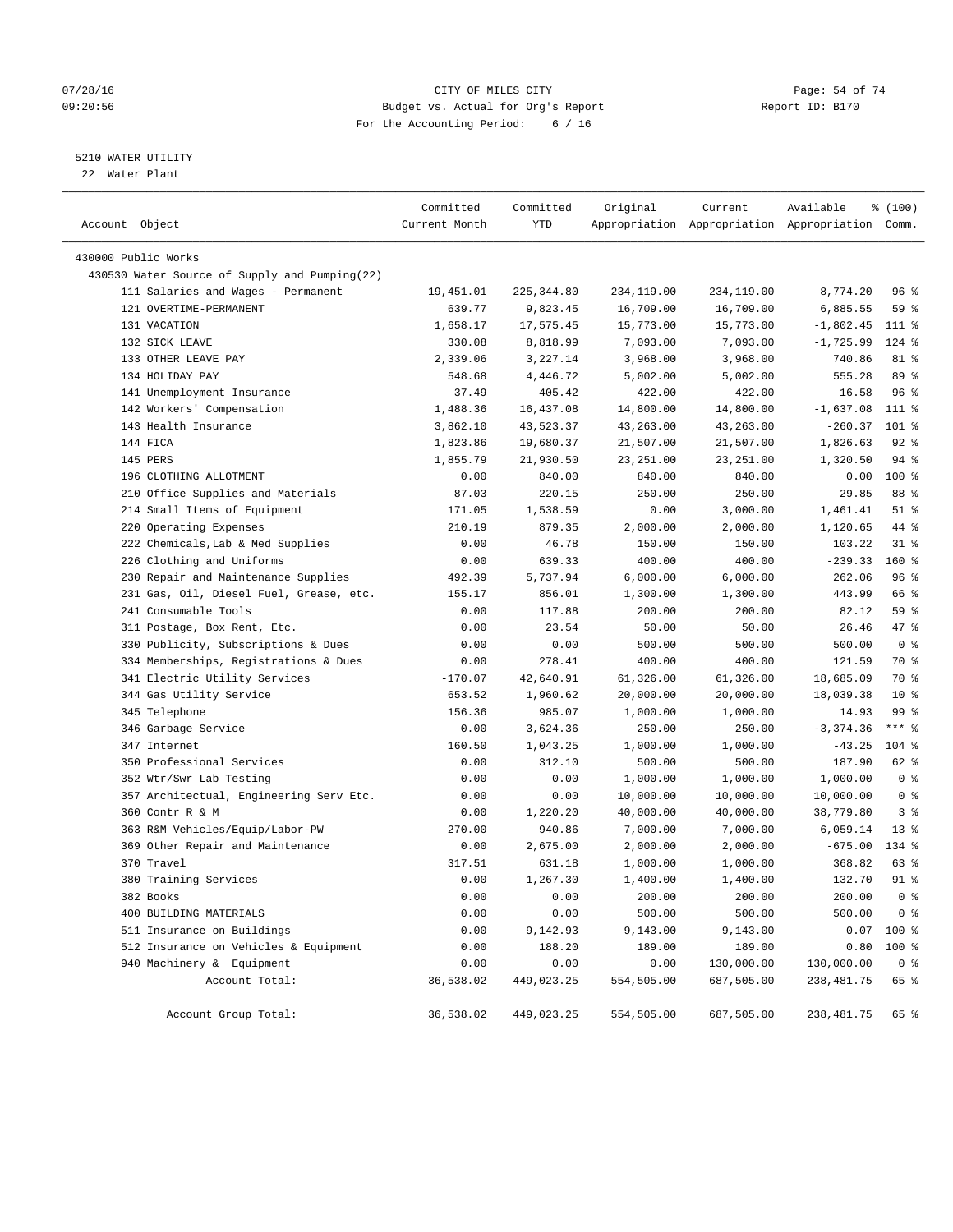## $O7/28/16$  Page: 55 of 74 09:20:56 Budget vs. Actual for Org's Report Report ID: B170 For the Accounting Period: 6 / 16

#### 5210 WATER UTILITY 22 Water Plant

| Account Object |                     | Committed<br>Current Month | Committed<br>YTD | Original   | Current    | Available<br>Appropriation Appropriation Appropriation Comm. | $\frac{100}{3}$ |
|----------------|---------------------|----------------------------|------------------|------------|------------|--------------------------------------------------------------|-----------------|
|                | Organization Total: | 36,538.02                  | 449,023.25       | 554,505.00 | 687,505.00 | 238,481.75 65%                                               |                 |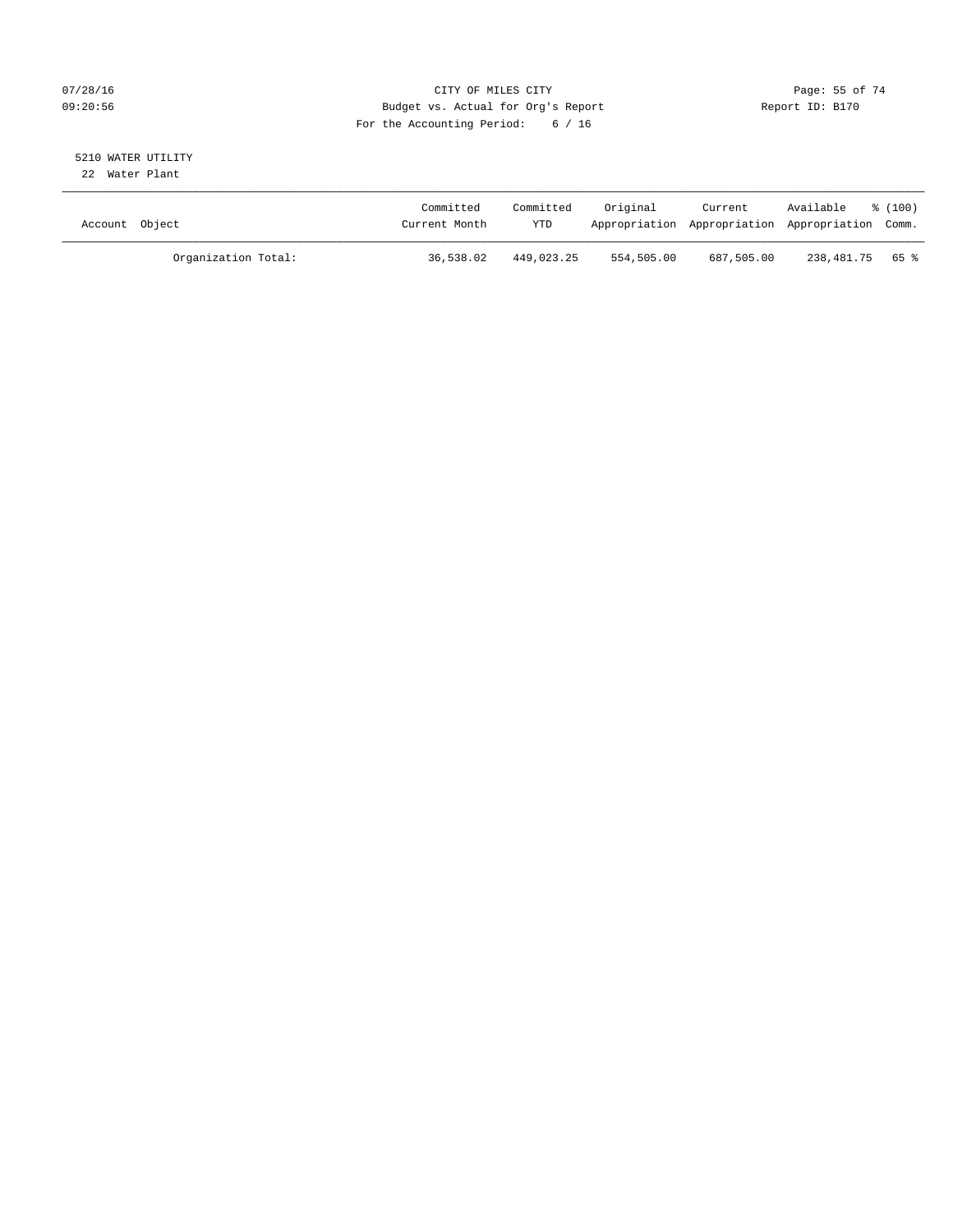## $O7/28/16$  Page: 56 of 74 09:20:56 Budget vs. Actual for Org's Report Report ID: B170 For the Accounting Period: 6 / 16

## 5210 WATER UTILITY

23 Water Lines

| Account Object                           | Committed<br>Current Month | Committed<br>YTD | Original   | Current    | Available<br>Appropriation Appropriation Appropriation Comm. | % (100)             |
|------------------------------------------|----------------------------|------------------|------------|------------|--------------------------------------------------------------|---------------------|
| 430000 Public Works                      |                            |                  |            |            |                                                              |                     |
| 430220 Operations                        |                            |                  |            |            |                                                              |                     |
| 350 Professional Services                | 0.00                       | 22.50            | 0.00       | 0.00       | $-22.50$                                                     |                     |
| Account Total:                           | 0.00                       | 22.50            | 0.00       | 0.00       | $-22.50$                                                     | $***$ $\frac{6}{5}$ |
|                                          |                            |                  |            |            |                                                              |                     |
| 430550 Transmission and Distribution(23) |                            |                  |            |            |                                                              |                     |
| 111 Salaries and Wages - Permanent       | 12,237.10                  | 142,452.88       | 131,803.00 | 131,803.00 | $-10,649.88$                                                 | 108 %               |
| 121 OVERTIME-PERMANENT                   | 722.73                     | 7,628.65         | 10,598.00  | 10,598.00  | 2,969.35                                                     | 72 %                |
| 131 VACATION                             | 1,138.82                   | 9,480.85         | 15,773.00  | 15,773.00  | 6,292.15                                                     | 60 %                |
| 132 SICK LEAVE                           | 301.42                     | 3,238.70         | 7,093.00   | 7,093.00   | 3,854.30                                                     | 46 %                |
| 133 OTHER LEAVE PAY                      | 702.02                     | 702.02           | 2,150.00   | 2,150.00   | 1,447.98                                                     | 33 <sup>8</sup>     |
| 134 HOLIDAY PAY                          | 43.53                      | 1,859.31         | 4,558.00   | 4,558.00   | 2,698.69                                                     | 41 %                |
| 141 Unemployment Insurance               | 22.71                      | 248.69           | 258.00     | 258.00     | 9.31                                                         | 96%                 |
| 142 Workers' Compensation                | 813.59                     | 8,769.21         | 8,888.00   | 8,888.00   | 118.79                                                       | 99 %                |
| 143 Health Insurance                     | 2,654.95                   | 28,951.75        | 27,812.00  | 27,812.00  | $-1, 139.75$                                                 | $104$ %             |
| 144 FICA                                 | 1,152.18                   | 12,616.26        | 13,156.00  | 13,156.00  | 539.74                                                       | 96%                 |
| 145 PERS                                 | 1,194.46                   | 13,617.41        | 14,223.00  | 14,223.00  | 605.59                                                       | 96%                 |
| 196 CLOTHING ALLOTMENT                   | 0.00                       | 502.50           | 670.00     | 670.00     | 167.50                                                       | 75 %                |
| 210 Office Supplies and Materials        | 107.73                     | 379.76           | 500.00     | 500.00     | 120.24                                                       | 76 %                |
| 214 Small Items of Equipment             | 6,093.99                   | 9,478.34         | 12,500.00  | 12,500.00  | 3,021.66                                                     | 76 %                |
| 220 Operating Expenses                   | 1,065.63                   | 22,436.75        | 25,000.00  | 25,000.00  | 2,563.25                                                     | $90*$               |
| 222 Chemicals, Lab & Med Supplies        | 0.00                       | 0.00             | 200.00     | 200.00     | 200.00                                                       | 0 <sup>8</sup>      |
| 226 Clothing and Uniforms                | 365.46                     | 715.18           | 900.00     | 900.00     | 184.82                                                       | 79 %                |
| 230 Repair and Maintenance Supplies      | 11,639.62                  | 32,431.89        | 25,000.00  | 25,000.00  | $-7,431.89$                                                  | $130*$              |
| 231 Gas, Oil, Diesel Fuel, Grease, etc.  | 1,272.79                   | 7,818.54         | 12,000.00  | 12,000.00  | 4,181.46                                                     | 65 %                |
| 233 Water/Sewer Main Replacement and     | 0.00                       | 0.00             | 10,000.00  | 10,000.00  | 10,000.00                                                    | 0 <sup>8</sup>      |
| 234 Hydrant/Manhole Replacement, Valves  | 3,173.32                   | 44,042.87        | 30,000.00  | 30,000.00  | $-14,042.87$                                                 | 147 %               |
| 235 Curb Stop Replacement                | 1,745.53                   | 17,304.28        | 14,000.00  | 14,000.00  | $-3,304.28$                                                  | $124$ %             |
| 241 Consumable Tools                     | 0.00                       | 0.00             | 200.00     | 200.00     | 200.00                                                       | 0 <sup>8</sup>      |
| 311 Postage, Box Rent, Etc.              | 0.00                       | 5.00             | 100.00     | 100.00     | 95.00                                                        | 5 <sup>°</sup>      |
| 320 Printing, Duplicating, Typing &      | 0.00                       | 0.00             | 100.00     | 100.00     | 100.00                                                       | 0 <sup>8</sup>      |
| 330 Publicity, Subscriptions & Dues      | 0.00                       | 0.00             | 250.00     | 250.00     | 250.00                                                       | 0 <sup>8</sup>      |
| 334 Memberships, Registrations & Dues    | 0.00                       | 337.00           | 300.00     | 300.00     | $-37.00$                                                     | 112 %               |
| 341 Electric Utility Services            | $-153.00$                  | 402.58           | 308.00     | 308.00     | $-94.58$                                                     | $131*$              |
| 344 Gas Utility Service                  | 153.00                     | 536.22           | 450.00     | 450.00     | $-86.22$                                                     | 119 %               |
| 345 Telephone                            | 89.58                      | 600.57           | 600.00     | 600.00     | $-0.57$                                                      | $100*$              |
| 347 Internet                             | 22.80                      | 148.20           | 250.00     | 250.00     | 101.80                                                       | 59 %                |
| 350 Professional Services                | 918.07                     | 10,501.36        | 350.00     | 350.00     | $-10, 151.36$                                                | $***$ $%$           |
| 357 Architectual, Engineering Serv Etc.  | 0.00                       | 9,734.93         | 20,000.00  | 20,000.00  | 10,265.07                                                    | 49 %                |
| 360 Contr R & M                          | 144.24                     | 3,421.77         | 8,000.00   | 8,000.00   | 4,578.23                                                     | 43 %                |
| 363 R&M Vehicles/Equip/Labor-PW          | 7,540.73                   | 40,899.36        | 28,000.00  | 28,000.00  | $-12,899.36$                                                 | 146 %               |
| 369 Other Repair and Maintenance         | 5.75                       | 138.75           | 1,000.00   | 1,000.00   | 861.25                                                       | $14*$               |
| 370 Travel                               | 118.63                     | 317.69           | 750.00     | 750.00     | 432.31                                                       | 42 %                |
| 380 Training Services                    | 0.00                       | 400.00           | 700.00     | 700.00     | 300.00                                                       | 57%                 |
| 382 Books                                | 0.00                       | 23.00            | 200.00     | 200.00     | 177.00                                                       | $12*$               |
| 400 BUILDING MATERIALS                   | 202.01                     | 207.00           | 500.00     | 500.00     | 293.00                                                       | 41 %                |
| 511 Insurance on Buildings               | 0.00                       | 2,960.53         | 2,961.00   | 2,961.00   | 0.47                                                         | 100 %               |
| 512 Insurance on Vehicles & Equipment    | 0.00                       | 889.94           | 890.00     | 890.00     | 0.06                                                         | $100$ %             |
| 513 Liability                            | 0.00                       | 0.00             | 386.00     | 386.00     | 386.00                                                       | 0 <sup>8</sup>      |
| 532 Land Rental                          | 0.00                       | 917.27           | 1,500.00   | 1,500.00   | 582.73                                                       | 61 %                |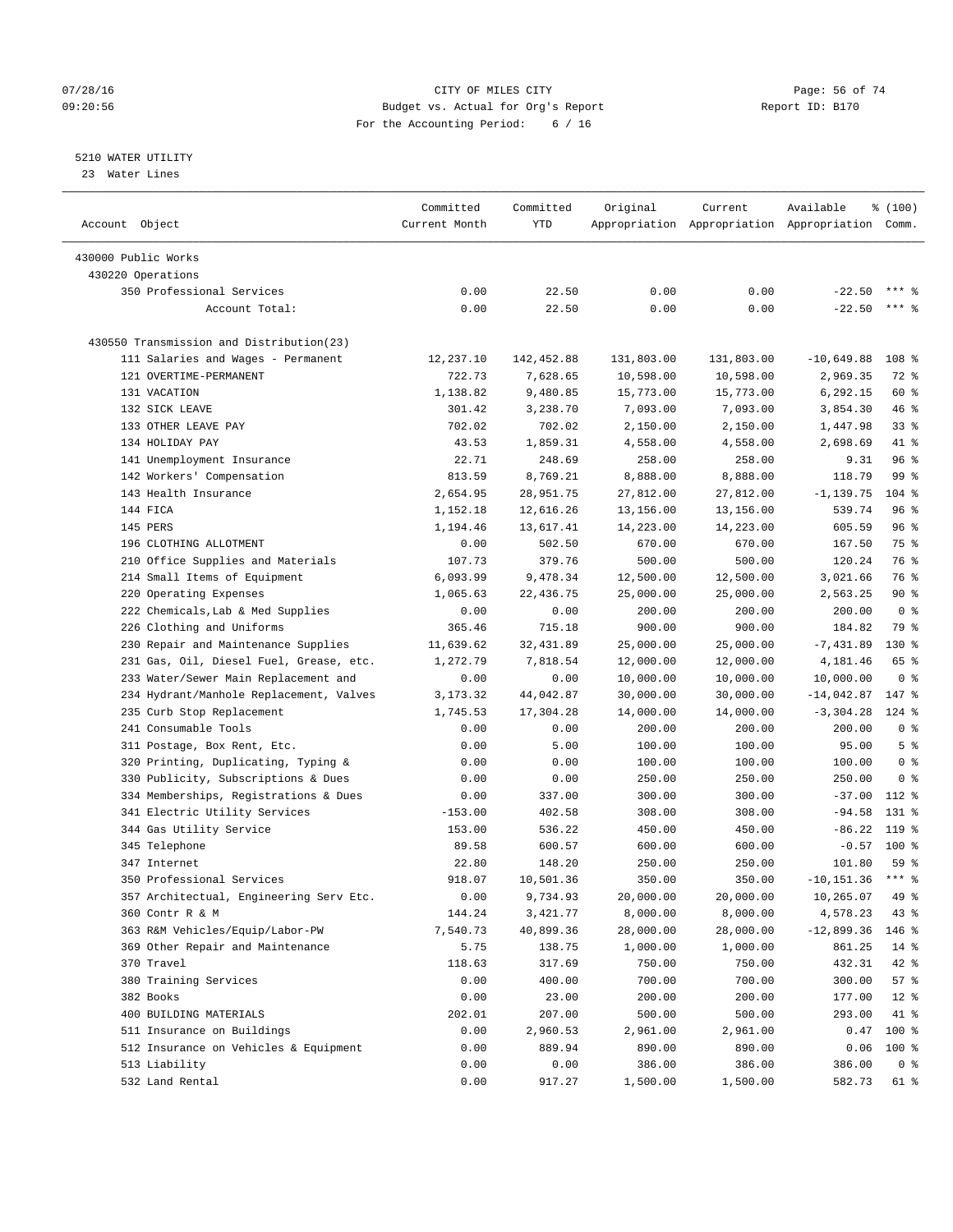#### 07/28/16 Page: 57 of 74 09:20:56 Budget vs. Actual for Org's Report Report ID: B170 For the Accounting Period: 6 / 16

# 5210 WATER UTILITY

23 Water Lines

| Account Object                             | Committed<br>Current Month | Committed<br><b>YTD</b> | Original   | Current      | Available<br>Appropriation Appropriation Appropriation Comm. | % (100)            |  |
|--------------------------------------------|----------------------------|-------------------------|------------|--------------|--------------------------------------------------------------|--------------------|--|
| 533 Machinery and Equipment Rental         | 0.00                       | 60.00                   | 1,000.00   | 1,000.00     | 940.00                                                       | 6 <sup>°</sup>     |  |
| 940 Machinery & Equipment                  | 13, 414.80                 | 63,586.71               | 0.00       | 1,913,000.00 | 1,849,413.29                                                 | 3 <sup>8</sup>     |  |
| 958 Strevell/Merriam Wtr Line Proj         | 0.00                       | 70,444.72               | 68,000.00  | 68,000.00    | $-2,444.72$                                                  | $104$ %            |  |
| Account Total:                             | 68,904.19                  | 571,208.44              | 503,877.00 | 2,416,877.00 | 1,845,668.56                                                 | $24$ $\frac{6}{5}$ |  |
| Account Group Total:                       | 68,904.19                  | 571,230.94              | 503,877.00 | 2,416,877.00 | 1,845,646.06                                                 | $24$ %             |  |
| 490000 DEBT SERVICE                        |                            |                         |            |              |                                                              |                    |  |
| 490200 Revenue Bonds                       |                            |                         |            |              |                                                              |                    |  |
| 611 Principal-NE Wtr Line Phase II         | 0.00                       | 16,000.00               | 16,000.00  | 16,000.00    | 0.00                                                         | $100*$             |  |
| 615 Principal-Northeast Water Ln \$2.2     | 0.00                       | 60,000.00               | 60,000.00  | 60,000.00    | 0.00                                                         | $100*$             |  |
| 616 Principal-Carbon Hill Water Tank \$2.2 | 0.00                       | 58,000.00               | 58,000.00  | 58,000.00    | 0.00                                                         | $100*$             |  |
| 617 Principal - NE Wtr Line \$500k         | 0.00                       | 14,000.00               | 14,000.00  | 14,000.00    | 0.00                                                         | 100 %              |  |
| 618 Principal-Carbon Hill \$500k           | 0.00                       | 14,000.00               | 14,000.00  | 14,000.00    | 0.00                                                         | $100$ %            |  |
| 622 Interest-NE Wtr Line Phase II          | 0.00                       | 1,807.50                | 1,808.00   | 1,808.00     | 0.50                                                         | $100*$             |  |
| 631 Interest - NE Wtr Line \$500k          | 0.00                       | 11,591.25               | 11,592.00  | 11,592.00    | 0.75                                                         | $100*$             |  |
| 632 Interest - Carbon Hill Wtr Tank \$500k | 0.00                       | 11,591.25               | 11,592.00  | 11,592.00    | 0.75                                                         | $100$ %            |  |
| 634 Interest-Northeast Wtr Ln \$2.2        | 0.00                       | 56,280.00               | 56,280.00  | 56,280.00    | 0.00                                                         | $100*$             |  |
| 638 Interest-Carbon Hill Tank \$2.2        | 0.00                       | 54,795.00               | 54,795.00  | 54,795.00    | 0.00                                                         | $100$ %            |  |
| Account Total:                             | 0.00                       | 298,065.00              | 298,067.00 | 298,067.00   | 2.00                                                         | 100 %              |  |
| Account Group Total:                       | 0.00                       | 298,065.00              | 298,067.00 | 298,067.00   |                                                              | $2.00$ 100 %       |  |
| 520000 OTHER FINANCING USES                |                            |                         |            |              |                                                              |                    |  |
| 521000 Interfund Operating Transfers Out   |                            |                         |            |              |                                                              |                    |  |
| 820 Transfers to Other Funds               | 0.00                       | 0.00                    | 10,046.00  | 10,046.00    | 10,046.00                                                    | 0 <sup>8</sup>     |  |
| Account Total:                             | 0.00                       | 0.00                    | 10,046.00  | 10,046.00    | 10,046.00                                                    | 0 <sup>8</sup>     |  |
| Account Group Total:                       | 0.00                       | 0.00                    | 10,046.00  | 10,046.00    | 10,046.00                                                    | 0 <sup>8</sup>     |  |
| Organization Total:                        | 68,904.19                  | 869, 295.94             | 811,990.00 | 2,724,990.00 | 1,855,694.06                                                 | $32$ $%$           |  |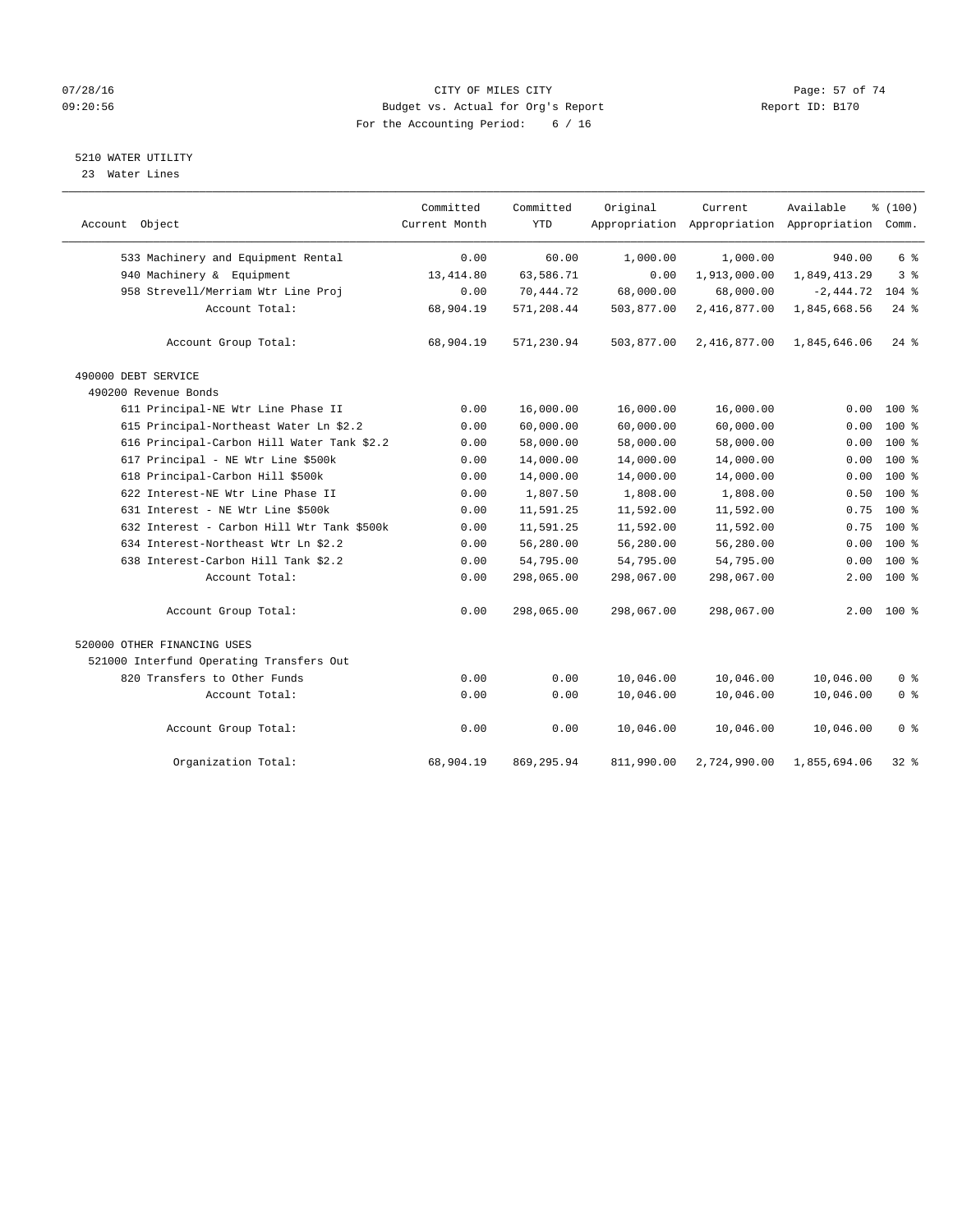#### 07/28/16 Page: 58 of 74 09:20:56 Budget vs. Actual for Org's Report Report ID: B170 For the Accounting Period: 6 / 16

## 5210 WATER UTILITY

25 Water Administration

| Account Object |                                            | Committed<br>Current Month | Committed<br><b>YTD</b> | Original   | Current    | Available<br>Appropriation Appropriation Appropriation Comm. | % (100)          |
|----------------|--------------------------------------------|----------------------------|-------------------------|------------|------------|--------------------------------------------------------------|------------------|
|                | 430000 Public Works                        |                            |                         |            |            |                                                              |                  |
|                | 430510 Water Administration(25)            |                            |                         |            |            |                                                              |                  |
|                | 111 Salaries and Wages - Permanent         | 1,969.06                   | 23,107.34               | 23,087.00  | 23,087.00  | $-20.34$ 100 %                                               |                  |
|                | 121 OVERTIME-PERMANENT                     | 0.00                       | 6.03                    | 250.00     | 250.00     | 243.97                                                       | 2 <sup>8</sup>   |
|                | 131 VACATION                               | 198.32                     | 1,587.65                | 1,500.00   | 1,500.00   | $-87.65$                                                     | $106$ %          |
|                | 132 SICK LEAVE                             | 33.46                      | 1,015.35                | 1,000.00   | 1,000.00   | $-15.35$                                                     | $102*$           |
|                | 141 Unemployment Insurance                 | 3.29                       | 38.76                   | 39.00      | 39.00      | 0.24                                                         | 99 <sup>°</sup>  |
|                | 142 Workers' Compensation                  | 26.46                      | 312.63                  | 298.00     | 298.00     | $-14.63$                                                     | $105$ $\approx$  |
|                | 143 Health Insurance                       | 344.84                     | 3,885.98                | 3,863.00   | 3,863.00   | $-22.98$                                                     | $101$ %          |
|                | 144 FICA                                   | 168.34                     | 1,978.72                | 1,977.00   | 1,977.00   | $-1.72$                                                      | $100*$           |
|                | 145 PERS                                   | 116.98                     | 1,369.09                | 2,137.00   | 2,137.00   | 767.91                                                       | 64 %             |
|                | 196 CLOTHING ALLOTMENT                     | 0.00                       | 150.00                  | 140.00     | 140.00     | $-10.00$                                                     | 107 <sub>8</sub> |
|                | 210 Office Supplies and Materials          | 0.00                       | 1,631.02                | 2,000.00   | 2,000.00   | 368.98                                                       | 82 %             |
|                | 214 Small Items of Equipment               | 141.83                     | 459.14                  | 3,067.00   | 3,067.00   | 2,607.86                                                     | 15 <sup>8</sup>  |
|                | 220 Operating Expenses                     | 304.30                     | 5,162.10                | 1,500.00   | 1,500.00   | $-3,662.10$                                                  | 344 %            |
|                | 230 Repair and Maintenance Supplies        | 0.00                       | 0.00                    | 200.00     | 200.00     | 200.00                                                       | 0 <sup>8</sup>   |
|                | 311 Postage, Box Rent, Etc.                | 560.16                     | 7,743.63                | 10,000.00  | 10,000.00  | 2,256.37                                                     | 77.8             |
|                | 320 Printing, Duplicating, Typing &        | 0.00                       | 1,079.74                | 2,100.00   | 2,100.00   | 1,020.26                                                     | $51$ %           |
|                | 330 Publicity, Subscriptions & Dues        | 0.00                       | 1,894.04                | 1,000.00   | 1,000.00   | $-894.04$                                                    | 189 %            |
|                | 345 Telephone                              | 98.14                      | 643.94                  | 600.00     | 600.00     | $-43.94$                                                     | 107 %            |
|                | 347 Internet                               | 29.99                      | 198.56                  | 200.00     | 200.00     | 1.44                                                         | 99 <sub>8</sub>  |
|                | 350 Professional Services                  | 3.76                       | 3,742.82                | 2,600.00   | 2,600.00   | $-1, 142.82$                                                 | 144 %            |
|                | 360 Contr R & M                            | 136.78                     | 7,920.83                | 7,000.00   | 7,000.00   | $-920.83$                                                    | $113$ %          |
|                | 370 Travel                                 | 167.89                     | 167.89                  | 300.00     | 300.00     | 132.11                                                       | 56%              |
|                | 380 Training Services                      | 0.00                       | 0.00                    | 300.00     | 300.00     | 300.00                                                       | 0 <sup>8</sup>   |
|                | 382 Books                                  | 0.00                       | 0.00                    | 50.00      | 50.00      | 50.00                                                        | 0 <sup>8</sup>   |
|                | 513 Liability                              | 0.00                       | 5,036.30                | 5,037.00   | 5,037.00   |                                                              | $0.70$ 100 %     |
|                | 521 Surety Bonds for Officials & Employees | 0.00                       | 0.00                    | 400.00     | 400.00     | 400.00                                                       | 0 <sup>8</sup>   |
|                | 531 Building & Office Rental               | 500.00                     | 6,000.00                | 6,000.00   | 6,000.00   | 0.00                                                         | $100*$           |
|                | 810 Losses (Bad debt expense - Enterprise  | 0.00                       | 38.68                   | 500.00     | 500.00     | 461.32                                                       | 8 %              |
|                | Account Total:                             | 4,803.60                   | 75,170.24               | 77,145.00  | 77,145.00  | 1,974.76                                                     | 97 <sup>8</sup>  |
|                | Account Group Total:                       | 4,803.60                   | 75,170.24               | 77,145.00  | 77,145.00  | 1,974.76                                                     | 97%              |
|                | 520000 OTHER FINANCING USES                |                            |                         |            |            |                                                              |                  |
|                | 521000 Interfund Operating Transfers Out   |                            |                         |            |            |                                                              |                  |
|                | 820 Transfers to Other Funds               | 15,430.82                  | 72,492.92               | 62,447.00  | 62,447.00  | $-10,045.92$ 116 %                                           |                  |
|                | Account Total:                             | 15,430.82                  | 72,492.92               | 62,447.00  | 62,447.00  | $-10,045.92$ 116 %                                           |                  |
|                | Account Group Total:                       | 15,430.82                  | 72,492.92               | 62,447.00  | 62,447.00  | $-10,045.92$ 116 %                                           |                  |
|                | Organization Total:                        | 20, 234.42                 | 147,663.16              | 139,592.00 | 139,592.00 | $-8,071.16$ 106 %                                            |                  |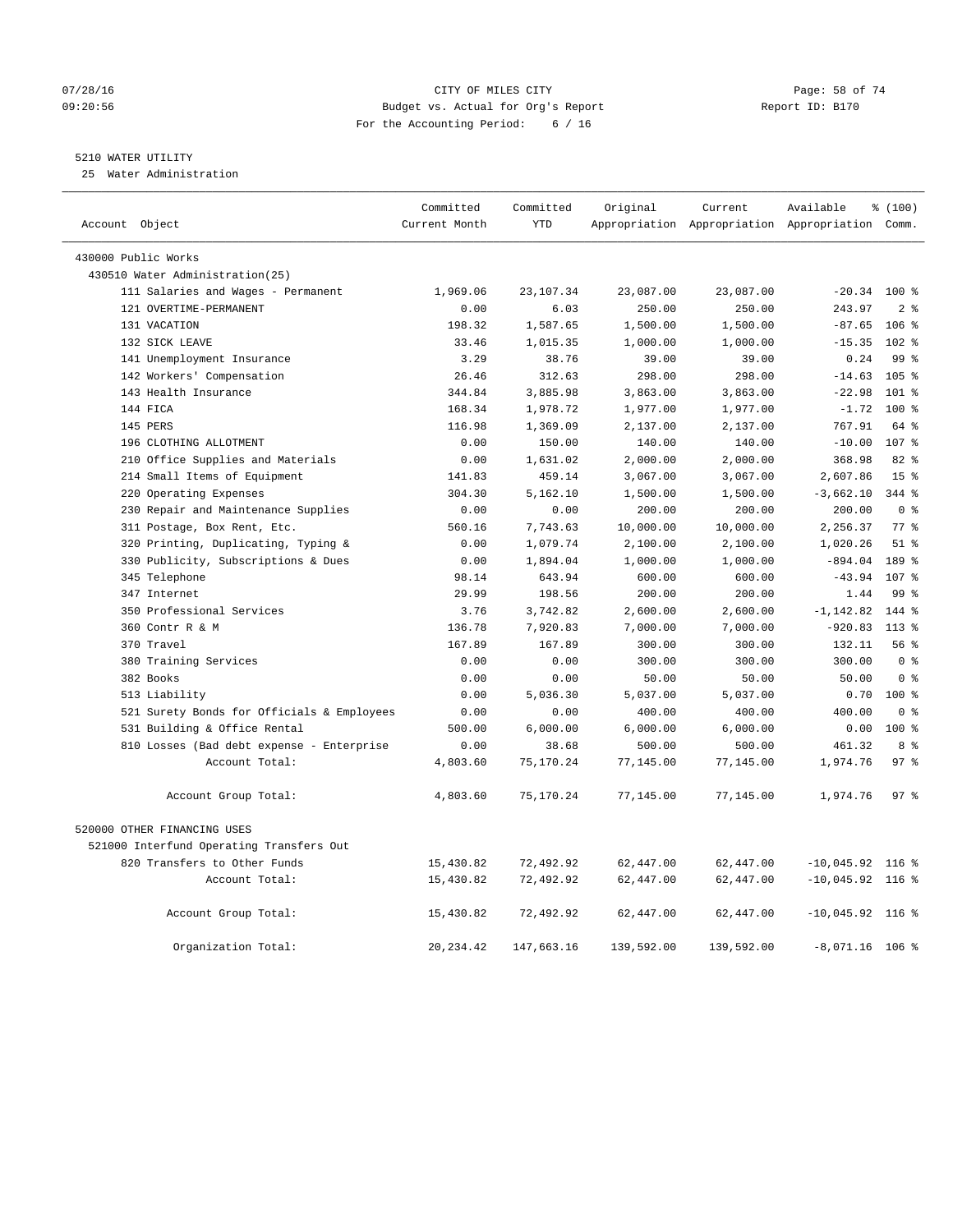## $O7/28/16$  Page: 59 of 74 09:20:56 Budget vs. Actual for Org's Report Report ID: B170 For the Accounting Period: 6 / 16

# 5210 WATER UTILITY

32 Sewer Lifts

| Account Object                                         | Committed<br>Current Month | Committed<br>YTD | Original<br>Appropriation | Current<br>Appropriation | Available<br>Appropriation | % (100)<br>Comm. |
|--------------------------------------------------------|----------------------------|------------------|---------------------------|--------------------------|----------------------------|------------------|
| 430000 Public Works<br>430690 Sewer Lift Stations (32) |                            |                  |                           |                          |                            |                  |
| 360 Contr R & M                                        | 0.00                       | 1,703.74         | 0.00                      | 0.00                     | $-1,703.74$                | $***$ %          |
| Account Total:                                         | 0.00                       | 1,703.74         | 0.00                      | 0.00                     | $-1,703.74$ *** &          |                  |
| Account Group Total:                                   | 0.00                       | 1,703.74         | 0.00                      | 0.00                     | $-1.703.74$                | $***$ 2          |
| Organization Total:                                    | 0.00                       | 1,703.74         | 0.00                      | 0.00                     | $-1.703.74$                | $***$ 2          |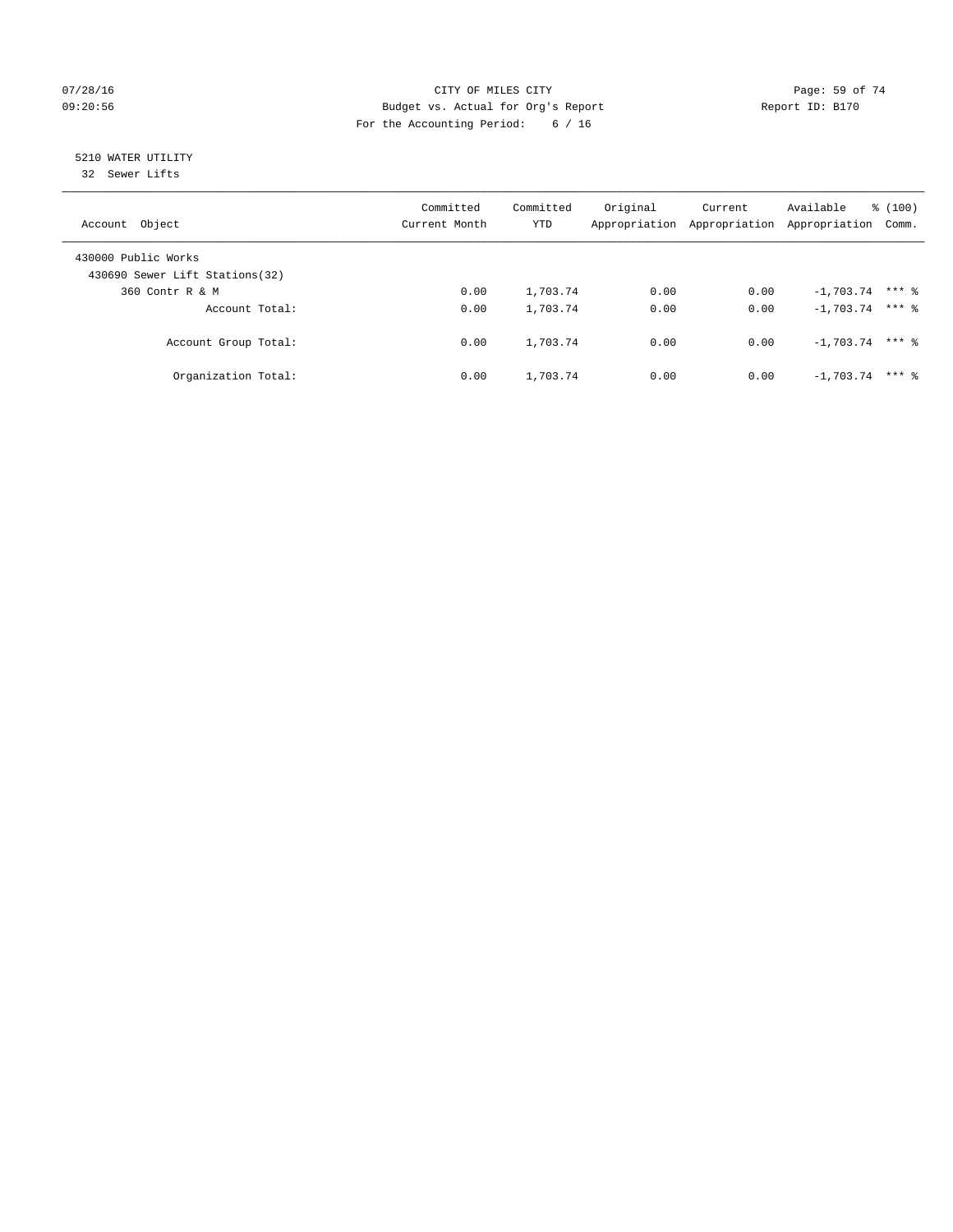#### 07/28/16 Page: 60 of 74 09:20:56 Budget vs. Actual for Org's Report Report ID: B170 For the Accounting Period: 6 / 16

# 5210 WATER UTILITY

80 Water Purification

|                                         | Committed     | Committed  | Original  | Current                                         | Available      | % (100)          |  |
|-----------------------------------------|---------------|------------|-----------|-------------------------------------------------|----------------|------------------|--|
| Account Object                          | Current Month | <b>YTD</b> |           | Appropriation Appropriation Appropriation Comm. |                |                  |  |
| 430000 Public Works                     |               |            |           |                                                 |                |                  |  |
| 430540 Water Purification and Treatment |               |            |           |                                                 |                |                  |  |
| 210 Office Supplies and Materials       | 69.80         | 272.23     | 200.00    | 200.00                                          | $-72.23$ 136 % |                  |  |
| 214 Small Items of Equipment            | 0.00          | 65.08      | 0.00      | 9,200.00                                        | 9,134.92       | 1 <sup>°</sup>   |  |
| 220 Operating Expenses                  | 127.40        | 1,565.81   | 3,000.00  | 3,000.00                                        | 1,434.19       | $52$ $%$         |  |
| 222 Chemicals, Lab & Med Supplies       | 11,831.88     | 52,486.56  | 58,350.00 | 58,350.00                                       | 5,863.44       | $90*$            |  |
| 226 Clothing and Uniforms               | 0.00          | 431.47     | 400.00    | 400.00                                          | $-31.47$       | 108 <sup>8</sup> |  |
| 230 Repair and Maintenance Supplies     | $-195.84$     | 5,030.96   | 0.00      | 9,500.00                                        | 4,469.04       | 53%              |  |
| 231 Gas, Oil, Diesel Fuel, Grease, etc. | 155.17        | 770.73     | 1,300.00  | 1,300.00                                        | 529.27         | 59 %             |  |
| 241 Consumable Tools                    | 0.00          | 104.91     | 150.00    | 150.00                                          | 45.09          | 70 %             |  |
| 311 Postage, Box Rent, Etc.             | 37.96         | 53.04      | 150.00    | 150.00                                          | 96.96          | 35 <sup>8</sup>  |  |
| 320 Printing, Duplicating, Typing &     | 0.00          | 0.00       | 100.00    | 100.00                                          | 100.00         | 0 <sup>8</sup>   |  |
| 330 Publicity, Subscriptions & Dues     | 29.80         | 29.80      | 400.00    | 400.00                                          | 370.20         | 7 %              |  |
| 334 Memberships, Registrations & Dues   | 0.00          | 203.41     | 450.00    | 450.00                                          | 246.59         | 45%              |  |
| 352 Wtr/Swr Lab Testing                 | 1,575.00      | 3,952.99   | 10,000.00 | 10,000.00                                       | 6,047.01       | $40*$            |  |
| 357 Architectual, Engineering Serv Etc. | 0.00          | 0.00       | 12,000.00 | 12,000.00                                       | 12,000.00      | 0 <sup>8</sup>   |  |
| 360 Contr R & M                         | 0.00          | 1,150.95   | 6,000.00  | 6,000.00                                        | 4,849.05       | 19 <sup>°</sup>  |  |
| 369 Other Repair and Maintenance        | 0.00          | 0.00       | 1,500.00  | 1,500.00                                        | 1,500.00       | 0 <sup>8</sup>   |  |
| 370 Travel                              | 0.00          | 601.39     | 1,200.00  | 1,200.00                                        | 598.61         | 50%              |  |
| 380 Training Services                   | 0.00          | 813.62     | 1,000.00  | 1,000.00                                        | 186.38         | 81 %             |  |
| 382 Books                               | 0.00          | 0.00       | 200.00    | 200.00                                          | 200.00         | 0 <sup>8</sup>   |  |
| 533 Machinery and Equipment Rental      | 0.00          | 0.00       | 1,000.00  | 1,000.00                                        | 1,000.00       | 0 <sup>8</sup>   |  |
| 930 Improvements Other than Buildings   | 0.00          | 0.00       | 0.00      | 15,500.00                                       | 15,500.00      | 0 <sup>8</sup>   |  |
| Account Total:                          | 13,631.17     | 67,532.95  | 97,400.00 | 131,600.00                                      | 64,067.05      | $51$ %           |  |
| Account Group Total:                    | 13,631.17     | 67,532.95  | 97,400.00 | 131,600.00                                      | 64,067.05      | $51$ %           |  |
| Organization Total:                     | 13,631.17     | 67,532.95  | 97,400.00 | 131,600.00                                      | 64,067.05      | $51$ %           |  |
|                                         |               |            |           |                                                 |                |                  |  |

Fund Total: 139,307.80 1,535,219.04 1,603,487.00 3,683,687.00 2,148,467.96 42 %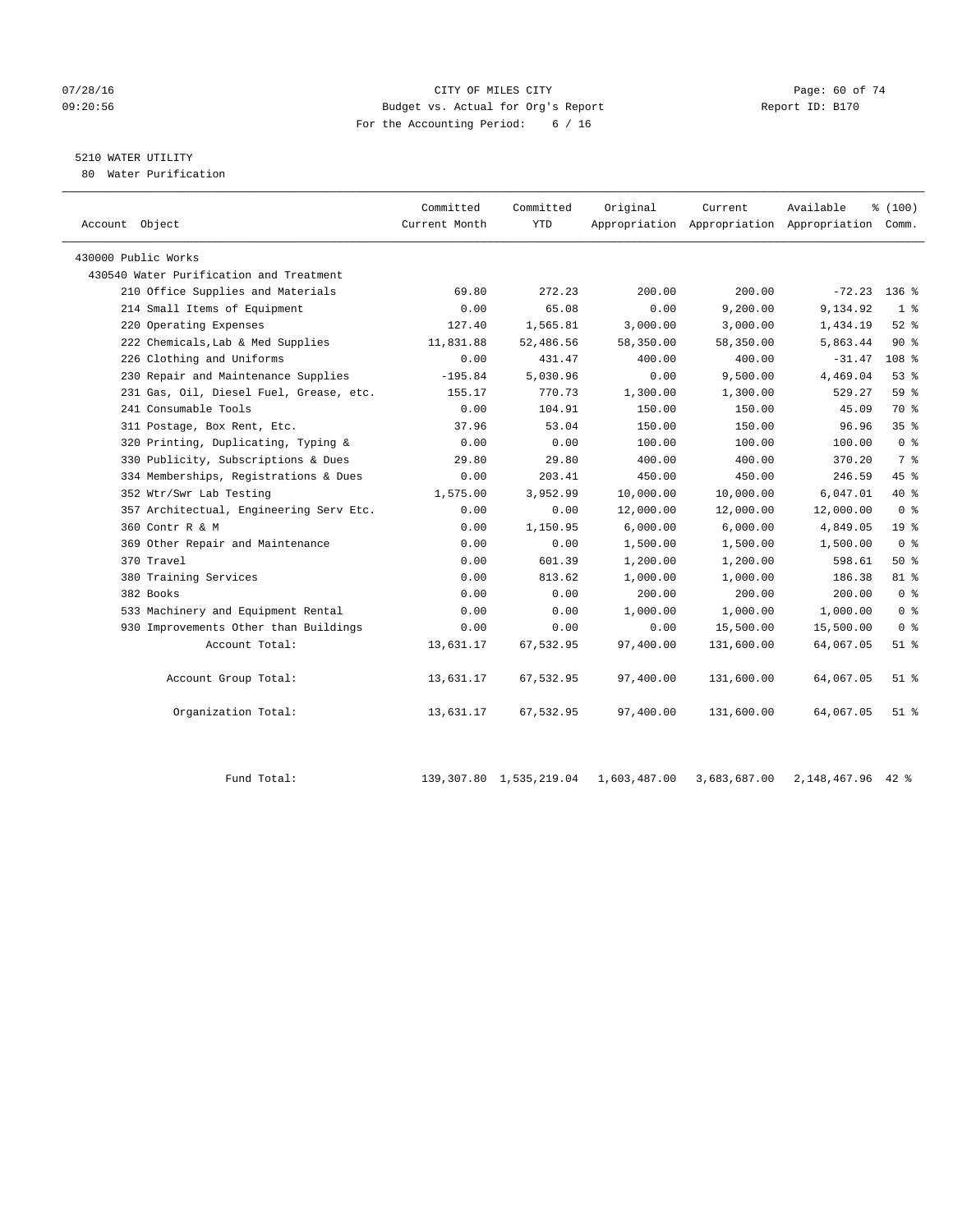#### 07/28/16 Page: 61 of 74 09:20:56 Budget vs. Actual for Org's Report Report ID: B170 For the Accounting Period: 6 / 16

————————————————————————————————————————————————————————————————————————————————————————————————————————————————————————————————————

## 5310 SEWER UTILITY

29 Sewer Administration

|                                            | Committed     | Committed  | Original   | Current    | Available                                       | % (100)          |
|--------------------------------------------|---------------|------------|------------|------------|-------------------------------------------------|------------------|
| Account Object                             | Current Month | <b>YTD</b> |            |            | Appropriation Appropriation Appropriation Comm. |                  |
| 430000 Public Works                        |               |            |            |            |                                                 |                  |
| 430610 Sewer Administration(29)            |               |            |            |            |                                                 |                  |
| 111 Salaries and Wages - Permanent         | 1,969.06      | 23,105.49  | 23,087.00  | 23,087.00  | $-18.49$ 100 %                                  |                  |
| 121 OVERTIME-PERMANENT                     | 0.00          | 6.03       | 250.00     | 250.00     | 243.97                                          | 2 <sup>8</sup>   |
| 131 VACATION                               | 198.32        | 1,587.67   | 1,500.00   | 1,500.00   | $-87.67$ 106 %                                  |                  |
| 132 SICK LEAVE                             | 33.46         | 1,014.76   | 1,000.00   | 1,000.00   | $-14.76$                                        | $101$ %          |
| 141 Unemployment Insurance                 | 3.31          | 38.82      | 39.00      | 39.00      | 0.18                                            | $100*$           |
| 142 Workers' Compensation                  | 26.48         | 312.80     | 298.00     | 298.00     | $-14.80$                                        | 105 <sub>8</sub> |
| 143 Health Insurance                       | 344.86        | 3,885.52   | 3,863.00   | 3,863.00   | $-22.52$                                        | $101$ %          |
| 144 FICA                                   | 168.38        | 1,978.71   | 1,977.00   | 1,977.00   | $-1.71$                                         | $100*$           |
| 145 PERS                                   | 116.98        | 1,368.94   | 2,137.00   | 2,137.00   | 768.06                                          | 64 %             |
| 196 CLOTHING ALLOTMENT                     | 0.00          | 150.00     | 138.00     | 138.00     | $-12.00$                                        | $109$ %          |
| 210 Office Supplies and Materials          | 0.00          | 1,631.03   | 2,000.00   | 2,000.00   | 368.97                                          | $82$ $%$         |
| 214 Small Items of Equipment               | 141.83        | 459.14     | 3,067.00   | 3,067.00   | 2,607.86                                        | 15 <sup>8</sup>  |
| 220 Operating Expenses                     | 304.30        | 5,334.54   | 1,500.00   | 1,500.00   | $-3,834.54$                                     | $356$ $%$        |
| 230 Repair and Maintenance Supplies        | 0.00          | 0.00       | 200.00     | 200.00     | 200.00                                          | 0 <sup>8</sup>   |
| 311 Postage, Box Rent, Etc.                | 560.15        | 6,676.11   | 7,000.00   | 7,000.00   | 323.89                                          | 95%              |
| 320 Printing, Duplicating, Typing &        | 0.00          | 914.08     | 2,100.00   | 2,100.00   | 1,185.92                                        | 44 %             |
| 330 Publicity, Subscriptions & Dues        | 0.00          | 1,827.09   | 1,000.00   | 1,000.00   | $-827.09$                                       | 183 %            |
| 345 Telephone                              | 98.10         | 643.68     | 600.00     | 600.00     | $-43.68$                                        | 107 %            |
| 347 Internet                               | 39.02         | 253.63     | 225.00     | 225.00     | $-28.63$                                        | 113 %            |
| 350 Professional Services                  | 3.77          | 3,742.87   | 4,000.00   | 4,000.00   | 257.13                                          | 94 %             |
| 360 Contr R & M                            | 136.78        | 7,920.82   | 5,000.00   | 5,000.00   | $-2,920.82$                                     | 158 %            |
| 370 Travel                                 | 167.89        | 167.89     | 500.00     | 500.00     | 332.11                                          | 34 %             |
| 380 Training Services                      | 0.00          | 0.00       | 300.00     | 300.00     | 300.00                                          | 0 <sup>8</sup>   |
| 382 Books                                  | 0.00          | 0.00       | 100.00     | 100.00     | 100.00                                          | 0 <sup>8</sup>   |
| 521 Surety Bonds for Officials & Employees | 0.00          | 0.00       | 400.00     | 400.00     | 400.00                                          | 0 <sup>8</sup>   |
| 531 Building & Office Rental               | 333.33        | 3,999.96   | 5,500.00   | 5,500.00   | 1,500.04                                        | 73 %             |
| 540 Special Assessments                    | 0.00          | 3,750.00   | 5,200.00   | 5,200.00   | 1,450.00                                        | 72 %             |
| 810 Losses (Bad debt expense - Enterprise  | 0.00          | 38.72      | 500.00     | 500.00     | 461.28                                          | 8 %              |
| Account Total:                             | 4,646.02      | 70,808.30  | 73,481.00  | 73,481.00  | 2,672.70                                        | 96%              |
|                                            |               |            |            |            |                                                 |                  |
| Account Group Total:                       | 4,646.02      | 70,808.30  | 73,481.00  | 73,481.00  | 2,672.70                                        | 96 %             |
| 490000 DEBT SERVICE                        |               |            |            |            |                                                 |                  |
| 490200 Revenue Bonds                       |               |            |            |            |                                                 |                  |
| 608 Prpl-Wastewater Project Phase I        | 0.00          | 61,000.00  | 61,000.00  | 61,000.00  |                                                 | $0.00 100$ %     |
| 626 Interest-Wastewater Project Phase I    | 0.00          | 39,630.00  | 39,630.00  | 39,630.00  |                                                 | $0.00$ 100 %     |
| Account Total:                             | 0.00          | 100,630.00 | 100,630.00 | 100,630.00 |                                                 | $0.00$ 100 %     |
| Account Group Total:                       | 0.00          | 100,630.00 | 100,630.00 | 100,630.00 |                                                 | $0.00$ 100 %     |
|                                            |               |            |            |            |                                                 |                  |
| 510000 MISCELLANEOUS                       |               |            |            |            |                                                 |                  |
| 510330 Comprehensive Liability Insurance   |               |            |            |            |                                                 |                  |
| 513 Liability                              | 0.00          | 48,557.39  | 48,558.00  | 48,558.00  |                                                 | $0.61$ 100 %     |
| Account Total:                             | 0.00          | 48,557.39  | 48,558.00  | 48,558.00  |                                                 | $0.61$ 100 %     |
| Account Group Total:                       | 0.00          | 48,557.39  | 48,558.00  | 48,558.00  |                                                 | $0.61$ 100 %     |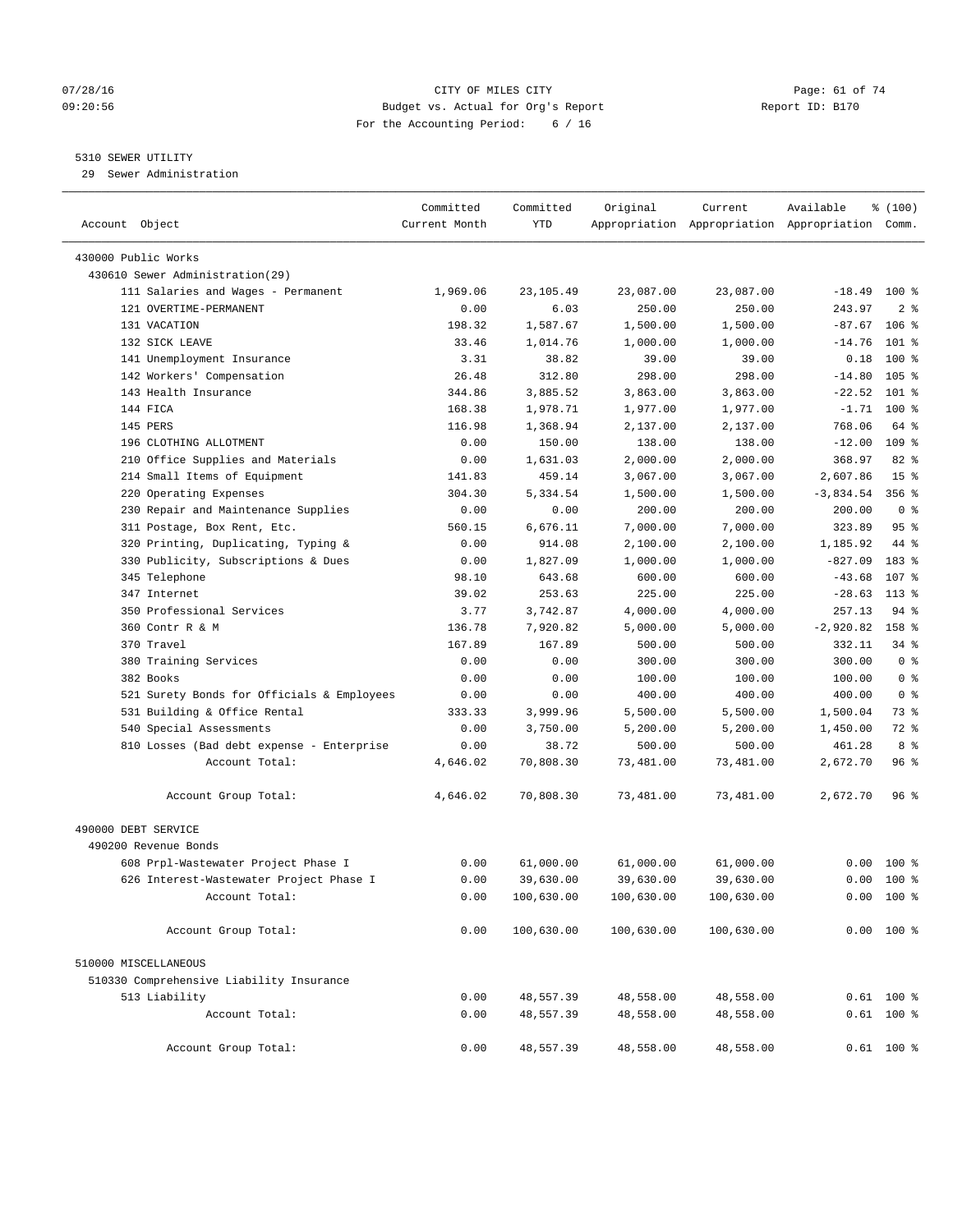## $O7/28/16$  Page: 62 of 74 09:20:56 Budget vs. Actual for Org's Report Report ID: B170 For the Accounting Period: 6 / 16

## 5310 SEWER UTILITY

29 Sewer Administration

| Object<br>Account                                                       | Committed<br>Current Month | Committed<br><b>YTD</b> | Original<br>Appropriation | Current<br>Appropriation | Available<br>Appropriation | % (100)<br>Comm. |
|-------------------------------------------------------------------------|----------------------------|-------------------------|---------------------------|--------------------------|----------------------------|------------------|
| 520000 OTHER FINANCING USES<br>521000 Interfund Operating Transfers Out |                            |                         |                           |                          |                            |                  |
| 820 Transfers to Other Funds                                            | 12,825.58                  | 56,861.48               | 46,816.00                 | 46,816.00                | $-10.045.48$ 121 %         |                  |
| Account Total:                                                          | 12,825.58                  | 56,861.48               | 46,816.00                 | 46,816.00                | $-10.045.48$ 121 %         |                  |
| Account Group Total:                                                    | 12,825.58                  | 56,861.48               | 46,816.00                 | 46,816.00                | $-10.045.48$ 121 %         |                  |
| Organization Total:                                                     | 17,471.60                  | 276,857.17              | 269,485.00                | 269,485.00               | $-7.372.17$                | $103$ %          |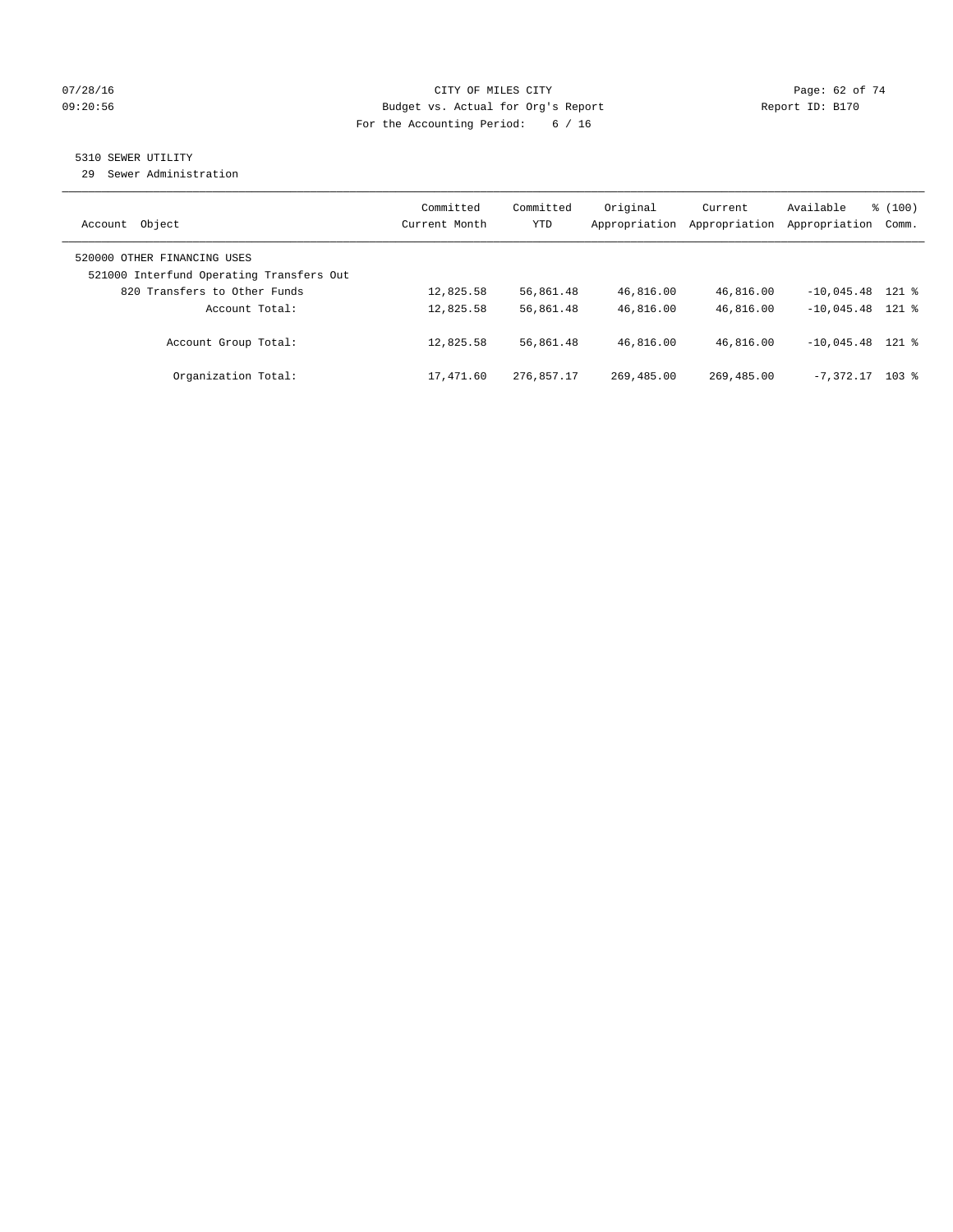## 07/28/16 Page: 63 of 74 09:20:56 Budget vs. Actual for Org's Report Report ID: B170 For the Accounting Period: 6 / 16

————————————————————————————————————————————————————————————————————————————————————————————————————————————————————————————————————

## 5310 SEWER UTILITY

31 Sewer Lines

|                                              | Committed     | Committed  | Original   | Current    | Available                                       | % (100)        |
|----------------------------------------------|---------------|------------|------------|------------|-------------------------------------------------|----------------|
| Account Object                               | Current Month | YTD        |            |            | Appropriation Appropriation Appropriation Comm. |                |
| 430000 Public Works                          |               |            |            |            |                                                 |                |
| 430630 Sewer Collection and Transmission(31) |               |            |            |            |                                                 |                |
| 111 Salaries and Wages - Permanent           | 11,988.72     | 139,267.01 | 128,296.00 | 128,296.00 | $-10,971.01$                                    | 109 %          |
| 121 OVERTIME-PERMANENT                       | 721.69        | 7,624.63   | 10,598.00  | 10,598.00  | 2,973.37                                        | 72 %           |
| 131 VACATION                                 | 1,108.64      | 9,190.94   | 15,773.00  | 15,773.00  | 6,582.06                                        | 58 %           |
| 132 SICK LEAVE                               | 287.81        | 3,211.68   | 7,093.00   | 7,093.00   | 3,881.32                                        | 45 %           |
| 133 OTHER LEAVE PAY                          | 585.02        | 585.02     | 1,846.00   | 1,846.00   | 1,260.98                                        | 32%            |
| 134 HOLIDAY PAY                              | 43.53         | 1,859.36   | 4,558.00   | 4,558.00   | 2,698.64                                        | 41 %           |
| 141 Unemployment Insurance                   | 22.13         | 243.58     | 257.00     | 257.00     | 13.42                                           | 95%            |
| 142 Workers' Compensation                    | 791.20        | 8,570.15   | 8,686.00   | 8,686.00   | 115.85                                          | 99 %           |
| 143 Health Insurance                         | 2,620.47      | 28,562.69  | 27,426.00  | 27,426.00  | $-1, 136.69$                                    | $104$ %        |
| 144 FICA                                     | 1,121.13      | 12,341.92  | 13,099.00  | 13,099.00  | 757.08                                          | 94 %           |
| 145 PERS                                     | 1,170.25      | 13,327.58  | 13,907.00  | 13,907.00  | 579.42                                          | 96%            |
| 196 CLOTHING ALLOTMENT                       | 0.00          | 495.00     | 495.00     | 495.00     | 0.00                                            | $100*$         |
| 210 Office Supplies and Materials            | 50.00         | 740.60     | 350.00     | 350.00     | $-390.60$                                       | $212$ %        |
| 214 Small Items of Equipment                 | 1,717.00      | 5,184.58   | 5,250.00   | 5,250.00   | 65.42                                           | 99%            |
| 220 Operating Expenses                       | 305.75        | 2,076.82   | 2,600.00   | 2,600.00   | 523.18                                          | $80*$          |
| 222 Chemicals, Lab & Med Supplies            | 0.00          | 0.00       | 3,000.00   | 3,000.00   | 3,000.00                                        | 0 <sup>8</sup> |
| 226 Clothing and Uniforms                    | 365.44        | 673.24     | 700.00     | 700.00     | 26.76                                           | 96%            |
| 230 Repair and Maintenance Supplies          | 100.99        | 4,961.26   | 7,000.00   | 7,000.00   | 2,038.74                                        | 71 %           |
| 231 Gas, Oil, Diesel Fuel, Grease, etc.      | 1,272.78      | 7,740.80   | 12,000.00  | 12,000.00  | 4,259.20                                        | 65 %           |
| 233 Water/Sewer Main Replacement and         | 0.00          | 512.88     | 5,000.00   | 5,000.00   | 4,487.12                                        | $10*$          |
| 234 Hydrant/Manhole Replacement, Valves      | 0.00          | 0.00       | 10,000.00  | 10,000.00  | 10,000.00                                       | 0 <sup>8</sup> |
| 241 Consumable Tools                         | 0.00          | 0.00       | 100.00     | 100.00     | 100.00                                          | 0 <sup>8</sup> |
| 311 Postage, Box Rent, Etc.                  | 56.71         | 91.71      | 50.00      | 50.00      | $-41.71$                                        | 183 %          |
| 320 Printing, Duplicating, Typing &          | 0.00          | 0.00       | 75.00      | 75.00      | 75.00                                           | 0 <sup>8</sup> |
| 330 Publicity, Subscriptions & Dues          | 0.00          | 0.00       | 125.00     | 125.00     | 125.00                                          | 0 <sup>8</sup> |
| 334 Memberships, Registrations & Dues        | 0.00          | 341.00     | 200.00     | 200.00     | $-141.00$                                       | 171 %          |
| 341 Electric Utility Services                | 0.00          | 141.24     | 223.00     | 223.00     | 81.76                                           | 63 %           |
| 344 Gas Utility Service                      | 0.00          | 1,080.26   | 400.00     | 400.00     | $-680.26$                                       | $270*$         |
| 345 Telephone                                | 89.56         | 600.39     | 550.00     | 550.00     | $-50.39$                                        | $109$ %        |
| 347 Internet                                 | 22.80         | 148.20     | 140.00     | 140.00     | $-8.20$                                         | $106$ %        |
| 350 Professional Services                    | 118.07        | 10,714.88  | 40,000.00  | 40,000.00  | 29, 285. 12                                     | $27$ %         |
| 356 Purchased Services/Project               | 0.00          | 0.00       | 2,000.00   | 2,000.00   | 2,000.00                                        | 0 <sup>8</sup> |
| 357 Architectual, Engineering Serv Etc.      | 0.00          | 0.00       | 5,000.00   | 5,000.00   | 5,000.00                                        | 0 <sup>8</sup> |
| 360 Contr R & M                              | 144.24        | 11,787.80  | 3,000.00   | 3,000.00   | $-8,787.80$                                     | 393 %          |
| 363 R&M Vehicles/Equip/Labor-PW              | 6,964.73      | 39,142.03  | 27,000.00  | 27,000.00  | $-12, 142.03$                                   | $145$ %        |
| 369 Other Repair and Maintenance             | 5.75          | 5.75       | 2,500.00   | 2,500.00   | 2,494.25                                        | 0 <sup>8</sup> |
| 370 Travel                                   | 118.63        | 456.52     | 400.00     | 400.00     | $-56.52$ 114 %                                  |                |
| 380 Training Services                        | 0.00          | 510.00     | 400.00     | 400.00     | $-110.00$ 128 %                                 |                |
| 382 Books                                    | 0.00          | 23.00      | 100.00     | 100.00     | 77.00                                           | $23$ $%$       |
| 400 BUILDING MATERIALS                       | 202.01        | 202.01     | 400.00     | 400.00     | 197.99                                          | $51$ %         |
| 512 Insurance on Vehicles & Equipment        | 0.00          | 1,322.47   | 1,323.00   | 1,323.00   | 0.53                                            | 100 %          |
| 513 Liability                                | 0.00          | 2,132.47   | 5,000.00   | 5,000.00   | 2,867.53                                        | 43 %           |
| 532 Land Rental                              | 0.00          | 707.14     | 700.00     | 700.00     |                                                 | $-7.14$ 101 %  |
| 940 Machinery & Equipment                    | 0.00          | 29,671.49  | 0.00       | 23,000.00  | $-6,671.49$                                     | $129$ %        |
| Account Total:                               | 31,995.05     | 346,248.10 | 367,620.00 | 390,620.00 | 44,371.90                                       | 89 %           |
| Account Group Total:                         | 31,995.05     | 346,248.10 | 367,620.00 | 390,620.00 | 44,371.90                                       | 89 %           |
|                                              |               |            |            |            |                                                 |                |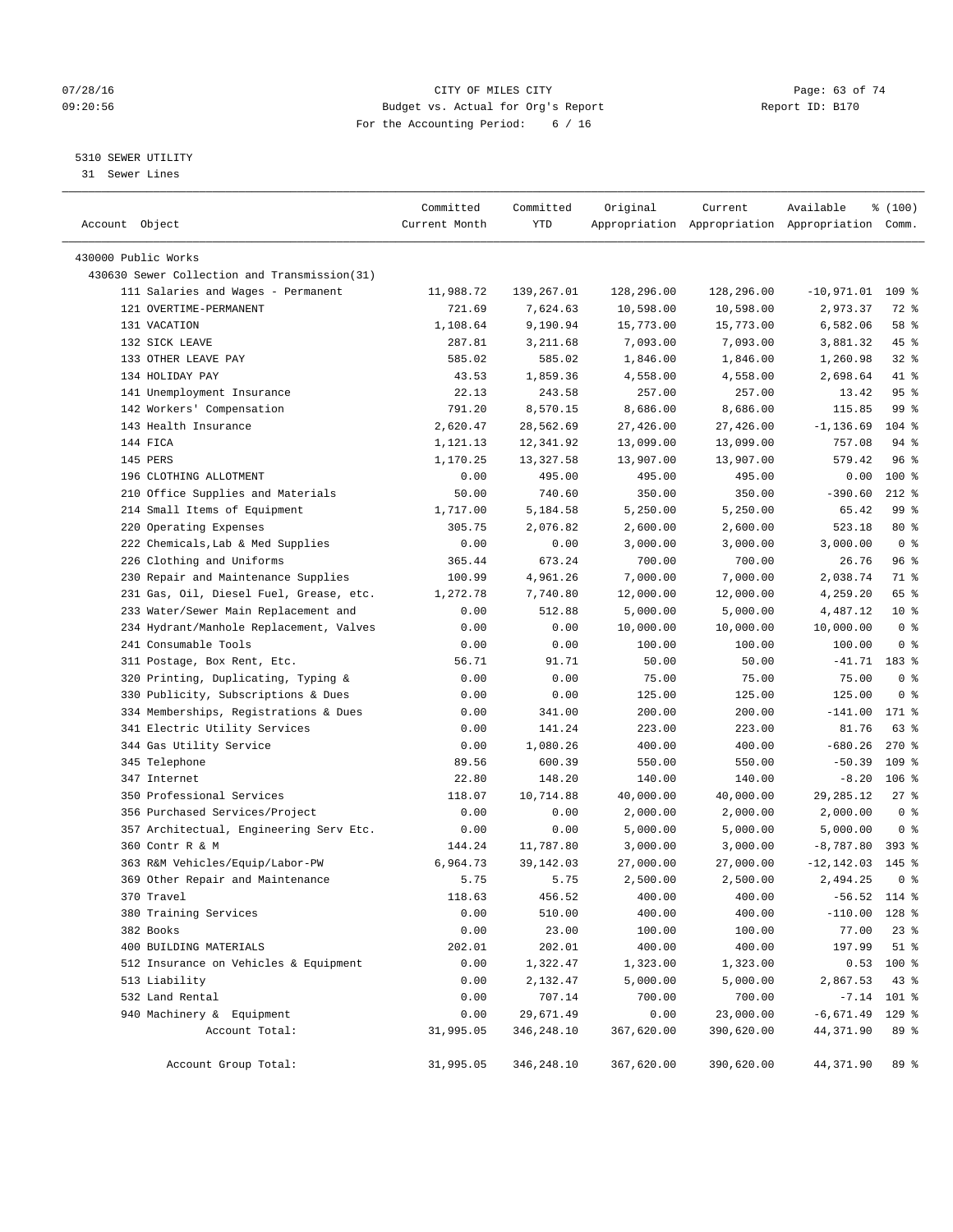## $O7/28/16$  Page: 64 of 74 09:20:56 Budget vs. Actual for Org's Report Report ID: B170 For the Accounting Period: 6 / 16

# 5310 SEWER UTILITY

31 Sewer Lines

| Object<br>Account                                                       | Committed<br>Current Month | Committed<br><b>YTD</b> | Original<br>Appropriation | Current<br>Appropriation | Available<br>Appropriation | % (100)<br>Comm. |
|-------------------------------------------------------------------------|----------------------------|-------------------------|---------------------------|--------------------------|----------------------------|------------------|
| 520000 OTHER FINANCING USES<br>521000 Interfund Operating Transfers Out |                            |                         |                           |                          |                            |                  |
| 820 Transfers to Other Funds                                            | 0.00                       | 0.00                    | 10,046.00                 | 10,046.00                | 10,046.00                  | 0 %              |
| Account Total:                                                          | 0.00                       | 0.00                    | 10,046.00                 | 10,046.00                | 10,046.00                  | 0 <sup>8</sup>   |
| Account Group Total:                                                    | 0.00                       | 0.00                    | 10,046.00                 | 10,046.00                | 10,046.00                  | 0 <sup>8</sup>   |
| Organization Total:                                                     | 31,995.05                  | 346,248.10              | 377,666.00                | 400,666.00               | 54, 417.90                 | 86 <sup>8</sup>  |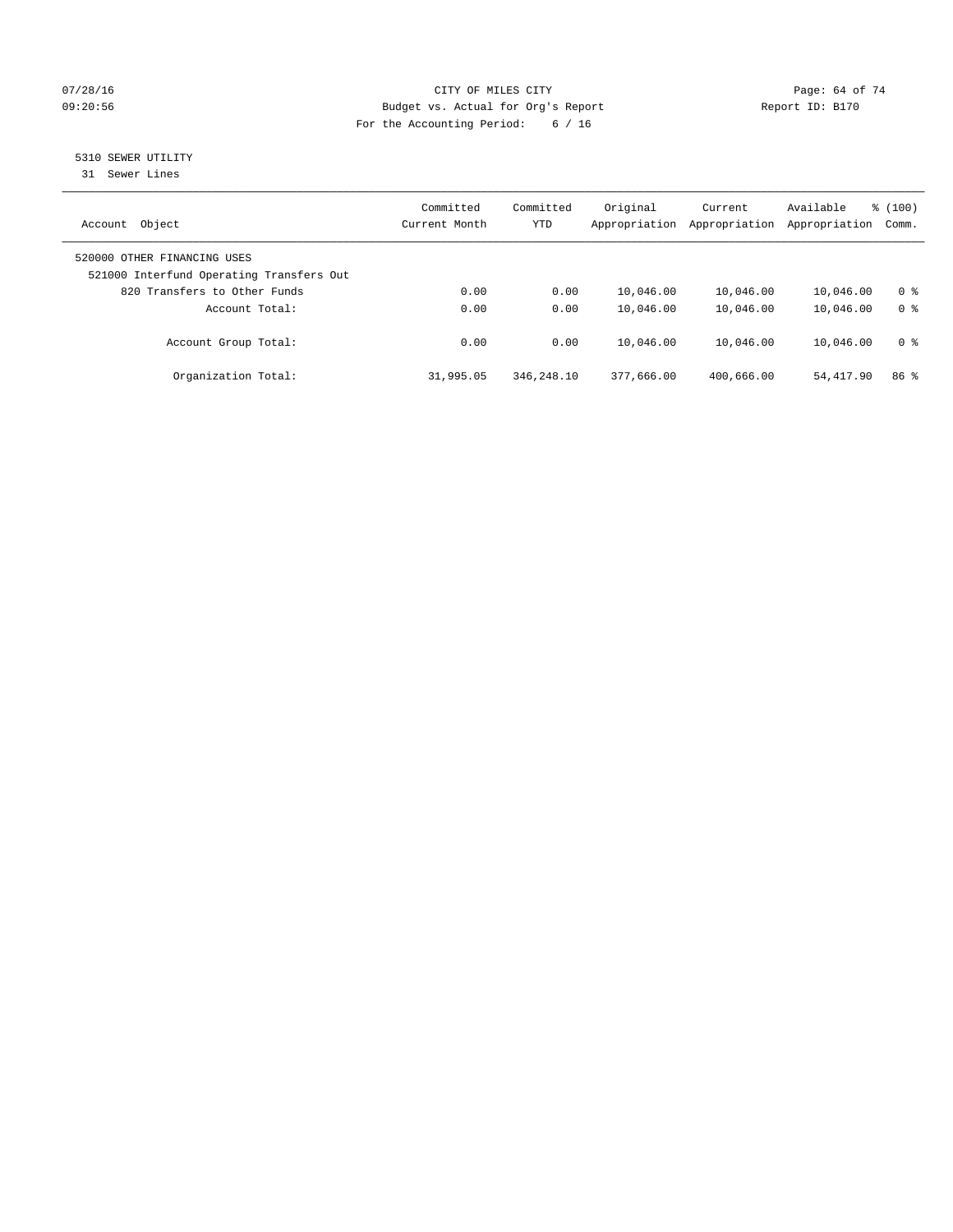## $O7/28/16$  Page: 65 of 74 09:20:56 Budget vs. Actual for Org's Report Report ID: B170 For the Accounting Period: 6 / 16

## 5310 SEWER UTILITY

32 Sewer Lifts

| Account Object |                                         | Committed<br>Current Month | Committed<br><b>YTD</b> | Original   | Current    | Available<br>Appropriation Appropriation Appropriation Comm. | % (100)          |
|----------------|-----------------------------------------|----------------------------|-------------------------|------------|------------|--------------------------------------------------------------|------------------|
|                | 430000 Public Works                     |                            |                         |            |            |                                                              |                  |
|                | 430690 Sewer Lift Stations(32)          |                            |                         |            |            |                                                              |                  |
|                | 111 Salaries and Wages - Permanent      | 5,269.69                   | 61,146.48               | 63,651.00  | 63,651.00  | 2,504.52                                                     | 96%              |
|                | 121 OVERTIME-PERMANENT                  | 170.47                     | 2,620.15                | 3,134.00   | 3,134.00   | 513.85                                                       | 84 %             |
|                | 131 VACATION                            | 452.24                     | 4,789.58                | 4,206.00   | 4,206.00   | $-583.58$                                                    | 114 %            |
|                | 132 SICK LEAVE                          | 92.49                      | 2,355.28                | 1,840.00   | 1,840.00   | $-515.28$                                                    | 128 <sup>8</sup> |
|                | 133 OTHER LEAVE PAY                     | 662.74                     | 899.57                  | 1,159.00   | 1,159.00   | 259.43                                                       | 78 %             |
|                | 134 HOLIDAY PAY                         | 146.33                     | 1,185.80                | 1,133.00   | 1,133.00   | $-52.80$                                                     | $105$ $%$        |
|                | 141 Unemployment Insurance              | 10.18                      | 109.98                  | 113.00     | 113.00     | 3.02                                                         | 97 <sup>°</sup>  |
|                | 142 Workers' Compensation               | 404.43                     | 4,450.14                | 3,933.00   | 3,933.00   | $-517.14$                                                    | $113$ %          |
|                | 143 Health Insurance                    | 1,041.38                   | 11,734.63               | 11,666.00  | 11,666.00  | $-68.63$                                                     | $101$ %          |
|                | 144 FICA                                | 496.69                     | 5,341.20                | 5,747.00   | 5,747.00   | 405.80                                                       | 93%              |
|                | 145 PERS                                | 502.87                     | 5,944.04                | 6,213.00   | 6, 213.00  | 268.96                                                       | 96%              |
|                | 196 CLOTHING ALLOTMENT                  | 0.00                       | 226.50                  | 250.00     | 250.00     | 23.50                                                        | $91$ $%$         |
|                | 210 Office Supplies and Materials       | 0.00                       | 13.27                   | 150.00     | 150.00     | 136.73                                                       | 9 <sup>°</sup>   |
|                | 214 Small Items of Equipment            | 63.15                      | 19,653.00               | 0.00       | 29,500.00  | 9,847.00                                                     | 67%              |
|                | 220 Operating Expenses                  | 257.44                     | 551.88                  | 1,000.00   | 1,000.00   | 448.12                                                       | 55 <sup>8</sup>  |
|                | 222 Chemicals, Lab & Med Supplies       | 0.00                       | 980.49                  | 3,000.00   | 3,000.00   | 2,019.51                                                     | 33%              |
|                | 226 Clothing and Uniforms               | 0.00                       | 181.00                  | 100.00     | 100.00     | $-81.00$                                                     | 181 %            |
|                | 230 Repair and Maintenance Supplies     | 226.14                     | 4,752.09                | 5,500.00   | 14,000.00  | 9,247.91                                                     | 34%              |
|                | 231 Gas, Oil, Diesel Fuel, Grease, etc. | 298.41                     | 1,437.87                | 2,500.00   | 2,500.00   | 1,062.13                                                     | 58 %             |
|                | 241 Consumable Tools                    | 0.00                       | 0.00                    | 100.00     | 100.00     | 100.00                                                       | 0 <sup>8</sup>   |
|                | 311 Postage, Box Rent, Etc.             | 0.00                       | 0.00                    | 50.00      | 50.00      | 50.00                                                        | 0 <sup>8</sup>   |
|                | 341 Electric Utility Services           | 1,006.76                   | 14, 197. 41             | 15,376.00  | 15,376.00  | 1,178.59                                                     | 92%              |
|                | 344 Gas Utility Service                 | 60.63                      | 1,596.35                | 1,500.00   | 1,500.00   | $-96.35$                                                     | $106$ %          |
|                | 346 Garbage Service                     | 63.00                      | 414.00                  | 0.00       | 0.00       | $-414.00$                                                    | $***$ $%$        |
|                | 352 Wtr/Swr Lab Testing                 | 0.00                       | 0.00                    | 250.00     | 250.00     | 250.00                                                       | 0 <sup>8</sup>   |
|                | 360 Contr R & M                         | 0.00                       | 663.90                  | 2,500.00   | 2,500.00   | 1,836.10                                                     | 27%              |
|                | 369 Other Repair and Maintenance        | 0.00                       | 0.00                    | 1,000.00   | 1,000.00   | 1,000.00                                                     | 0 <sup>8</sup>   |
|                | 370 Travel                              | 0.00                       | 509.17                  | 500.00     | 500.00     | $-9.17$                                                      | $102$ %          |
|                | 380 Training Services                   | 0.00                       | 397.31                  | 500.00     | 500.00     | 102.69                                                       | 79 %             |
|                | 382 Books                               | 0.00                       | 0.00                    | 50.00      | 50.00      | 50.00                                                        | 0 <sup>8</sup>   |
|                | 400 BUILDING MATERIALS                  | 0.00                       | 100.00                  | 100.00     | 100.00     | 0.00                                                         | $100*$           |
|                | 511 Insurance on Buildings              | 0.00                       | 834.52                  | 835.00     | 835.00     | 0.48                                                         | $100*$           |
|                | 513 Liability                           | 0.00                       | 0.00                    | 3,750.00   | 3,750.00   | 3,750.00                                                     | 0 <sup>8</sup>   |
|                | 532 Land Rental                         | 0.00                       | 0.00                    | 700.00     | 700.00     | 700.00                                                       | 0 <sup>8</sup>   |
|                | 533 Machinery and Equipment Rental      | 0.00                       | 0.00                    | 150.00     | 150.00     | 150.00                                                       | 0 <sup>8</sup>   |
|                | Account Total:                          | 11,225.04                  | 147,085.61              | 142,656.00 | 180,656.00 | 33,570.39                                                    | $81 - 8$         |
|                | Account Group Total:                    | 11,225.04                  | 147,085.61              | 142,656.00 | 180,656.00 | 33,570.39                                                    | 81 %             |
|                | Organization Total:                     | 11,225.04                  | 147,085.61              | 142,656.00 | 180,656.00 | 33,570.39                                                    | 81 %             |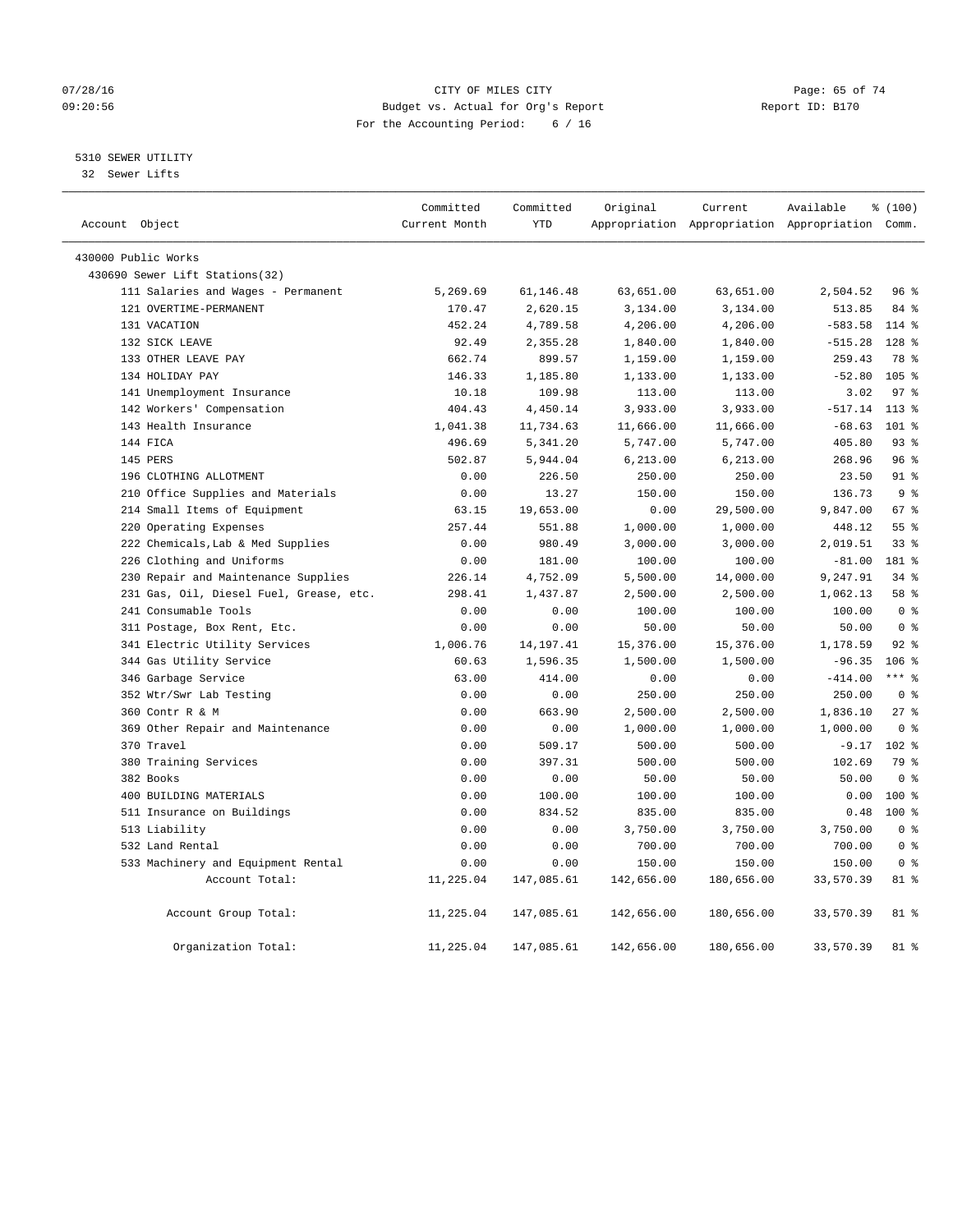#### 07/28/16 Page: 66 of 74 09:20:56 Budget vs. Actual for Org's Report Report ID: B170 For the Accounting Period: 6 / 16

————————————————————————————————————————————————————————————————————————————————————————————————————————————————————————————————————

## 5310 SEWER UTILITY

33 Sewer Plant

|                                         | Committed     | Committed  | Original   | Current                                         | Available          | % (100)          |
|-----------------------------------------|---------------|------------|------------|-------------------------------------------------|--------------------|------------------|
| Account Object                          | Current Month | YTD        |            | Appropriation Appropriation Appropriation Comm. |                    |                  |
| 430000 Public Works                     |               |            |            |                                                 |                    |                  |
| 430640 Sewer Treatment and Disposal(33) |               |            |            |                                                 |                    |                  |
| 111 Salaries and Wages - Permanent      | 8,276.86      | 96,499.00  | 100,680.00 | 100,680.00                                      | 4,181.00           | 96%              |
| 121 OVERTIME-PERMANENT                  | 256.05        | 3,938.91   | 6,848.00   | 6,848.00                                        | 2,909.09           | 58 %             |
| 131 VACATION                            |               |            |            |                                                 |                    |                  |
|                                         | 723.64        | 7,609.42   | 6,309.00   | 6,309.00                                        | $-1,300.42$        | $121$ %          |
| 132 SICK LEAVE                          | 158.85        | 3,573.21   | 2,810.00   | 2,810.00                                        | $-763.21$          | $127$ %          |
| 133 OTHER LEAVE PAY<br>134 HOLIDAY PAY  | 1,169.63      | 1,524.88   | 3,968.00   | 3,968.00                                        | 2,443.12           | 38 <sup>8</sup>  |
|                                         | 219.47        | 1,778.68   | 2,167.00   | 2,167.00                                        | 388.32             | 82 %<br>93%      |
| 141 Unemployment Insurance              | 16.20         | 172.64     | 185.00     | 185.00                                          | 12.36              |                  |
| 142 Workers' Compensation               | 640.08        | 6,973.41   | 6,575.00   | 6,575.00                                        | $-398.41$          | $106$ %          |
| 143 Health Insurance                    | 1,613.84      | 18,184.99  | 17,614.00  | 17,614.00                                       | $-570.99$          | 103 <sub>8</sub> |
| 144 FICA                                | 791.52        | 8,421.02   | 9,393.00   | 9,393.00                                        | 971.98             | 90%              |
| 145 PERS                                | 790.58        | 9,350.73   | 10,155.00  | 10,155.00                                       | 804.27             | $92$ %           |
| 196 CLOTHING ALLOTMENT                  | 0.00          | 351.00     | 351.00     | 351.00                                          | 0.00               | $100*$           |
| 210 Office Supplies and Materials       | 0.00          | 140.28     | 150.00     | 150.00                                          | 9.72               | $94$ %           |
| 214 Small Items of Equipment            | 0.00          | 0.00       | 0.00       | 25,000.00                                       | 25,000.00          | 0 <sup>8</sup>   |
| 220 Operating Expenses                  | 46.12         | 1,127.87   | 13,000.00  | 13,000.00                                       | 11,872.13          | 9 <sup>°</sup>   |
| 222 Chemicals, Lab & Med Supplies       | 1,078.08      | 8,205.74   | 7,000.00   | 7,000.00                                        | $-1, 205.74$ 117 % |                  |
| 226 Clothing and Uniforms               | 0.00          | 664.93     | 500.00     | 500.00                                          | $-164.93$          | $133$ %          |
| 230 Repair and Maintenance Supplies     | 1,552.93      | 19,732.23  | 8,000.00   | 21,500.00                                       | 1,767.77           | $92$ %           |
| 231 Gas, Oil, Diesel Fuel, Grease, etc. | 191.59        | 1,424.87   | 2,000.00   | 2,000.00                                        | 575.13             | 71 %             |
| 241 Consumable Tools                    | 0.00          | 70.73      | 100.00     | 100.00                                          | 29.27              | 71 %             |
| 311 Postage, Box Rent, Etc.             | 4.43          | 66.16      | 100.00     | 100.00                                          | 33.84              | 66 %             |
| 320 Printing, Duplicating, Typing &     | 0.00          | 0.00       | 100.00     | 100.00                                          | 100.00             | 0 <sup>8</sup>   |
| 330 Publicity, Subscriptions & Dues     | 0.00          | 399.00     | 170.00     | 170.00                                          | $-229.00$          | $235$ %          |
| 334 Memberships, Registrations & Dues   | 162.00        | 503.82     | 600.00     | 600.00                                          | 96.18              | 84 %             |
| 341 Electric Utility Services           | 4,186.51      | 55,726.84  | 83,640.00  | 83,640.00                                       | 27,913.16          | 67%              |
| 342 Water Utility Services              | 63.43         | 859.95     | 1,000.00   | 1,000.00                                        | 140.05             | 86 %             |
| 343 Sewer Utility Services              | 80.48         | 614.78     | 600.00     | 600.00                                          | $-14.78$           | $102$ %          |
| 345 Telephone                           | 73.84         | 485.99     | 800.00     | 800.00                                          | 314.01             | 61 %             |
| 346 Garbage Service                     | 0.00          | 742.26     | 800.00     | 800.00                                          | 57.74              | $93$ $%$         |
| 347 Internet                            | 91.20         | 592.80     | 500.00     | 500.00                                          | $-92.80$           | 119.8            |
| 350 Professional Services               | 0.00          | 5,212.10   | 500.00     | 500.00                                          | $-4,712.10$        | $***$ $-$        |
| 352 Wtr/Swr Lab Testing                 | 1,251.00      | 7,761.99   | 8,000.00   | 8,000.00                                        | 238.01             | 97%              |
| 357 Architectual, Engineering Serv Etc. | 0.00          | 0.00       | 5,000.00   | 5,000.00                                        | 5,000.00           | 0 <sup>8</sup>   |
| 360 Contr R & M                         | 0.00          | 3,333.54   | 7,500.00   | 7,500.00                                        | 4,166.46           | 44 %             |
| 363 R&M Vehicles/Equip/Labor-PW         | 90.00         | 713.23     | 8,000.00   | 8,000.00                                        | 7,286.77           | 9 <sup>°</sup>   |
| 370 Travel                              | 317.51        | 680.38     | 750.00     | 750.00                                          | 69.62              | 91 %             |
| 380 Training Services                   | 0.00          | 714.39     | 750.00     | 750.00                                          | 35.61              | 95%              |
| 382 Books                               | 0.00          | 0.00       | 200.00     | 200.00                                          | 200.00             | 0 %              |
| 400 BUILDING MATERIALS                  | 0.00          | 321.22     | 500.00     | 500.00                                          | 178.78             | 64 %             |
| 511 Insurance on Buildings              | 0.00          | 7,179.41   | 7,180.00   | 7,180.00                                        | 0.59               | $100$ %          |
| 512 Insurance on Vehicles & Equipment   | 0.00          | 211.26     | 212.00     | 212.00                                          | 0.74               | $100*$           |
| 513 Liability                           | 0.00          | 0.00       | 2,000.00   | 2,000.00                                        | 2,000.00           | 0 <sup>8</sup>   |
| 533 Machinery and Equipment Rental      | 0.00          | 0.00       | 2,000.00   | 2,000.00                                        | 2,000.00           | 0 <sup>8</sup>   |
| 920 Buildings                           | 0.00          | 3,563.12   | 0.00       | 0.00                                            | $-3,563.12$        | $***$ $8$        |
| 940 Machinery & Equipment               | 0.00          | 410,784.87 | 0.00       | 6,800,000.00                                    | 6,389,215.13       | 6 %              |
| Account Total:                          | 23,845.84     | 690,211.65 | 328,707.00 | 7,167,207.00                                    | 6,476,995.35       | $10*$            |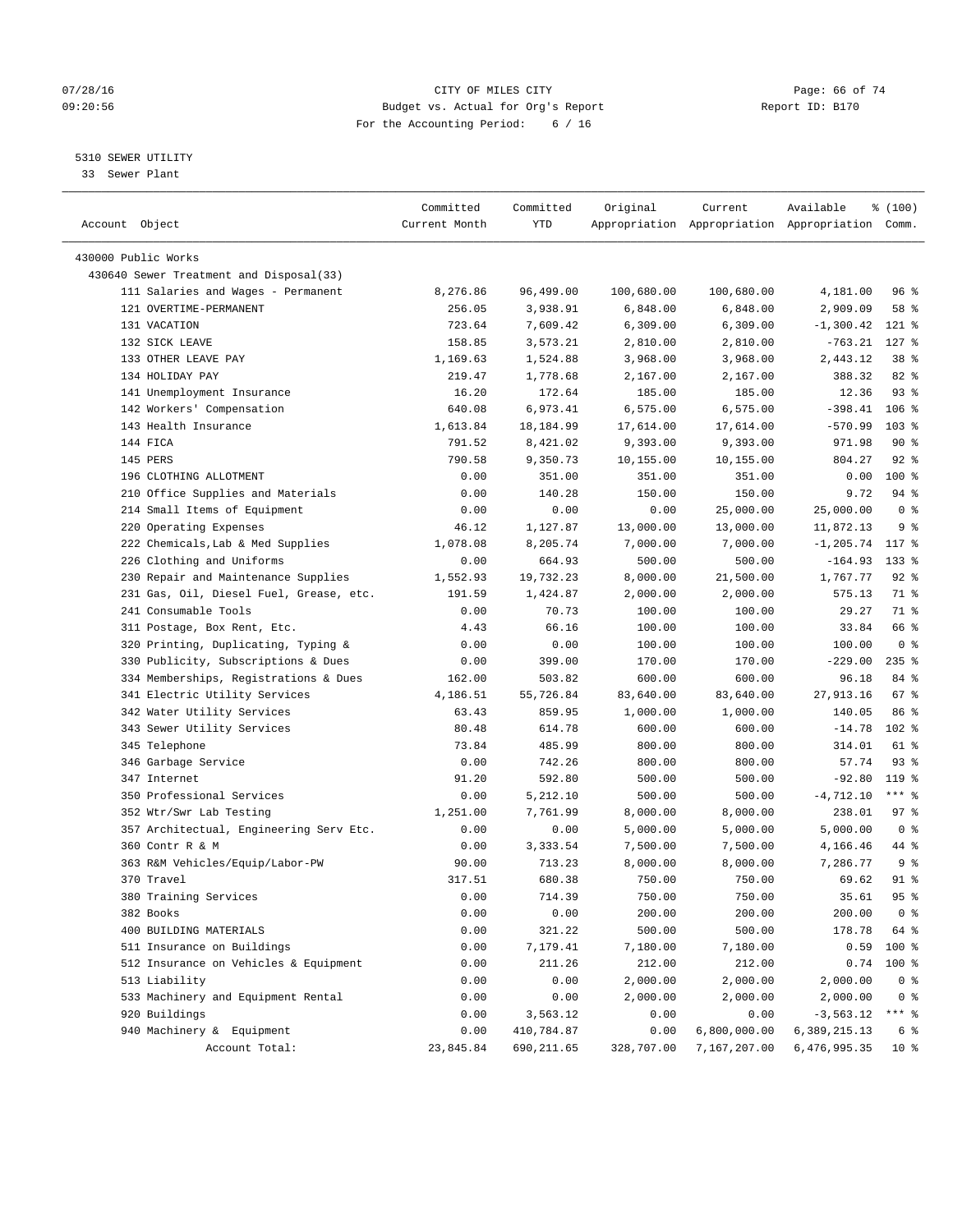## $O7/28/16$  Page: 67 of 74 09:20:56 Budget vs. Actual for Org's Report Report ID: B170 For the Accounting Period: 6 / 16

5310 SEWER UTILITY

33 Sewer Plant

| Account Object       | Committed<br>Current Month | Committed<br>YTD | Original   | Current      | Available<br>Appropriation Appropriation Appropriation Comm. | % (100) |
|----------------------|----------------------------|------------------|------------|--------------|--------------------------------------------------------------|---------|
| Account Group Total: | 23,845.84                  | 690,211.65       | 328,707.00 | 7,167,207.00 | $6.476.995.35$ 10 %                                          |         |
| Organization Total:  | 23,845.84                  | 690,211.65       | 328,707.00 | 7,167,207.00 | 6,476,995.35 10%                                             |         |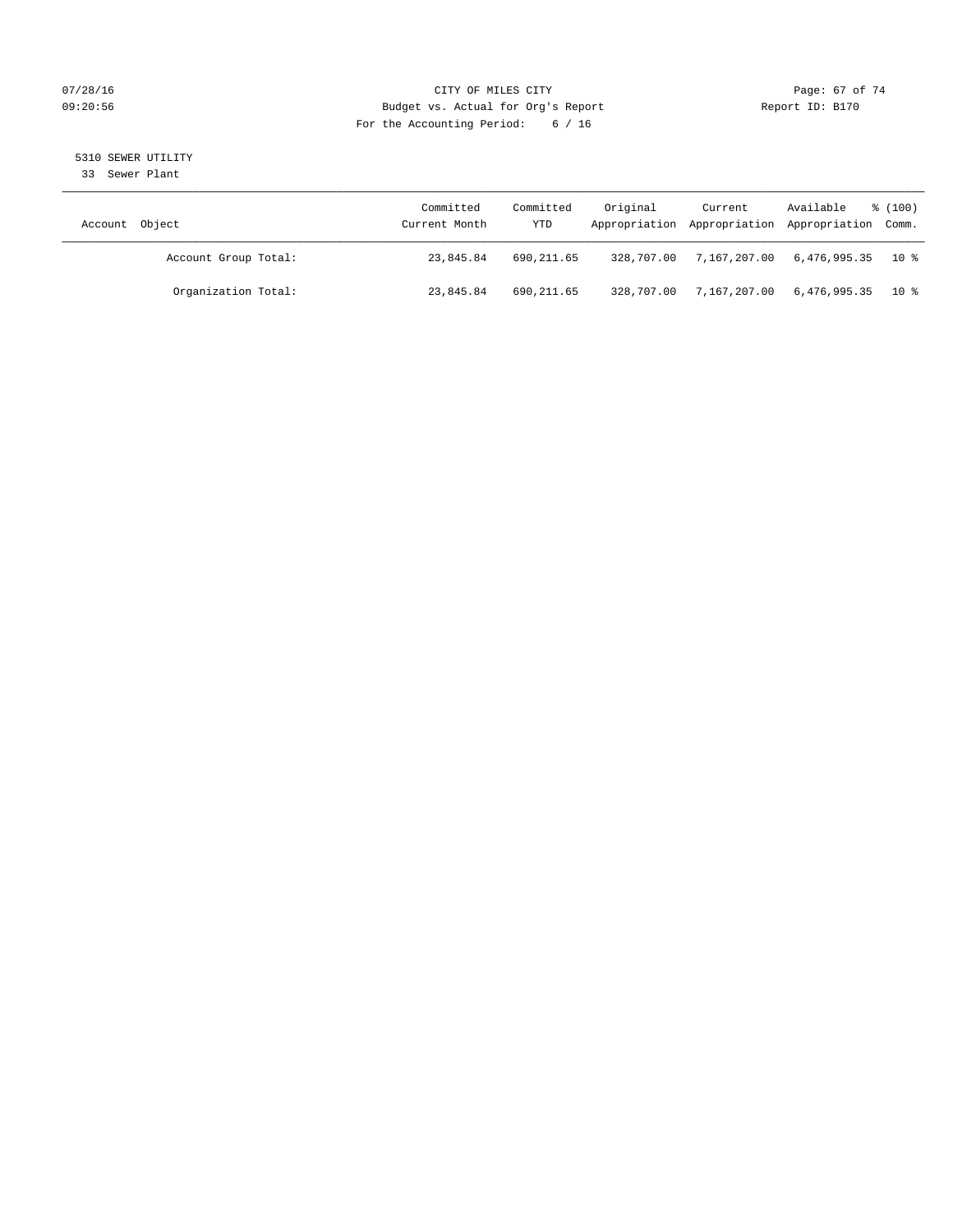#### 07/28/16 Page: 68 of 74 09:20:56 Budget vs. Actual for Org's Report Report ID: B170 For the Accounting Period: 6 / 16

## 5310 SEWER UTILITY

87 Airport

| Account Object                             | Committed<br>Current Month | Committed<br><b>YTD</b> | Original<br>Appropriation | Current<br>Appropriation | Available<br>Appropriation | % (100)<br>Comm. |
|--------------------------------------------|----------------------------|-------------------------|---------------------------|--------------------------|----------------------------|------------------|
| 430000 Public Works<br>430300 Airport (87) |                            |                         |                           |                          |                            |                  |
| 230 Repair and Maintenance Supplies        | 595.00                     | 595.00                  | 0.00                      | 0.00                     | $-595.00$                  | $***$ %          |
| Account Total:                             | 595.00                     | 595.00                  | 0.00                      | 0.00                     | $-595.00$                  | $***$ 2          |
| Account Group Total:                       | 595.00                     | 595.00                  | 0.00                      | 0.00                     | $-595.00$                  | $***$ %          |
| Organization Total:                        | 595.00                     | 595.00                  | 0.00                      | 0.00                     | $-595.00$                  | $***$ 2          |

Fund Total: 85,132.53 1,460,997.53 1,118,514.00 8,018,014.00 6,557,016.47 18 %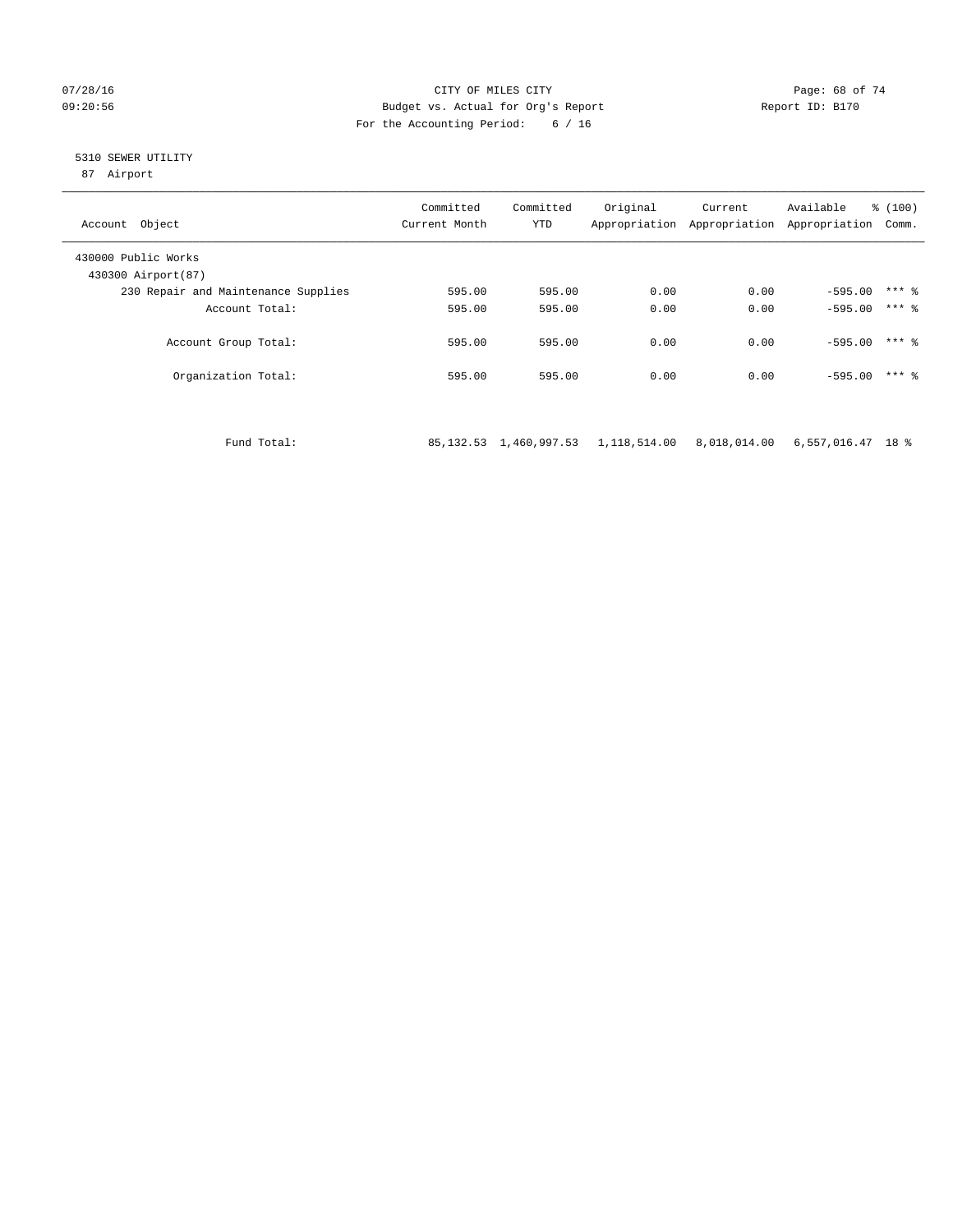## $O7/28/16$  Page: 69 of 74 09:20:56 Budget vs. Actual for Org's Report Report ID: B170 For the Accounting Period: 6 / 16

## 5510 AMBULANCE FUND

10 Ambulance

| Account Object |                                             | Committed<br>Current Month | Committed<br>YTD | Original   | Current    | Available<br>Appropriation Appropriation Appropriation Comm. | \$(100)         |
|----------------|---------------------------------------------|----------------------------|------------------|------------|------------|--------------------------------------------------------------|-----------------|
|                | 420000 PUBLIC SAFETY                        |                            |                  |            |            |                                                              |                 |
|                | 420730 Emergency Medical Services-Ambulance |                            |                  |            |            |                                                              |                 |
|                | 111 Salaries and Wages - Permanent          | 14,019.07                  | 166,807.88       | 162,303.00 | 162,303.00 | $-4,504.88$                                                  | $103$ %         |
|                | 112 SALARIES AND WAGES - PART PAID          | 2,103.50                   | 14,641.82        | 8,000.00   | 8,000.00   | $-6,641.82$                                                  | 183 %           |
|                | 121 OVERTIME-PERMANENT                      | 1,893.34                   | 25, 163.88       | 84,000.00  | 84,000.00  | 58,836.12                                                    | $30*$           |
|                | 131 VACATION                                | 1,133.67                   | 13,796.26        | 10,000.00  | 10,000.00  | $-3,796.26$                                                  | 138 %           |
|                | 132 SICK LEAVE                              | 0.00                       | 8,033.81         | 7,000.00   | 7,000.00   | $-1,033.81$ 115 %                                            |                 |
|                | 133 OTHER LEAVE PAY                         | 1,304.70                   | 2,191.75         | 2,000.00   | 2,000.00   | $-191.75$                                                    | 110 %           |
|                | 134 HOLIDAY PAY                             | 376.83                     | 3,489.55         | 7,000.00   | 7,000.00   | 3,510.45                                                     | 50%             |
|                | 141 Unemployment Insurance                  | 31.29                      | 351.22           | 378.00     | 378.00     | 26.78                                                        | 93%             |
|                | 142 Workers' Compensation                   | 752.03                     | 8,290.37         | 6,409.00   | 6,409.00   | $-1,881.37$                                                  | $129$ %         |
|                | 143 Health Insurance                        | 2,329.76                   | 28,209.29        | 30,284.00  | 30,284.00  | 2,074.71                                                     | 93%             |
|                | 144 FICA                                    | 431.68                     | 3,776.02         | 4,000.00   | 4,000.00   | 223.98                                                       | $94$ %          |
|                | 147 Firemen's Pension                       | 1,885.92                   | 24,465.91        | 36,113.00  | 36,113.00  | 11,647.09                                                    | 68 %            |
|                | 210 Office Supplies and Materials           | 258.86                     | 995.92           | 1,000.00   | 1,000.00   | 4.08                                                         | 100%            |
|                | 214 Small Items of Equipment                | 55.00                      | 757.23           | 5,000.00   | 5,000.00   | 4,242.77                                                     | 15 <sup>°</sup> |
|                | 220 Operating Expenses                      | 63.70                      | 2,490.94         | 3,000.00   | 3,000.00   | 509.06                                                       | 83 %            |
|                | 222 Chemicals, Lab & Med Supplies           | 1,512.32                   | 19,932.87        | 15,000.00  | 15,000.00  | $-4,932.87$                                                  | 133 %           |
|                | 230 Repair and Maintenance Supplies         | 7.98                       | 2,638.93         | 5,000.00   | 5,000.00   | 2,361.07                                                     | 53%             |
|                | 231 Gas, Oil, Diesel Fuel, Grease, etc.     | 1,257.96                   | 8,174.76         | 18,000.00  | 18,000.00  | 9,825.24                                                     | 45 %            |
|                | 241 Consumable Tools                        | 552.90                     | 578.44           | 1,000.00   | 1,000.00   | 421.56                                                       | 58 %            |
|                | 300 PURCHASED SERVICES                      | 0.00                       | 0.00             | 2,000.00   | 2,000.00   | 2,000.00                                                     | 0 <sup>8</sup>  |
|                | 311 Postage, Box Rent, Etc.                 | 0.46                       | $-12.85$         | 100.00     | 100.00     | 112.85                                                       | $-13$ %         |
|                | 320 Printing, Duplicating, Typing &         | 0.00                       | 8.12             | 200.00     | 200.00     | 191.88                                                       | 4%              |
|                | 341 Electric Utility Services               | 92.71                      | 1,525.19         | 2,645.00   | 2,645.00   | 1,119.81                                                     | 58 %            |
|                | 342 Water Utility Services                  | 23.03                      | 291.49           | 400.00     | 400.00     | 108.51                                                       | 73 %            |
|                | 343 Sewer Utility Services                  | 27.53                      | 208.46           | 250.00     | 250.00     | 41.54                                                        | 83 %            |
|                | 344 Gas Utility Service                     | 27.22                      | 956.46           | 1,270.00   | 1,270.00   | 313.54                                                       | 75 %            |
|                | 345 Telephone                               | 295.31                     | 1,873.89         | 1,500.00   | 1,500.00   | $-373.89$                                                    | $125$ %         |
|                | 346 Garbage Service                         | 0.00                       | 404.03           | 500.00     | 500.00     | 95.97                                                        | 81 %            |
|                | 347 Internet                                | 115.48                     | 426.12           | 400.00     | 400.00     | $-26.12$                                                     | 107 %           |
|                | 350 Professional Services                   | 1,788.88                   | 30,974.23        | 55,500.00  | 55,500.00  | 24,525.77                                                    | 56%             |
|                | 352 Wtr/Swr Lab Testing                     | 0.00                       | 0.00             | 2,500.00   | 2,500.00   | 2,500.00                                                     | 0 <sup>8</sup>  |
|                | 360 Contr R & M                             | 336.74                     | 1,787.15         | 3,000.00   | 3,000.00   | 1,212.85                                                     | 60 %            |
|                | 364 R&M Vehicles - Fire/Amb                 | 2,283.90                   | 7,461.45         | 10,200.00  | 10,200.00  | 2,738.55                                                     | 73 %            |
|                | 370 Travel                                  | 161.66                     | 2,681.90         | 2,500.00   | 2,500.00   | $-181.90$                                                    | 107 %           |
|                | 380 Training Services                       | 555.00                     | 2,945.06         | 2,500.00   | 2,500.00   | $-445.06$                                                    | 118 %           |
|                | 382 Books                                   | 0.00                       | 989.78           | 1,000.00   | 1,000.00   | 10.22                                                        | 99 %            |
|                | 400 BUILDING MATERIALS                      | 86.05                      | 668.76           | 3,000.00   | 3,000.00   | 2,331.24                                                     | $22$ %          |
|                | 512 Insurance on Vehicles & Equipment       | 0.00                       | 1,193.24         | 1,194.00   | 1,194.00   | 0.76                                                         | 100 %           |
|                | 810 Losses (Bad debt expense - Enterprise   | 273.78                     | 12, 163.44       | 100,000.00 | 100,000.00 | 87,836.56                                                    | $12*$           |
|                | 811 Contractual Allowances (Ambl)           | 20,492.23                  | 202,112.66       | 150,000.00 | 150,000.00 | $-52,112.66$                                                 | 135 %           |
|                | Account Total:                              | 56,530.49                  | 603,445.43       | 746,146.00 | 746,146.00 | 142,700.57                                                   | 81 %            |
|                | Account Group Total:                        | 56,530.49                  | 603,445.43       | 746,146.00 | 746,146.00 | 142,700.57                                                   | 81 %            |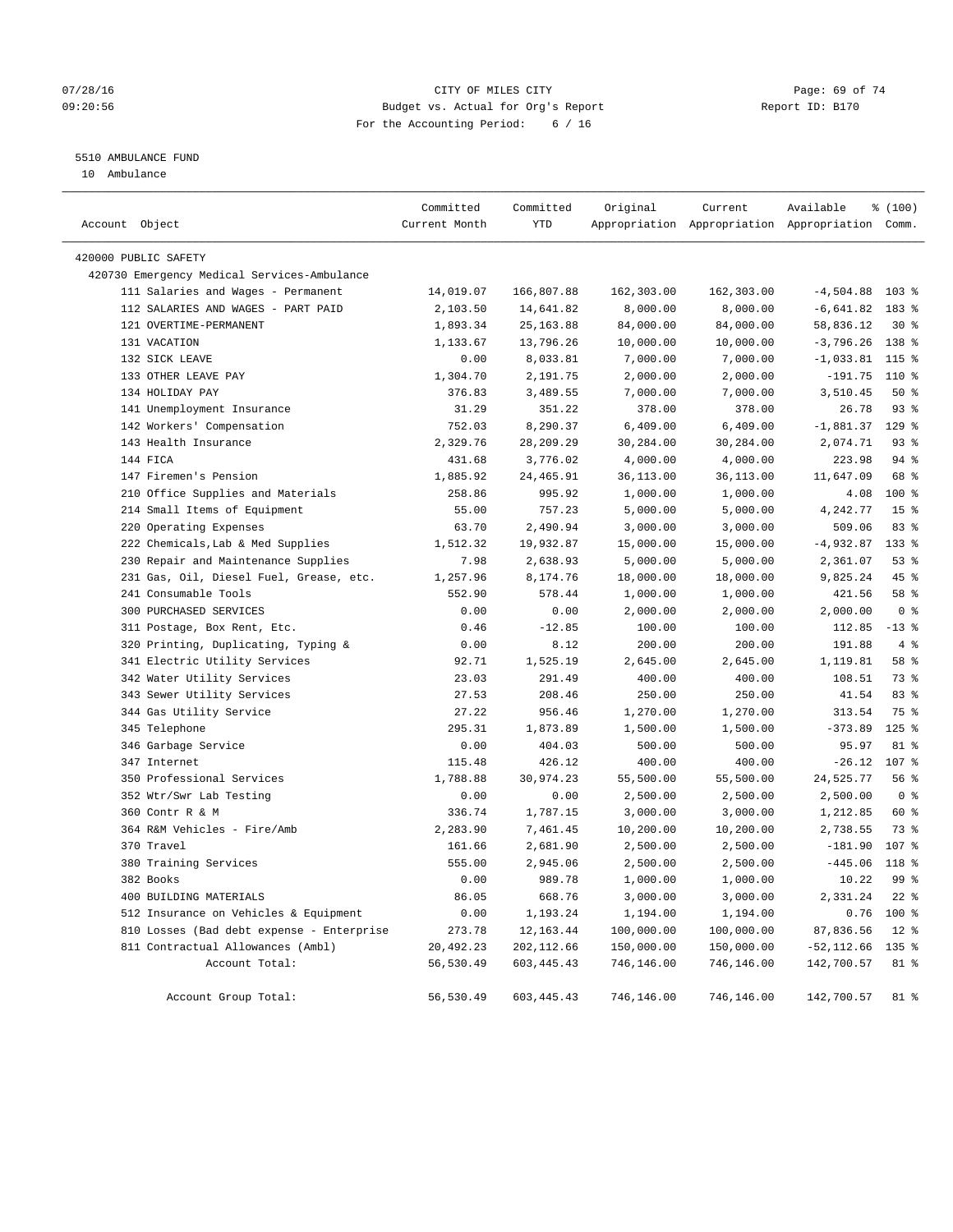## $O7/28/16$  Page: 70 of 74 09:20:56 Budget vs. Actual for Org's Report Report ID: B170 For the Accounting Period: 6 / 16

## 5510 AMBULANCE FUND

10 Ambulance

| Account Object                           | Committed<br>Current Month | Committed<br><b>YTD</b> | Original   | Current<br>Appropriation Appropriation Appropriation | Available       | % (100)<br>Comm. |
|------------------------------------------|----------------------------|-------------------------|------------|------------------------------------------------------|-----------------|------------------|
| 490000 DEBT SERVICE                      |                            |                         |            |                                                      |                 |                  |
| 490500 Other Debt Service Payments       |                            |                         |            |                                                      |                 |                  |
| 602 Prpl-Ambulance                       | 0.00                       | 26, 319.87              | 26,320.00  | 26,320.00                                            |                 | $0.13$ 100 %     |
| 629 Interest-Ambulance                   | 0.00                       | 411.21                  | 412.00     | 412.00                                               | 0.79            | $100*$           |
| Account Total:                           | 0.00                       | 26,731.08               | 26,732.00  | 26,732.00                                            | 0.92            | 100 %            |
| Account Group Total:                     | 0.00                       | 26,731.08               | 26,732.00  | 26,732.00                                            |                 | $0.92$ 100 %     |
| 510000 MISCELLANEOUS                     |                            |                         |            |                                                      |                 |                  |
| 510330 Comprehensive Liability Insurance |                            |                         |            |                                                      |                 |                  |
| 513 Liability                            | 0.00                       | 3,030.47                | 3,031.00   | 3,031.00                                             | 0.53            | $100*$           |
| Account Total:                           | 0.00                       | 3,030.47                | 3,031.00   | 3,031.00                                             | 0.53            | $100*$           |
| Account Group Total:                     | 0.00                       | 3,030.47                | 3,031.00   | 3,031.00                                             |                 | $0.53$ 100 %     |
| 520000 OTHER FINANCING USES              |                            |                         |            |                                                      |                 |                  |
| 521000 Interfund Operating Transfers Out |                            |                         |            |                                                      |                 |                  |
| 820 Transfers to Other Funds             | 9,088.58                   | 34,531.48               | 34,532.00  | 34,532.00                                            |                 | $0.52$ 100 %     |
| Account Total:                           | 9,088.58                   | 34,531.48               | 34,532.00  | 34,532.00                                            | 0.52            | 100 %            |
| Account Group Total:                     | 9,088.58                   | 34,531.48               | 34,532.00  | 34,532.00                                            |                 | $0.52$ 100 %     |
| Organization Total:                      | 65,619.07                  | 667,738.46              | 810,441.00 | 810,441.00                                           | 142,702.54      | $82*$            |
|                                          |                            |                         |            |                                                      |                 |                  |
| Fund Total:                              | 65,619.07                  | 667,738.46              | 810,441.00 | 810,441.00                                           | 142,702.54 82 % |                  |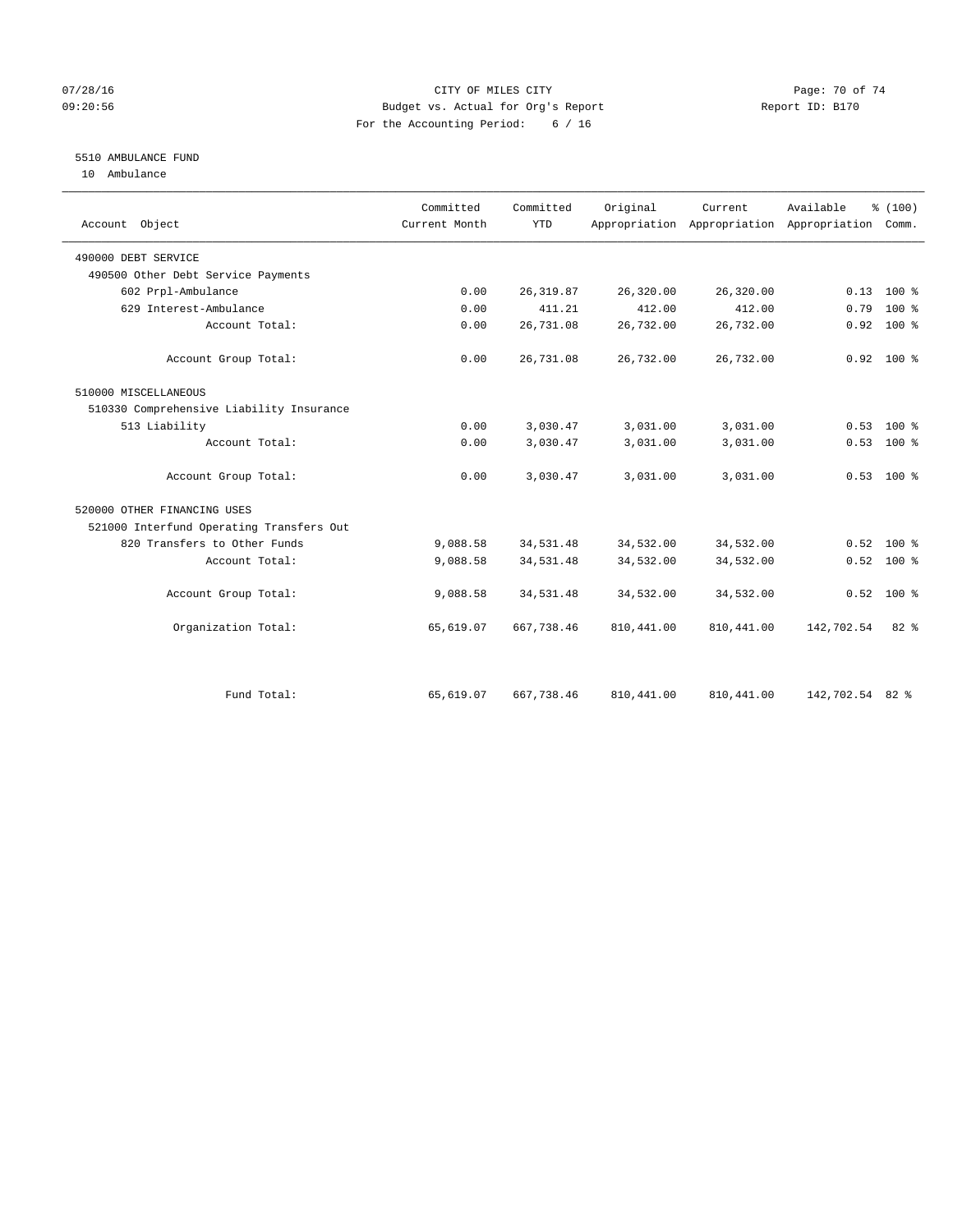#### 07/28/16 Page: 71 of 74 09:20:56 Budget vs. Actual for Org's Report Report ID: B170 For the Accounting Period: 6 / 16

————————————————————————————————————————————————————————————————————————————————————————————————————————————————————————————————————

## 5610 AIRPORT OPERATING

87 Airport

|                                            | Committed     | Committed                    | Original     | Current                                         | Available           | \$(100)          |                |
|--------------------------------------------|---------------|------------------------------|--------------|-------------------------------------------------|---------------------|------------------|----------------|
| Account Object                             | Current Month | YTD                          |              | Appropriation Appropriation Appropriation Comm. |                     |                  |                |
|                                            |               |                              |              |                                                 |                     |                  |                |
| 430000 Public Works                        |               |                              |              |                                                 |                     |                  |                |
| 430300 Airport (87)                        |               |                              |              |                                                 |                     |                  |                |
| 111 Salaries and Wages - Permanent         | 8,346.91      | 90,638.49                    | 77,386.00    | 77,386.00                                       | $-13, 252.49$ 117 % |                  |                |
| 121 OVERTIME-PERMANENT                     | 434.78        | 434.78                       | 4,500.00     | 4,500.00                                        | 4,065.22            | 10 <sub>8</sub>  |                |
| 131 VACATION                               | 153.88        | 153.88                       | 8,000.00     | 8,000.00                                        | 7,846.12            |                  | 2 <sup>8</sup> |
| 132 SICK LEAVE                             | 0.00          | 0.00                         | 4,500.00     | 4,500.00                                        | 4,500.00            |                  | 0 <sup>8</sup> |
| 133 OTHER LEAVE PAY                        | 414.30        | 414.30                       | 2,500.00     | 2,500.00                                        | 2,085.70            | $17*$            |                |
| 134 HOLIDAY PAY                            | 136.40        | 136.40                       | 2,100.00     | 2,100.00                                        | 1,963.60            | 6 %              |                |
| 141 Unemployment Insurance                 | 14.23         | 138.14                       | 550.00       | 550.00                                          | 411.86              | $25$ $%$         |                |
| 142 Workers' Compensation                  | 510.13        | 5,017.46                     | 4,330.00     | 4,330.00                                        | $-687.46$           | 116 <sup>8</sup> |                |
| 143 Health Insurance                       | 1,379.05      | 14,572.57                    | 15,451.00    | 15,451.00                                       | 878.43              | $94$ %           |                |
| 144 FICA                                   | 676.51        | 6,679.75                     | 6,327.00     | 6,327.00                                        | $-352.75$           | $106$ %          |                |
| 145 PERS                                   | 784.51        | 7,214.95                     | 6,839.00     | 6,839.00                                        | $-375.95$           | $105$ %          |                |
| 196 CLOTHING ALLOTMENT                     | 0.00          | 375.00                       | 300.00       | 300.00                                          | $-75.00$            | $125$ %          |                |
| 210 Office Supplies and Materials          | 278.35        | 927.52                       | 1,250.00     | 1,250.00                                        | 322.48              | 74 %             |                |
| 214 Small Items of Equipment               | 0.00          | 470.33                       | 795.00       | 795.00                                          | 324.67              | 59 %             |                |
| 220 Operating Expenses                     | 1,016.45      | 6,911.38                     | 3,225.00     | 3,225.00                                        | $-3,686.38$         | $214$ %          |                |
| 230 Repair and Maintenance Supplies        | 1,237.77      | 25,566.03                    | 15,500.00    | 15,500.00                                       | $-10,066.03$        | $165$ %          |                |
| 231 Gas, Oil, Diesel Fuel, Grease, etc.    | 627.42        | 1,715.98                     | 5,625.00     | 5,625.00                                        | 3,909.02            | $31$ %           |                |
| 237 Aviation Fuel                          | 27,188.00     | 244,458.00                   | 250,567.00   | 250,567.00                                      | 6,109.00            | 98 %             |                |
| 239 Tires, Tubes Etc.                      | 0.00          | 0.00                         | 650.00       | 650.00                                          | 650.00              |                  | 0 <sup>8</sup> |
| 250 Supplies for Resale                    | 0.00          | 0.00                         | 300.00       | 300.00                                          | 300.00              |                  | 0 <sup>8</sup> |
| 311 Postage, Box Rent, Etc.                | 0.00          | 6.74                         | 375.00       | 375.00                                          | 368.26              |                  | 2 <sub>8</sub> |
| 319 Other Communication and Transportation | 123.20        | 676.48                       | 656.00       | 656.00                                          | $-20.48$            | $103$ %          |                |
| 330 Publicity, Subscriptions & Dues        | 0.00          | 271.17                       | 70.00        | 70.00                                           | $-201.17$           | 387 %            |                |
| 334 Memberships, Registrations & Dues      | 151.00        | 691.00                       | 0.00         | 0.00                                            | $-691.00$           | $***$ $%$        |                |
| 341 Electric Utility Services              | 582.93        | 7,963.76                     | 9,659.00     | 9,659.00                                        | 1,695.24            | $82$ $%$         |                |
| 344 Gas Utility Service                    | 104.19        | 3,399.20                     | 7,599.00     | 7,599.00                                        | 4,199.80            | 45 %             |                |
| 345 Telephone                              | 417.09        | 2,774.05                     | 3,500.00     | 3,500.00                                        | 725.95              | 79 %             |                |
| 347 Internet                               | 54.80         | 527.74                       | 628.00       | 628.00                                          | 100.26              | 84 %             |                |
| 350 Professional Services                  | 0.00          | 707.25                       | 3,800.00     | 3,800.00                                        | 3,092.75            | 19 <sup>°</sup>  |                |
| 356 Purchased Services/Project             | 0.00          | 8,645.00                     | 0.00         | 0.00                                            | $-8,645.00$         | $***$ $-$        |                |
| 363 R&M Vehicles/Equip/Labor-PW            | 1,309.79      | 3,309.79                     | 4,500.00     | 4,500.00                                        | 1,190.21            | 74 %             |                |
| 367 Plumbing, Heating, Electrical          | 0.00          | 0.00                         | 1,500.00     | 1,500.00                                        | 1,500.00            |                  | 0 <sup>8</sup> |
| 380 Training Services                      | 25.00         | 172.50                       | 0.00         | 0.00                                            | $-172.50$           | *** 응            |                |
| 511 Insurance on Buildings                 | 0.00          | 3,154.82                     | 3,155.00     | 3,155.00                                        | 0.18                | $100$ %          |                |
| 512 Insurance on Vehicles & Equipment      | 0.00          | 1,695.30                     | 1,696.00     | 1,696.00                                        | 0.70                | $100*$           |                |
| 513 Liability                              | 4,615.00      | 4,615.00                     | 4,700.00     | 4,700.00                                        | 85.00               | 98 %             |                |
| 530 Rent                                   | 0.00          | 12,950.00                    | 22,500.00    | 22,500.00                                       | 9,550.00            | 58 %             |                |
| 939 AIP-3-30-055-016-2015                  |               | 199, 291. 75 4, 140, 245. 68 | 3,482,252.00 | 4, 147, 114.00                                  | 6,868.32 100 %      |                  |                |
| Account Total:                             |               | 249,873.44 4,597,630.44      | 3,957,285.00 | 4,622,147.00                                    | 24,516.56           | 99 %             |                |
| Account Group Total:                       |               | 249, 873.44 4, 597, 630.44   | 3,957,285.00 | 4,622,147.00                                    | 24,516.56           | 99 %             |                |
|                                            |               |                              |              |                                                 |                     |                  |                |
| 490000 DEBT SERVICE                        |               |                              |              |                                                 |                     |                  |                |
| 490500 Other Debt Service Payments         |               |                              |              |                                                 |                     |                  |                |
| 220 Operating Expenses                     | 16.00         | 16.00                        | 0.00         | 0.00                                            | $-16.00$ *** %      |                  |                |
| 641 Principal - Aeronautics Loan 08        | 0.00          | 4,921.00                     | 4,921.00     | 4,921.00                                        | $0.00$ 100 %        |                  |                |
| 642 Interest - Aeronautics Loan 08         | 0.00          | 535.16                       | 535.00       | 535.00                                          | $-0.16$ 100 %       |                  |                |
| 645 Equipment-Principle                    | 422.14        | 5,065.68                     | 5,715.00     | 5,715.00                                        | 649.32              | 89 %             |                |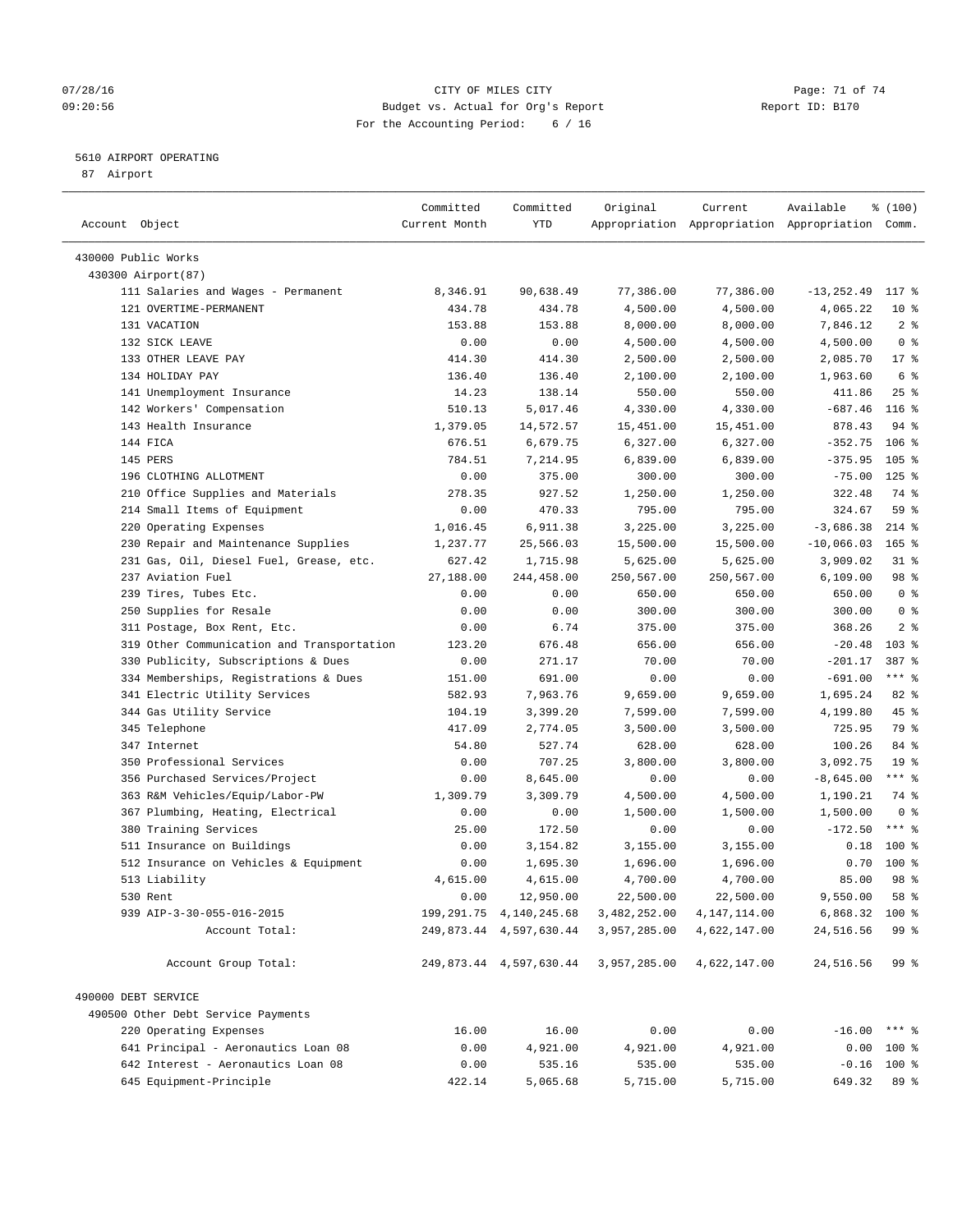#### 07/28/16 Page: 72 of 74 09:20:56 Budget vs. Actual for Org's Report Report ID: B170 For the Accounting Period: 6 / 16

## 5610 AIRPORT OPERATING

87 Airport

| Account Object                           | Committed<br>Current Month | Committed<br><b>YTD</b> | Original     | Current      | Available<br>Appropriation Appropriation Appropriation | % (100)<br>Comm.    |
|------------------------------------------|----------------------------|-------------------------|--------------|--------------|--------------------------------------------------------|---------------------|
| 646 Equipment-Interest                   | 54.09                      | 649.08                  | 553.00       | 553.00       | $-96.08$                                               | 117 %               |
| 648 MT Aero Principle 06-2015            | 0.00                       | 16,953.00               | 3,340.00     | 3,340.00     | $-13,613.00$                                           | $508$ %             |
| 649 MT Aero Interest06-2015              | 0.00                       | 2,754.86                | 565.00       | 565.00       | $-2,189.86$                                            | 488 %               |
| 650 Principle-Purchase Fuel Truck        | 1,694.40                   | 8,493.87                | 0.00         | 0.00         | $-8, 493.87$                                           | $***$ $%$           |
| 651 Interest-Purchase Fuel Truck         | 155.60                     | 756.13                  | 0.00         | 0.00         | $-756.13$                                              | $***$ $\frac{6}{5}$ |
| Account Total:                           | 2,342.23                   | 40,144.78               | 15,629.00    | 15,629.00    | $-24, 515.78$                                          | $257$ %             |
| Account Group Total:                     | 2,342.23                   | 40,144.78               | 15,629.00    | 15,629.00    | $-24,515.78$ 257 %                                     |                     |
| 520000 OTHER FINANCING USES              |                            |                         |              |              |                                                        |                     |
| 521000 Interfund Operating Transfers Out |                            |                         |              |              |                                                        |                     |
| 820 Transfers to Other Funds             | 3,055.92                   | 18,335.52               | 18,335.00    | 18,335.00    | $-0.52$                                                | $100*$              |
| Account Total:                           | 3,055.92                   | 18,335.52               | 18,335.00    | 18,335.00    |                                                        | $-0.52$ 100 %       |
| Account Group Total:                     | 3,055.92                   | 18,335.52               | 18,335.00    | 18,335.00    |                                                        | $-0.52$ 100 %       |
| Organization Total:                      | 255, 271.59                | 4,656,110.74            | 3,991,249.00 | 4,656,111.00 |                                                        | $0.26$ 100 %        |
| Fund Total:                              | 255, 271.59                | 4,656,110.74            | 3,991,249.00 | 4,656,111.00 |                                                        | $0.26$ 100 %        |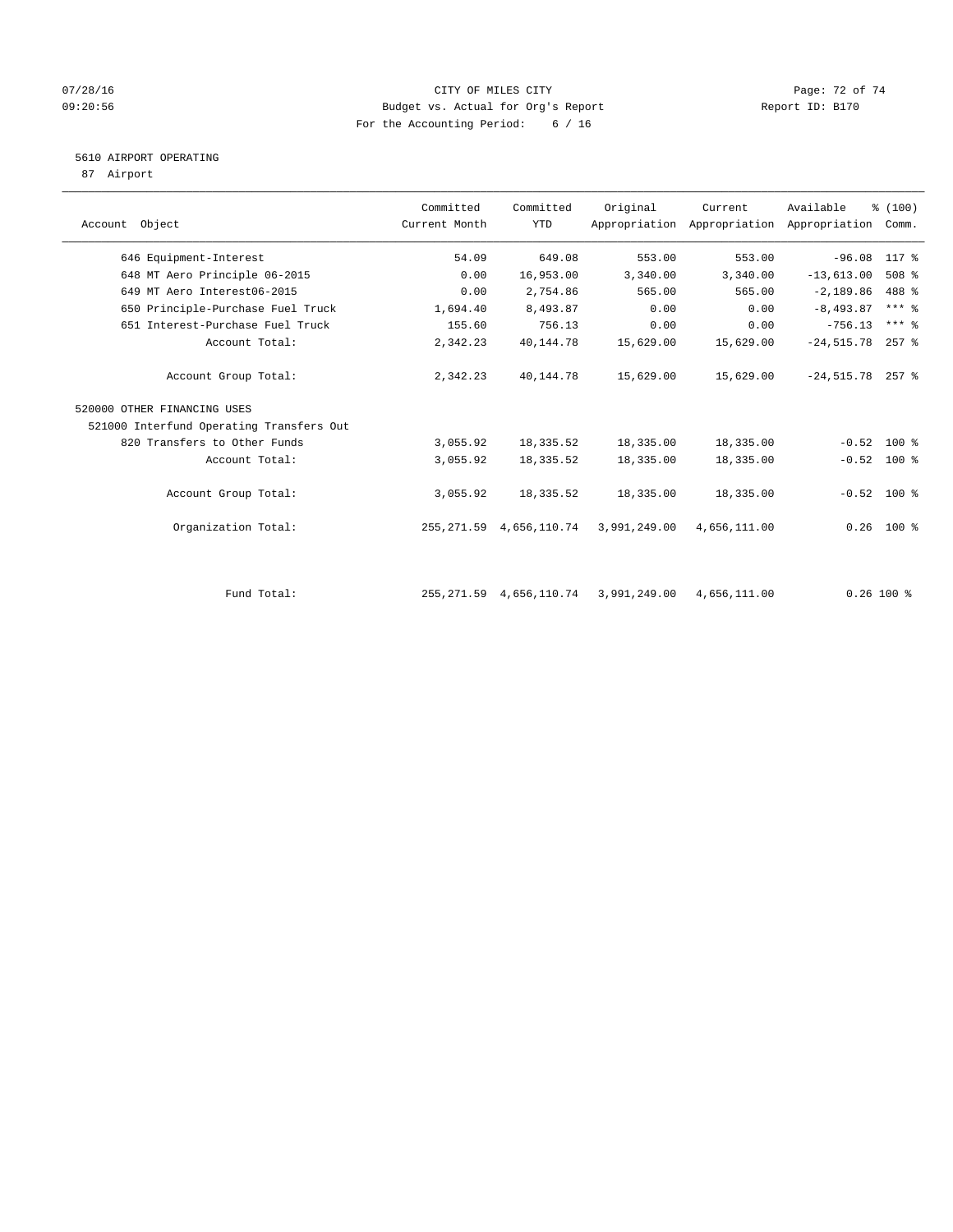## 07/28/16 Page: 73 of 74 09:20:56 Budget vs. Actual for Org's Report Report ID: B170 For the Accounting Period: 6 / 16

## 6040 PUBLIC WORKS

910 Public Works City Garage

| Account Object                           | Committed<br>Current Month | Committed<br><b>YTD</b> | Original   | Current    | Available<br>Appropriation Appropriation Appropriation Comm. | % (100)         |
|------------------------------------------|----------------------------|-------------------------|------------|------------|--------------------------------------------------------------|-----------------|
| 430000 Public Works                      |                            |                         |            |            |                                                              |                 |
| 430220 Operations                        |                            |                         |            |            |                                                              |                 |
| 111 Salaries and Wages - Permanent       | 6,850.43                   | 78, 375.44              | 98,814.00  | 98,814.00  | 20,438.56                                                    | 79 %            |
| 121 OVERTIME-PERMANENT                   | 111.43                     | 911.42                  | 1,220.00   | 1,220.00   | 308.58                                                       | 75 %            |
| 131 VACATION                             | 404.66                     | 7,734.80                | 4,424.00   | 4,424.00   | $-3,310.80$                                                  | 175 %           |
| 132 SICK LEAVE                           | 310.88                     | 8,482.24                | 3,157.00   | 3,157.00   | $-5, 325.24$                                                 | $269$ %         |
| 133 OTHER LEAVE PAY                      | 886.00                     | 2,658.00                | 0.00       | 0.00       | $-2,658.00$                                                  | $***$ $%$       |
| 134 HOLIDAY PAY                          | 0.00                       | 437.52                  | 250.00     | 250.00     | $-187.52$                                                    | $175$ %         |
| 141 Unemployment Insurance               | 12.84                      | 148.32                  | 154.00     | 154.00     | 5.68                                                         | 96%             |
| 142 Workers' Compensation                | 465.63                     | 5,403.69                | 5,372.00   | 5,372.00   | $-31.69$                                                     | $101$ %         |
| 143 Health Insurance                     | 1,551.83                   | 17,487.02               | 17,383.00  | 17,383.00  | $-104.02$                                                    | $101$ %         |
| 144 FICA                                 | 652.03                     | 7,532.70                | 7,825.00   | 7,825.00   | 292.30                                                       | 96%             |
| 145 PERS                                 | 708.20                     | 8,154.20                | 8,459.00   | 8,459.00   | 304.80                                                       | 96%             |
| 196 CLOTHING ALLOTMENT                   | 0.00                       | 337.50                  | 300.00     | 300.00     | $-37.50$                                                     | $113$ %         |
| 210 Office Supplies and Materials        | 716.18                     | 1,042.51                | 500.00     | 500.00     | $-542.51$                                                    | $209$ %         |
| 214 Small Items of Equipment             | 2,078.96                   | 10,178.78               | 10,000.00  | 10,000.00  | $-178.78$                                                    | $102$ %         |
| 220 Operating Expenses                   | 0.00                       | 2,753.10                | 1,800.00   | 1,800.00   | $-953.10$                                                    | $153$ %         |
| 222 Chemicals, Lab & Med Supplies        | 0.00                       | 28.00                   | 150.00     | 150.00     | 122.00                                                       | 19 <sup>°</sup> |
| 226 Clothing and Uniforms                | 0.00                       | 254.98                  | 400.00     | 400.00     | 145.02                                                       | 64 %            |
| 230 Repair and Maintenance Supplies      | 0.00                       | 526.18                  | 600.00     | 600.00     | 73.82                                                        | 88 %            |
| 231 Gas, Oil, Diesel Fuel, Grease, etc.  | 143.31                     | 257.06                  | 1,200.00   | 1,200.00   | 942.94                                                       | $21$ %          |
| 241 Consumable Tools                     | 0.00                       | 53.76                   | 100.00     | 100.00     | 46.24                                                        | 54 %            |
| 341 Electric Utility Services            | 306.42                     | 4,517.91                | 5,287.00   | 5,287.00   | 769.09                                                       | 85%             |
| 342 Water Utility Services               | 102.01                     | 1,222.16                | 1,300.00   | 1,300.00   | 77.84                                                        | 94%             |
| 343 Sewer Utility Services               | 119.05                     | 842.40                  | 750.00     | 750.00     | $-92.40$                                                     | 112 %           |
| 344 Gas Utility Service                  | 24.56                      | 1,090.48                | 2,500.00   | 2,500.00   | 1,409.52                                                     | 44 %            |
| 345 Telephone                            | 80.00                      | 581.81                  | 550.00     | 550.00     | $-31.81$                                                     | $106$ %         |
| 346 Garbage Service                      | 0.00                       | 3,993.36                | 150.00     | 3,930.00   | $-63.36$                                                     | $102$ %         |
| 347 Internet                             | 115.76                     | 704.80                  | 550.00     | 550.00     | $-154.80$                                                    | $128$ %         |
| 350 Professional Services                | 250.00                     | 413.00                  | 0.00       | 0.00       | $-413.00$                                                    | $***$ $-$       |
| 360 Contr R & M                          | 0.00                       | 5,051.00                | 3,500.00   | 3,500.00   | $-1,551.00$                                                  | 144 %           |
| 370 Travel                               | 0.00                       | 0.00                    | 200.00     | 200.00     | 200.00                                                       | 0 <sup>8</sup>  |
| 380 Training Services                    | 0.00                       | 0.00                    | 100.00     | 100.00     | 100.00                                                       | 0 <sup>8</sup>  |
| 513 Liability                            | 0.00                       | 0.00                    | 1,561.00   | 1,561.00   | 1,561.00                                                     | 0 <sup>8</sup>  |
| Account Total:                           | 15,890.18                  | 171, 174. 14            | 178,556.00 | 182,336.00 | 11,161.86                                                    | 94 %            |
| Account Group Total:                     | 15,890.18                  | 171, 174. 14            | 178,556.00 | 182,336.00 | 11,161.86                                                    | 94%             |
| 510000 MISCELLANEOUS                     |                            |                         |            |            |                                                              |                 |
| 510330 Comprehensive Liability Insurance |                            |                         |            |            |                                                              |                 |
| 513 Liability                            | 0.00                       | 1,060.50                | 1,061.00   | 1,061.00   | 0.50                                                         | $100$ %         |
| Account Total:                           | 0.00                       | 1,060.50                | 1,061.00   | 1,061.00   |                                                              | $0.50$ 100 %    |
| Account Group Total:                     | 0.00                       | 1,060.50                | 1,061.00   | 1,061.00   | 0.50                                                         | $100$ %         |
| Organization Total:                      | 15,890.18                  | 172, 234.64             | 179,617.00 | 183,397.00 | 11,162.36                                                    | $94$ %          |